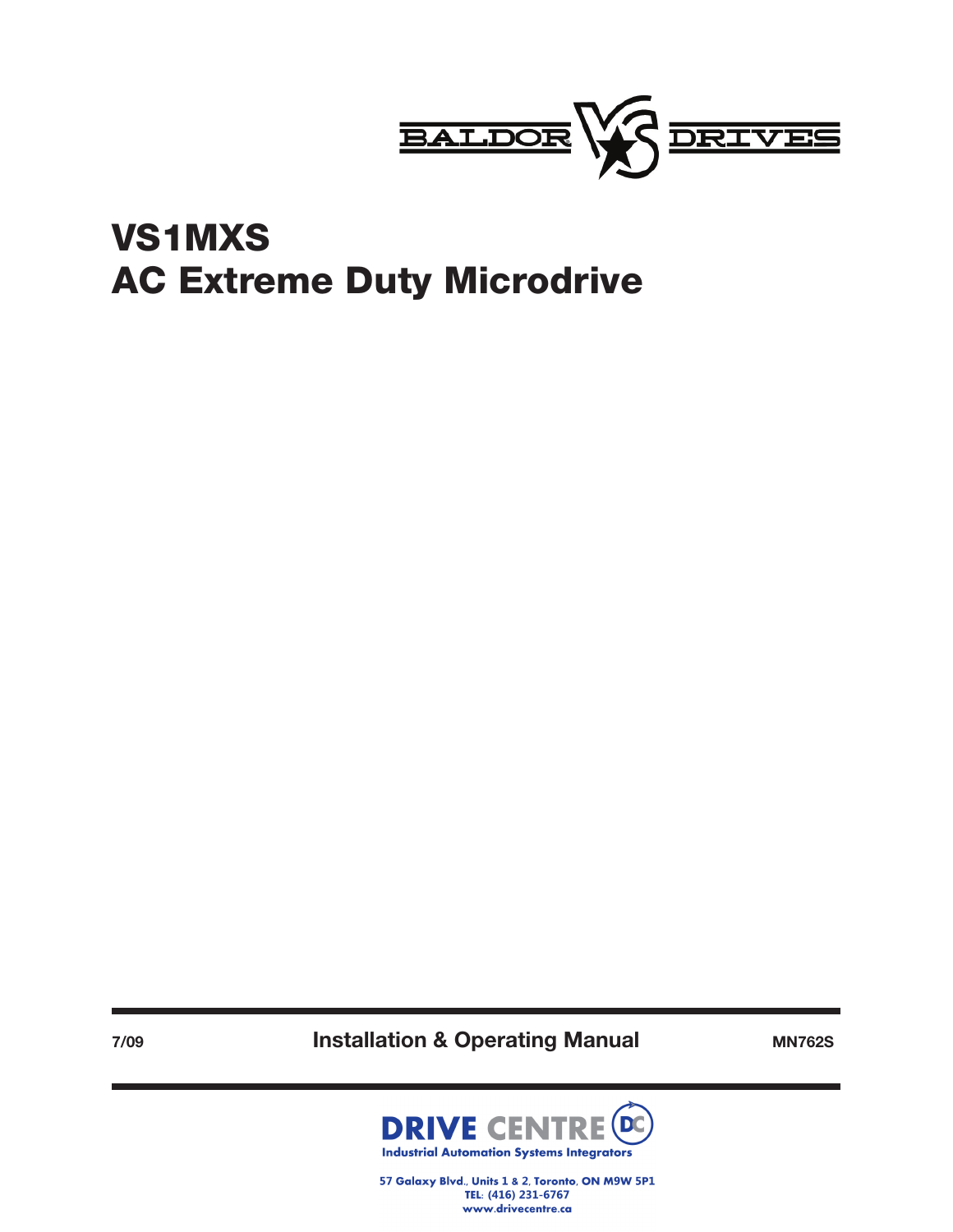Any trademarks used in this manual are the property of their respective owners.

#### **Important:**

Be sure to check www.baldor.com for the latest software, firmware and drivers for your VS1MXS product. Also you can download the latest version of this manual in Adobe Acrobat PDF format.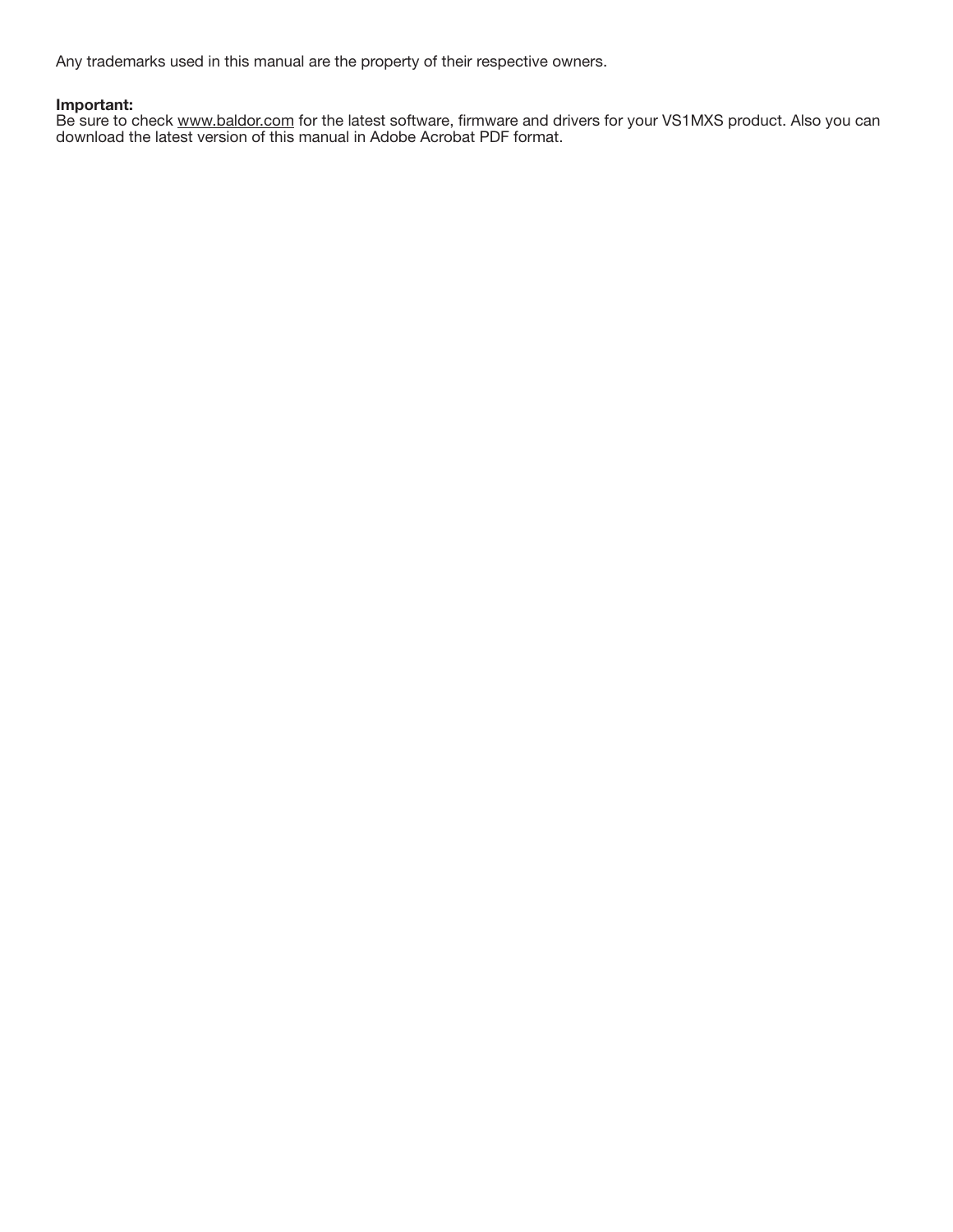# **Table of Contents**

|                  | <b>Chapter 1</b><br><b>Introduction</b> |         |  |  |
|------------------|-----------------------------------------|---------|--|--|
| 1.1              |                                         | $1 - 1$ |  |  |
| 1.2              |                                         | $1 - 1$ |  |  |
| 1.3              |                                         | $1 - 2$ |  |  |
|                  | <b>Chapter 2</b>                        |         |  |  |
|                  | <b>General Information and Rating</b>   |         |  |  |
| 2.1              |                                         | $2 - 1$ |  |  |
| 2.2 <sub>2</sub> |                                         | $2 - 1$ |  |  |
|                  |                                         | $2 - 1$ |  |  |
|                  | <b>Chapter 3</b>                        |         |  |  |
|                  | <b>Installing the Drive</b>             |         |  |  |
| 3.1              |                                         | $3 - 1$ |  |  |
| 3.2              |                                         | $3 - 1$ |  |  |
|                  | 3.2.1                                   | $3 - 1$ |  |  |
|                  | 3.2.2                                   | $3 - 1$ |  |  |
| 3.3              |                                         |         |  |  |
|                  | 3.3.1                                   | $3 - 1$ |  |  |
|                  | 3.3.2                                   | $3 - 1$ |  |  |
|                  | 3.3.3<br>Elevation                      |         |  |  |
| 3.4              |                                         | $3-2$   |  |  |
| 3.5              |                                         | $3 - 4$ |  |  |
|                  | 3.5.1                                   | $3 - 4$ |  |  |
|                  | 3.5.2                                   | $3 - 4$ |  |  |
|                  |                                         |         |  |  |

## **Chapter 4**

|     | <b>Power Wiring</b> |                                                          |         |  |
|-----|---------------------|----------------------------------------------------------|---------|--|
| 4.1 |                     |                                                          |         |  |
|     | 4.1.1               |                                                          | $4 - 1$ |  |
|     | 412                 |                                                          | $4 - 1$ |  |
|     | 4.1.3               |                                                          | $4 - 1$ |  |
|     |                     |                                                          | $4 - 1$ |  |
| 4.2 |                     |                                                          | $4 - 1$ |  |
| 4.3 |                     | $4 - 2$                                                  |         |  |
| 4.4 |                     |                                                          | $4 - 2$ |  |
|     | 4.4.1               |                                                          | $4 - 2$ |  |
|     | 4.4.2               | Single Phase Input Power Connections for 1 Phase Control | $4 - 2$ |  |
|     | 4.4.3               |                                                          | $4 - 2$ |  |
|     | 4.4.4               | Optional Dynamic Brake Hardware Frame B Controls         | $4 - 3$ |  |
|     | 4.4.5               |                                                          | $4 - 3$ |  |
|     | 4.4.6               |                                                          | $4 - 3$ |  |

# **Chapter 5**

| <b>Control Wiring</b> |         |  |  |
|-----------------------|---------|--|--|
|                       | $5 - 1$ |  |  |
| $5 - 2$               |         |  |  |
|                       | $5-3$   |  |  |
|                       | $5 - 3$ |  |  |
|                       |         |  |  |
|                       |         |  |  |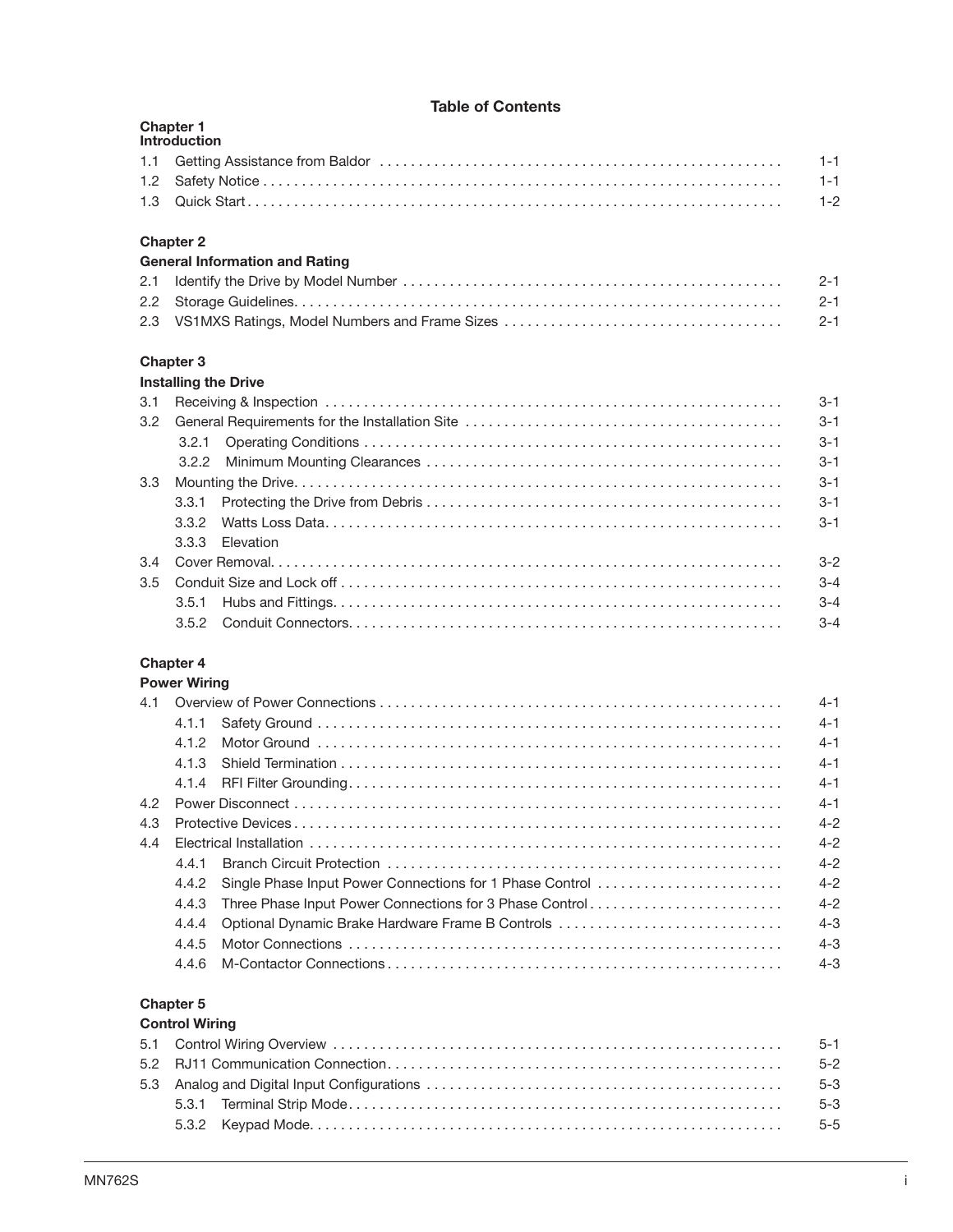|  | 5-6 |
|--|-----|
|  |     |

#### **Chapter 6 Using the Keypad**

|     | Using the Keypad |         |  |  |
|-----|------------------|---------|--|--|
|     |                  | $6 - 1$ |  |  |
|     |                  | $6-2$   |  |  |
|     |                  | $6-2$   |  |  |
| 6.4 |                  | $6 - 3$ |  |  |
|     |                  | $6 - 3$ |  |  |
| 6.6 |                  | $6 - 3$ |  |  |
| 6.7 |                  | $6 - 4$ |  |  |
| 6.8 |                  | $6 - 4$ |  |  |
|     |                  | $6 - 4$ |  |  |
|     |                  | $6 - 4$ |  |  |
|     |                  | $6 - 5$ |  |  |
|     | $6 - 5$          |         |  |  |

#### **Chapter 7**

|     |                        | <b>Parameter Descriptions</b>                         |          |  |  |  |
|-----|------------------------|-------------------------------------------------------|----------|--|--|--|
| 7.1 | $7 - 1$                |                                                       |          |  |  |  |
| 7.2 |                        |                                                       | $7 - 1$  |  |  |  |
| 7.3 |                        |                                                       | $7 - 3$  |  |  |  |
|     | 7.3.1                  |                                                       | $7 - 3$  |  |  |  |
|     | 7.3.2                  |                                                       | $7 - 8$  |  |  |  |
|     | 7.3.3                  | Parameter Group 4 – How Performance Motor Control     | $7 - 9$  |  |  |  |
|     | 7.3.4                  | Parameter Group 0 – Monitoring Parameters (Read Only) | $7 - 10$ |  |  |  |
| 7.4 |                        |                                                       |          |  |  |  |
|     | 7.4.1                  |                                                       | $7 - 11$ |  |  |  |
|     | 7.4.2                  |                                                       | $7 - 13$ |  |  |  |
|     | 7.4.3                  | Additional Parameter Group 0 - Monitoring Parameters  | $7 - 16$ |  |  |  |
|     | Chapter 8              |                                                       |          |  |  |  |
|     |                        | <b>Customizing for Your Application</b>               |          |  |  |  |
| 8.1 |                        |                                                       | $8 - 1$  |  |  |  |
|     | <b>Chapter 9</b>       |                                                       |          |  |  |  |
|     | <b>Troubleshooting</b> |                                                       |          |  |  |  |
| 9.1 |                        |                                                       | $9 - 1$  |  |  |  |
| 9.2 | $9 - 1$                |                                                       |          |  |  |  |

**Appendix A Technical Specifi cations**. . . . . . . . . . . . . . . . . . . . . . . . . . . . . . . . . . . . . . . . . . . . . . . . . . . . . . . . . . . . . . A-1 **Appendix B Parameter Tables** . . . . . . . . . . . . . . . . . . . . . . . . . . . . . . . . . . . . . . . . . . . . . . . . . . . . . . . . . . . . . . . . . . . B-1 **Appendix C CE Guidelines** C.1 CE Declaration of Conformity . . . . . . . . . . . . . . . . . . . . . . . . . . . . . . . . . . . . . . . . . . . . . . . . . . . . . . C-1

C.2 EMC - Conformity and CE - Marking . . . . . . . . . . . . . . . . . . . . . . . . . . . . . . . . . . . . . . . . . . . . . . . . C-1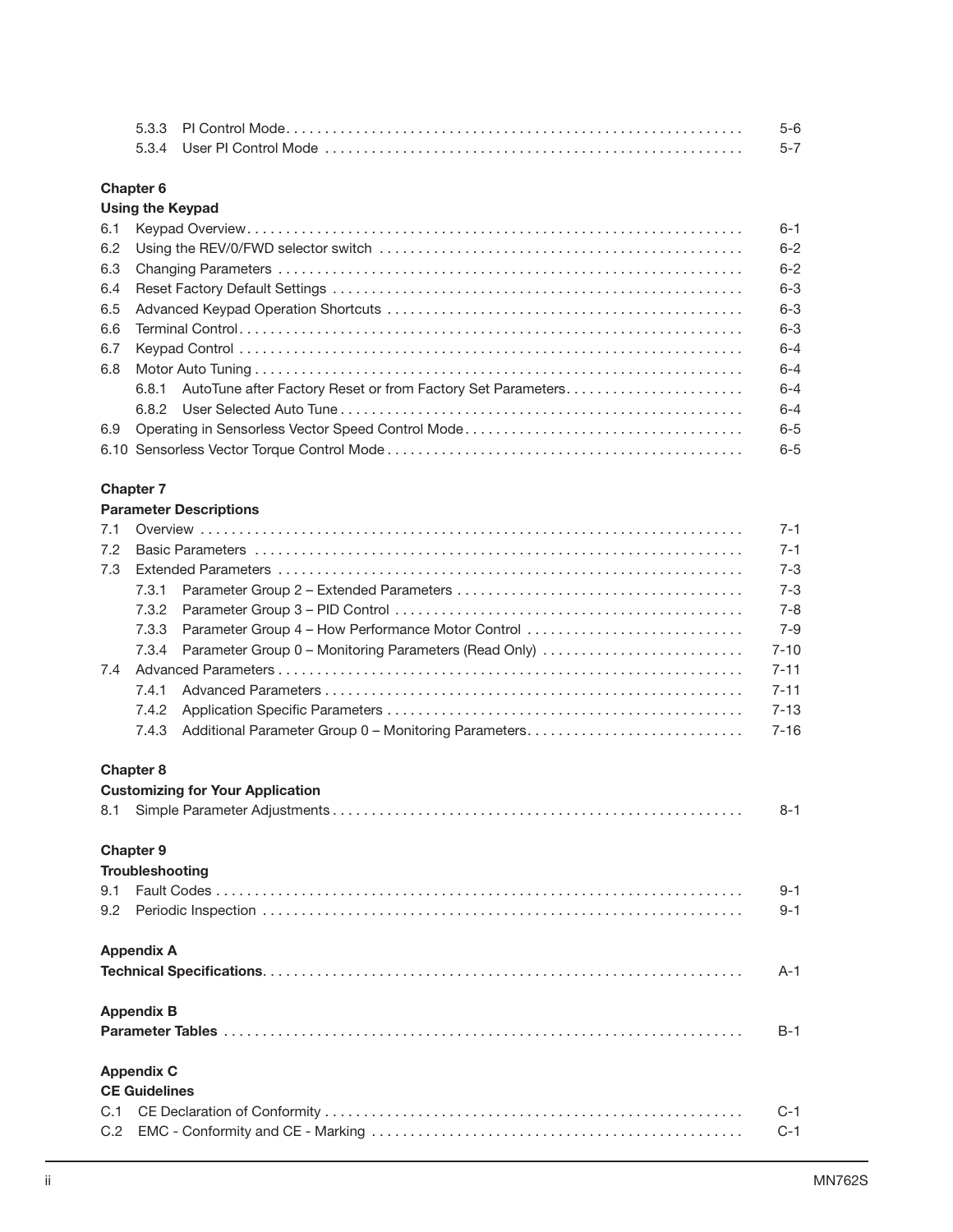|                                                                           | $C-2$ |
|---------------------------------------------------------------------------|-------|
| C.4 Grounding for Wall Mounting (Class A) also see Chapters 4 and 5       | $C-2$ |
| C.5 Grounding for Enclosure Mounting (Class B) also see Chapters 4 and 5  | $C-2$ |
| C.6 Using CE approved components will not quarantee a CE compliant system | $C-2$ |
|                                                                           | $C-3$ |
|                                                                           | $C-3$ |
|                                                                           |       |

# **Appendix D**

## **Options & Kits**

| D.1 |  |
|-----|--|
|     |  |

# **Appendix E**

# **RS485/MODBUS Protocol**

|  | $E-1$ |
|--|-------|
|  |       |
|  |       |
|  |       |
|  |       |
|  |       |
|  |       |
|  |       |
|  |       |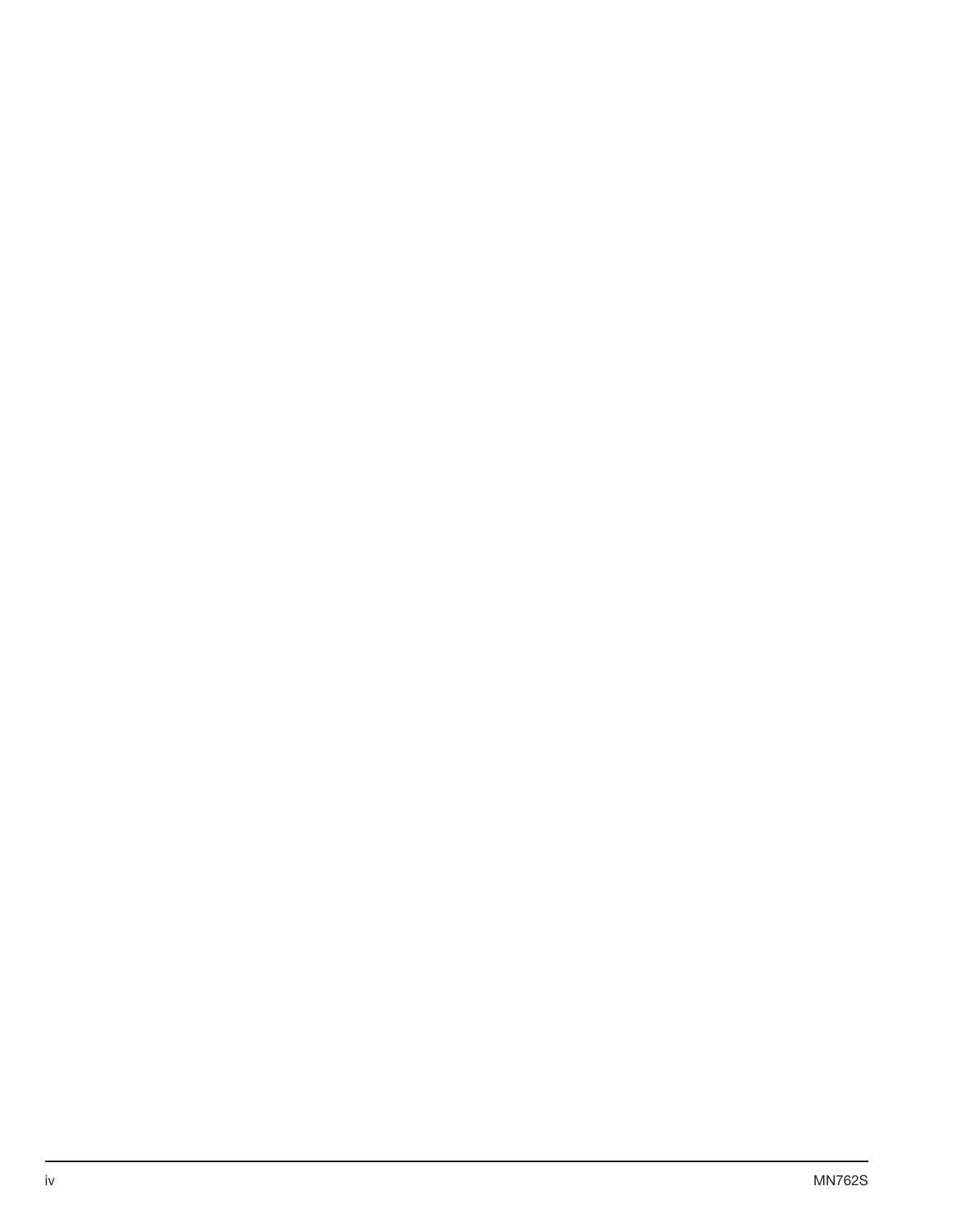**Chapter 1 Introduction** 

This manual is intended for qualified electrical personnel familiar with installing, programming, and maintaining AC Drives. This manual contains information on:

- Installing and wiring the VS1MXS drive
- Programming the drive
- Troubleshooting the drive

#### **1.1 Getting Assistance from Baldor**

For technical assistance, contact your Baldor District Office. Before calling, please review the troubleshooting section of this manual. You will be asked for the drive model number or catalog number that is located on the Nameplate along with the drive serial number.

#### **1.2 Safety Notice**

This equipment contains voltages that may be as high as 1000 volts! Electrical shock can cause serious or fatal injury. Only qualified personnel should attempt the start-up procedure or troubleshoot this equipment. This equipment may be connected to other machines that have rotating parts or parts that are driven by this equipment. Improper use can cause serious or fatal injury. Only qualified personnel should attempt the start-up procedure or troubleshoot this equipment.

| <b>Precautions: Classifications of cautionary statements</b> |                                                                                                                                                                                                                                                                                                                                                                                                  |  |  |
|--------------------------------------------------------------|--------------------------------------------------------------------------------------------------------------------------------------------------------------------------------------------------------------------------------------------------------------------------------------------------------------------------------------------------------------------------------------------------|--|--|
| <b>WARNING:</b><br><b>CAUTION:</b>                           | Indicates a potentially hazardous situation which, if not avoided, could result in injury or death.<br>Indicates a potentially hazardous situation which, if not avoided, could result in damage to                                                                                                                                                                                              |  |  |
|                                                              | property.                                                                                                                                                                                                                                                                                                                                                                                        |  |  |
| <b>Precautions</b>                                           |                                                                                                                                                                                                                                                                                                                                                                                                  |  |  |
| <b>WARNING:</b>                                              | Do not touch any circuit board, power device or electrical connection before you first ensure<br>that power has been disconnected and there is no high voltage present from this equipment or<br>other equipment to which it is connected. Electrical shock can cause serious or fatal injury. Only<br>qualified personnel should attempt the start-up procedure or troubleshoot this equipment. |  |  |
| <b>WARNING:</b>                                              | Be sure that you are completely familiar with the safe operation of this equipment. This equipment<br>may be connected to other machines that have rotating parts or parts that are controlled by this<br>equipment. Improper use can cause serious or fatal injury. Only qualified personnel should<br>attempt the start-up procedure or troubleshoot this equipment.                           |  |  |
| <b>WARNING:</b>                                              | Do not use motor overload relays with an automatic reset feature. These are dangerous since the<br>process may injure someone if a sudden or unexpected automatic restart occurs. If manual reset<br>relays are not available, disable the automatic restart feature using external control wiring.                                                                                              |  |  |
| <b>WARNING:</b>                                              | This unit has an automatic restart feature that will start the motor whenever input power is<br>applied and a RUN (FWD or REV) command is issued. If an automatic restart of the motor could<br>cause injury to personnel, the automatic restart feature should be disabled.                                                                                                                     |  |  |
| <b>WARNING:</b>                                              | Be sure the system is properly grounded before applying power. Do not apply AC power before<br>you ensure that all grounding instructions have been followed. Electrical shock can cause serious<br>or fatal iniurv.                                                                                                                                                                             |  |  |
| <b>WARNING:</b>                                              | Do not remove cover for at least five (5) minutes after AC power is disconnected to allow<br>capacitors to discharge. Dangerous voltages are present inside the equipment. Electrical shock<br>can cause serious or fatal injury.                                                                                                                                                                |  |  |
| <b>WARNING:</b>                                              | Improper operation of control may cause violent motion of the motor shaft and driven equipment.<br>Be certain that unexpected motor shaft movement will not cause injury to personnel or damage<br>to equipment. Certain failure modes of the control can produce peak torque of several times the<br>rated motor torque.                                                                        |  |  |
| <b>WARNING:</b>                                              | Motor circuit may have high voltage present whenever AC power is applied, even when motor is<br>not rotating. Electrical shock can cause serious or fatal injury.                                                                                                                                                                                                                                |  |  |
| <b>WARNING:</b>                                              | Dynamic brake resistors may generate enough heat to ignite combustible materials. Keep all<br>combustible materials and flammable vapors away from brake resistors.                                                                                                                                                                                                                              |  |  |
| <b>WARNING:</b>                                              | The motor shaft will rotate during the autotune procedure. Be certain that unexpected motor shaft<br>movement will not cause injury to personnel or damage to equipment.                                                                                                                                                                                                                         |  |  |
| Caution:                                                     | Disconnect motor leads (U, V and W) from control before you perform a dielectric withstand<br>(insulation) test on the motor. Failure to disconnect motor from the control will result in extensive<br>damage to the control. The control is tested at the factory for high voltage/leakage resistance as<br>part of the Underwriters Laboratory requirements.                                   |  |  |
| Caution:                                                     | Suitable for use on a circuit capable of delivering not more than the RMS symmetrical short circuit<br>amperes listed here at rated voltage.<br><b>RMS Symmetrical Amperes</b><br><b>Horsepower</b><br>$1 - 30$<br>5.000                                                                                                                                                                         |  |  |
| Caution:                                                     | Do not connect AC power to the Motor terminals U, V and W. Connecting AC power to these<br>terminals may result in damage to the control.                                                                                                                                                                                                                                                        |  |  |
| Caution:                                                     | Baldor does not recommend using "Grounded Leg Delta" transformer supplies that may create<br>ground loops. Instead, we recommend using a four wire Wye.                                                                                                                                                                                                                                          |  |  |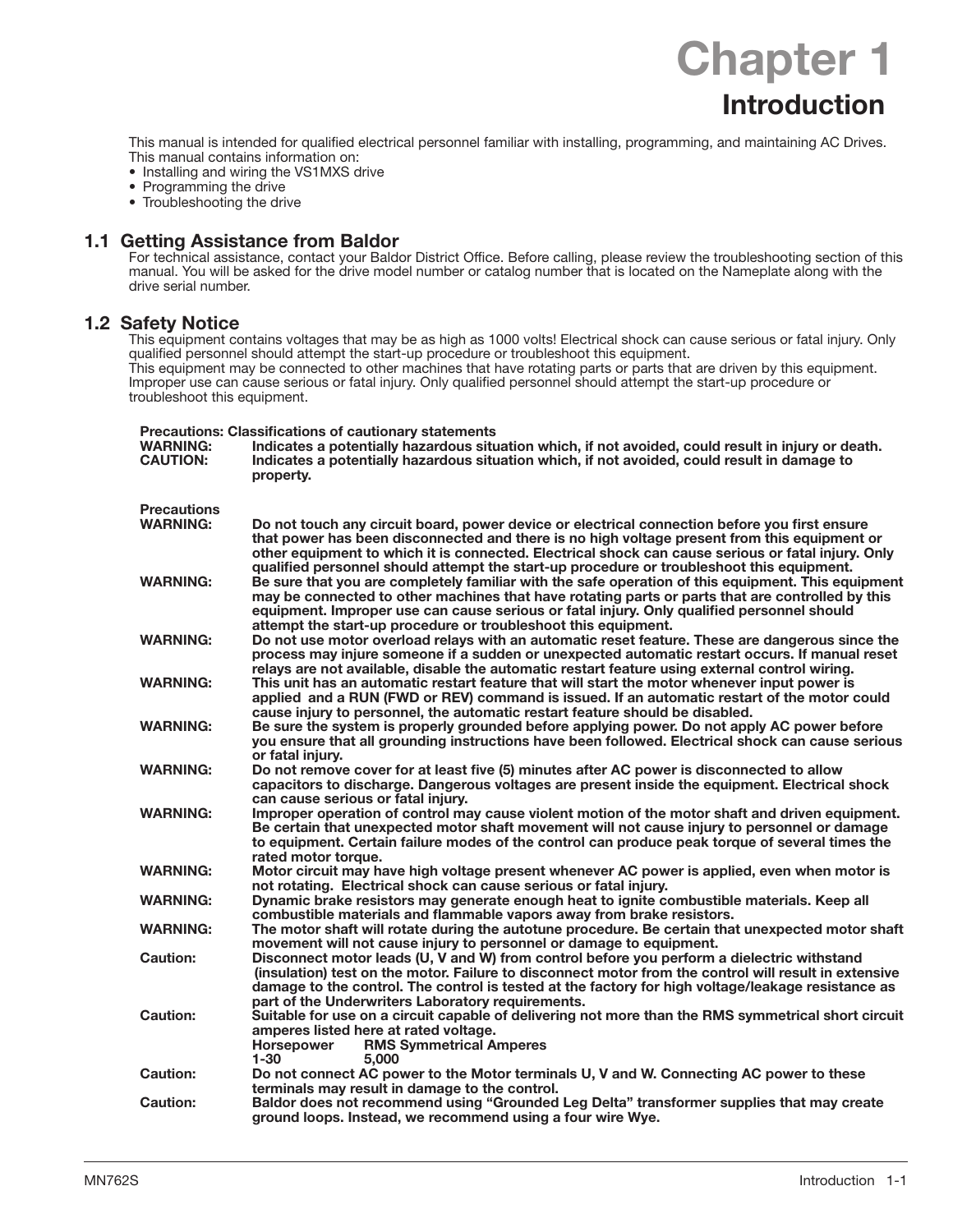| Caution: | If the DB hardware mounting is any position other than vertical, the DB hardware must be derated<br>by 35% of its rated capacity.                                                                                                                                                                                                            |
|----------|----------------------------------------------------------------------------------------------------------------------------------------------------------------------------------------------------------------------------------------------------------------------------------------------------------------------------------------------|
| Caution: | Only Baldor cables should be used to connect the keypad and control. These are special twisted<br>pair cables to protect the control and the keypad. Damage associated with other cable types are<br>not covered by the Baldor warranty.                                                                                                     |
| Caution: | If an M-Contactor is installed, the control must be disabled for at least 200 msec before the<br>M-Contactor is opened. If the M-Contactor is opened while the control is supplying voltage and<br>current to the motor, the control may be damaged. Before the control is enabled, the M-Contactor<br>must be closed for at least 200 msec. |
| Caution: | Use of power correction capacitors on the output of the drive can result in erratic operation<br>of the motor, nuisance tripping, and/or permanent damage to the drive. Remove power<br>correction capacitors before proceeding. Failure to observe this precaution could result in<br>damage to, or destruction of, the equipment.          |
| Caution: | Integral solid state short circuit protection does not provide branch circuit protection. Branch<br>circuit protection must be provided in accordance with the National Electric Code and any<br>additional local codes.                                                                                                                     |

# **1.3 Quick Start (Quick Start Guide MS762 is also available separately.)**



**Figure 1-1 Power & Motor Terminal Locations**

**Power Up Procedure (**Refer to Chapter 3, 4 and 5 for additional details.)

- 1. Remove all power from the control.
- 2. Couple the motor to its load.
- 3. Verify freedom of motion of motor shaft.
- 4. Verify the motor coupling is tight without backlash.
- 5. Connect input control wires and output control wires, See Figure 1-2.
- 6. (Switched Version) Place Direction Command switches in OFF Position.
- (Keypad version) Connect a control switch between terminals 1 and 2 ensuring that the contact is open (drive disabled) 7. Connect Power & Motor wires to the control, See Figure 1-1.
- 8. Turn power on. Be sure there are no faults. For switched version, place the Power On/Off switch in ON position.
- 9. Set the following parameters for the values displayed on the motor nameplate:
	- P-01 Motor Rated Voltage
	- P-02 Motor Rated Current
	- P-03 Motor Rated Frequency
	- P-04 Motor Rated Speed
- 10. (Switched Version) set P07 Start/Stop Source to 0. (Keypad version) set P07 Start/Stop Source to 1 or 2.
- 11. Verify the holding brakes if any, are properly adjusted to fully release and set to the desired torque.
- 12. (Switched version) Run the drive from the front panel controls.
- (Keypad version) Enable the drive by closing the switch between control terminals 1 & 2. Run the drive from the keypad. 13. Select and program additional parameters to suit your application, see Chapter 7.

The control is now ready for use. If a different operating mode is desired, refer to Chapter 7 Parameter Descriptions and Chapter 8 Customizing for your Application.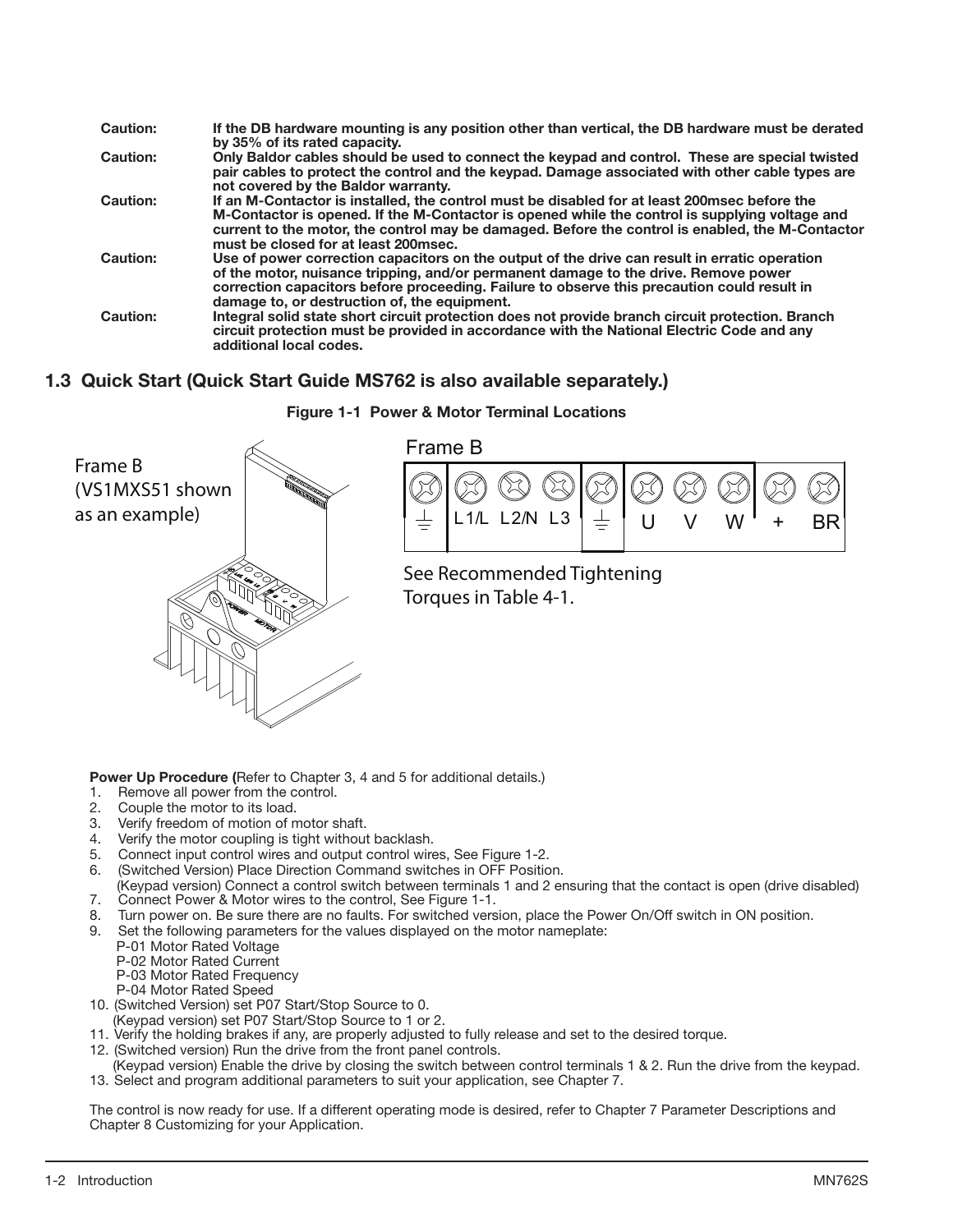**Figure 1-2 Input Connections**



|  |  |  | <b>Table 1-1 Control Terminal Descriptions</b> |
|--|--|--|------------------------------------------------|
|--|--|--|------------------------------------------------|

| <b>Terminal</b> | <b>Signal Description</b>                                    |
|-----------------|--------------------------------------------------------------|
|                 | +24VDC (@ 100 mA)                                            |
| 2               | Digital In1                                                  |
| 3               | Digital In <sub>2</sub>                                      |
|                 | Digital In3 / Analog In2                                     |
| 5               | +10VDC (@ 10 mA) Reference for Potentiometer (1kohm minimum) |
| 6               | Analog In1 / Digital In4                                     |
| 7               | Common (terminals 7 & 9 are connected)                       |
| 8               | Analog Output (0-10VDC @ 10mA) / Digital Output (0-24VDC)    |
| 9               | Common (terminals 7 & 9 are connected)                       |
| 10              | <b>Relay Common</b>                                          |
| 11              | Relay N.O. Contact (rated 250VAC@6A; 30VDC@5A)               |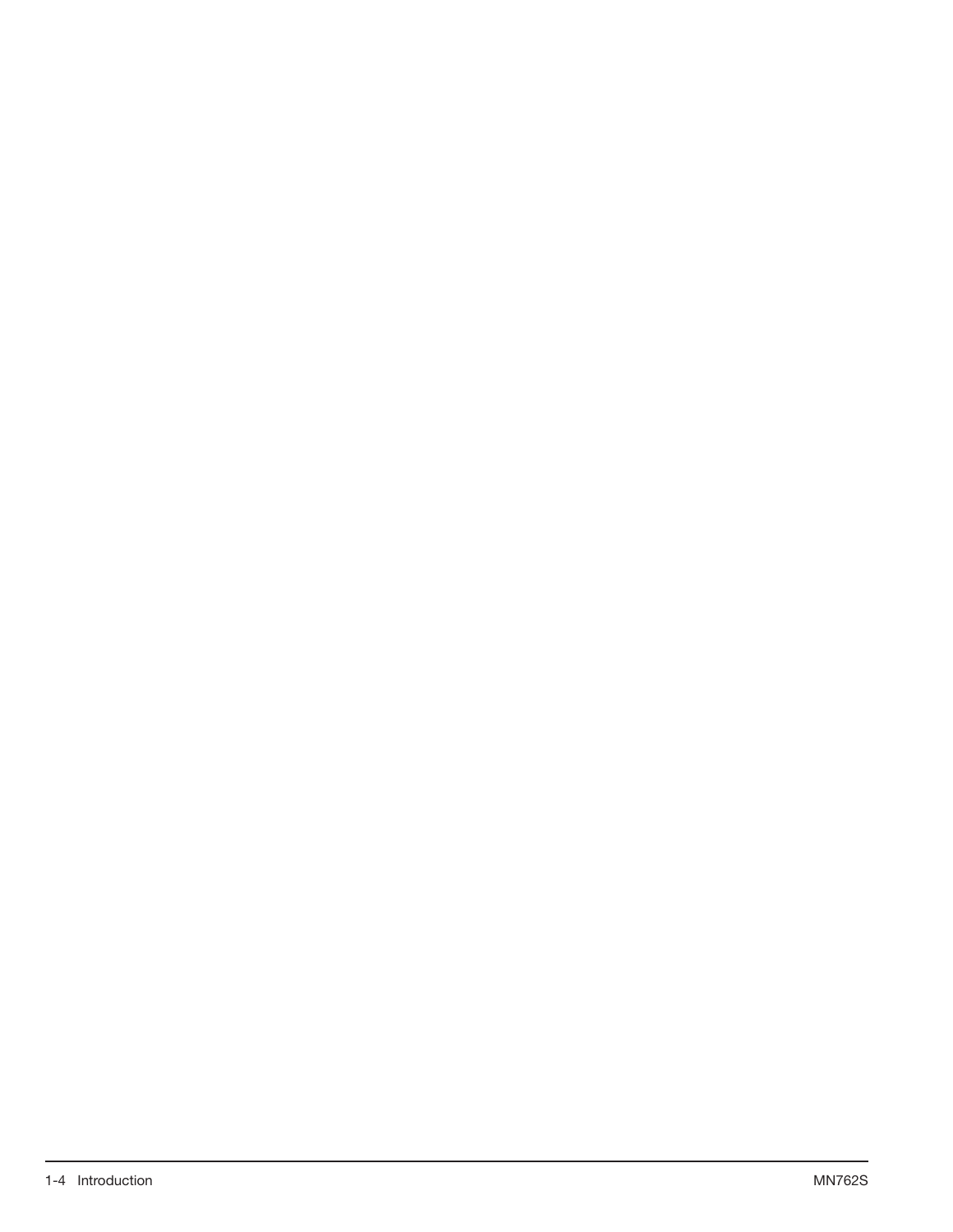# **Chapter 2**

# **General Information and Ratings**

The VS1MXS is an adjustable frequency PWM drive operating in V/Hz (volts per hertz) mode. This chapter contains information about the VS1MXS drive, including how to identify the drive.

## **2.1 Identify the Drive by Model Number**

Each drive can be identified by its model number, as shown in Figure 2-1. The model number is one the shipping label and the drive nameplate. The model number includes the drive and any options.

#### **Figure 2-1 Drive Identification**



## **2.2 Storage Guidelines**

Follow these recommendations to prolong drive life and performance if storing the drive:

- 1. Storage surrounding temperature is -40°C to 60°C.
- 2. Storage Humidity range 10% to 95% RH non-condensing.
- 3. Do not expose to corrosive atmosphere.

# **2.3 VS1MXS Ratings, Model Numbers and Frame Sizes**

#### **Table 2-1 Drive Ratings**

| <b>HP Model Number</b>        | HP          | kW   | <b>Current (Amps)</b> |        |              | <b>Watts Loss</b> |  |  |  |  |  |
|-------------------------------|-------------|------|-----------------------|--------|--------------|-------------------|--|--|--|--|--|
|                               |             |      | Input                 | Output | <b>Frame</b> |                   |  |  |  |  |  |
| 500-600V +/-10% 3-Phase Input |             |      |                       |        |              |                   |  |  |  |  |  |
| VS1MXS51                      |             | 0.75 | 2.2                   | 1.7    | B            | 50                |  |  |  |  |  |
| VS1MXS52                      |             | 1.5  | 4.1                   | 3.1    | B            | 90                |  |  |  |  |  |
| VS1MXS53                      | ◠           | 2.2  | 5.4                   | 4.1    | B            | 90                |  |  |  |  |  |
| VS1MXS55                      |             |      | 7.6                   | 6.1    | B            | 130               |  |  |  |  |  |
| VS1MXS57                      | $\sqrt{.5}$ | 5.5  | 11.7                  | 9      | B            | 240               |  |  |  |  |  |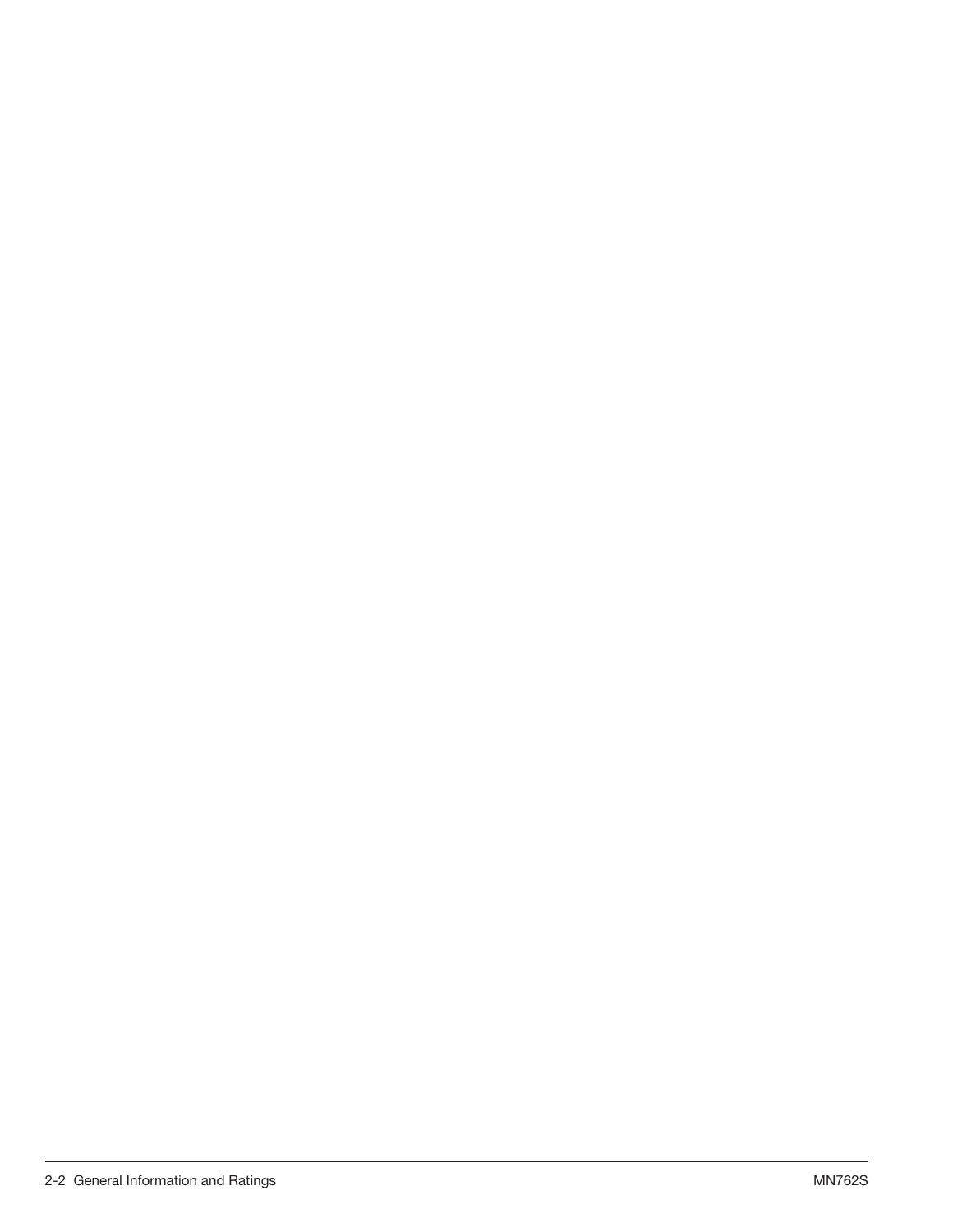# **Installing the Drive**

This chapter provides information that must be considered when planning a VS1MXS drive installation and provides drive mounting information and installation site requirements.

# **3.1 Receiving & Inspection**

When you receive your control, there are several things you should do immediately.

- 1. Observe the condition of the shipping container and report any damage immediately to the commercial carrier that delivered your control.
- 2. Remove the control from the shipping container and remove all packing materials from the control. The container and packing materials may be retained for future shipment.
- 3. Verify that the part number of the control you received is the same as the part number listed on your purchase order. 4. Inspect the control for external physical damage that may have been sustained during shipment and report any damage
- immediately to the commercial carrier that delivered your control. 5. If the control is to be stored for several weeks before use, make sure that it is stored in a location that conforms to
- published storage humidity and temperature specifications stated in this manual.

# **3.2 General Requirements for the Installation Site**

It is important to ensure that the drive's environment and operating conditions are satisfactory. The area behind the drive must be kept clear of all control and power wiring. Power connections may create electromagnetic fields that may interfere with control wiring or components when run in close proximity to the drive. Read the recommendations in the following sections before continuing with the drive installation.

#### **3.2.1 Operating Conditions**

- Operating surrounding temperature must be within 32°F (0°C) to 104°F (40°C).
- If surrounding temperature exceeds 40°C, de-rate the output by 5% per °C above 40°C up to 55°C maximum surrounding temperature.
- Protect the cooling fan by avoiding dust or metallic particles.
- Do not expose the drive to a corrosive atmosphere.
- Protect the drive from moisture and direct sunlight.
- Verify that the drive location will meet the environmental conditions specified in Table 3-1.

#### **3.2.2 Minimum Mounting Clearances**

Be sure to provide proper top and bottom clearance 5.9 inches (150mm) for cooling. Side to side clearance is minimal and controls can be almost touching.

#### **Table 3-1 Surrounding Temperatures and Mounting Clearances**

|                                 | <b>Surrounding Temperature</b> |                         | <b>Minimum Mounting Clearances</b> |  |
|---------------------------------|--------------------------------|-------------------------|------------------------------------|--|
| <b>Minimum</b>                  | <b>Maximum</b>                 | <b>Enclosure Rating</b> | (Vertical)                         |  |
| $32^{\circ}$ F (0 $^{\circ}$ C) | 104°F (40°)                    | NEMA 12 / IP55          | $5.9$ in (150mm)                   |  |

## **3.3 Mounting the Drive**

Mount the drive upright on a flat, vertical, level surface using Table 3-2 NEMA 12 / IP55 Dimensions for mounting locations.

#### **3.3.1 Protecting the Drive from Debris**

The drive is designed to operate in NEMA 12 (IP55) Type installations.

#### **3.3.2 Watts Loss Data**

Refer to Table 2-1 for watts loss data.

#### **3.3.3 Elevation**

Maximum elevation is 3300 ft (1000m) above sea level without de-rating. De-rate output power by 1% per 330 ft (100m) about 33000 ft to 6600 ft (2000m) maximum elevation.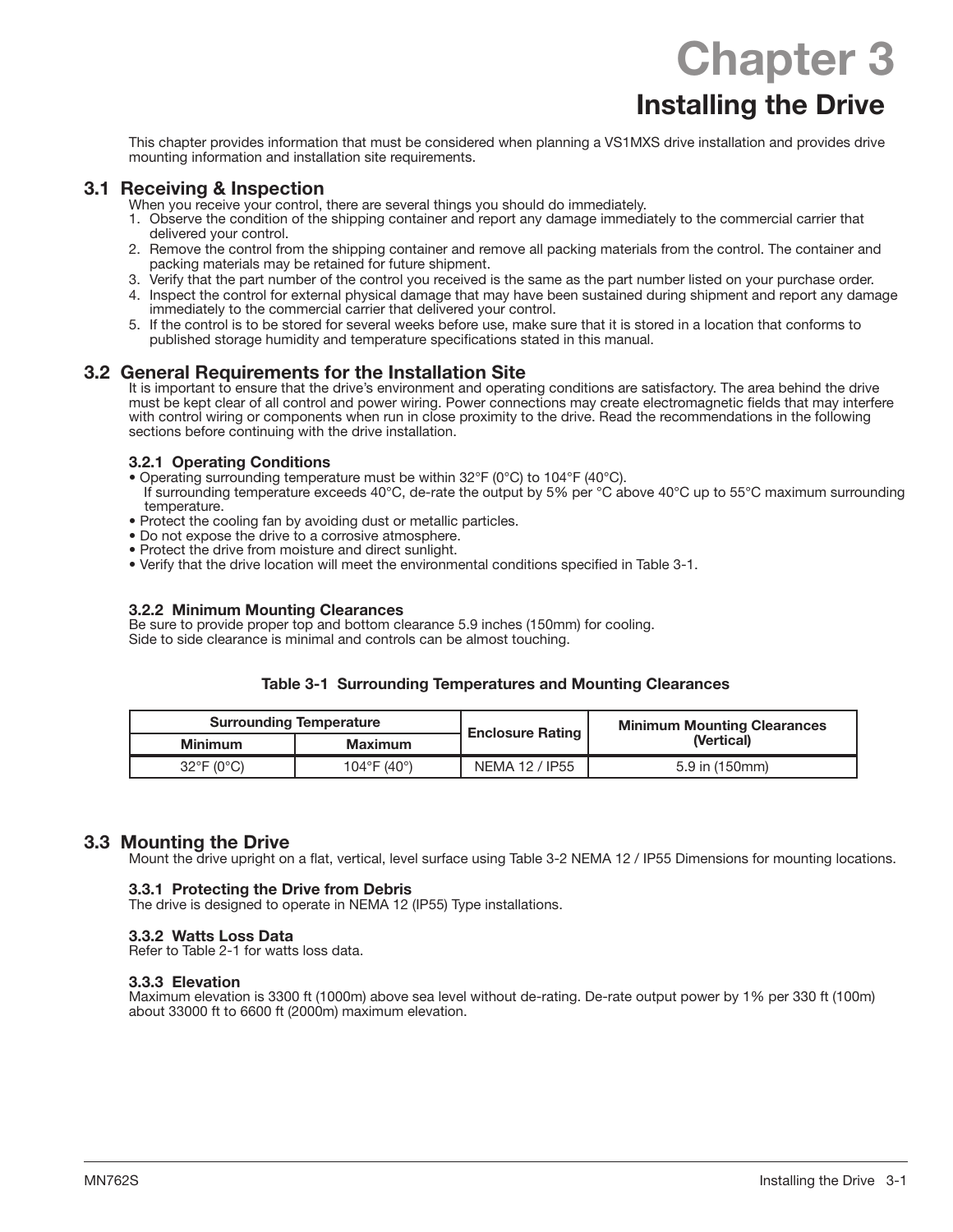# **3.4 Cover Removal**

To connect power and signal wires, the cover must be removed as shown in Figure 3-1.

**Figure 3-1 Cover Removal**



Press in (cover release) then lift cover to remove.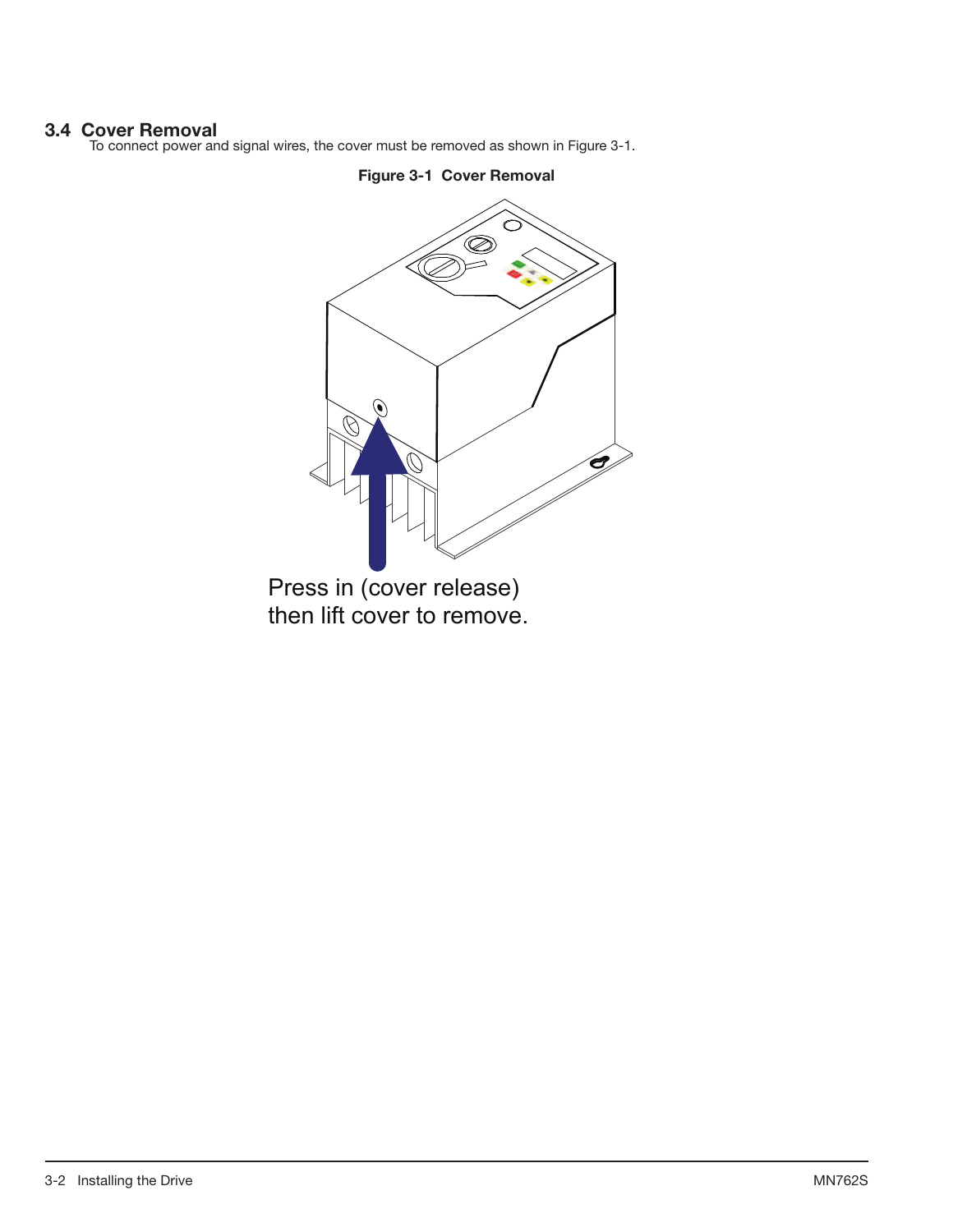

**Figure 3-2 TYPE 12K / IP55 Mounting Hole Locations**

**Table 3-2 TYPE 12K / IP55 Dimensions**

| Frame |       |     |       |     | -A2 |    |      |     |      |     | Φ      |                 |      | JΦ  |           | C (Depth) | Weight |     |
|-------|-------|-----|-------|-----|-----|----|------|-----|------|-----|--------|-----------------|------|-----|-----------|-----------|--------|-----|
|       | - In  | mm  | in    | mm  | in  | mm | in   | mm  | in   | mm  | in     | mm              | in   | mm  | <b>in</b> | mm        | lb     | kq  |
| ◡     | 12.20 | 310 | 12.20 | 310 | .30 | 33 | 6.46 | 164 | 6.02 | 153 | . 0.17 | $\Omega$<br>4.6 | 0.33 | 8.4 | .09       | 180       | 9.92   | 4.5 |

Control Terminal Torque Settings of 4.5 lb-in (0.5 Nm) Power Terminal Torque Settings of 9 lb-in (1 Nm)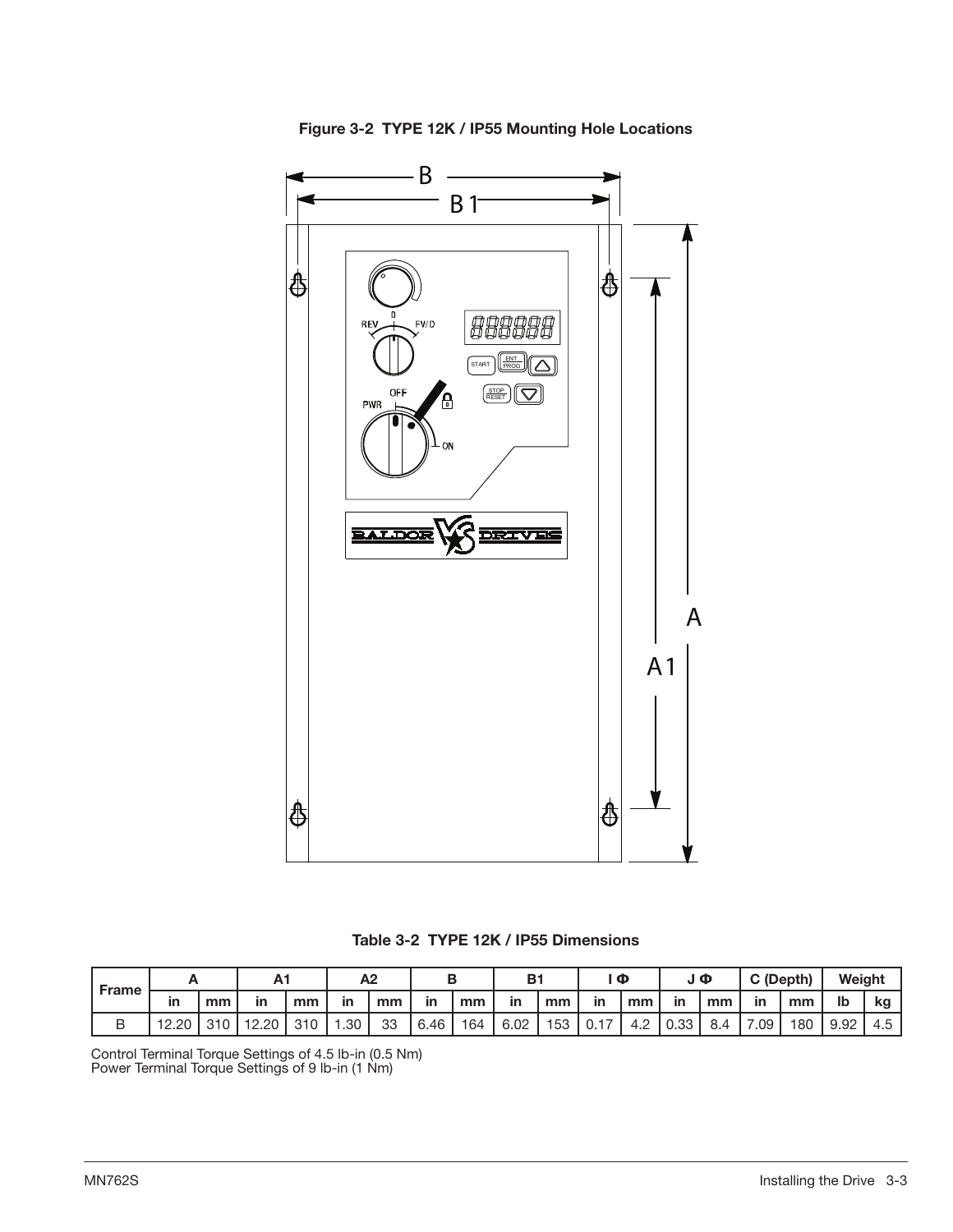# **3.5 Conduit Size and Lock off**



### **Figure 3-3 Opening Identification**

**Table 3-3 Opening Dimensions**

| <b>Frame Size</b> | A and B<br>inches (mm) | inches (mm) | inches (mm) | A and B<br><b>Power</b> |              |           |
|-------------------|------------------------|-------------|-------------|-------------------------|--------------|-----------|
|                   | 0.984(25)              | J.866 (22)  | 0.669 (17)  | PG16/M25                | PG13.5 / M20 | PG9 / M16 |

#### **3.5.1 Hubs and Fittings**

Use hubs or fittings that match the rating of the enclosure (Type 12).

#### **3.5.2 Conduit Connectors**

Use thin wall conduit only. Device is not suitable for rigid system connection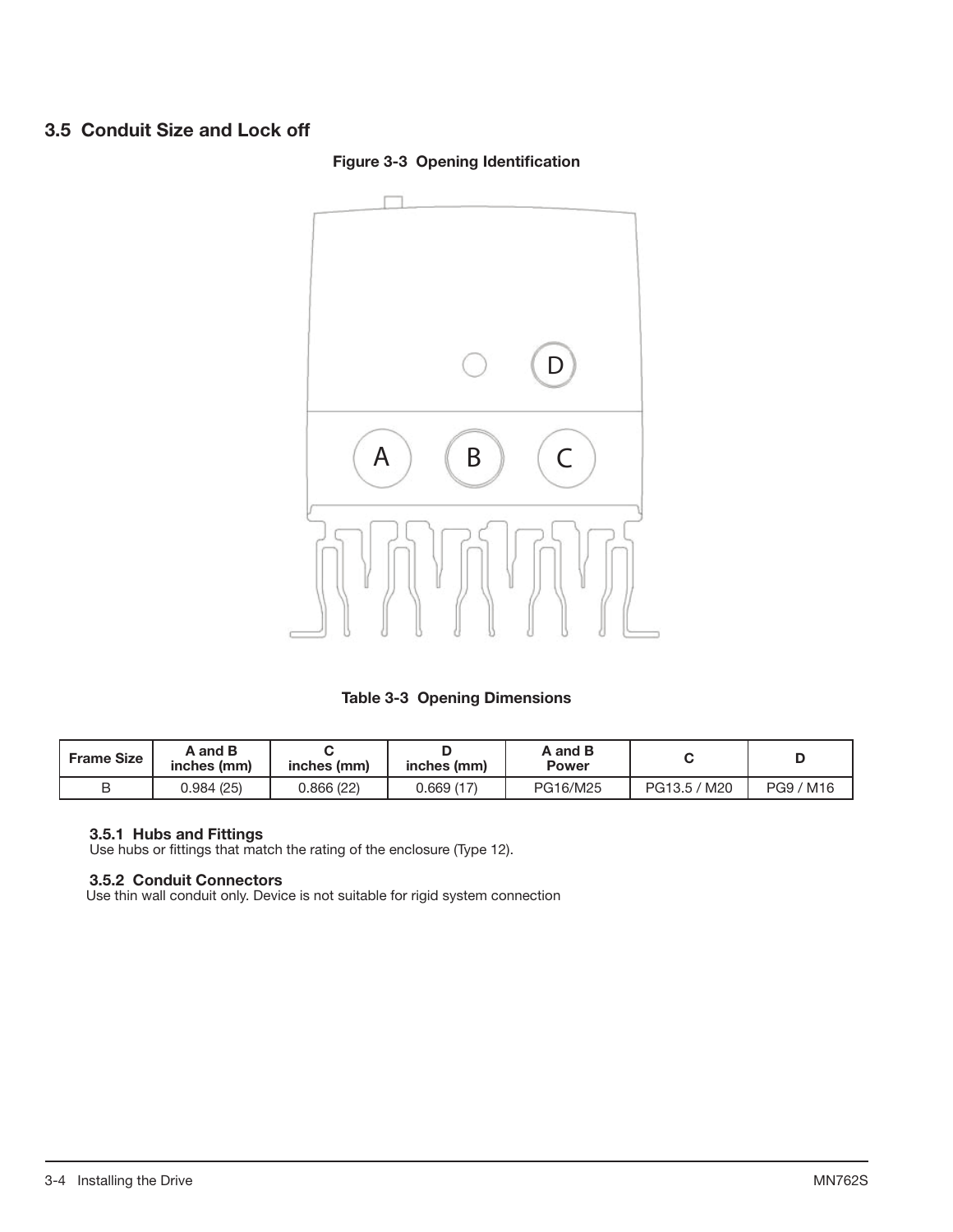# **4.1 Overview of Power Connections**

The recommended grounding method is shown in Figure 4-1.

#### **4.1.1 Safety Ground - (G)**

This is the safety ground for the drive that is required by code. One of these points must be connected to adjacent building steel (girder, joist), a floor ground rod, or bus bar. Grounding points must comply with national and local industrial safety regulations and/or electrical codes.



#### **Figure 4-1 Recommended System Grounding**

#### **4.1.2 Motor Ground**

The motor ground must be connected to one of the ground terminals on the drive. Use UL Listed ring terminals for ground connections.

#### **4.1.3 Shield Termination**

Either of the safety ground terminals located on the power terminal block provides a grounding point for the motor cable shield. The motor cable shield connected to one of these terminals (drive end) should also be connected to the motor frame (motor end). Use a shield terminating or EMI clamp to connect the shield to the safety ground terminal. When shielded cable is used for control and signal wiring, the shield should be grounded at the drive end only, never at both ends.

#### **4.1.4 RFI Filter Grounding**

Using single-phase drives with integral filter, or an external filter with any drive rating, may result in relatively high ground leakage currents. Therefore, the filter must only be used in installations with grounded AC supply systems and be permanently installed and solidly grounded (bonded) to the building power distribution ground.

Ensure that the incoming supply neutral is solidly connected (bonded) to the same building power distribution ground. Grounding must not rely on flexible cables and should not include any form of plug or socket that would permit inadvertent disconnection. Some local codes may require redundant ground connections. The integrity of all connections should be checked periodically.

#### **4.2 Power Disconnect**

A power disconnect should be installed between the input power service and the drive for a fail safe method to disconnect power. The drive will remain in a powered-up condition until all input power is removed from the drive and the internal bus voltage is depleted.

**Chapter 4**

**Power Wiring**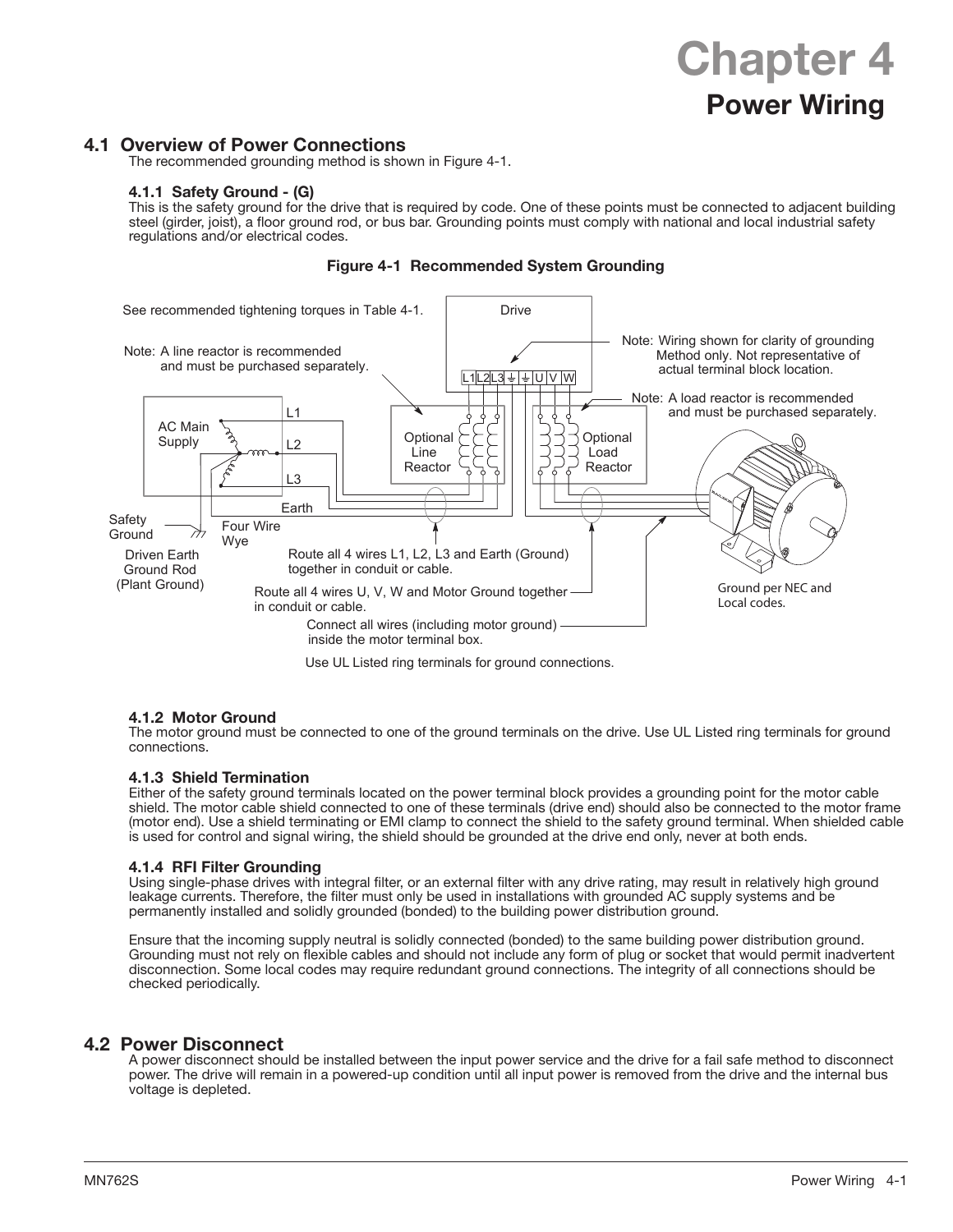# **4.3 Protective Devices**

Recommended fuse sizes are based on the following:

115% of maximum continuous current for time delay.

150% of maximum continuous current for Fast or Very Fast action.

Note: These recommendations do not consider harmonic currents or surrounding temperatures greater than 45°C. Be sure a suitable input power protection device is installed. Use the recommended fuses and wire sizes shown in Table 4-1 is based on the use of copper conductor wire rated at 75°C. The table is specified for NEMA B motors.

Fast Action Fuses: 240VAC, Buss® KTN; 460VAC, Buss® KTS Very Fast Action: 240VAC, Buss® JJN; 460VAC, Buss® JJS<br>Semiconductor: 240VAC, Ferraz Shawmut A50QS 240VAC, Ferraz Shawmut A50QS

Buss® is a trademark of Cooper Industries, Inc.

## **4.4 Electrical Installation**

All interconnection wires between the drive, AC power source, motor, host control and any operator interface stations should be in metal conduits or shielded cable must be used. Use listed closed loop connectors that are of appropriate size for wire gauge being used. Connectors are to be installed using crimp tool specified by the manufacturer of the connector. Only Class 1 wiring should be used.

#### **4.4.1 Branch Circuit Protection**

These devices require branch circuit protection. Branch circuit protection shall be provided. The size of the Branch Circuit Protection Fuse shall be as shown in the ratings table or equivalent.

#### **4.4.2 Single Phase Input Power Connections for 1 Phase Control**

- All cables must be shielded and the shields must be grounded at the enclosure cable entrance.
- 1. Connect the single phase input power wires to an appropriate interrupter and protection.
- 2. Connect the single phase AC input power leads to terminals L1/L and L2/N of the control (see Figure 4-2 for location).
- 3. Connect the power ground wire to the ground terminal.

#### **4.4.3 Three Phase Input Power Connections for 3 Phase Control**

All cables must be shielded and the shields must be grounded at the enclosure cable entrance.

- 1. Remove cover. Cover removal is described in Chapter 3 of this manual.
- 2. Connect the three phase input power wires to an appropriate interrupter and protection.
- 3. Connect the three phase AC input power leads to terminals L1/L. L2/N and L3 of the control (see Figure 4-2 for location).
- 4. Connect the power ground wire to the ground terminal (see Figure 4-2).







See Recommended Tightening Torques in Table 4-1.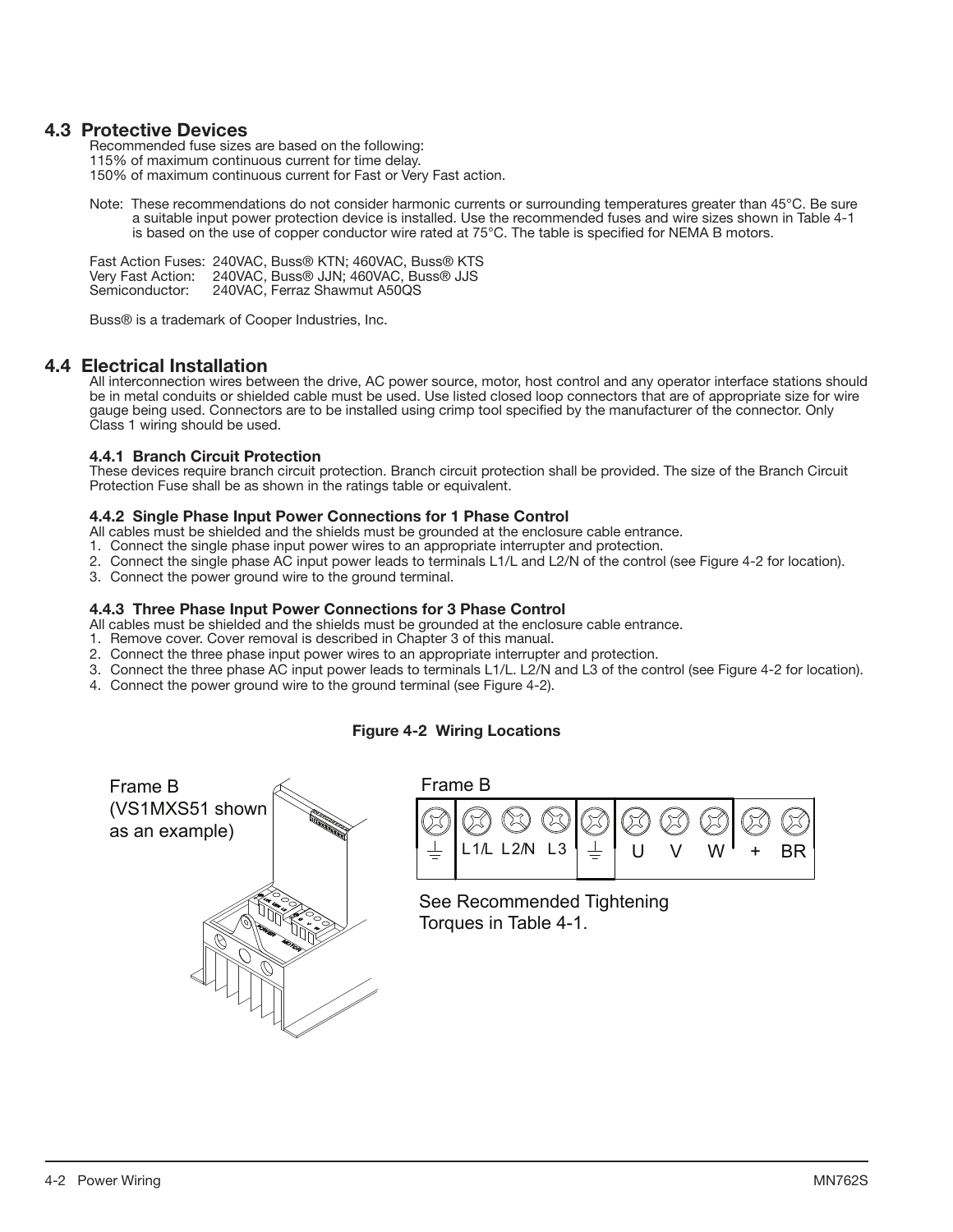#### **4.4.4 Optional Dynamic Brake Hardware Frame B Controls**

If optional DB resistor is to be used, connect it to the + and BR terminals, (see Figure 4-2). Dynamic Brake (DB) Hardware must be installed on a flat, non-flammable, vertical surface for effective cooling and operation. The DB Resistors get extremely hot during normal operation and must be mounted away from flammable surfaces and unsafe atmosphere.

| Hp                            | kW   | <b>Nominal</b><br>Input<br>Current | <b>Fuse or</b><br><b>MCB</b> |            | <b>Supply Cable</b><br><b>Size</b> | <b>Nominal</b><br>Output<br>Current | <b>Motor Cable</b><br><b>Size</b> |     | <b>Max Motor Cable</b><br>Length |               | <b>Min</b><br><b>Brake</b><br><b>Resistor</b><br><b>Value</b> |
|-------------------------------|------|------------------------------------|------------------------------|------------|------------------------------------|-------------------------------------|-----------------------------------|-----|----------------------------------|---------------|---------------------------------------------------------------|
|                               |      | amps                               | amps                         | <b>AWG</b> | mm2                                | Amps                                | <b>AWG</b>                        | mm2 | Feet                             | <b>Meters</b> | <b>Ohms</b>                                                   |
| 500-600V +/-10% 3-Phase Input |      |                                    |                              |            |                                    |                                     |                                   |     |                                  |               |                                                               |
|                               | 0.75 | 2.2                                | 3                            | 15         |                                    | $2.2\phantom{0}$                    | 15                                | 1.5 | 164                              | 50            | 47                                                            |
| 2                             | 1.5  | 4.1                                | 6                            | 15         |                                    | 4.1                                 | 15                                | 1.5 | 328                              | 100           | 47                                                            |
| 3                             | 2.2  | 5.4                                | 6                            | 15         |                                    | 5.8                                 | 15                                | 1.5 | 328                              | 100           | 47                                                            |
| 5                             | 4    | 7.6                                | 10                           | 15         | 1.5                                | 9.5                                 | 15                                | 1.5 | 328                              | 100           | 47                                                            |
| 7.5                           | 5.5  | 11.7                               | 16                           | 14         | 2.5                                | 14                                  | 14                                | 2.5 | 328                              | 100           | 22                                                            |
|                               | 0.75 | 12.5                               | 10                           | 15         | 1.5                                | 4.3                                 | 15                                | 1.5 | 82                               | 25            | ---                                                           |
| 2                             | 1.5  | 19.3                               | 20                           | 12         | 4                                  | 7                                   | 15                                | 1.5 | 82                               | 25            | ---                                                           |
| 2                             | 1.5  | 19.3                               | 20                           | 12         | 4                                  | $\overline{7}$                      | 15                                | 1.5 | 328                              | 100           | 47                                                            |

#### **Table 4-1 Fuse & Wire size / Terminal Torque Specifications**

Control Terminal Torque Settings of 4.5 lb-in (0.5 Nm) Power Terminal Torque Settings of 9 lb-in (1 Nm)

For UL compliance Motor Cable to be Copper 75°C and Fuse current rating defined by ratings marked ( $)$ \*. Wire size is based on 40°C surrounding and fuses are based on 45°C surrounding, max continuous output and no harmonic current.

#### **4.4.5 Motor Connections**

All cables must be shielded and the shields must be grounded at the enclosure cable entrance.

- 1. Remove covers. Cover removal is described in Chapter 3 of this manual.
- 2. Connect the Motor leads to terminals U, V and W (see Figure 4-2 for location).
- 3. Connect the motor ground wire to the ground terminal (See Figure 4-2).

#### **Long Motor Leads**

The wire leads that connect the motor to the control are critical in terms of sizing, shielding and the cable characteristics. Short cable runs are usually trouble free but fault-monitoring circuitry can produce numerous faults when long cables are used. Refer to Table 4-1 for maximum cable lengths. Baldor recommends adding an optional load reactor to the output of the control. The load reactor and/or common mode choke should be placed in close physical proximity to the control.

Unexpected faults may occur due to excessive charging current required for motor cable capacitance. If you use long motor leads and experience unexpected trips due to current overload conditions and are not sure how to correctly size and connect the optional load reactors, please contact your Baldor District representative. Baldor is always glad to assist.

#### **4.4.6 M-Contactor Connections**

If required by local codes or for safety reasons, an M-Contactor (motor circuit contactor) may be installed. However, incorrect installation or failure of the M-contactor or wiring may damage the control. If an M-Contactor is installed, the control must be disabled for at least 200msec before the M-Contactor is opened or the control may be damaged. M-Contactor connections are shown in Figure 4-3.

**Caution: If an M-Contactor is installed, the control must be disabled for at least 200msec before the M-Contactor is opened. If the M-Contactor is opened while the control is supplying voltage and current to the motor, the control may be damaged. Before the control is enabled, the M-Contactor must be closed for at least 200msec.**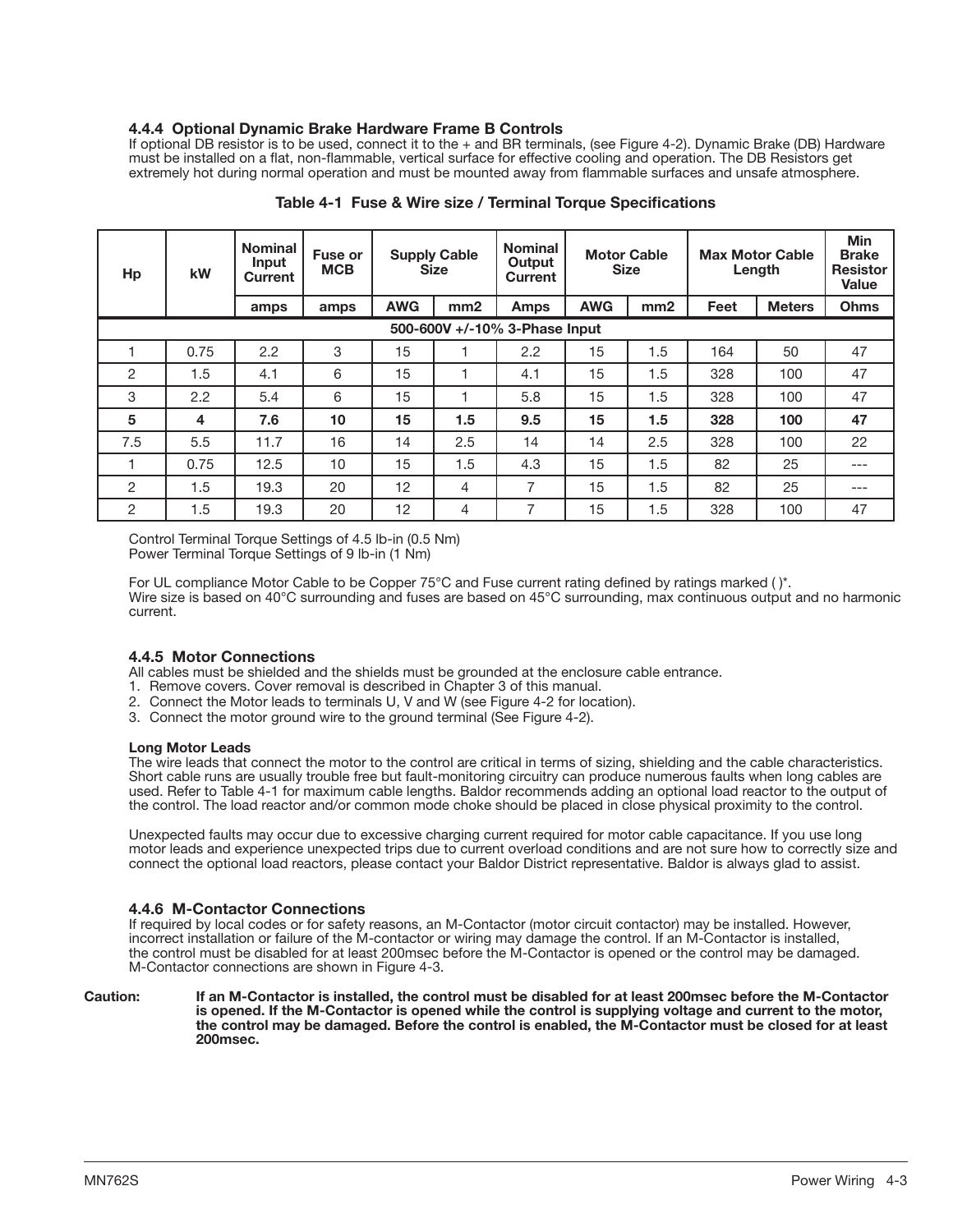## **Figure 4-3 Motor Connections and Optional Connections**



3. Use same gauge wire for ground as for U, V and W.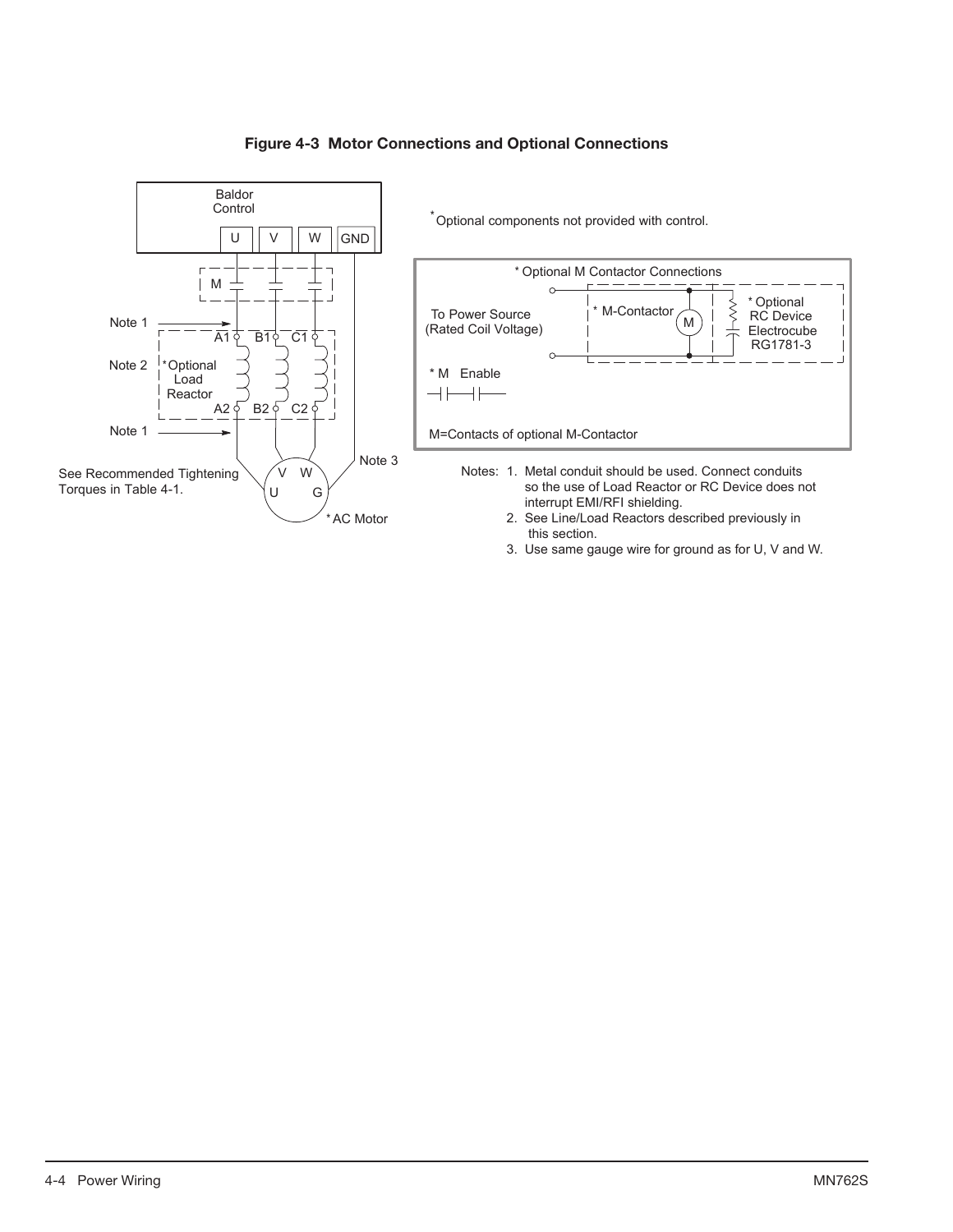# **Chapter 5 Control Wiring**

# **5.1 Control Board Connections**

Analog and Digital input and output connections are made at the Control Wiring Terminals shown in Figure 5-1.

Control wire connections can be made using shielded twisted pair #18 AWG (0.8mm2) wire minimum. The cable must also have an overall shield and not exceed 100 feet (30m) in length. Control wire cables must be separated from power wiring. Separate parallel runs of control cables and power cables by at least 3". Cross power wires at right angles only. Insulate or tape ungrounded end of shields to prevent contact with other conductors or ground.

The Control Wiring Terminals are prewired to allow front panel Potentiometer and FWD-Off-Rev switch operation. Simply remove these terminal connections (pins 1 to 7) and connect external devices as desired. These terminals are described in Table 5-1.

#### **Figure 5-1 Control Terminals**



|  |  |  | <b>Table 5-1 Control Terminal Descriptions</b> |
|--|--|--|------------------------------------------------|
|--|--|--|------------------------------------------------|

| <b>Terminal</b> | <b>Signal Description</b>                                    |
|-----------------|--------------------------------------------------------------|
|                 | +24VDC (@ 100 mA)                                            |
| 2               | Digital In1                                                  |
| 3               | Digital In <sub>2</sub>                                      |
| 4               | Digital In3 / Analog In2                                     |
| 5               | +10VDC (@ 10 mA) Reference for Potentiometer (1kohm minimum) |
| 6               | Analog In1 / Digital In4                                     |
|                 | Common (terminals 7 & 9 are connected)                       |
| 8               | Analog Output (0-10VDC @ 10mA) / Digital Output (0-24VDC)    |
| 9               | Common (terminals 7 & 9 are connected)                       |
| 10              | <b>Relay Common</b>                                          |
| 11              | Relay N.O. Contact (rated 250VAC@5A; 30VDC@5A)               |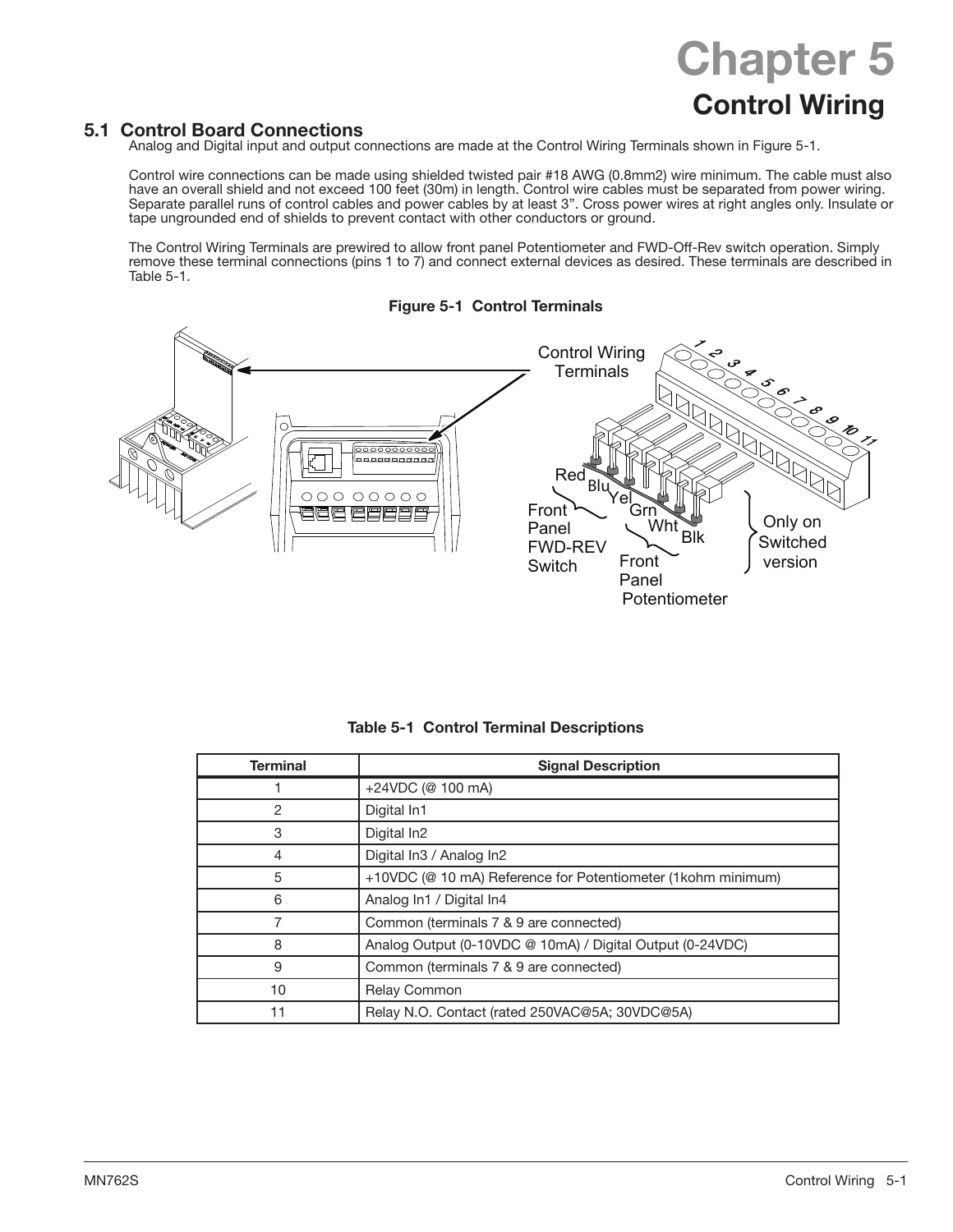# **5.2 RJ11 Communication Connection**

The RJ11 Data Port can be used as a RS485 Serial interface using Modbus RTU protocol. Serial Modbus networks use the RS485 PIN connection; see Appendix E for the communication protocols.



#### **Figure 5-2 RJ11 Data Connection**

| <b>Protocol</b> | <b>Modbus RTU</b>                                          |
|-----------------|------------------------------------------------------------|
| Error check     | CRC                                                        |
| Baud rate       | 9600bps, 19200bps, 38400bps, 57600bps, 115200bps (default) |
| Data format     | 1 start bit, 8 data bits, 1 stop bits, no parity.          |
| Physical signal | RS485 (2-wire)                                             |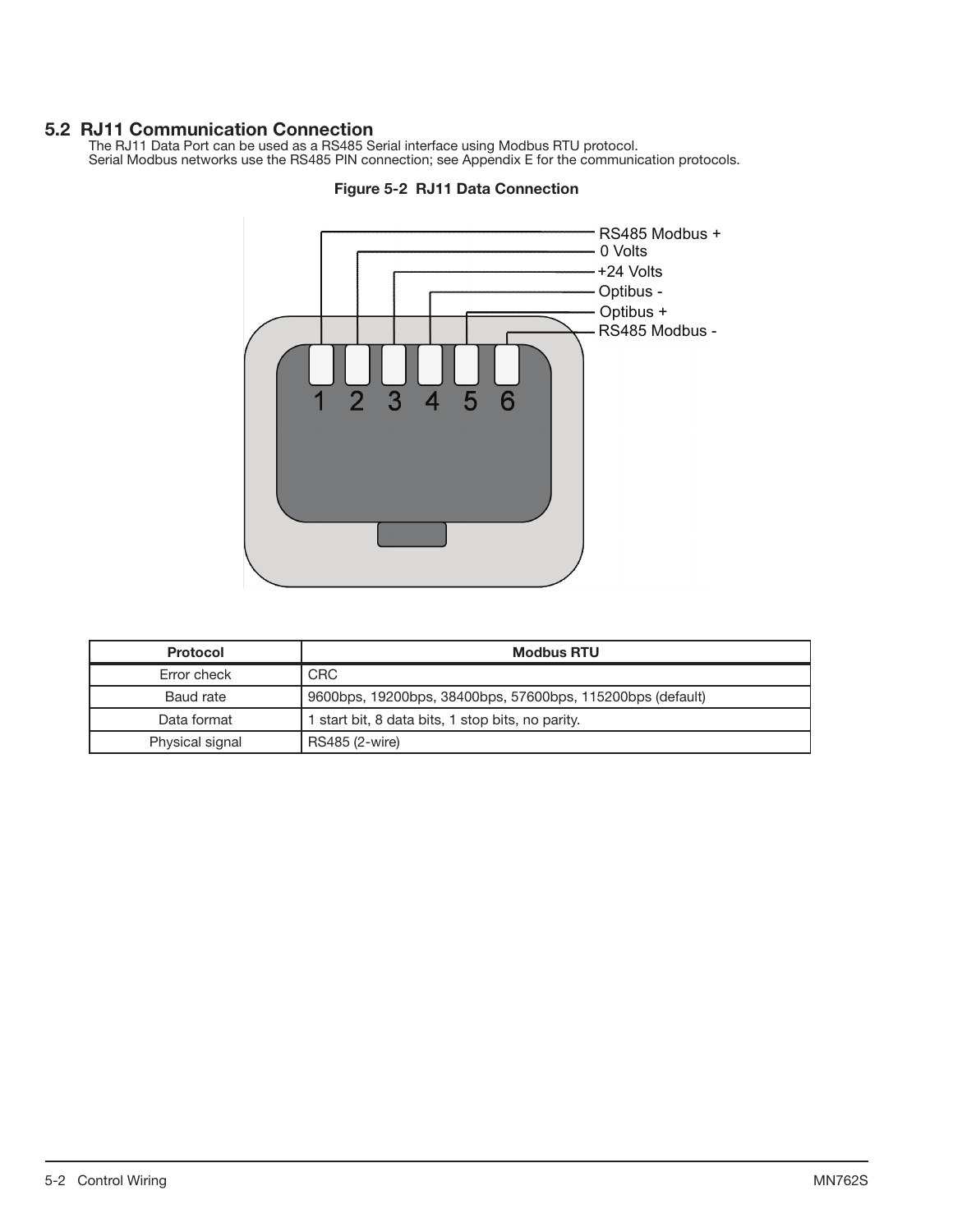# **5.3 Analog and Digital Input Configurations**

Parameters P-07 and P-08 can be set to allow various operating modes. Following are settings for these parameters.

## **5.3.1 Terminal Strip Mode (P1-07 = 0)**

## **Table 5-2 Parameter P1-08 Control of Digital Inputs when P1-07=0**

| P1-08            | Digital In 1        | Digital In 2                            |                                | Digital In 3                     | <b>Analog Input</b>      |  |
|------------------|---------------------|-----------------------------------------|--------------------------------|----------------------------------|--------------------------|--|
| 0                | Open: Stop          | Open: Bipolar analog<br>speed reference | Open: Preset Speed 1           |                                  |                          |  |
|                  | Closed: Run         | Closed: Preset speed<br>reference       | Closed: Preset Speed 2         |                                  | Bipolar analog input     |  |
| 1                | Open: Stop          | Open: Preset Speed 1                    | Open: Preset Speed 1/2         |                                  | Open: Preset Speed 1/2/3 |  |
|                  | Closed: Run         | Closed: Preset Speed 2                  | Closed: Preset Speed 3         |                                  | Closed: Preset Speed 4   |  |
|                  |                     | Digital Input 2                         | Digital Input 3                | Bipolar analog input             | Speed Set point          |  |
|                  |                     | Open                                    | Open                           | Open                             | Preset Speed 1           |  |
|                  |                     | Closed                                  | Open                           | Open                             | Preset Speed 2           |  |
|                  | Open: Stop          | Open                                    | Closed                         | Open                             | Preset Speed 3           |  |
| $\overline{2}$   |                     | Closed                                  | Closed                         | Open                             | Preset Speed 4           |  |
|                  | Closed: Run         | Open                                    | Open                           | Closed                           | Preset Speed 5           |  |
|                  |                     | Closed                                  | Open                           | Closed                           | Preset Speed 6           |  |
|                  |                     | Open                                    | Closed                         | Closed                           | Preset Speed 7           |  |
|                  |                     | Closed                                  | Closed                         | Closed                           | Preset Speed 8           |  |
|                  | Open: Stop          | Open: Forward                           | Open: Bipolar analog ref       |                                  |                          |  |
| 3                | Closed: Run         | Closed: Reverse                         | Closed: Preset Speed 1         |                                  | Bipolar analog input     |  |
|                  | Open: Stop          | Open: Forward                           | Analog input 2                 |                                  | Bipolar analog input     |  |
| 4                | Closed: Run         | Closed: Reverse                         | (Speed Reference)              |                                  | (Torque reference)       |  |
|                  |                     |                                         | Digital Input 3                | Bipolar analog input             | Speed Set point          |  |
|                  | Open: Stop          | Open: Forward                           | Open                           | Open                             | Preset Speed 1           |  |
| 5                |                     |                                         | Closed                         | Open                             | Preset Speed 2           |  |
|                  | Closed: Run         | Closed: Reverse                         | Open                           | Closed                           | Preset Speed 3           |  |
|                  |                     |                                         | Closed                         | Closed                           | Preset Speed 4           |  |
|                  | Open: Stop          | Open: Forward                           | External trip input:           |                                  |                          |  |
| 6                |                     |                                         | Open: Trip                     |                                  | Bipolar analog input     |  |
|                  | Closed: Run         | Closed: Reverse                         | Closed: No Trip                |                                  |                          |  |
|                  | Open: Stop          | Open: Stop                              | Open: Bipolar analog speed ref |                                  |                          |  |
| $\overline{7}$   | Closed: Fwd Run     | Closed: Rev Run                         | Closed: Preset Speed 1         |                                  | Bipolar analog input     |  |
|                  | Open: Stop          | Open: Stop                              | Open: Preset Speed 1           |                                  |                          |  |
| 8                | Closed: Fwd Run     | Closed: Rev Run                         |                                | Closed: Bipolar analog speed ref | Bipolar analog input     |  |
|                  |                     |                                         | Digital Input 3                | Bipolar analog input             | <b>Preset Speed</b>      |  |
|                  | Open: Stop          | Open: Stop                              | Open                           | Open                             | Preset Speed 1           |  |
| $\boldsymbol{9}$ |                     |                                         | Closed                         | Open                             | Preset Speed 2           |  |
|                  | Closed: Run Fwd     | Closed: Reverse Run                     | Open                           | Closed                           | Preset Speed 3           |  |
|                  |                     |                                         | Closed                         | Closed                           | Preset Speed 4           |  |
|                  | Open: Stop          | Open: Stop                              | Open: Trip                     |                                  |                          |  |
| 10 <sub>1</sub>  | Closed: Forward Run | Closed: Reverse Run                     | Closed: No Trip                |                                  | Bipolar analog input     |  |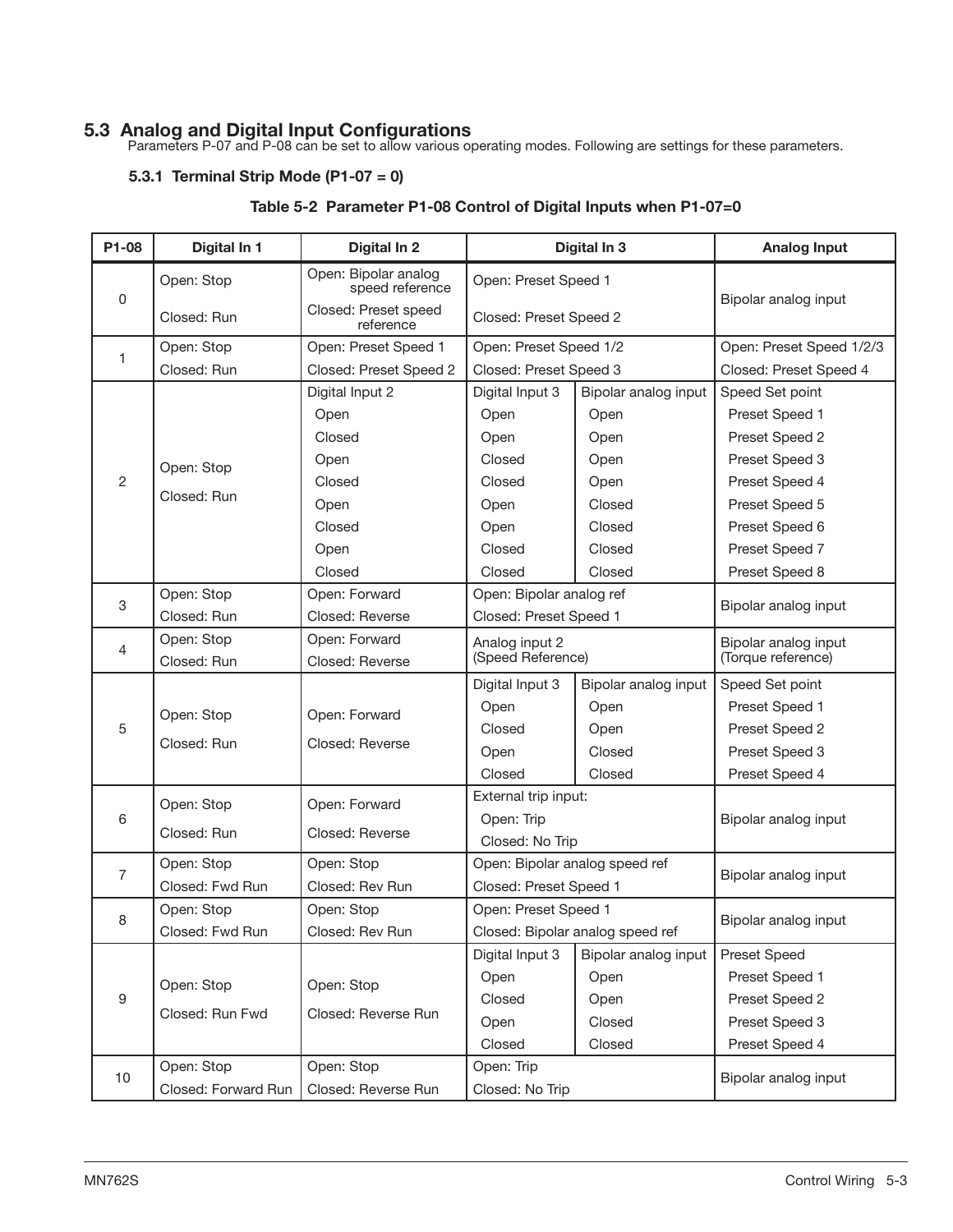| Table 5-2 Parameter P1-08 Control of Digital Inputs when P1-07=0 continued |
|----------------------------------------------------------------------------|
|----------------------------------------------------------------------------|

| P1-08           | Digital In 1                    | Digital In 2                        |                                | Digital In 3     | <b>Analog Input</b>    |  |
|-----------------|---------------------------------|-------------------------------------|--------------------------------|------------------|------------------------|--|
| 11              | Open: Stop                      | Open: Bipolar analog<br>speed ref   | Open: Trip                     |                  | Bipolar analog input   |  |
|                 | Closed: Run                     | Closed: Preset Speed 1              | Closed: No Trip                |                  |                        |  |
|                 | Open: Stop                      | Open: Preset Speed 1                | Open: Trip                     |                  |                        |  |
| 12 <sup>2</sup> | Closed: Run                     | Closed: Bipolar analog<br>speed ref | Closed: No Trip                |                  | Bipolar analog input   |  |
|                 | Normally Open (NO)              | Normally Closed (NC)                | Open: Bipolar analog speed ref |                  |                        |  |
| 13              | Momentarily Close<br>to Run     | Momentarily Open to<br>Stop         | Closed: Preset Speed 1         |                  | Bipolar analog input   |  |
|                 | Normally Open (NO)              | Normally Closed (NC)                | Normally Open (NO)             |                  |                        |  |
| 14              | Momentarily Close to<br>Run Fwd | Momentarily Open to<br>Stop         | Momentarily Close to Run Rev   |                  | Bipolar analog input   |  |
| 15              | Open: Stop                      | Open: Forward                       | Open: Decel Ramp 1 (P1-11)     |                  | Bipolar analog input   |  |
|                 | Closed: Run                     | Closed: Reverse                     | Closed: Decel Ramp 2 (P2-25)   |                  |                        |  |
| 16              | Open: Stop                      | Open: Forward                       | Open: Decel Ramp 1 (P1-11)     |                  | Open: Preset Speed 1   |  |
|                 | Closed: Run                     | Closed: Reverse                     | Closed: Decel Ramp 2 (P2-25)   |                  | Closed: Preset Speed 2 |  |
|                 | Normally Open (NO)              | Normally Closed (NC)                | Normally Open (NO)             |                  | Open: Preset Speed 1   |  |
| 17              | Momentarily Close to<br>Run Fwd | Momentarily Open to<br>Stop         | Momentarily Close to Run Rev   |                  | Closed: Keypad Speed   |  |
|                 |                                 | Digital Input 2                     | Digital Input 3                | Preset Speed Ref |                        |  |
|                 | Open: Stop                      | Open                                | Open                           | Preset Speed 1   | Open: Preset Speed     |  |
| 18              |                                 | Closed                              | Open                           | Preset Speed 2   |                        |  |
|                 | Closed: Run                     | Open                                | Closed                         | Preset Speed 3   | Closed: Keypad Speed   |  |
|                 |                                 | Closed                              | Closed                         | Preset Speed 4   |                        |  |
| 19              | Open: Stop                      | Open: Bipolar analog<br>speed ref   | Analog input 2                 |                  | Bipolar analog input   |  |
|                 | Closed: Run                     | Closed: Analog input 2<br>speed ref |                                |                  |                        |  |
| 20              | Open: Stop                      | Digital Output:                     | Open: Bipolar analog speed ref |                  | Bipolar analog input   |  |
|                 | Closed: Run                     | Drive Healthy = $+24V$              | Closed: Preset Speed 1         |                  |                        |  |
| 21              | Open: Stop                      | Digital Output:                     | Open: Forward                  |                  |                        |  |
|                 | Closed: Run                     | Drive Healthy = $+24V$              | Closed: Reverse                |                  | Bipolar analog input   |  |
| 22              | Open: Stop                      | Digital Output:                     | Open: Trip                     |                  | Bipolar analog input   |  |
|                 | Closed: Run                     | Drive Healthy = $+24V$              | Closed: No Trip                |                  |                        |  |

Note:

Negative Preset Speeds will be inverted if Run Reverse is selected.

The external trip input can be used to connect a motor thermistor between terminals 1 and 4.

When P1-07 = 0, P2-01 = 4 and P4-06  $<$  > 2, Analog Input 2 is used for the speed reference.

When P1-07 = 0, P2-01 = 4 and P4-06 = 2, Bipolar Analog Input is used for the speed reference and Analog Input 2 becomes the torque reference.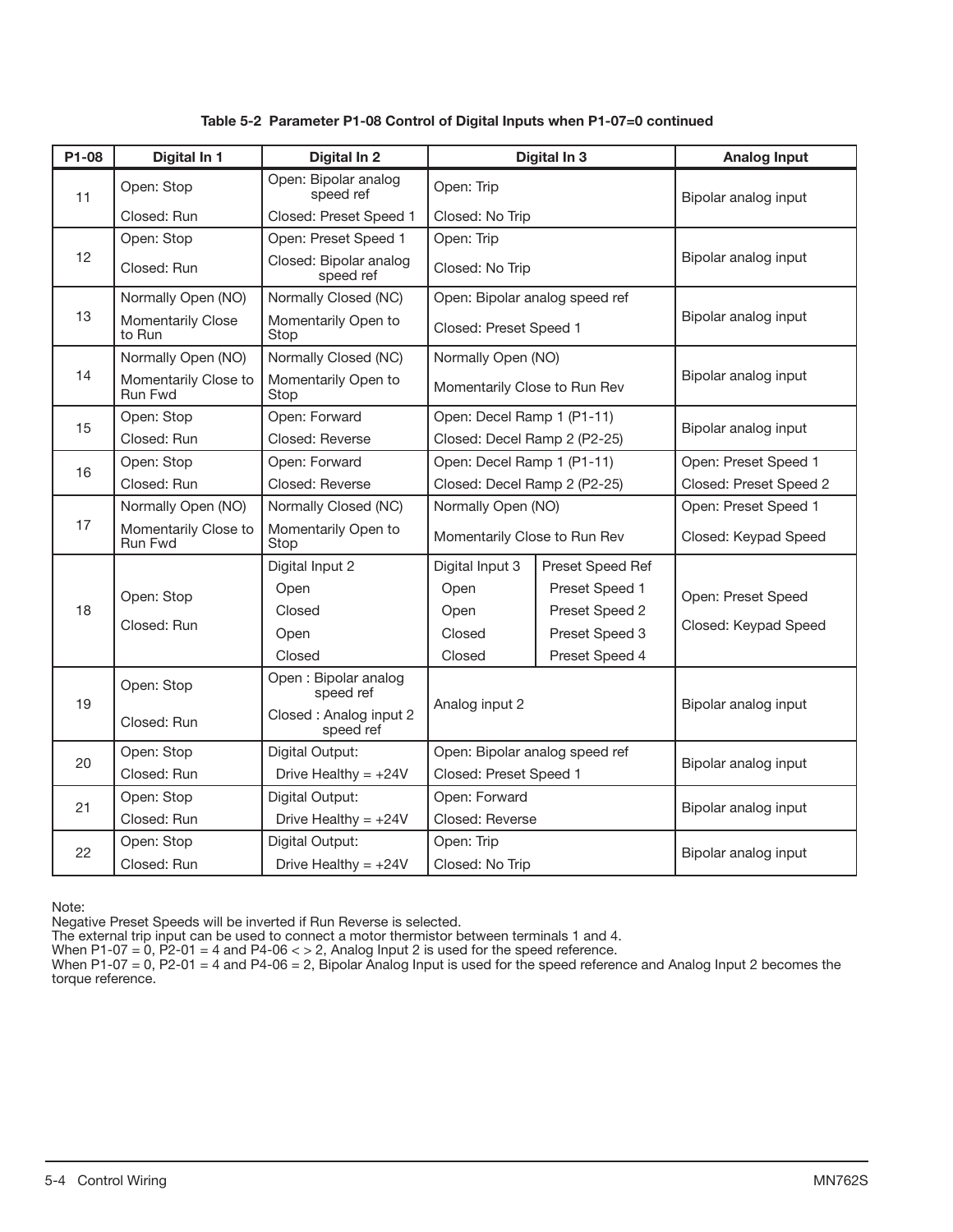# **5.3.2 Keypad Mode (P1-07 = 1 or 2)**

# **Table 5-3 Parameter P1-08 Control of Digital Inputs when P1-07=1 or 2**

| P1-08           | Digital In 1 | Digital In 2                                        | Digital In 3                           |                                 | <b>Analog Input</b>                    |
|-----------------|--------------|-----------------------------------------------------|----------------------------------------|---------------------------------|----------------------------------------|
|                 | Open: Stop   | Closed: remote UP push-button                       |                                        | Closed: remote DOWN push-button |                                        |
| 0               | Closed: Run  | When stopped, closing inputs 2 & 3 starts the drive |                                        |                                 | No Function                            |
|                 | Open: Stop   |                                                     | External trip input :                  |                                 | Closed: remote DOWN<br>push button     |
| 1               | Closed: Run  | Closed: remote UP push-button                       | Open: Trip                             |                                 |                                        |
|                 |              |                                                     | Closed: No Trip                        |                                 |                                        |
| $\overline{c}$  | Open: Stop   | Closed: remote UP push-button                       | Open: Digital speed ref                |                                 | Open: Forward                          |
|                 | Closed: Run  |                                                     | Closed: Preset Speed 1                 |                                 | Closed: Reverse                        |
| 3, 9,<br>13, 14 | Open: Stop   | Closed: remote UP push-button                       |                                        | Closed: remote DOWN push-button | Open: Forward                          |
| 816             | Closed: Run  | When stopped, closing inputs 2 & 3 starts the drive |                                        |                                 | Closed: Reverse                        |
|                 | Open: Stop   | Open: Digital speed ref                             | External trip input                    |                                 |                                        |
| 10              | Closed: Run  | Closed: Bipolar analog speed ref                    | Open: Trip                             |                                 | Bipolar analog input                   |
|                 |              |                                                     | Closed: No Trip<br>External trip input |                                 |                                        |
| 11              | Open: Stop   | Open: Digital speed ref                             | Open: Trip                             |                                 | Open: Forward                          |
|                 | Closed: Run  | Closed: Preset Speed 1                              | Closed: No Trip                        |                                 | Closed: Reverse                        |
|                 | Open: Stop   | Open: Preset Speed 1                                | External trip input<br>Open: Trip      |                                 | Open: Forward                          |
| 12              | Closed: Run  | Closed: Digital speed ref                           |                                        |                                 | Closed: Reverse                        |
|                 |              |                                                     | Closed: No Trip                        |                                 |                                        |
| 15              | Open: Stop   | Open: Digital speed ref                             | Open: Decel Ramp 1 (P1-11)             |                                 | Open: Forward                          |
|                 | Closed: Run  | Closed: Preset Speed 1                              | Closed: Decel Ramp 2 (P2-25)           |                                 | Closed: Reverse                        |
| 17              | Open: Stop   | Open: Digital speed ref                             | Open: Digital / Analog ref             |                                 | Bipolar analog input                   |
|                 | Closed: Run  | Closed: Bipolar analog speed ref                    | Closed: Preset Speed 1                 |                                 |                                        |
|                 |              |                                                     | Digital Input 3                        | Bipolar analog input            | Preset reference                       |
| 18              | Open: Stop   | Open: Digital speed ref                             | Open                                   | Open                            | Preset Speed 1                         |
|                 | Closed: Run  | Closed: Preset speed ref                            | Closed                                 | Open                            | Preset Speed 2                         |
|                 |              |                                                     | Closed<br>Open                         |                                 | Preset Speed 3<br>Open: Preset Speed 1 |
|                 |              |                                                     | Normally Open (NO)                     |                                 |                                        |
|                 |              |                                                     | Momentarily Close to Run Rev           |                                 | Closed: Keypad Speed                   |
| 19              | Open: Stop   | Open: Digital speed ref                             | Analog input 2                         |                                 | Open: Forward                          |
|                 | Closed: Run  | Closed: Analog input 2 ref                          |                                        |                                 | Closed: Reverse                        |
|                 | Open: Stop   | Digital Output:                                     | Open: Digital speed ref                |                                 | Open: Forward                          |
| 20, 21          | Closed: Run  | Drive Healthy = $+24V$<br>Closed: Preset speed 1    |                                        | Closed: Reverse                 |                                        |
|                 | Open: Stop   | Digital Output:                                     | External trip input                    |                                 | Open: Forward                          |
| 22              | Closed: Run  | Drive Healthy = $+24V$                              | Open: Trip<br>Closed: No Trip          |                                 | Closed: Reverse                        |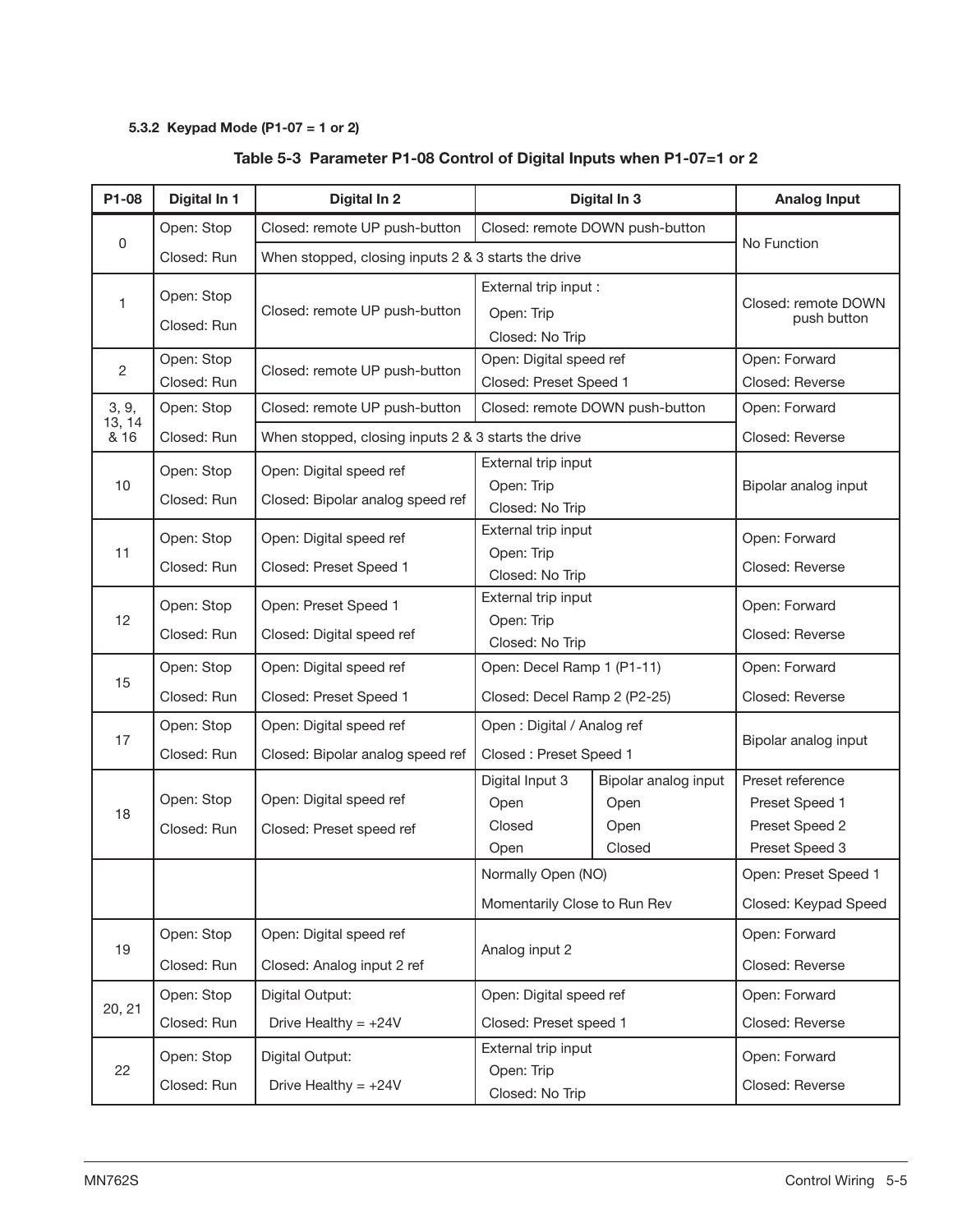Note: By default, if the enable signal is present the drive will not Enable until the START button is pressed. To automatically enable the drive when the enable signal is present set P2-19 = 2 or 3. This then disables the use of the START & STOP buttons.

 In keypad mode, the speed can be adjusted using the UP & DOWN keys on the built in keypad, or a remote mounted keypad, in addition to push buttons connected to the digital inputs.

The reverse input only functions under the following conditions:

- P1-07 = 1, P2-19 = 2 or 3. P2-35 must not be 2 or 3.

- P1-07 = 2. P 2-35 must not be 2 or 3.

 The external trip input can be used to connect a motor thermistor by connecting between terminals 1 and 4 When P1-0  $7 = 2$ , the direction of motor can be reversed by:

- pressing the START button.

- closing the reverse input (When using a setting of P1-08 that includes this function).

- using a negative speed reference (e.g. select a preset speed of -10Hz).

 Since all of these functions can be active at once, care must be taken to ensure the motor always turns in the correct direction.

#### **5.3.3 PI Control Mode (P1-07 = 3)**

| P1-08                   | Digital In 1              | Digital In 2                                       | Digital In 3                                                                 | <b>Analog Input</b>  |
|-------------------------|---------------------------|----------------------------------------------------|------------------------------------------------------------------------------|----------------------|
| 0, 10,<br>13, 16,<br>18 | Open: Stop<br>Closed: Run | No Function                                        | Analog input 2                                                               | Bipolar analog input |
| 11                      | Open: Stop<br>Closed: Run | Open: PID control<br>Closed: Preset Speed 1        | External trip input<br>Open: Trip<br>Bipolar analog input<br>Closed: No Trip |                      |
| 12                      | Open: Stop<br>Closed: Run | Open: Preset Speed 1<br>Closed: PID control        | External trip input<br>Open: Trip<br>Closed: No Trip                         | Bipolar analog input |
| 17                      | Open: Stop<br>Closed: Run | Open: PID control<br>Closed: Bipolar analog<br>ref | Analog input 2                                                               | Bipolar analog input |
| 19                      | Open: Stop<br>Closed: Run | Open: PID control<br>Closed: Analog input 2        | Analog input 2                                                               | Bipolar analog input |
| 20, 21                  | Open: Stop<br>Closed: Run | Digital Output:<br>Drive Healthy = $+24V$          | Analog input 2                                                               | Bipolar analog input |
| 22                      | Open: Stop<br>Closed: Run | Digital Output:<br>Drive Healthy = $+24V$          | External trip input<br>Open: Trip<br>Closed: No Trip                         | Bipolar analog input |

Note: When P3-05 = 1, Bipolar analog input controls PID set point. The feedback must then be connected to Analog input 2 and P3-10 must be set to 0 (Default setting). The external trip input only functions when the feedback source is the Bipolar analog input  $(P3-10=1)$ .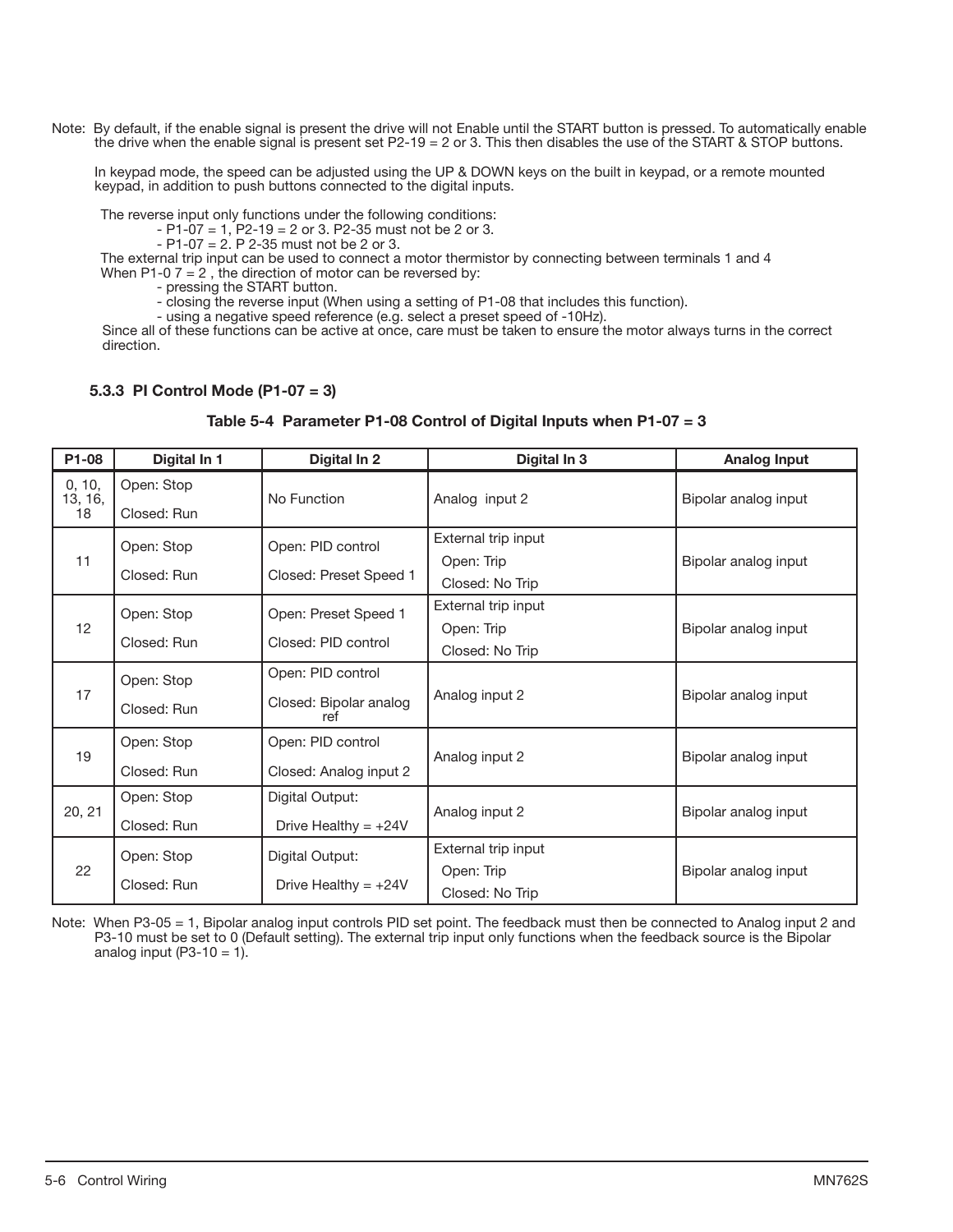# **5.3.4 User PI Control Mode (P1-07 = 4)**

| P1-08                              | Digital In 1              | Digital In 2                                         | Digital In 3                                         | <b>Analog Input</b>                                   |                                                                           |
|------------------------------------|---------------------------|------------------------------------------------------|------------------------------------------------------|-------------------------------------------------------|---------------------------------------------------------------------------|
| 0, 2, 4,<br>6, 9,<br>13, 16,<br>18 | Open: Stop<br>Closed: Run | No Function                                          | No Function                                          | Bipolar analog input<br>(No Function)                 |                                                                           |
| $\ensuremath{\mathsf{3}}$          | Open: Stop                | Open: Forward                                        | Open: Modbus Speed ref                               |                                                       | Bipolar analog input                                                      |
|                                    | Closed: Run               | Closed: Reverse                                      | Closed: Preset Speed 1 ref                           |                                                       | (No Function)                                                             |
| $\sqrt{5}$                         | Open: Stop<br>Closed: Run | Open: Modbus Speed<br>Closed: Preset Speed           | Digital Input 3<br>Open<br>Closed<br>Open            | <b>Bipolar Analog Input</b><br>Open<br>Open<br>Closed | <b>Preset Speed</b><br>Preset Speed 1<br>Preset Speed 2<br>Preset Speed 3 |
| 10                                 | Open: Stop<br>Closed: Run | Open: Master Speed ref<br>Closed: Digital Speed ref  | External trip input<br>Open: Trip<br>Closed: No Trip |                                                       | Bipolar analog input<br>(No Function)                                     |
| 11                                 | Open: Stop<br>Closed: Run | Open: Master Speed ref<br>Closed: Preset Speed 1     | External trip input<br>Open: Trip<br>Closed: No Trip |                                                       | Bipolar analog input<br>(No Function)                                     |
| 12                                 | Open: Stop<br>Closed: Run | Open: Master Speed ref<br>Closed: Bipolar Analog ref | External trip input<br>Open: Trip<br>Closed: No Trip |                                                       | Bipolar analog input<br>(No Function)                                     |
| 17                                 | Open: Stop                | Open: Master Speed ref                               | Open: Modbus / Analog Ref                            |                                                       | Bipolar analog input                                                      |
|                                    | Closed: Run               | Closed: Bipolar Analog ref                           | Closed: Preset Speed 1                               |                                                       | (No Function)                                                             |
| 19                                 | Open: Stop<br>Closed: Run | Open: Master Speed ref<br>Closed: Analog Input 2 ref | Analog Input 2                                       |                                                       | Bipolar analog input<br>(No Function)                                     |
|                                    | Open: Stop                | Digital Output:                                      | Open: Master Speed ref                               |                                                       | Bipolar analog input                                                      |
| 20, 21                             | Closed: Run               | Drive Healthy = $+24V$                               | Closed: Preset Speed 1                               |                                                       | (No Function)                                                             |
| 22                                 | Open: Stop<br>Closed: Run | Digital Output:<br>Drive Healthy = $+24V$            | External trip input<br>Open: Trip<br>Closed: No Trip |                                                       | Bipolar analog input<br>(No Function)                                     |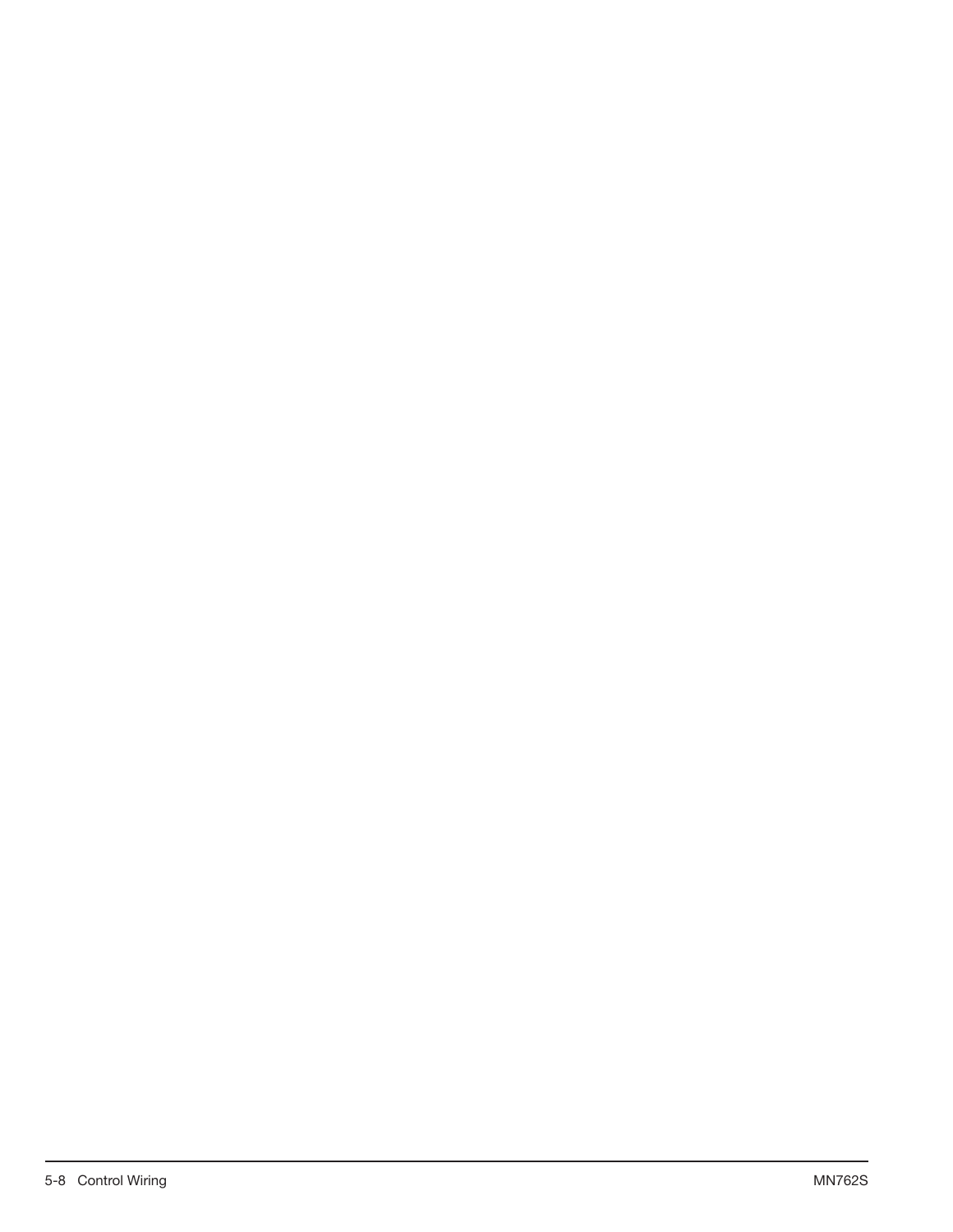# **Chapter 6 Using the Keypad**

# **6.1 Keypad Components**

This chapter provides an overview of the integrated keypad and how to use it to program the VS1MXS drive. The controls are shown in Table 6-1.

| <b>Key</b>        | <b>Name</b>                                          | <b>Description</b>                                                                                                                                                                                                                            |
|-------------------|------------------------------------------------------|-----------------------------------------------------------------------------------------------------------------------------------------------------------------------------------------------------------------------------------------------|
|                   | Display                                              | 6 Digit seven segment display. Display of parameter<br>numbers, values, error messages and other information.                                                                                                                                 |
| STARI             | Start                                                | Starts motor if Direction command and Speed reference<br>are set. Only active if P07 is set to allow keypad control.<br>Programmable to change the motor direction if pressed<br>while running.                                               |
|                   | Stop / Reset                                         | Stops the drive in all modes. Stop is always active and<br>stops the drive in both keypad, terminal and network<br>control modes. Resets any active faults, if fault condition<br>has been cleared.                                           |
| ЦÆ<br><b>PROG</b> | Enter / Program                                      | Momentarily press to view available displays. Pressing and<br>holding the ENT Key for approximately 2 Seconds or more<br>will enter the programming mode or escape back out of the<br>programming mode.                                       |
|                   | Increase                                             | During operation increases the speed reference. (Active in<br>keypad mode). Pressing for a period of time will increase<br>the reference value rate of change. In edit mode, navigates<br>between parameters and increments parameter values. |
|                   | Decrease                                             | During operation decreases the speed reference. (Active in<br>keypad mode). Pressing for a period of time will increase<br>the reference value rate of change. In edit mode, navigates<br>between parameters and decrements parameter values. |
|                   | Speed Reference<br>(Disconnect models only)          | Adjusts the motor speed when Analog In1 is set as the<br>Speed Reference Source.                                                                                                                                                              |
| FW D              | <b>Direction Command</b><br>(Disconnect models only) | Sets the direction of motor rotation and issues a run<br>command, 0 (OFF), FWD (run forward) or REV (Run reverse).<br>At 0 position, the motor output is disabled but power is<br>applied to the control circuits.                            |
| o≓⊧ L             | On/Off Power Switch<br>(Disconnect models only)      | OFF removes power from internal circuits. On powers up<br>the control for operation.<br>Note: In OFF, AC power is still present at the L1, L2, L3<br>terminals. Separate disconnect required to remove AC<br>power from drive terminals.      |
| PW                | NEMA12 only<br>(Disconnect models only)              | On/Off Power Switch (with Lockout). Allows the On/Off<br>Power Switch to be locked in the OFF position using a<br>20mm standard shackle pad lock (not provided). This<br>ensures no one will accidentally turn power on.                      |

#### **Table 6-1 Operator Interface Description**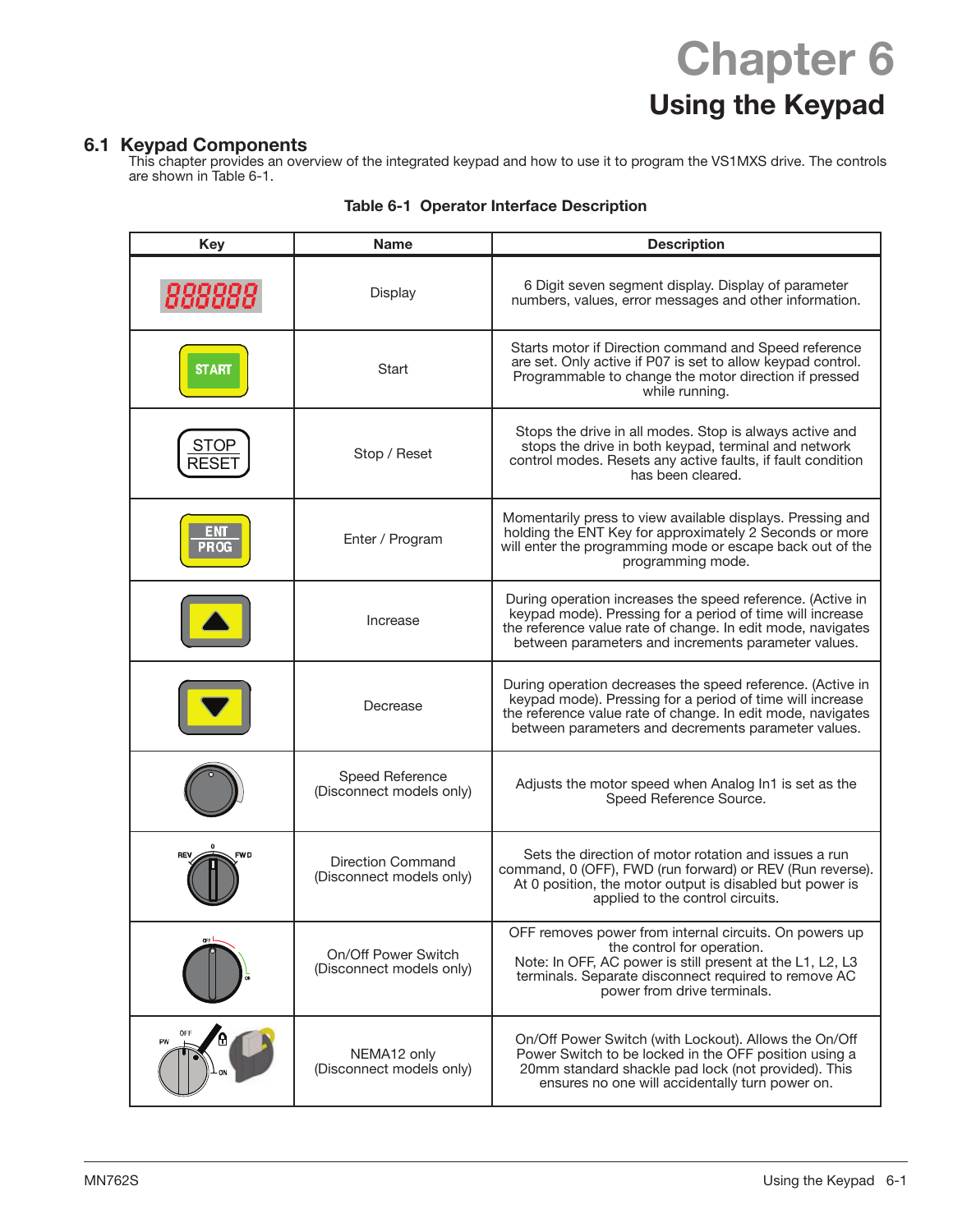# **6.2 Using the REV/0/FWD selector switch**

#### (Switched version only)

By adjusting the parameter settings the VS1MXS can be configured for multiple applications and not just for Forward or Reverse. This could typically be for Hand/Off/Auto applications (also known and Local/Remote) for HVAC and pumping industries.

|                         |                   | <b>Parameters</b>     |                    | <b>Notes</b>   |                                                                                         |
|-------------------------|-------------------|-----------------------|--------------------|----------------|-----------------------------------------------------------------------------------------|
| OFF<br><b>FWD</b>       | OFF<br><b>FWC</b> | OFF<br><b>FWD</b>     | P <sub>1</sub> -07 | P1-08          | <b>Notes</b>                                                                            |
| <b>STOP</b>             | <b>STOP</b>       | <b>Run Forward</b>    | $\Omega$           | $\mathbf{0}$   | <b>Factory Default Configuration</b>                                                    |
| Preset Speed<br>1.      | <b>STOP</b>       | <b>Run Forward</b>    | 0                  | 0              | Preset Speed 1 provides a 'Jog' Speed                                                   |
| <b>Run Reverse</b>      | <b>STOP</b>       | <b>Run Forward</b>    | $\Omega$           | 7, 8, 9,<br>10 |                                                                                         |
| Run in Speed<br>Control | <b>STOP</b>       | Run in PID<br>Control | 3                  | 17             | In Speed Control, POT controls speed<br>In PID Control, POT controls set point          |
| Run in Speed<br>Control | <b>STOP</b>       | Run in PID<br>Control | 3                  | 11             | In Speed Control, P1-11 sets the Preset Speed<br>In PID Control, pot controls set point |
| Run in Hand             | <b>STOP</b>       | Run in Auto           | $\overline{4}$     | 17             | Hand - Speed reference from Pot<br>Auto - Speed Reference from Modbus                   |
| Run in Hand             | <b>STOP</b>       | Run in Auto           | 4                  | 17             | Hand - Speed reference from Preset Speed 1<br>Auto - Speed Reference from Modbus        |

### **Table 6-2 REV/0/FWD Switch Controls**

# **6.3 Changing Parameters**

To change a parameter value press and hold the  $\sqrt{2\pi\omega}$  ENT/PROG key for > 2 seconds while the drive displays 5EoP. The display changes to  $P_1$ - $B_1$ , indicating parameter 01. Press and release the ENT/PROG key to display the value of this parameter. ENT<br>PROG

Use the US JUP and US DOWN arrow keys to change to the required value. Press and release the ENT/PROG key once more to store the change. Press and hold the ENT/PROG key for > 2 second to return to operational mode. The display shows 5toP if the drive is stopped or the real-time information (for example speed) if the drive is running.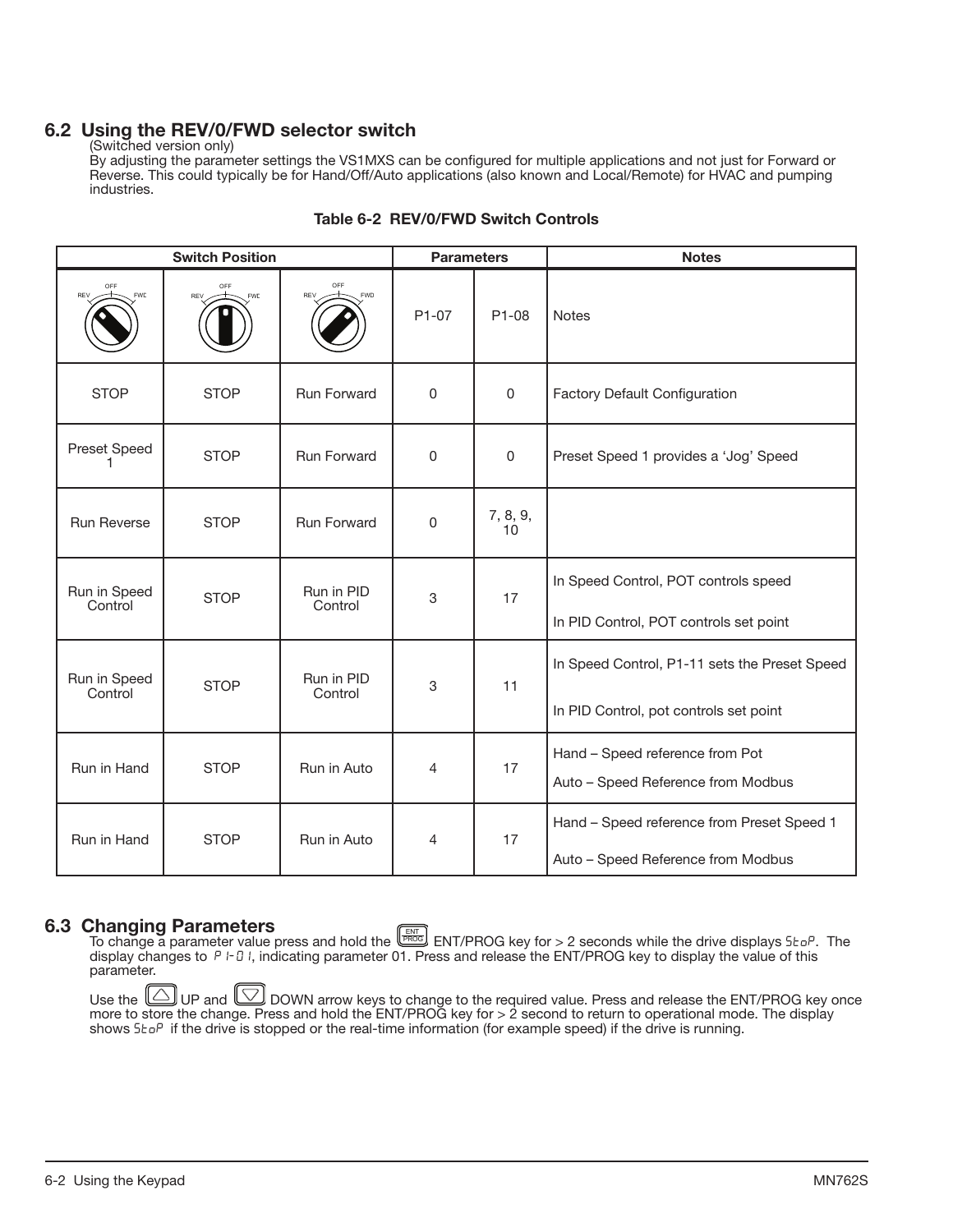# **6.4 Reset Factory Default Settings**

Press the UP, UP, DOWN,  $\frac{1}{1000}$  STOP and START keys simultaneously for > 2 seconds. The display shows P-dEF indicating the drive has reset itself to factory default parameters. Press the STOP button to acknowledge and reset the drive.  $\frac{\text{STOP}}{\text{ResET}}$  STOP and  $\left.\right|$  START

# **6.5 Advanced Keypad Operation Short Cuts**

## **Table 6-3 Advanced Keypad Short Cuts**

| <b>Procedure</b>                                                                                                                                                                       | <b>Display shows:</b><br><b>Procedure</b>                              |                                                                                                                                                             | <b>Display shows:</b> | <b>Procedure</b>                                                                                                                                                               |
|----------------------------------------------------------------------------------------------------------------------------------------------------------------------------------------|------------------------------------------------------------------------|-------------------------------------------------------------------------------------------------------------------------------------------------------------|-----------------------|--------------------------------------------------------------------------------------------------------------------------------------------------------------------------------|
| Power on Drive                                                                                                                                                                         | <b>SEOP</b>                                                            | Power on Drive                                                                                                                                              | <b>SEOP</b>           | Power on Drive                                                                                                                                                                 |
| Press and hold the<br>for $>2$ seconds<br>$\boxed{\frac{\text{ENT}}{\text{PROG}}}$                                                                                                     | Press and hold the<br>$P I - \Pi I$<br>for $>2$ seconds<br>ENT<br>PROG |                                                                                                                                                             | $P I - Q I$           | Press and hold the<br>for >2 seconds<br>$\frac{ENT}{PROG}$                                                                                                                     |
| Press the $[\triangle]$ key                                                                                                                                                            | P 1-02                                                                 | Press the $\Box$<br>key                                                                                                                                     | P 1-02                | Press the<br>kev                                                                                                                                                               |
| The (<br>and<br>can be used to select<br>the desired parameter                                                                                                                         | $P = \Pi$ etc                                                          | The j<br>and<br>can be used to select<br>the desired parameter                                                                                              | $P = \Pi$ etc         | The<br>and<br>can be used to select<br>the desired parameter                                                                                                                   |
| Select the required<br>parameter, e.g. P1-02                                                                                                                                           | Select the required<br>P 1-02<br>parameter, e.g. P1-02                 |                                                                                                                                                             | P 1-02                | Select the required<br>parameter, e.g. P1-02                                                                                                                                   |
| Press the $\left[\frac{ENT}{PROG}\right]$ key<br>$P - 3P$                                                                                                                              |                                                                        | Press the $\left[\frac{ENT}{PROG}\right]$ key                                                                                                               | $P + 2P$              | Press the $\left[\frac{ENT}{PROG}\right]$<br>kev                                                                                                                               |
| The parameter value<br>is now adjusted and<br>automatically stored.<br>SEOP<br>Press the $\left[\frac{ENT}{PROG}\right]$<br>kev<br>for $>2$ seconds to<br>return to operating<br>mode. |                                                                        | The parameter value<br>is now adjusted and<br>automatically stored.<br>Press the <b>LEROG</b><br>kev<br>for $>2$ seconds to<br>return to operating<br>mode. | SEOP                  | The parameter value<br>is now adjusted and<br>automatically stored.<br>Press the $\left[\frac{ENT}{PROG}\right]$<br>key<br>for $>2$ seconds to<br>return to operating<br>mode. |

# **6.6 Terminal Control**

When delivered, the VS1MXS is set to operate in terminal control mode and all parameters (P-xx) have the default values as indicated in Chapter 7 Parameters. Connect the motor to the drive, checking star/delta connection for the voltage rating.

- 1. Remove all power from the control.
- 2. Connect a control switch between the control terminals 1 and 2 ensuring that the contact is open (drive disabled).
- 3. Connect a potentiometer (1kΩ min to 10 kΩ max) between terminals 5 and 7, and the wiper to terminal 6.
- 4. With the potentiometer set to zero, switch on the power supply to the drive.
- The display will show 5toP.
- 5. Enter motor data from motor nameplate:
	- P1-01 = motor rated voltage
	- P1-02 = motor rated current
	- P1-03 = motor rated frequency
	- P1-04 = motor rated speed
- 6. Close the control switch, terminals 1-2. The drive is now 'enabled' and the output frequency/speed are controlled by the potentiometer.
- 7. On first enable from factory default parameters, the VS1MXS will carry out an Auto tune, and the display shows RUE<sub>0</sub>-E. Leave the control switch closed and allow this to complete.
- 8. Following completion of the Auto tune, the display shows zero speed in Hertz ( $H I L I$ ) with the potentiometer turned to minimum.
- 9. Turn the potentiometer to maximum. The motor will accelerate to 60Hz (the default value of P1-06) under the control of the accelerating ramp time P1-10. The display shows 60Hz  $(H 60.0)$  at max speed.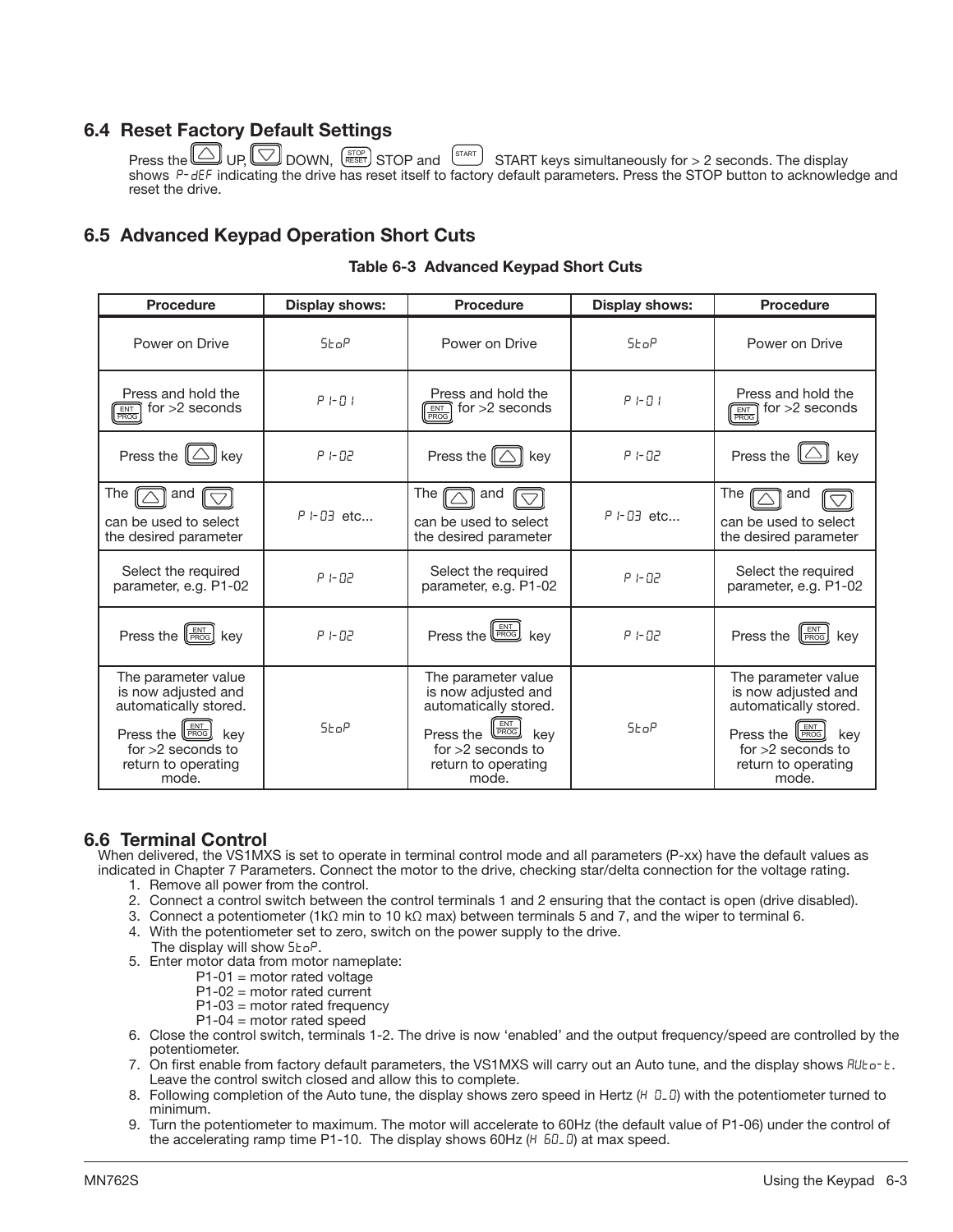- 10. To display motor current (A), briefly press the ENT/PROG key.
- 11. Press ENT/PROG again to return to speed display.
- 12. To stop the motor, either turn the potentiometer back to zero or disable the drive by opening the control switch (terminals 1-2).
- 13. If the enable/disable switch is opened the drive will decelerate to stop at which time the display will show  $5t_0P$ . If the potentiometer is turned to zero with the enable / disable closed the display will show H  $0.0$ . (0.0Hz), if left like this for 20 seconds the drive will go into standby mode, display shows  $5$ *thdb*y, waiting for a speed reference signal.

# **6.7 Keypad Control**

To allow the VS1MXS to be controlled from the keypad in a forward direction only, set P1-07 =1:

- 1. Connect Motor as for terminal control above.
- 2. Enable the drive by closing the switch between control terminals 1 & 2. The display will show 5toP.
- 3. Press the START key. If this is the first enable from factory default parameters, the drive will carry out an Auto tune as described in section 5.6. On completion of the Auto tune, the display shows  $H$  0.0.
- 4. Press the UP arrow to increase speed.
- 5. The drive will run forward, increasing speed until the UP arrow is released. The rate of acceleration is controlled by the setting of P1-10, check this before starting.
- 6. Press the DOWN arrow to decrease speed. The drive will decrease speed until DOWN is released. The rate of deceleration is limited by the setting in P1-11.
- 7. Press the STOP key. The drive will decelerate to rest at the rate set in P1-11.
- 8. The display will finally show  $5E_0P$  at which point the drive is disabled.
- 9. To preset a target speed prior to enable, press the DOWN arrow key while the drive is stopped. The display will show the target speed, use the UP & DOWN arrow keys to adjust as required then press the STOP key to return the display to StoP.
- 10. Pressing the START key will start the drive accelerating to the target speed.
- Setting P1-07=2 allows the VS1MXS to be controlled in a forward and reverse direction from the keypad.
- 11. Operation is the same as when P1-07=1 for start, stop and changing speed.
- 12. Press the START key. The display changes to H 0.0.
- 13. Press the UP arrow to increase speed the drive will run forward, increasing speed until the UP arrow is released. Acceleration is limited by the setting in P-10. The maximum speed is the speed set in P1-06.
- 14. To reverse the direction of rotation of the motor, press the START key again.

## **6.8 Motor Auto tuning**

The VS1MXS uses a sophisticated Voltage Vector Control Method as the factory default setting to ensure best possible motor operation. This control method requires the VS1MXS to carry out an auto tune to measure certain motor parameters prior to operation, to ensure this function operates correctly, and reduce the risk of nuisance tripping. While the auto tune procedure does not drive or spin the motor, the motor shaft may still turn. It is not normally necessary to uncouple the load from the motor; however the user should ensure that no risk arises from the possible movement of the motor shaft.

#### **6.8.1 Auto tune after Factory Reset or from Factory Set Parameters**

Following a factory reset (See section 5.4), the correct data from the motor nameplate should be entered in P1-01 (Motor Rated Voltage), P1-02 (Motor Rated Current) and P1-03 (Motor Rated Frequency). Providing that P1-02 is adjusted from the factory default setting, the drive will automatically carry out an auto tune on the motor the first time it is enabled. During the auto tune, the display will show Auto-t. The test procedure may take several minutes to complete depending on the motor. Once the auto tune is completed, the drive will operate as normal, and no further auto tuning will be required unless the motor or drive control mode is changed (P4-01).

#### **6.8.2 User Selected Auto tune**

The user can program the drive to carry out an auto tune if required, as follows:

Ensure the motor nameplate values are correctly entered as described above.

Set P1-14 = 101 to allow access to Parameter Groups 2, 3 and 4.

Set  $P4-02 = 1$  and press the button.

The auto tune will begin immediately when P4-02 is set to 1, and no external enable signal is required. During the auto tune procedure, the motor shaft may turn. It is not normally necessary to uncouple the load from the motor; however the user should ensure that no risk arises from the possible movement of the motor shaft.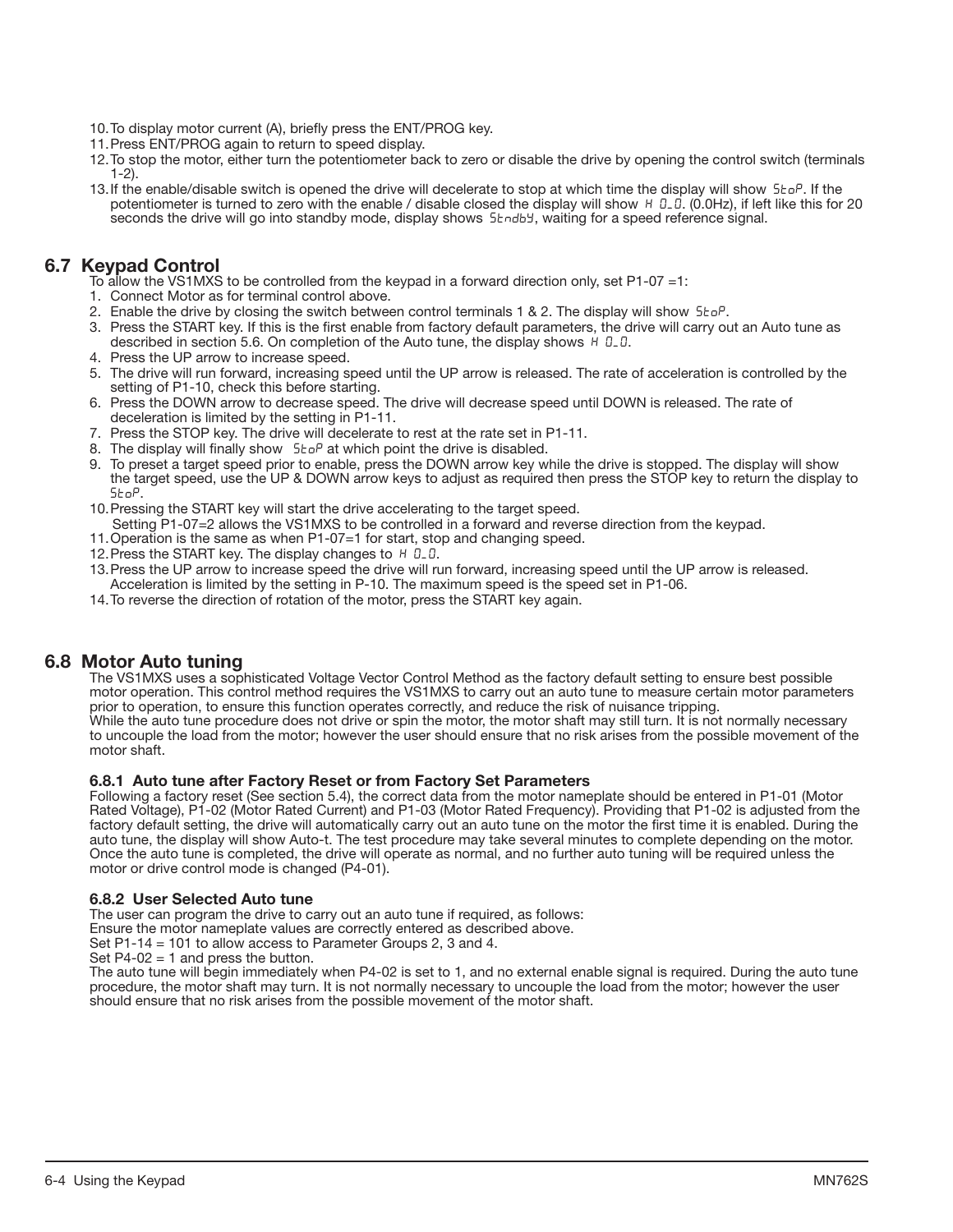# **6.9 Operating in Sensorless Vector Speed Control Mode**

The VS1MXS can be programmed by the user to operate in Sensorless Vector mode, which provides enhanced low speed torque, optimum motor speed regulation regardless of load and accurate control of the motor torque. In most applications, the default Voltage Vector control mode will provide adequate performance, however if Sensorless Vector operation is required, the following procedure should be followed:

Ensure the motor nameplate values are correctly entered in P1-01 (Motor Rated Voltage), P1-02 (Motor Rated Current) and P1-03 (Motor Rated Frequency)

Set P1-14 = 101 to allow access to parameter groups 2, 3 and 4.

The Motor Rated Power Factor from the motor nameplate MUST be entered in P4-05. If this data is not available, consult the motor manufacturer for guidance.

Set P4-01 = 0 to select Sensorless Vector Speed Control.

Set P4-02 = 1 to carry out an motor auto tune.

Parameters P4-03 and P4-04 have a significant effect on the behavior of the motor when operating in vector mode. The auto tune will begin immediately when P4-02 is set to 1, and no external enable signal is required. During the auto tune procedure, the motor shaft may turn. It is not normally necessary to uncouple the load from the motor; however the user should ensure that no risk arises from the possible movement of the motor shaft.

## **6.10 Sensorless Vector Torque Control Mode**

For applications which require the drive to control motor torque as opposed to motor speed, the drive can be programmed to operate in Torque Control mode. When operating this way, the drive internal ramp times (P1-10 and P1-11) are disabled except during starting and stopping.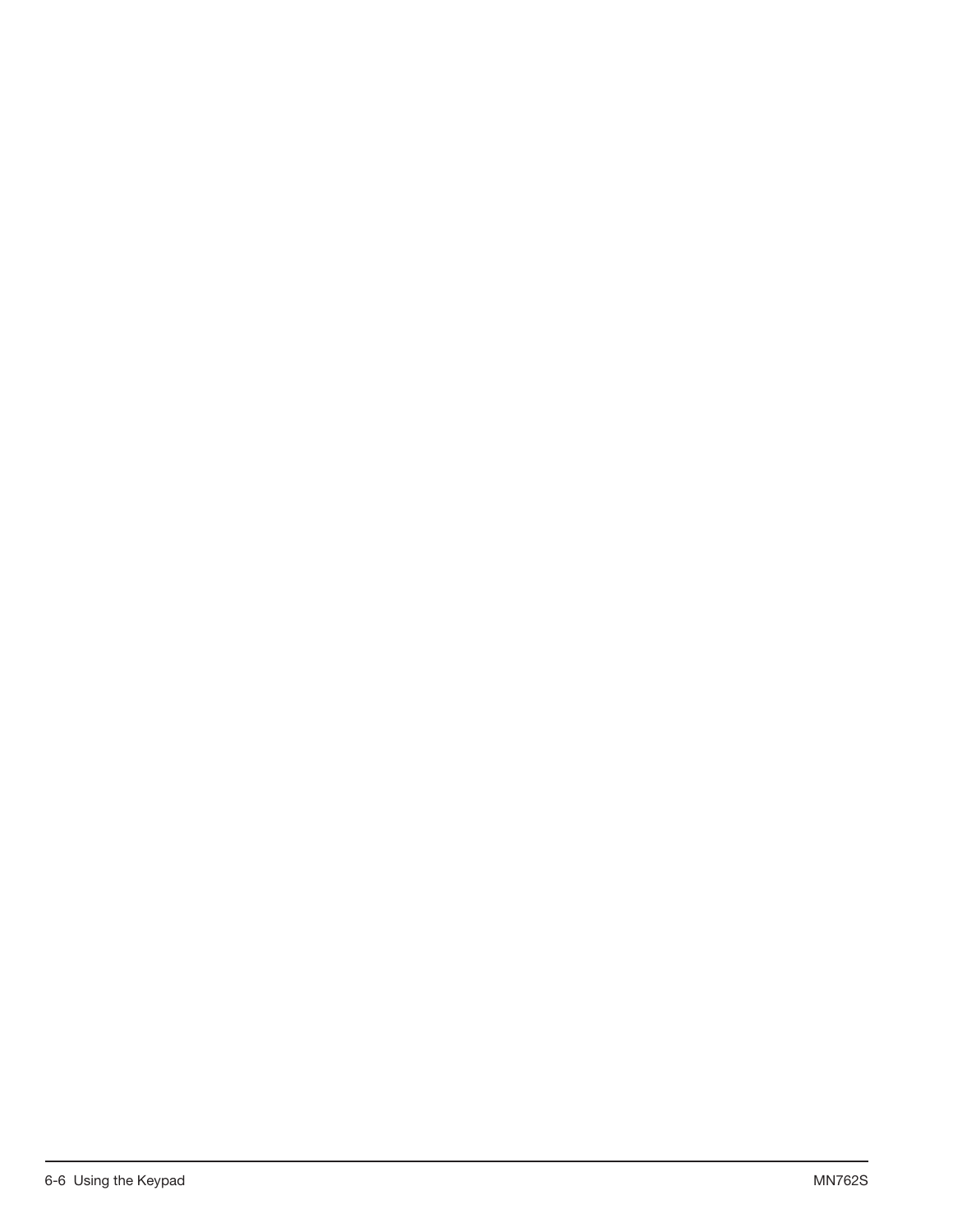# **Chapter 7 Parameter Descriptions**

# **7.1 Overview**

Parameters are presented in this Chapter and each setting is explained. Selecting P00 and pressing ENT/PROG accesses a read-only menu to monitor internal drive values. Once in the display view, the UP and DOWN arrows will scroll between the read only variables shown below.

# **7.2 Basic Parameters**

# **Table 7-1 Basic Parameters**

| Par<br>No.         | <b>Description</b>                                           | Range                                                                                                                             | <b>Units</b>      | <b>Default</b>         | <b>Explanation</b>                                                                                                                                                                                                                                                                                                                              |
|--------------------|--------------------------------------------------------------|-----------------------------------------------------------------------------------------------------------------------------------|-------------------|------------------------|-------------------------------------------------------------------------------------------------------------------------------------------------------------------------------------------------------------------------------------------------------------------------------------------------------------------------------------------------|
| P <sub>1</sub> -01 | Motor rated voltage                                          | 0, 20 to 600                                                                                                                      | Volts             | 575                    | Rated (nameplate) voltage of the<br>motor (Volts).                                                                                                                                                                                                                                                                                              |
| P <sub>1</sub> -02 | Motor rated current                                          | 25% -100% of drive rated current                                                                                                  | Amps              | <b>Drive</b><br>rating | Enter the rated (nameplate)<br>current of the motor. This value<br>is used for overload protection.                                                                                                                                                                                                                                             |
| P1-03              | Motor rated frequency                                        | 25Hz to 2000Hz                                                                                                                    | Hz                | 60                     | Enter the rated (nameplate)<br>frequency of the motor.                                                                                                                                                                                                                                                                                          |
| $P1 - 04$          | Motor rated speed                                            | 0 to 60 000 rpm                                                                                                                   | <b>Rpm</b>        | 0                      | When non-zero, all speed<br>related parameters are displayed<br>in rpm. Enter the motor rated<br>(nameplate) speed if this is<br>required.                                                                                                                                                                                                      |
| P1-05              | Minimum Frequency /<br>Speed                                 | 0.0 to P1-06                                                                                                                      | Hz<br><b>Rpm</b>  | 0.0                    | Minimum speed limit - Hz or<br>rpm.<br>If $P1-10 > 0$ , the value entered is<br>in Rpm.                                                                                                                                                                                                                                                         |
| P <sub>1</sub> -06 | Maximum Frequency /<br>Speed                                 | P1-05 to 5*P1-03<br>(max 2000Hz)                                                                                                  | Hz.<br><b>Rpm</b> | 60.0                   | Maximum speed limit - Hz or<br>rpm.<br>If $P1-04 > 0$ , the value entered is<br>in Rpm.                                                                                                                                                                                                                                                         |
| P1-07              | Terminal / Keypad / PID<br>/ Drive Control Mode<br>Selection | 0: Terminal control<br>1: Keypad control - fwd only<br>2: Keypad control - fwd and rev<br>3: PID Control<br>4: Modbus RTU Control |                   | $\mathsf 0$            | Primary Control Mode of the<br>drive.<br>0: Terminal control<br>1: Uni-directional keypad<br>control. Keypad START button<br>does not reverse direction.<br>2: Bi-directional keypad control.<br>Keypad START button toggles<br>between forward and reverse.<br>3: User PID control with external<br>feedback signal.<br>4: Modbus RTU Control. |
| P1-08              | Digital input function<br>select                             | 0 to 22                                                                                                                           |                   | 0                      | Defines the function of the<br>digital inputs depending on<br>the control mode setting in<br>P1-07. See section for more<br>information.                                                                                                                                                                                                        |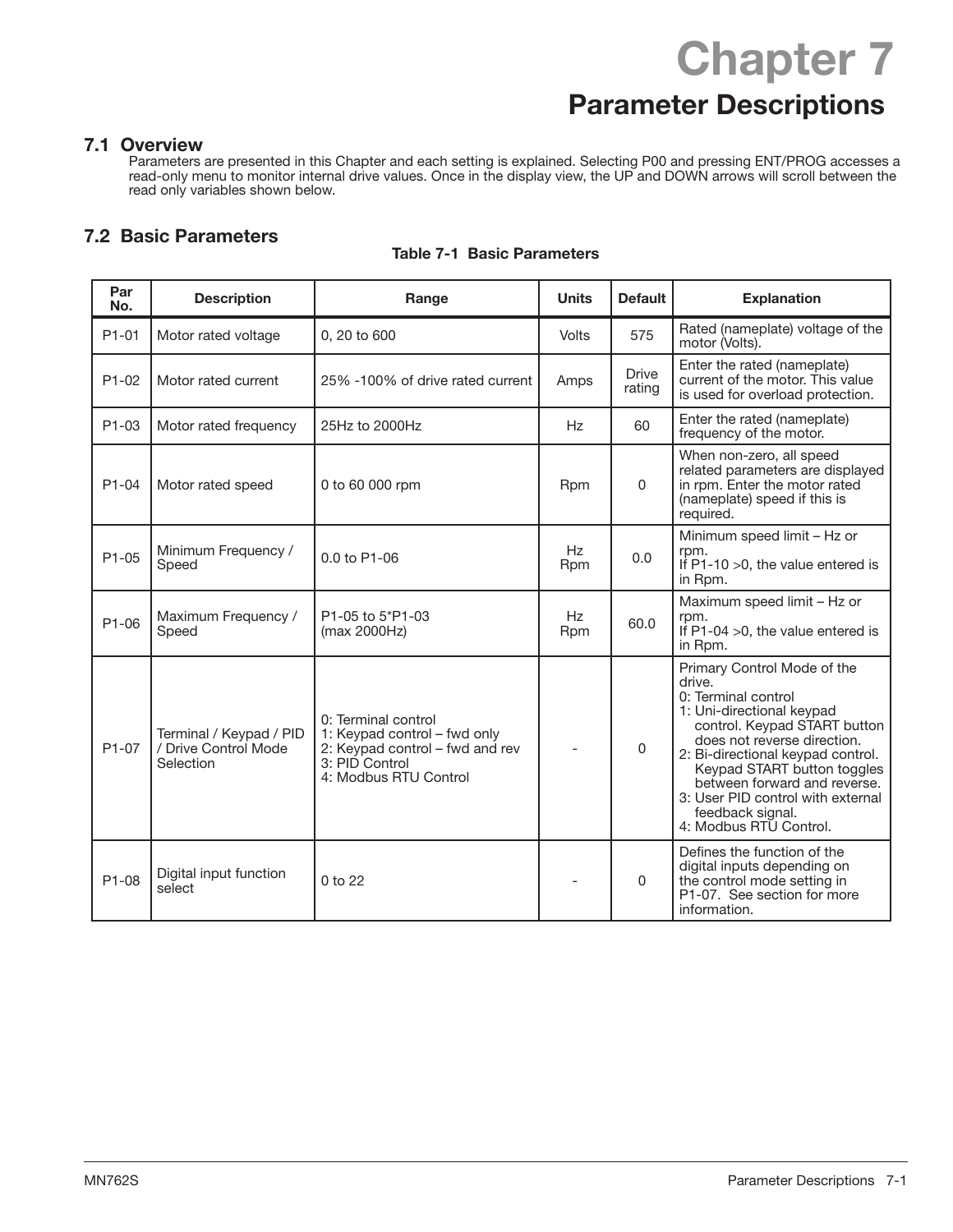# **Table 7-1 Basic Parameters Continued**

| P1-09     | Stop mode select        | 0: Ramp to stop with power loss<br>ride through<br>1: Coast to stop<br>2: Ramp to stop with 'fast stop'<br>on input power loss |         | $\Omega$     | 0: When the drive enable signal<br>is removed, the drive will<br>ramp to stop at the rate set in<br>P1-11. If the mains supply is<br>lost, the drive will try to<br>continue running by reducing<br>the speed of the load using<br>the load as a generator.<br>1: When the enable signal is<br>removed from the drive, the<br>motor will coast (freewheel)<br>to stop.<br>2: When the drive enable signal<br>is removed, the drive will<br>ramp to stop at the rate set<br>in P1-11. If the mains<br>supply is lost, the drive will<br>ramp to stop using the P2-25<br>deceleration ramp time. |
|-----------|-------------------------|--------------------------------------------------------------------------------------------------------------------------------|---------|--------------|------------------------------------------------------------------------------------------------------------------------------------------------------------------------------------------------------------------------------------------------------------------------------------------------------------------------------------------------------------------------------------------------------------------------------------------------------------------------------------------------------------------------------------------------------------------------------------------------|
| $P1 - 10$ | Acceleration ramp time  | 0.0 to 3000.0                                                                                                                  | Seconds | 5.0          | Acceleration ramp time from 0 to<br>base speed (P1-03) in seconds                                                                                                                                                                                                                                                                                                                                                                                                                                                                                                                              |
| P1-11     | Deceleration ramp time  | 0.0 to 3000.0                                                                                                                  | Seconds | 5.0          | Deceleration ramp time from<br>base speed (P1-03) to standstill<br>in seconds. When set to zero.<br>fastest possible ramp time<br>without trip is activated.                                                                                                                                                                                                                                                                                                                                                                                                                                   |
| $P1-12$   | <b>Energy Optimizer</b> | 0: Disabled<br>1: Enabled                                                                                                      |         | $\Omega$     | When enabled, automatically<br>reduces applied motor voltage<br>on light load. Minimum value is<br>50% of nominal rated voltage<br>$(P1-01)$ .                                                                                                                                                                                                                                                                                                                                                                                                                                                 |
| P1-13     | Trip log                | Last four trips stored                                                                                                         |         | Read<br>only | Previous 4 trips stored in order<br>of occurrence, the most recent<br>first.<br>Press UP or DOWN to step<br>through all four.<br>The most recent trip is displayed<br>first.<br>UV trip is only stored once.                                                                                                                                                                                                                                                                                                                                                                                   |
| $P1 - 14$ | Extended menu access    | Code 0 to 30000                                                                                                                |         | 0            | Set to "101" (default) for<br>extended menu access.<br>Change code in P2-37 to<br>prevent unauthorized access to<br>the Extended Parameter Set.                                                                                                                                                                                                                                                                                                                                                                                                                                                |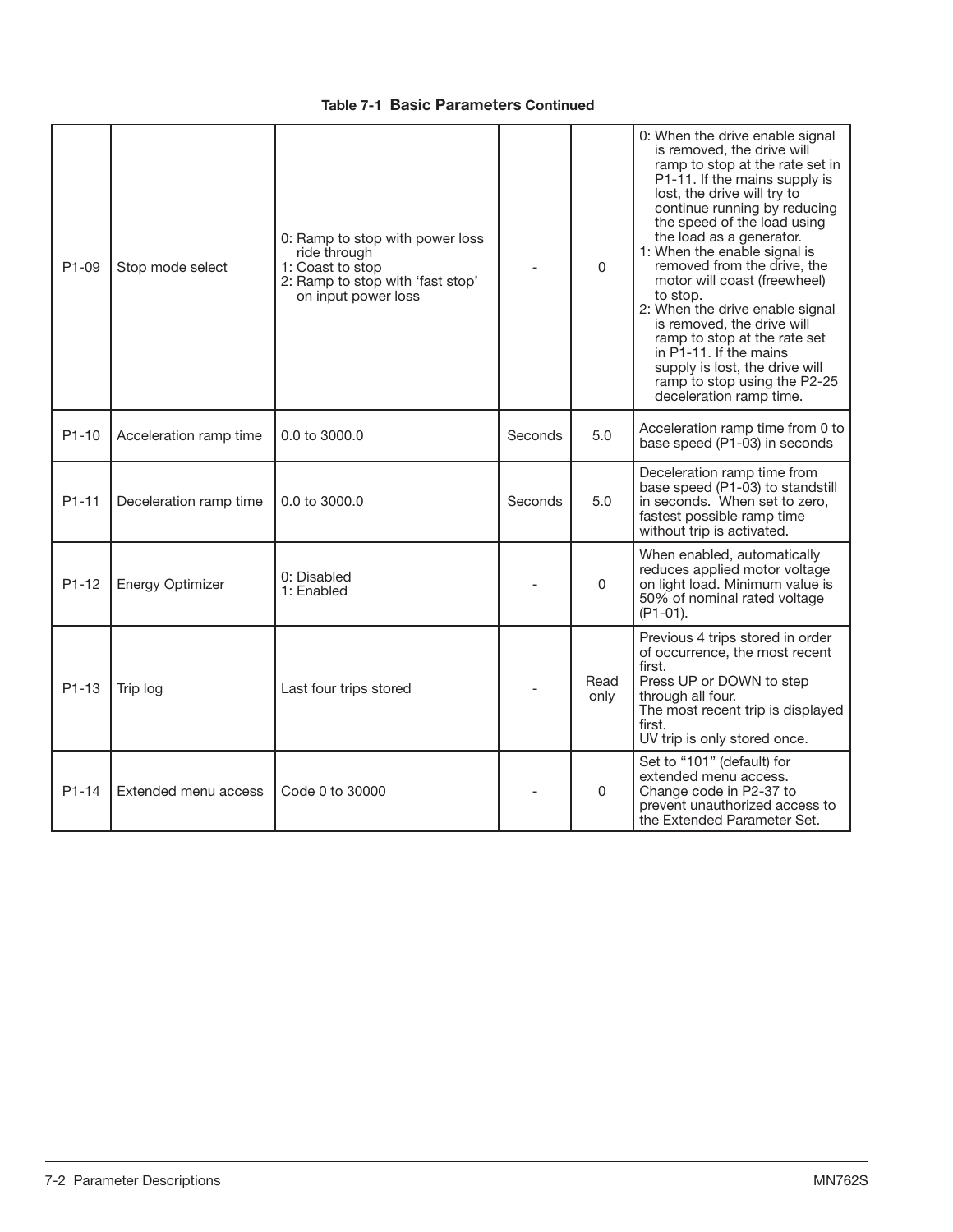# **7.3 Extended Parameters**

# **7.3.1 Parameter Group 2 – Extended Parameters**

# **Table 7-2 Parameter Group 2 - Extended Parameters**

| Par<br>No.         | <b>Description</b>                                            | Range                                                                                                                                                                                                                                                                                                    | <b>Units</b> | <b>Default</b> | <b>Explanation</b>                                                                                                                                                                                                                                                                                                                                                                                                                                                                                                                                                                                                                                               |
|--------------------|---------------------------------------------------------------|----------------------------------------------------------------------------------------------------------------------------------------------------------------------------------------------------------------------------------------------------------------------------------------------------------|--------------|----------------|------------------------------------------------------------------------------------------------------------------------------------------------------------------------------------------------------------------------------------------------------------------------------------------------------------------------------------------------------------------------------------------------------------------------------------------------------------------------------------------------------------------------------------------------------------------------------------------------------------------------------------------------------------------|
| P <sub>2</sub> -01 | Preset Speed 1                                                | -P1-06 to P1-06                                                                                                                                                                                                                                                                                          | Hz / Rpm     | 50.0<br>(60.0) | Sets the speed the drive runs<br>at when Preset Speed 1 is<br>selected.                                                                                                                                                                                                                                                                                                                                                                                                                                                                                                                                                                                          |
| P2-02              | Preset Speed 2                                                | -P1-06 to P1-06                                                                                                                                                                                                                                                                                          | Hz / Rpm     | 0.0            | Sets jog / preset speed 2                                                                                                                                                                                                                                                                                                                                                                                                                                                                                                                                                                                                                                        |
| P2-03              | Preset Speed 3                                                | -P1-06 to P1-06                                                                                                                                                                                                                                                                                          | Hz / Rpm     | 0.0            | Sets jog / preset speed 3                                                                                                                                                                                                                                                                                                                                                                                                                                                                                                                                                                                                                                        |
| P <sub>2</sub> -04 | Preset Speed 4                                                | -P1-06 to P1-06                                                                                                                                                                                                                                                                                          | Hz / Rpm     | 0.0            | Sets jog / preset speed 4                                                                                                                                                                                                                                                                                                                                                                                                                                                                                                                                                                                                                                        |
| P2-05              | Preset Speed 5                                                | -P1-06 to P1-06                                                                                                                                                                                                                                                                                          | Hz / Rpm     | 0.0            | Sets jog / preset speed 5                                                                                                                                                                                                                                                                                                                                                                                                                                                                                                                                                                                                                                        |
| P2-06              | Preset Speed 6                                                | -P1-06 to P1-06                                                                                                                                                                                                                                                                                          | Hz / Rpm     | 0.0            | Sets jog / preset speed 6                                                                                                                                                                                                                                                                                                                                                                                                                                                                                                                                                                                                                                        |
| P <sub>2</sub> -07 | Preset speed 7                                                | -P1-06 to P1-06                                                                                                                                                                                                                                                                                          | Hz / Rpm     | 0.0            | Sets jog / preset speed 7                                                                                                                                                                                                                                                                                                                                                                                                                                                                                                                                                                                                                                        |
| P2-08              | Preset speed 8                                                | -P1-06 to P1-06                                                                                                                                                                                                                                                                                          | Hz / Rpm     | 0.0            | Sets jog / preset speed 8                                                                                                                                                                                                                                                                                                                                                                                                                                                                                                                                                                                                                                        |
| P <sub>2</sub> -09 | Skip frequency                                                | P1-05 to P1-06                                                                                                                                                                                                                                                                                           | Hz / Rpm     | 0.0            | Centre point of skip frequency<br>band set up in conjunction with<br>$P2-10$                                                                                                                                                                                                                                                                                                                                                                                                                                                                                                                                                                                     |
| P2-10              | Skip frequency band                                           | 0 to P1-06                                                                                                                                                                                                                                                                                               | Hz / Rpm     | 0.0            | Width of skip frequency band<br>centered on frequency set in<br>P <sub>2</sub> -09                                                                                                                                                                                                                                                                                                                                                                                                                                                                                                                                                                               |
| P2-11              | Analog output /<br>Digital Output 1<br><b>Function select</b> | Digital output mode<br>0: Drive enabled<br>1: Drive healthy<br>2: Motor at target speed<br>3: Motor Speed > 0<br>4: Motor speed >= limit<br>5: Motor torque $>=$ limit<br>6: 2nd Analog Input >= limit<br>Analog Output Mode<br>7: Motor speed<br>8: Motor torque<br>9: Motor power<br>10: Motor current |              | $\overline{7}$ | Digital Output Mode<br>Logic $1 = +24V$ DC<br>0: Logic 1 when the drive is<br>enabled (Running)<br>1: Logic 1 When no Fault<br>condition exists on the drive<br>2: Logic 1 when the motor<br>speed matches the set point<br>speed<br>3: Logic 1 when the motor runs<br>above zero speed<br>Options 4 to 6: the Digital<br>output is enabled using the<br>level set in P2-12h and<br>P2-12L<br>Analog Output Mode<br>7: Motor Speed, 0 to $10V = 0$<br>to P1-06<br>8: Motor torque, 0 to $10V = 0$<br>to 200% of motor rated<br>torque<br>9: Motor power, 0 to $10V = 0$ to<br>150% of drive rated power<br>10: Motor Current, 0 to $10V = 0$<br>to 200% of P1-02 |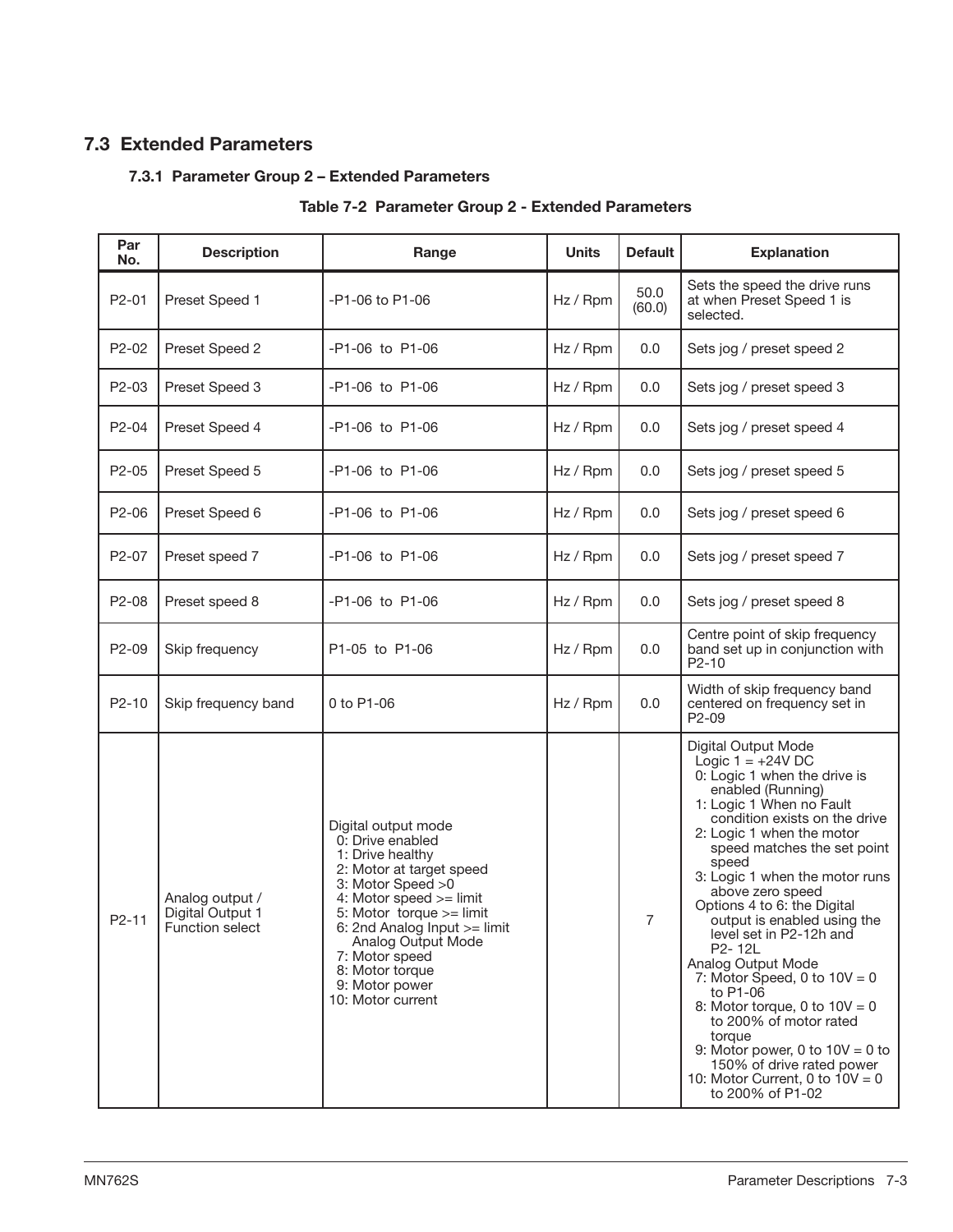# **Table 7-2 Parameter Group 2 - Extended Parameters Continued**

| Par<br>No.          | <b>Description</b>                   | Range                                                                                                                                                                           | <b>Units</b> | <b>Default</b> | <b>Explanation</b>                                                                                                                                                                                                                                                                                                                                                                                                                                                                                  |
|---------------------|--------------------------------------|---------------------------------------------------------------------------------------------------------------------------------------------------------------------------------|--------------|----------------|-----------------------------------------------------------------------------------------------------------------------------------------------------------------------------------------------------------------------------------------------------------------------------------------------------------------------------------------------------------------------------------------------------------------------------------------------------------------------------------------------------|
| P2-12h              | Digital Output Control<br>High Limit | $0.0$ to $200.0$                                                                                                                                                                | $\%$         | 100.0          | With $P2-11 = 4$ to 6, Digital<br>Output 1 is set to Logic 1 (+24V<br>DC) when the value set in P2-                                                                                                                                                                                                                                                                                                                                                                                                 |
| P2-12L              | Digital Output Control<br>Low Limit  | 0.0 to P2-12h                                                                                                                                                                   | %            | 100.0          | 12h is exceeded, and returns to<br>Logic 0 (0V) when the selected<br>value reduces below the limit set<br>in P2-12L                                                                                                                                                                                                                                                                                                                                                                                 |
| P2-13               | User Relay Output<br>Function Select | 0: Drive enabled<br>1: Drive healthy<br>2: Motor at target speed<br>3: Motor Speed > 0<br>4: Motor speed >= limit<br>5: Motor torque >= limit<br>6: 2nd Analog Input $>=$ limit |              | $\mathbf{1}$   | Selects the function assigned to<br>the relay output.<br>0: Logic 1 when the drive is<br>enabled (Running)<br>1: Logic 1 When no Fault<br>condition exists on the drive<br>2: Logic 1 when the motor<br>speed matches the set point<br>speed<br>3: Logic 1 when the motor runs<br>above zero speed<br>Options 4 to 6 : the Digital<br>output is enabled using the<br>level set in P2-14h and<br>P <sub>2</sub> -14I                                                                                 |
| P <sub>2</sub> -14h | Relay Output Control<br>High Limit   | 0.0 to 200.0                                                                                                                                                                    | %            | 100.0          | With $P2-13 = 4$ to 6, the User<br>Relay Output is set to Logic 1<br>(+24V DC) when the value set<br>in P2-14h is exceeded, and<br>returns to Logic 0 (0V) when the<br>selected value reduces below<br>the limit set in P2-12L                                                                                                                                                                                                                                                                      |
| P2-14L              | Relay Output Control<br>Low Limit    | 0.0 to P2-14h                                                                                                                                                                   | $\%$         | 100.0          |                                                                                                                                                                                                                                                                                                                                                                                                                                                                                                     |
| $P2-15$             | Relay Output Mode                    | 0: Normally Open<br>1: Normally Closed                                                                                                                                          |              | 0              | Inverts the operating status of<br>the User Relay<br>0: Logic $1 =$ Relay Contacts<br>Closed<br>1: Logic $1 =$ Relay Contacts<br>Open<br>The drive must be powered for<br>the contacts to close                                                                                                                                                                                                                                                                                                     |
| P2-16               | Zero Speed Holding<br>Time           | 0.0 to 60.0                                                                                                                                                                     | Seconds      | 0.2            | Determines the time for which<br>the drive output is held at zero<br>speed when stopping, before<br>the drive output is disabled.                                                                                                                                                                                                                                                                                                                                                                   |
| P <sub>2</sub> -17  | <b>Start Mode Select</b>             | $Ed9E-r$<br>RUE o- O<br>RUE <sub>o</sub> - I to 5                                                                                                                               |              | Auto-0         | Edge-r: Following Power on or<br>reset, the drive will not<br>start if Digital Input 1<br>remains closed. The<br>Input must be closed<br>following a power on or<br>reset to start the drive.<br>Auto-0: Following a Power<br>On or Reset, the drive<br>will automatically start if<br>Digital Input 1 is closed.<br>Auto 1 to 5: Following a Fault,<br>the drive will make up<br>to 5 attempts to restart<br>at 20 second intervals.<br>The drive must be<br>powered down to reset<br>the counter. |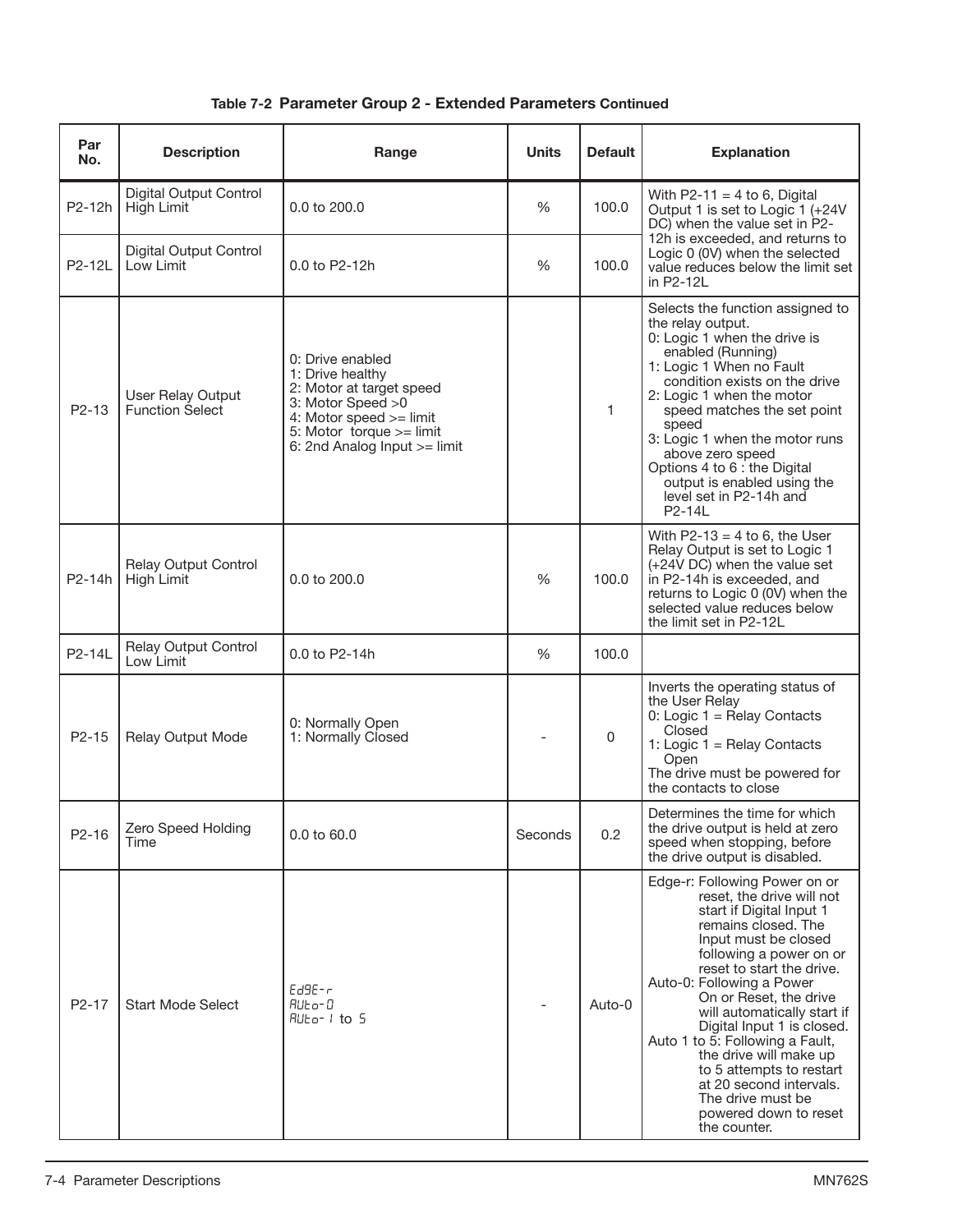| Par<br>No.         | <b>Description</b>                      | Range                                                                                                          | <b>Units</b> | <b>Default</b> | <b>Explanation</b>                                                                                                                                                                                                                                                                                                                                                                                                                                                                                                                                                                  |
|--------------------|-----------------------------------------|----------------------------------------------------------------------------------------------------------------|--------------|----------------|-------------------------------------------------------------------------------------------------------------------------------------------------------------------------------------------------------------------------------------------------------------------------------------------------------------------------------------------------------------------------------------------------------------------------------------------------------------------------------------------------------------------------------------------------------------------------------------|
| $P2-18$            | Spin Start Enable                       | 0: Disabled<br>1: Enabled                                                                                      |              | $\mathbf 0$    | When enabled, on start up the<br>drive will attempt to determine<br>if the motor is already rotating,<br>and will begin to control the<br>motor from its current speed.<br>A short delay may be observed<br>when starting motors which are<br>not turning.                                                                                                                                                                                                                                                                                                                          |
| P2-19              | Keypad Restart Mode                     | 0: Minimum Speed, Edge-r<br>1: Previous Speed, Edge-r<br>2: Minimum Speed, Auto-r<br>3: Previous Speed, Auto-r |              | 1              | Active when $P1-07 = 1$ or 2<br>0: Following a stop and restart,<br>the drive will run at minimum<br>speed.<br>1: Following a stop and restart,<br>the drive will run at the last<br>set point speed.<br>2: As per setting 0, except<br>that the Run command will<br>be determined by the status<br>of Digital Input 1, and the<br>user is not required to press<br>the keypad start button.<br>3: As per setting 1, except<br>that the Run command will<br>be determined by the status<br>of Digital Input 1, and the<br>user is not required to press<br>the keypad start button. |
| P <sub>2</sub> -20 | <b>Standby Mode</b>                     | 0.0: Disabled<br>0.1 to 60.0                                                                                   | Seconds      | 0.0            | When P2-20 > 0, the drive enters<br>standby mode if the minimum<br>speed is maintained for the time<br>period set in P2-20.<br>Note: P2-16 must be set to zero<br>for standby mode to operate.                                                                                                                                                                                                                                                                                                                                                                                      |
| P <sub>2</sub> -21 | <b>Display Scaling Factor</b>           | 0.000 to 30.000                                                                                                |              | 0.000          | Disabled if P2-21 is set to 0.<br>If $P2-21$ is set $>0$ , the variable<br>selected in P2-22 is multiplied<br>by the factor entered in P2-21,<br>and displayed while the drive is<br>running.                                                                                                                                                                                                                                                                                                                                                                                       |
| P2-22              | <b>Display Scaling Source</b>           | 0: 2nd Analog Input<br>1: Motor Speed<br>2: Motor Torque<br>3: Motor Current                                   |              | 0              |                                                                                                                                                                                                                                                                                                                                                                                                                                                                                                                                                                                     |
| P2-23              | <b>Brake Circuit Enable</b>             | 0: Disabled<br>1: Enabled, Low Duty<br>2: Enabled, High Duty<br>3: Enabled, No Protection                      |              | 0              | Enables the internal brake<br>chopper on Size 2 and above<br>drives. Settings 1 and 2 provide<br>software monitoring of the<br>braking power consumption.<br>Setting 3 disables the<br>protection, and externally<br>monitoring must be used.                                                                                                                                                                                                                                                                                                                                       |
| P2-24              | <b>Effective Switching</b><br>Frequency | 4 to 16 / 24 / 32 / Auto<br>Drive Power Rating Dependent                                                       | <b>KHz</b>   | 16<br>8<br>4   | Effective power stage switching<br>frequency. Higher frequencies<br>reduce the audible 'ringing'<br>noise from the motor, and<br>improve the output current<br>waveform, at the expense of<br>increased drive losses.                                                                                                                                                                                                                                                                                                                                                               |

# **Table 7-2 Parameter Group 2 - Extended Parameters Continued**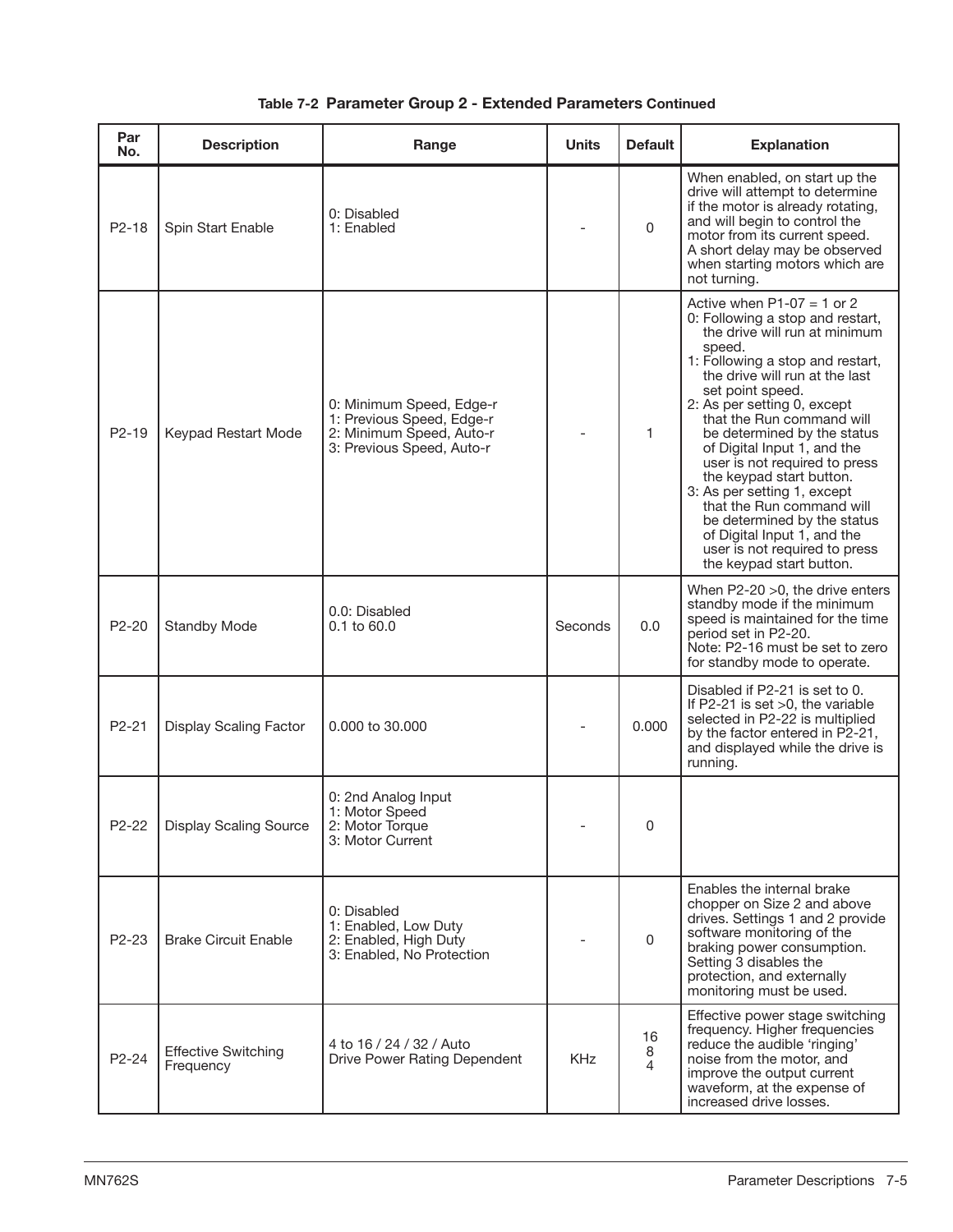|  |  |  |  | Table 7-2 Parameter Group 2 - Extended Parameters Continued |  |
|--|--|--|--|-------------------------------------------------------------|--|
|--|--|--|--|-------------------------------------------------------------|--|

| Par<br>No. | <b>Description</b>                                 | Range                                                                                                                         | Units   | <b>Default</b> | <b>Explanation</b>                                                                                                                                                                                                                                                                                                                                                 |
|------------|----------------------------------------------------|-------------------------------------------------------------------------------------------------------------------------------|---------|----------------|--------------------------------------------------------------------------------------------------------------------------------------------------------------------------------------------------------------------------------------------------------------------------------------------------------------------------------------------------------------------|
| P2-25      | 2nd Deceleration Ramp<br>time                      | 0.0 to 3000.0                                                                                                                 | Seconds | 0.0            | Deceleration 2nd ramp down<br>time<br>Selected Automatically on mains<br>power loss if $P1-12 = 2$<br>Can also be selected by digital<br>inputs, dependent on P2-01<br>setting.<br>When set to 0, the drive<br>decelerates as quickly as<br>possible, whilst preventing an<br>over voltage trip.                                                                   |
| P2-26      | <b>Modbus</b><br><b>Communication Baud</b><br>Rate | t9.6, t19.2, t38.4, t57.6, t115.2<br>r9.6, r19.2, r38.4, r57.6, r115.2                                                        | Kbaud   | t115.2         | Modbus RTU serial data link<br>communication Baud Rate, A<br>'t' Prefix indicates the drive will<br>trip if communication with the<br>network master is lost, after a<br>preset time period. An 'r' Prefix<br>indicates that the VS1MXS will<br>Ramp to stop in the event of a<br>loss of communication with the<br>network master, after a preset<br>time period. |
| P2-27      | Drive Communication<br>Address                     | 0: Disabled<br>$1$ to $63$                                                                                                    |         | 1              | Sets the communication<br>address for the drive when<br>connected on a Modbus<br>Network.                                                                                                                                                                                                                                                                          |
| P2-28      | Master / Slave Mode<br>Select                      | 0: Slave Mode<br>1: Master Mode                                                                                               |         | $\mathbf{0}$   | When in Master Mode, the drive<br>transmits its operational status<br>via the serial data link. All drives<br>on the data link must have<br>unique addresses. Only one<br>drive can be programmed as a<br>Master.                                                                                                                                                  |
| P2-29      | Digital / Slave speed<br>reference scaling factor  | 0 to 500.0                                                                                                                    | %       | 100.0          | Scaling factor applied to any<br>speed reference on the serial<br>data link, e.g. in Master /<br>Slave operation, a Slave drive<br>will apply this scaling factor to<br>the transmitted Master speed<br>reference.                                                                                                                                                 |
| P2-30      | Bipolar analog input<br>format                     | $U \ D - 24 = 0 - 24V \ D C$<br>$U$ 0- $I$ 0 = 0 - 10V DC<br>$-10 - 10 = -10$ to $+ 10V$ DC<br>$-24 - 24 = -24$ to $+ 24V$ DC |         | $U$ 0-24       | Configures the analog input<br>signal to match the reference<br>connected to terminal 6. Only<br>voltage signals can be directly<br>connected, mA reference signals<br>require an external 500R resistor<br>connection.                                                                                                                                            |
| P2-31      | Bipolar analog input<br>scaling                    | 0.0 to 500.0                                                                                                                  | %       | 100.0          | Scales the analog input by this<br>factor, e.g. if P2-30 is set for<br>$0 - 10V$ , and the scaling factor<br>is set to 200.0%, a 5 volt input<br>will result in the drive running at<br>maximum speed (P1-05).                                                                                                                                                     |
| P2-32      | Bipolar analog input<br>offset                     | -500.0 to 500.0                                                                                                               | %       | 0.0            | Sets an offset, as a percentage<br>of the full scale range of the<br>input, which is applied to the<br>analog input signal.                                                                                                                                                                                                                                        |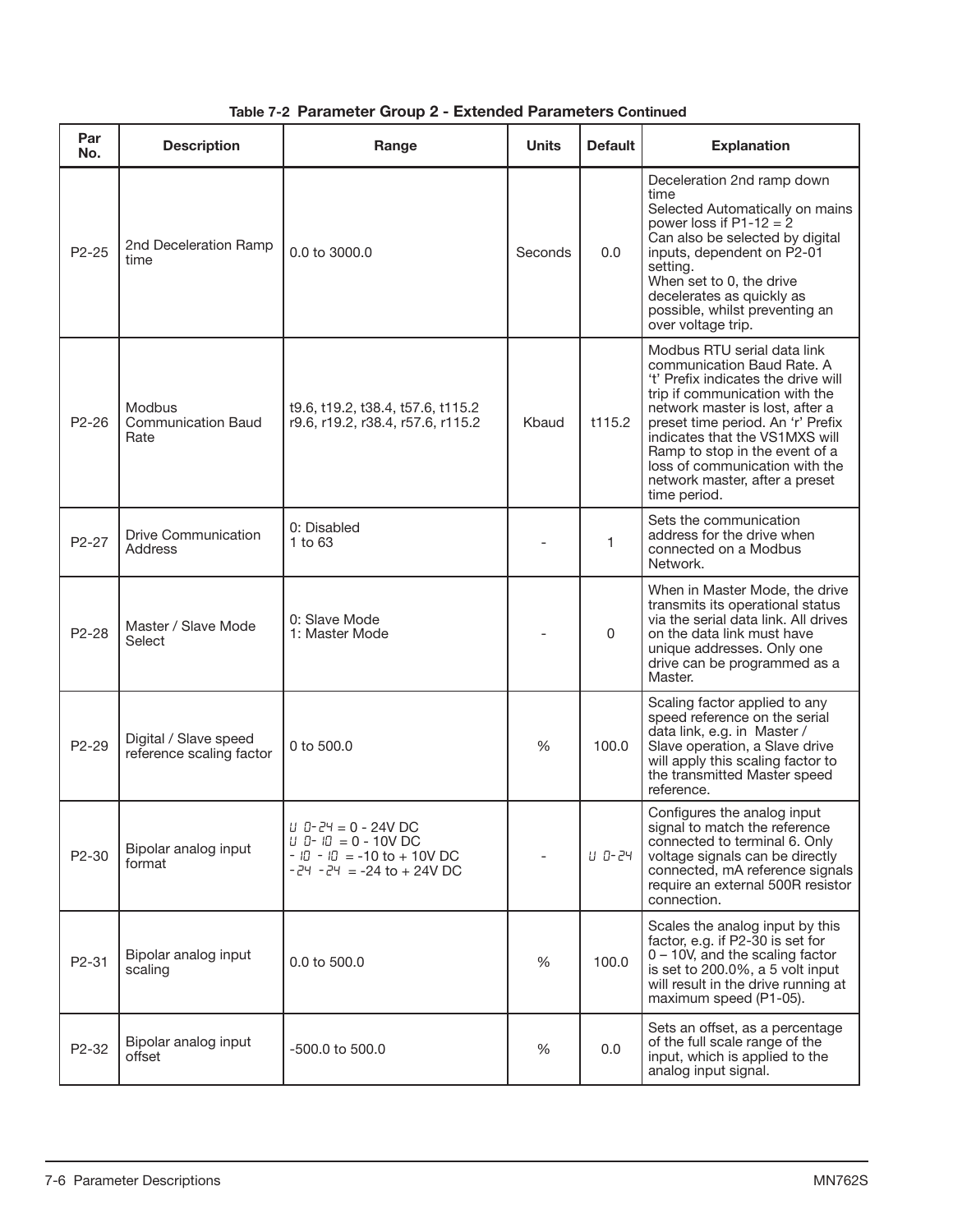| Par<br>No.         | <b>Description</b>                         | Range                                                                                                                                                                         | <b>Units</b> | <b>Default</b> | <b>Explanation</b>                                                                                                                                                                                                                                                                    |
|--------------------|--------------------------------------------|-------------------------------------------------------------------------------------------------------------------------------------------------------------------------------|--------------|----------------|---------------------------------------------------------------------------------------------------------------------------------------------------------------------------------------------------------------------------------------------------------------------------------------|
| P <sub>2</sub> -33 | 2nd analog input format                    | $d \theta$ -24 = Digital<br>$U = 0 = 0$ to 10V DC<br>$A + 20 = 4$ to 20mA<br>$H \quad I - 2I = 0$ to 20 m A                                                                   |              | $d - D - 24$   | Selects the format for the 2nd<br>analog input<br>Selecting $d \theta$ $d^2$ sets the input<br>up as a digital input.                                                                                                                                                                 |
| P2-34              | 2nd analog input<br>scaling                | 0 to 500.0                                                                                                                                                                    | %            | 100.0          | Scales the 2nd analog input by<br>the factor set in this parameter.                                                                                                                                                                                                                   |
| P2-35              | Digital speed reference<br>scaling control | 0: Disabled (No Scaling)<br>1: Scaled by P2-29<br>2: Scaled by P2-29, then bipolar<br>analog input added as an<br>offset<br>3: Scaled by P2-29 and by<br>bipolar analog input |              | $\mathbf 0$    | Active in Keypad mode (P1-07 =<br>1 or 2) and Master / Slave mode<br>only.<br>1: Actual Speed = Digital Speed<br>x P2-29<br>2: Actual Speed = (Digital<br>Speed x $P2-29$ ) + bipolar<br>analog reference<br>3: Actual Speed = Digital<br>Speed x P2-29 x bipolar<br>analog reference |
| P2-36              | Analog output format                       | $U = 10 = 0$ to 10V<br>$A + 20 = 4$ to 20 mA<br>$U$ $10 - 0 = 10$ to 0V<br>$H \cdot 20 - 4 = 20$ to 4mA                                                                       |              | $U = U - UU$   | Selects the analog output signal<br>format.                                                                                                                                                                                                                                           |
| P2-37              | <b>Extended menu access</b><br>code        | 0 to 9999                                                                                                                                                                     |              | 101            | Defines the access code which<br>must be entered in P1-14 to<br>access parameter groups above<br>Group 1.                                                                                                                                                                             |
| P <sub>2</sub> -38 | Parameter Lock                             | 0: Unlocked<br>1: Locked                                                                                                                                                      |              | $\mathbf{0}$   | When locked, all parameter<br>changes are prevented.                                                                                                                                                                                                                                  |
| P2-39              | Hours Run Counter                          | 0 to 99999                                                                                                                                                                    | <b>Hours</b> | Read<br>Only   | Indicates the number of hours<br>for which the drive has run.                                                                                                                                                                                                                         |
| P2-40              | Drive Type / Rating                        | N/A                                                                                                                                                                           |              | Read<br>Only   | Read only parameter, showing<br>the drive type and power rating.                                                                                                                                                                                                                      |

|  |  |  |  | Table 7-2 Parameter Group 2 - Extended Parameters Continued |  |
|--|--|--|--|-------------------------------------------------------------|--|
|--|--|--|--|-------------------------------------------------------------|--|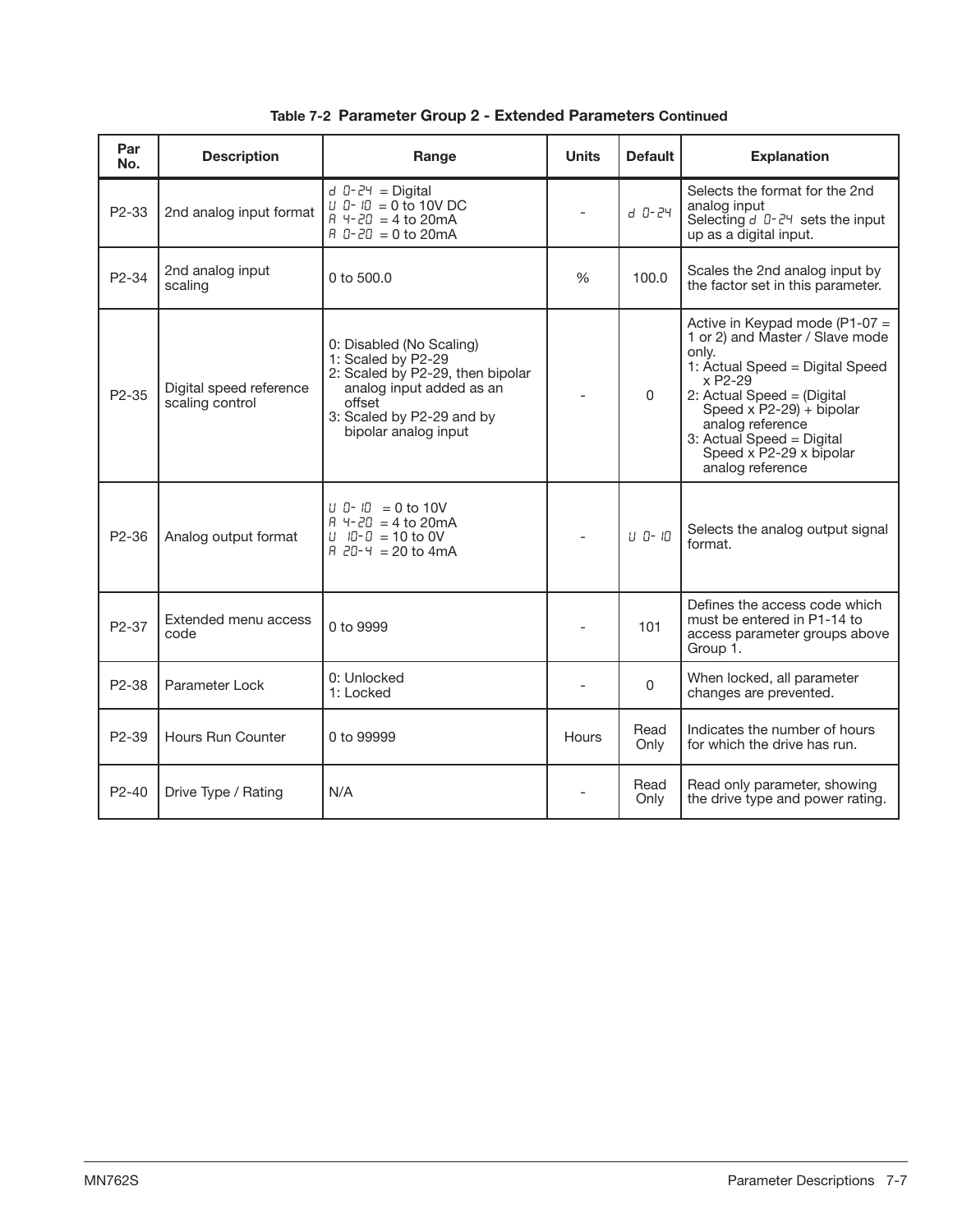## **7.3.2 Parameter Group 3 – PID Control**

# **Table 7-3 Parameter Group 3 - PID Control**

| Par<br>No.                     | <b>Description</b>                          | Range                                                                                                                           | Units   | <b>Default</b> | <b>Explanation</b>                                                                                                                                                                                                                                                                                                           |
|--------------------------------|---------------------------------------------|---------------------------------------------------------------------------------------------------------------------------------|---------|----------------|------------------------------------------------------------------------------------------------------------------------------------------------------------------------------------------------------------------------------------------------------------------------------------------------------------------------------|
| P3-01                          | Proportional gain                           | 0.1 to 30.0                                                                                                                     |         | 2.0            | PID Controller Proportional Gain.<br>Higher values provide a greater<br>change in the drive output<br>frequency in response to small<br>changes in the feedback signal.<br>Too high a value can cause<br>instability.                                                                                                        |
| P3-02                          | Integral time constant                      | $0.0$ to $30.0$                                                                                                                 | Seconds | 1.0            | PID Controller Integral Time.<br>Larger values provide a more<br>damped response for systems<br>where the overall process<br>responds slowly.                                                                                                                                                                                |
| P <sub>3</sub> -0 <sub>3</sub> | Differential time<br>constant               | 0.00 to 1.0                                                                                                                     | Seconds | 0.00           | <b>PID Differential Time Constant</b>                                                                                                                                                                                                                                                                                        |
| P3-04                          | PID operating mode                          | 0: Direct<br>1: Inverse                                                                                                         |         | $\mathbf 0$    | Direct operation - Motor speed<br>increases with an increase in the<br>feedback signal<br>Inverse Operation - Motor speed<br>decreases with an increase in<br>the feedback signal.                                                                                                                                           |
| P3-05                          | PID Set point /<br>reference select         | 0: Digital<br>1: Analog                                                                                                         |         | 0              | Selects the source for the PID<br>Reference / Setpoint<br>0: P3-06 is used<br>1: Bipolar analog input is used                                                                                                                                                                                                                |
| P3-06                          | PID digital reference                       | 0.0 to 100.0                                                                                                                    | %       | 0.0            | Sets the preset digital PID<br>reference / set point.                                                                                                                                                                                                                                                                        |
| P3-07                          | PID controller high limit<br>output         | P3-08 to 100.0                                                                                                                  | %       | 100            | Limits the maximum value<br>output from the PID controller.                                                                                                                                                                                                                                                                  |
| P3-08                          | PID controller low limit<br>output          | 0 to P3-07                                                                                                                      | %       | $\mathbf 0$    | Limits the minimum output from<br>the PID controller                                                                                                                                                                                                                                                                         |
| P3-09                          | User PID output limit /<br>function control | 0: Digital output limits<br>1: Analog Upper Limit<br>2: Analog Lower Limit<br>3: PID added to Bipolar analog<br>input reference |         | $\mathbf 0$    | 0: PID output range limited by<br>P3-07 & P3-08<br>1: PID maximum output limited<br>by the signal applied to the<br>bipolar analog input<br>2: PID minimum output limited<br>by the signal applied to the<br>bipolar analog input<br>3: PID output is added to the<br>speed reference applied to<br>the bipolar analog input |
| P3-10                          | PID feedback source<br>select               | 0: 2nd Analog Input<br>1: Bipolar analog input                                                                                  |         | 0              | Selects the source of the PID<br>feedback signal.                                                                                                                                                                                                                                                                            |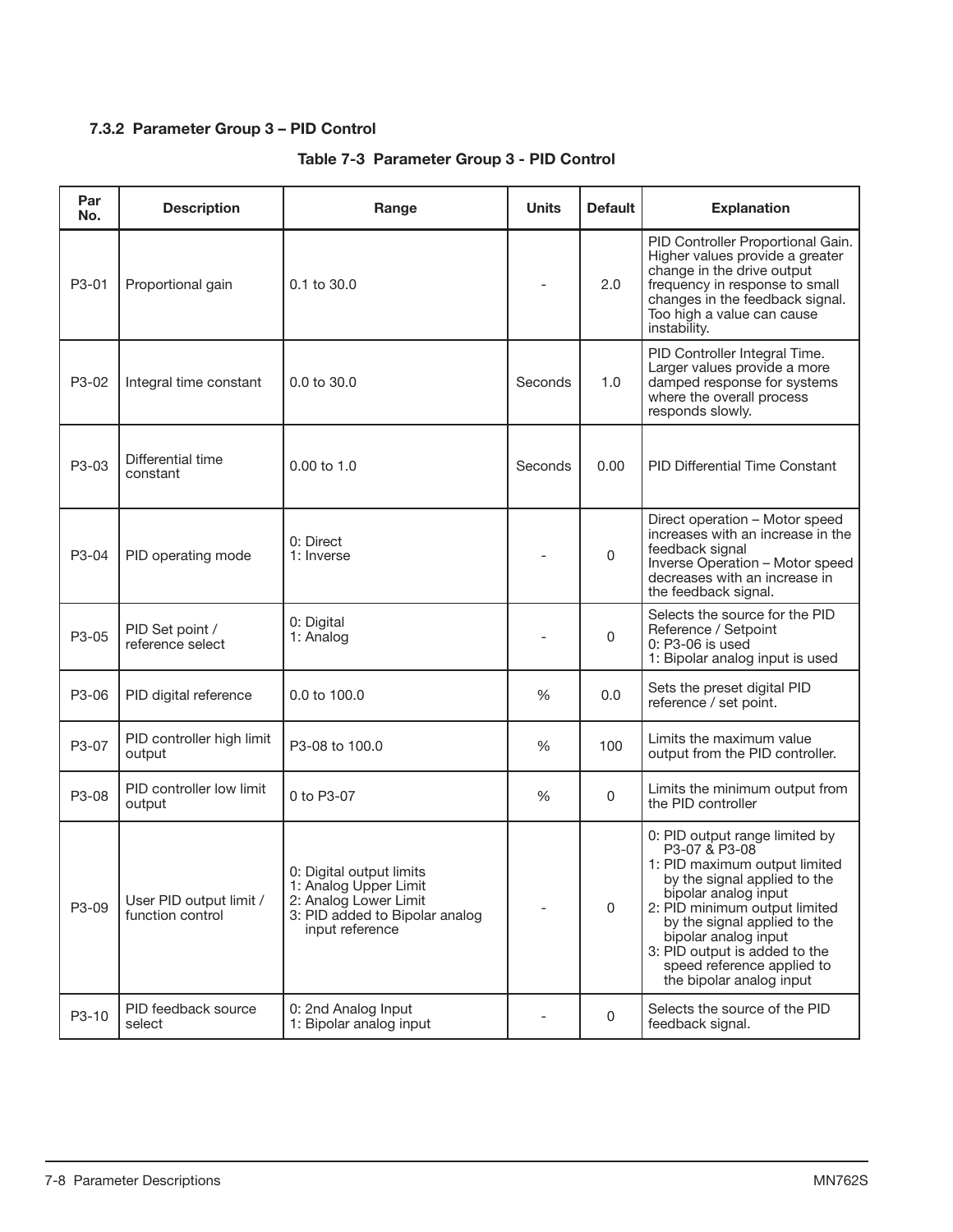## **7.3.3 Parameter Group 4 – How Performance Motor Control**

| Par<br>No. | <b>Description</b>                         | Range                                                                                                   | <b>Units</b> | <b>Default</b>        | <b>Explanation</b>                                                                                                                                                                                                                          |
|------------|--------------------------------------------|---------------------------------------------------------------------------------------------------------|--------------|-----------------------|---------------------------------------------------------------------------------------------------------------------------------------------------------------------------------------------------------------------------------------------|
| P4-01      | <b>Control Mode</b>                        | 0: Vector Speed Control<br>1: Vector Torque Control<br>2: V/f Speed Control                             |              | $\mathbf{2}^{\prime}$ | Selects the motor control<br>method. An auto tune must be<br>performed following a change.                                                                                                                                                  |
| P4-02      | Motor parameter auto<br>tune               | 0: Disabled<br>1: Enabled                                                                               |              | 0                     | When set to 1, the drive<br>immediately carries out a non-<br>rotating auto tune to measure<br>the motor parameters for<br>optimum control and efficiency.                                                                                  |
| P4-03      | Speed controller<br>proportional gain      | 1 to 4096                                                                                               |              | 300                   | Sets the proportional gain value<br>for the speed controller. Too high<br>a value may cause overshoot<br>when accelerating to set point<br>speed, or instability of the motor<br>output speed.                                              |
| P4-04      | Speed controller<br>integral time          | 0.010 to 1.000                                                                                          | Seconds      | 0.050                 | Set the integral time for the<br>speed controller. Smaller values<br>provide a faster response in<br>reaction to motor load changes,<br>at the risk of introducing<br>instability.                                                          |
| P4-05      | Motor power factor                         | 0, 0.50 to 1.00                                                                                         |              |                       | Motor nameplate power factor,<br>which must be entered for<br>Vector operation (P4-01 = 0 or<br>$1$ ).                                                                                                                                      |
| P4-06      | Torque reference source<br>select          | 0: Preset Value<br>1: Bipolar analog input<br>2: 2nd analog input<br>3: Modbus RTU<br>4: Master / Slave |              | 0                     | When operating in vector mode<br>$(P4-01 = 0 \text{ or } 1)$ , selects the<br>source of the torque reference.                                                                                                                               |
| P4-07      | Maximum torque limit /<br>torque reference | 0.0 to 200.0                                                                                            | %            | 200.0                 | If P4-01 = 1 and P4-06 = 0, sets<br>the preset torque reference<br>If $P\dot{4}$ -01 = 0, sets the maximum<br>torque limit.                                                                                                                 |
| P4-08      | Minimum torque limit                       | 0.0 to 150.0                                                                                            | %            | 0.0                   | Sets a minimum torque limit, see<br>the warning below.                                                                                                                                                                                      |
| P4-09      | V/f characteristic<br>adjustment frequency | 0 to P1-03                                                                                              | Hz.          | 0.0                   | When operating in V/f mode (P4-<br>$01 = 2$ ), sets a frequency point<br>at which the voltage applied in<br>P4-10 is applied to the motor.<br>Care must be taken to avoid<br>overheating and damaging the<br>motor when using this feature. |
| P4-10      | V/f characteristic<br>adjustment voltage   | 0 to P1-01                                                                                              |              | $\mathbf 0$           | In conjunction with P4-09, in<br>V/f mode (P4-01 = 2), sets the<br>voltage applied to the motor at<br>the adjustment frequency set in<br>P4-09.                                                                                             |

# **Table 7-4 Parameter Group 4 - How Performance Motor Control**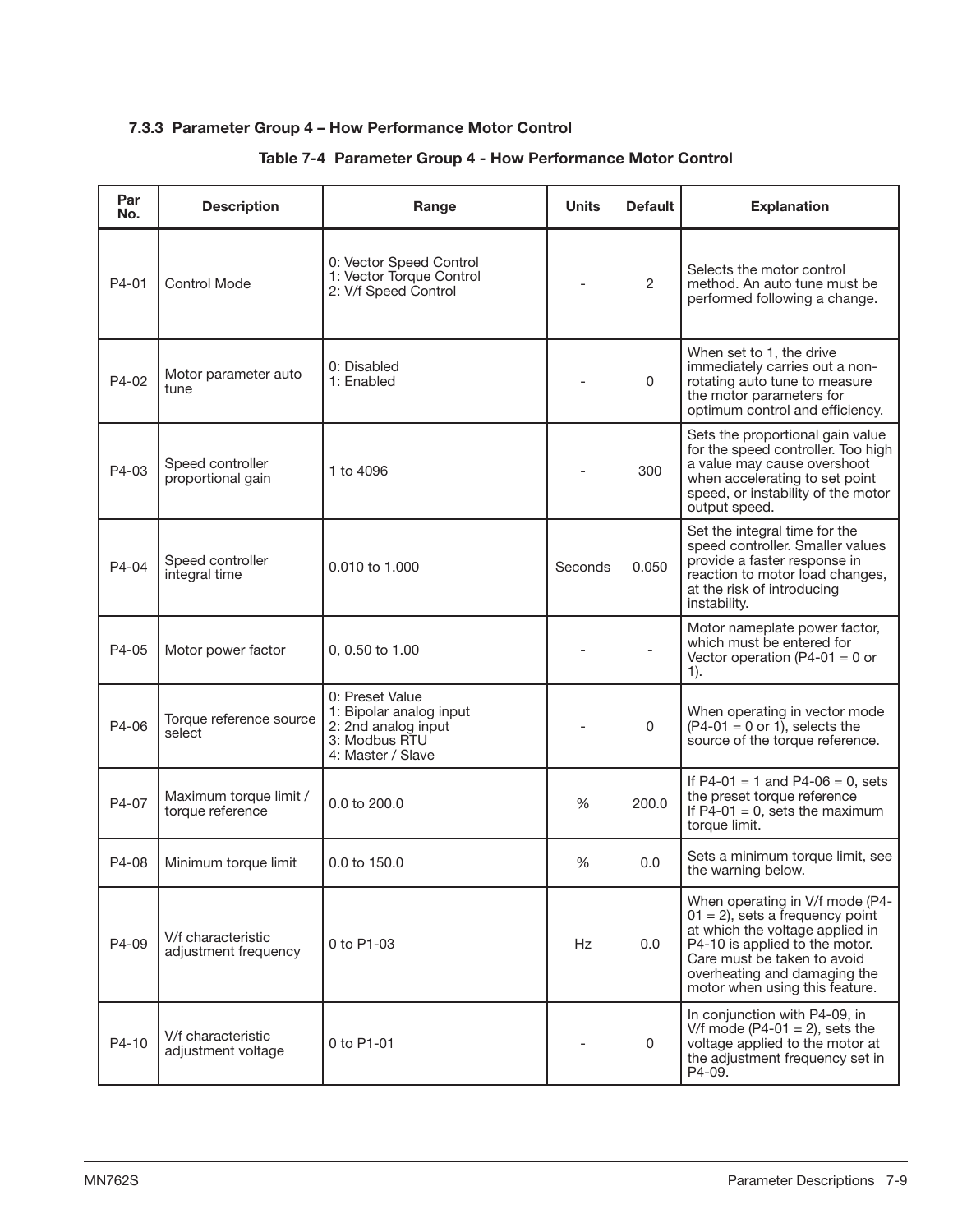## **7.3.4 Parameter Group 0 – Monitoring Parameters (Read Only)**

# **Table 7-5 Parameter Group 0 – Monitoring Parameters (Read Only)**

| Par<br>No. | <b>Description</b>          | Range           | <b>Units</b>                 | <b>Default</b>                     |
|------------|-----------------------------|-----------------|------------------------------|------------------------------------|
| P0-01      | Bipolar analog input value  | $-100$ to $100$ | $\%$                         | $100\%$ = max input voltage        |
| P0-02      | 2nd Analog input value      | 0 to 100        | %                            | $100\%$ = max input voltage        |
| P0-03      | Post Ramp Speed Reference   | -500 to 500     | %                            | $100\% = P1-03$                    |
| P0-04      | Digital speed reference     | -P1-01 to P1-01 | Hz / Rpm                     | Digital speed reference            |
| P0-05      | Torque controller reference | 0 to 200        | %                            | Torque reference set point         |
| P0-06      | <b>PID Reference</b>        | 0 to 100        | %                            | PID reference / set point          |
| P0-07      | <b>PID Feedback</b>         | 0 to 100        | $\frac{0}{0}$                | PID controller feedback value      |
| P0-08      | PID error                   | 0 to 100        | %                            | Actual PID error                   |
| P0-09      | PID P Term                  | 0 to 100        | %                            | Proportional component             |
| P0-10      | PID I Term                  | 0 to 100        | %                            | Integral component                 |
| P0-11      | PID D Term                  | 0 to 100        | $\frac{0}{0}$                | Differential component             |
| P0-12      | PID Output                  | 0 to 100        | %                            | Output from PID controller         |
| P0-13      | Output Torque               | 0 to 200        | $\frac{0}{0}$                | $100\%$ = motor rated torque       |
| P0-14      | Magnetizing current         | Drive dependent | A                            | Motor RMS magnetizing current      |
| P0-15      | <b>Rotor Current</b>        | Drive dependent | A                            | Rotor RMS current                  |
| P0-16      | <b>Field Strength</b>       | 0 to 100        | %                            | Magnetic field strength            |
| P0-17      | Stator resistance           | Drive dependent | Ohms                         | Phase to phase stator resistance   |
| P0-18      | Stator Inductance           | Drive dependent | H                            | Stator inductance                  |
| P0-19      | Rotor resistance            | Drive dependent | Ohms                         | Calculated rotor resistance        |
| P0-20      | DC Bus Voltage              | 0 to 1000       | <b>Volts</b>                 | Internal DC Bus voltage            |
| P0-21      | Drive Temperature           | 0 to 120        | °C                           | Measured heat sink temperature     |
| P0-22      | Supply voltage L1 - L2      | Drive dependent | Volts                        | Phase to phase supply voltage      |
| P0-23      | Supply voltage L2 - L3      | Drive dependent | <b>Volts</b>                 | Phase to phase supply voltage      |
| P0-24      | Supply voltage L3 - L1      | Drive dependent | Volts                        | Phase to phase supply voltage      |
| P0-25      | Estimated rotor speed       | Drive dependent | Hz / Rpm                     | Vector mode, estimated motor speed |
| P0-26      | kWh meter                   | 0 to 999.9      | kWh                          | Cumulative energy consumption      |
| P0-27      | MWh meter                   | 0 to 60,000     | <b>MWh</b>                   | Cumulative energy consumption      |
| P0-28      | Software ID - IO Processor  | Drive dependent | $\qquad \qquad \blacksquare$ | Version number & checksum          |
| P0-29      | Software ID - Motor Control | Drive dependent | $\overline{\phantom{0}}$     | Version number & checksum          |
| P0-30      | Drive serial number         | Drive dependent | $\qquad \qquad -$            | Unique drive serial number         |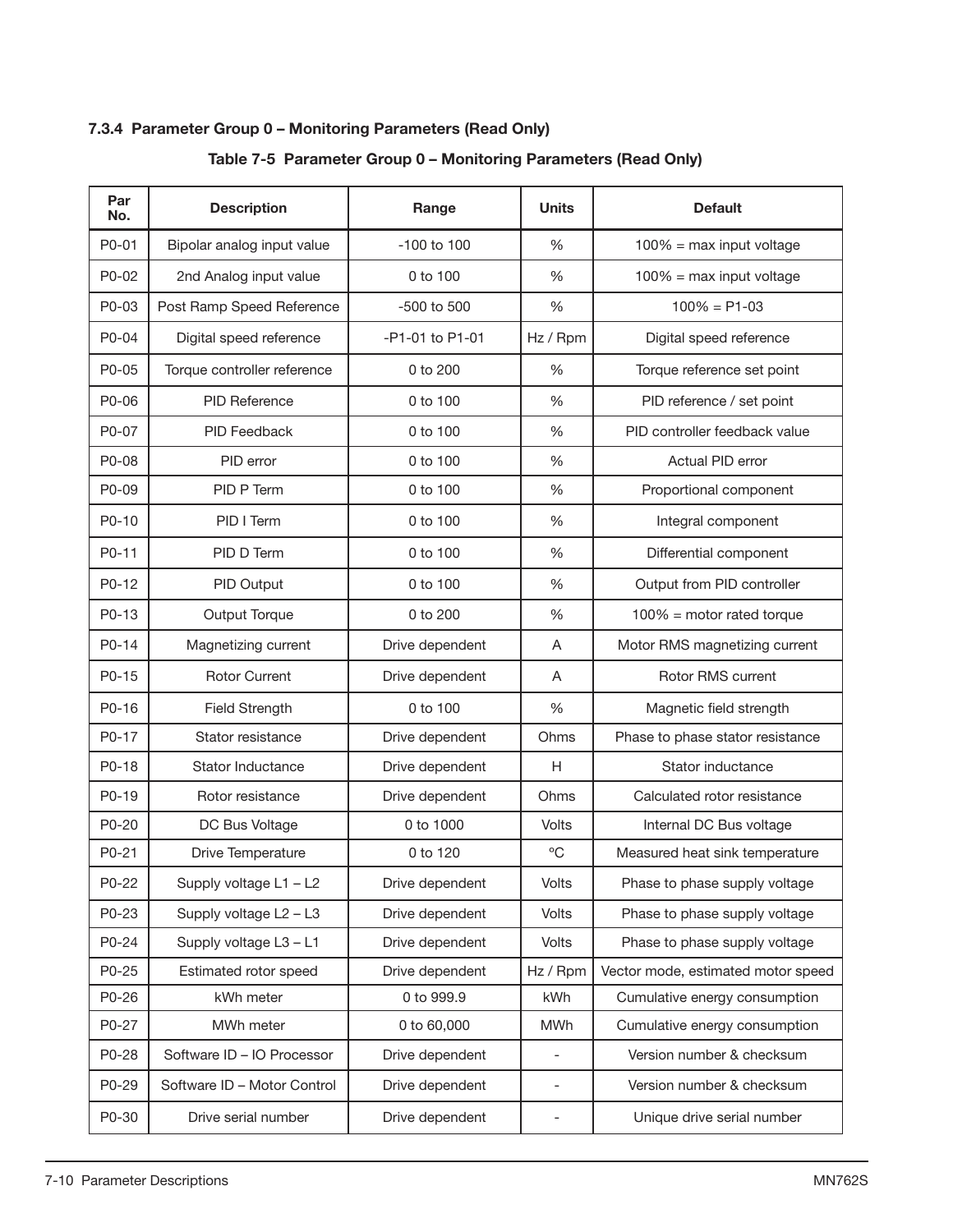### **7.4 Advanced Parameters**

The VS1MXS contains advanced parameters described in this section. These parameters are not visible to end users unless P1-14 is set to a value of '702'. The parameters are list below.

#### **7.4.1 Advanced Parameters**

| Par<br>No. | <b>Description</b>                    | Range                                | <b>Units</b> | <b>Default</b> | <b>Explanation</b>                                                                                                                                                                                                                                                                                                                                                                     |  |  |  |
|------------|---------------------------------------|--------------------------------------|--------------|----------------|----------------------------------------------------------------------------------------------------------------------------------------------------------------------------------------------------------------------------------------------------------------------------------------------------------------------------------------------------------------------------------------|--|--|--|
| P5-01      | Motor Stator resistance<br>(Rs)       | Drive dependent                      | Ω            |                | During an auto tune, the drive<br>measures / calculates these<br>parameters to optimize the<br>motor control performance.<br>The values can be adjusted<br>by the user, however this may<br>have a negative effect on<br>the motor behavior, or cause<br>unexpected results, and this is<br>not recommended.                                                                           |  |  |  |
| P5-02      | Motor Rotor resistance<br>(Rr)        | Drive dependent                      | $\Omega$     |                | When set to 1, the drive<br>immediately carries out a non-<br>rotating auto tune to measure<br>the motor parameters for<br>optimum control and efficiency.                                                                                                                                                                                                                             |  |  |  |
| P5-03      | Stator inductance<br>(Ls)             | Drive dependent                      |              |                |                                                                                                                                                                                                                                                                                                                                                                                        |  |  |  |
| P5-04      | Magnetizing current<br>(Id rms)       | 10% to 80% of motor rated<br>current | A            |                |                                                                                                                                                                                                                                                                                                                                                                                        |  |  |  |
| P5-05      | Leakage coefficient<br>(sigma)        | 0.025 to 0.250                       |              |                |                                                                                                                                                                                                                                                                                                                                                                                        |  |  |  |
| P5-06      | Reserved                              |                                      |              |                |                                                                                                                                                                                                                                                                                                                                                                                        |  |  |  |
|            | $Q_{\text{right}}$ $Q_{\text{right}}$ | 0: Disable                           |              |                | This parameter enables (1) or<br>disables (0) the motor stator<br>resistance measurement when<br>the drive run signal is given.<br>Since an auto-tune is usually<br>carried out during the<br>commissioning process, the<br>motor is cold. Temperature<br>dependent parameters (i.e.<br>stator resistance) can vary<br>significantly during operation.<br>Whanavartha driva is anablad |  |  |  |

### **Table 7-6 Advanced Parameters**

| P5-07 | Quick Rs measurement<br>Enable | 0: Disable<br>1: Enable |  | stator resistance) can vary<br>significantly during operation.<br>Whenever the drive is enabled<br>from a stopped condition, the<br>drive will start from the Auto-<br>tuned (cold) parameters. To<br>adjust for variance in stator<br>resistance, the drive can perform<br>a measurement on enable. |
|-------|--------------------------------|-------------------------|--|------------------------------------------------------------------------------------------------------------------------------------------------------------------------------------------------------------------------------------------------------------------------------------------------------|
|       |                                |                         |  | A delay of one magnetization<br>time constant (typically 100 -<br>200 ms) can be added before<br>start up. This function is only<br>active when the drive is in vector<br>control mode.                                                                                                              |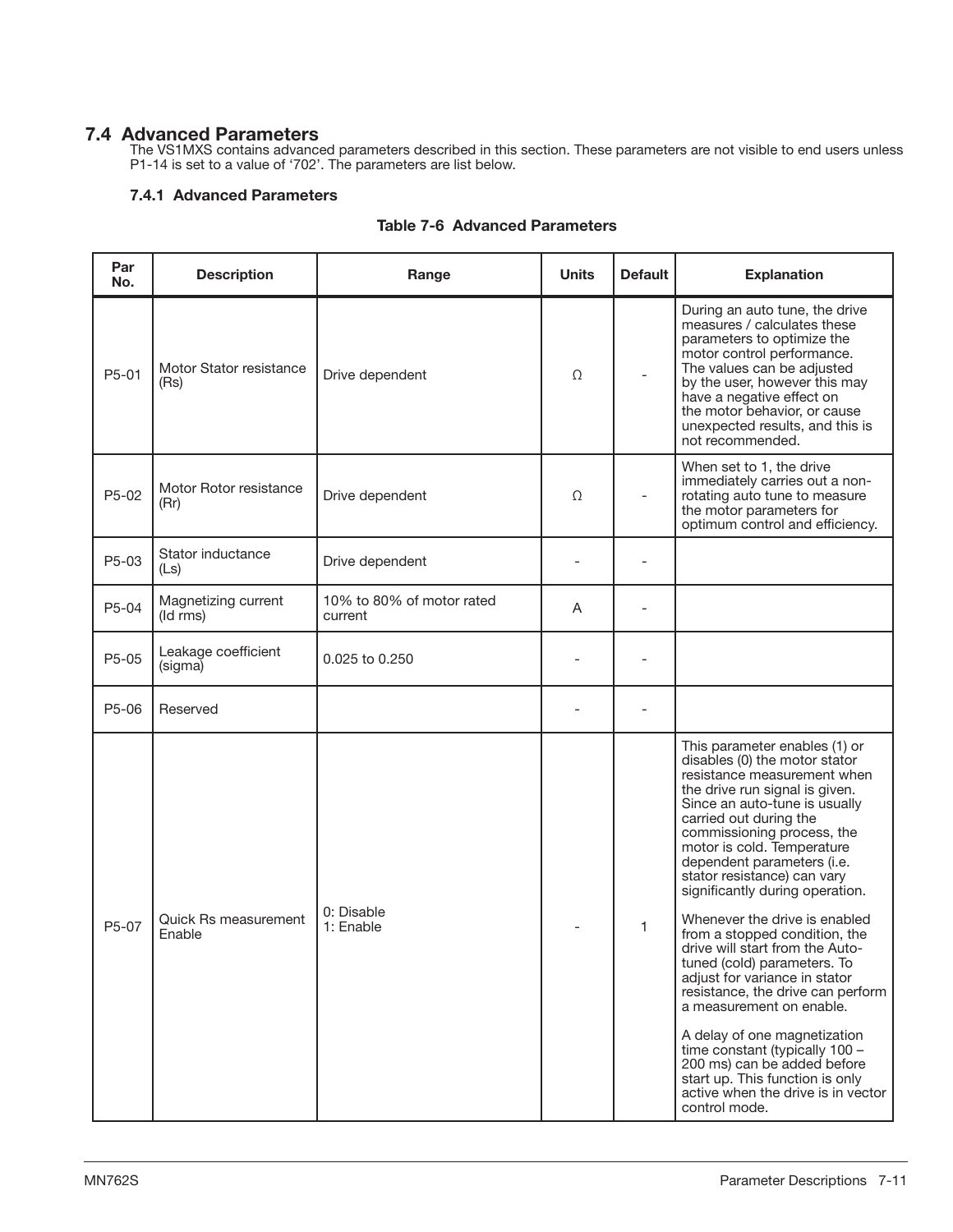| Par<br>No.     | <b>Description</b>             | Range                                 | Units | <b>Default</b> | <b>Explanation</b>                                                                                                                                                                                                                                                                                                                                                                                                                          |
|----------------|--------------------------------|---------------------------------------|-------|----------------|---------------------------------------------------------------------------------------------------------------------------------------------------------------------------------------------------------------------------------------------------------------------------------------------------------------------------------------------------------------------------------------------------------------------------------------------|
| P5-08          | Reserved                       |                                       |       |                |                                                                                                                                                                                                                                                                                                                                                                                                                                             |
| P5-09          | Over voltage current<br>limit  | 0 to 100% of motor rated current      | %     | 0              | This parameter is only valid in<br>vector speed control mode.<br>This parameter will come into<br>function once the drive DC bus<br>voltage increase over certain<br>limit. This voltage limit is set<br>internally just below the over<br>voltage trip level. This parameter<br>will effectively limit the output<br>torque current in order to<br>prevent large current going back<br>to the drive, which may cause<br>over voltage trip. |
|                |                                |                                       |       |                | A small value in this parameter<br>will limit the motor control<br>torque once drive DC bus over<br>this control level. A higher value<br>may cause big distortion on the<br>motor current, which may cause<br>an aggressive behavior of the<br>motor.                                                                                                                                                                                      |
| P5-10<br>limit | Re-generation current          | 0.0 to 200% of motor rated<br>current | %     | 100.0          | This parameter defines the<br>control current limit when motor<br>in regenerating mode. The value<br>in this parameter represents the<br>percentage value of motor rated<br>current that is defined in P1-08.<br>The current limit that defined in<br>this parameter will override the<br>normal torque producing current<br>limit when motor goes into<br>regeneration mode.                                                               |
|                |                                |                                       |       |                | Too high a value may cause<br>big motor current distortion<br>and the motor may behavior<br>aggressively once motor goes<br>into regeneration mode. The<br>output torque of the motor may<br>reduce during regeneration if the<br>value in this parameter is too<br>small.                                                                                                                                                                  |
| P5-11          | Pulse width limitation         | 0500<br>$(Time = value *16.67ns)$     | Ms    |                | This parameter is used to limit<br>the minimum output pulse width,<br>which can be used for long<br>cable applications. Increasing<br>the value of this parameter will<br>reduce the risk of<br>over-current trips on long motor<br>cables, but will also reduce<br>the maximum available output<br>motor voltage for a given input<br>voltage.                                                                                             |
| P5-12          | V/F mode magnetizing<br>period | 02000ms                               | ms    |                | This parameter is used to set up<br>a minimum delay time for the<br>magnetizing current control in<br>V/F mode when drive run signal<br>is given. Too small a value may<br>cause the drive to trip on over-<br>current if the acceleration ramp<br>is very short.                                                                                                                                                                           |

#### **Table 7-6 Advanced Parameters Continued**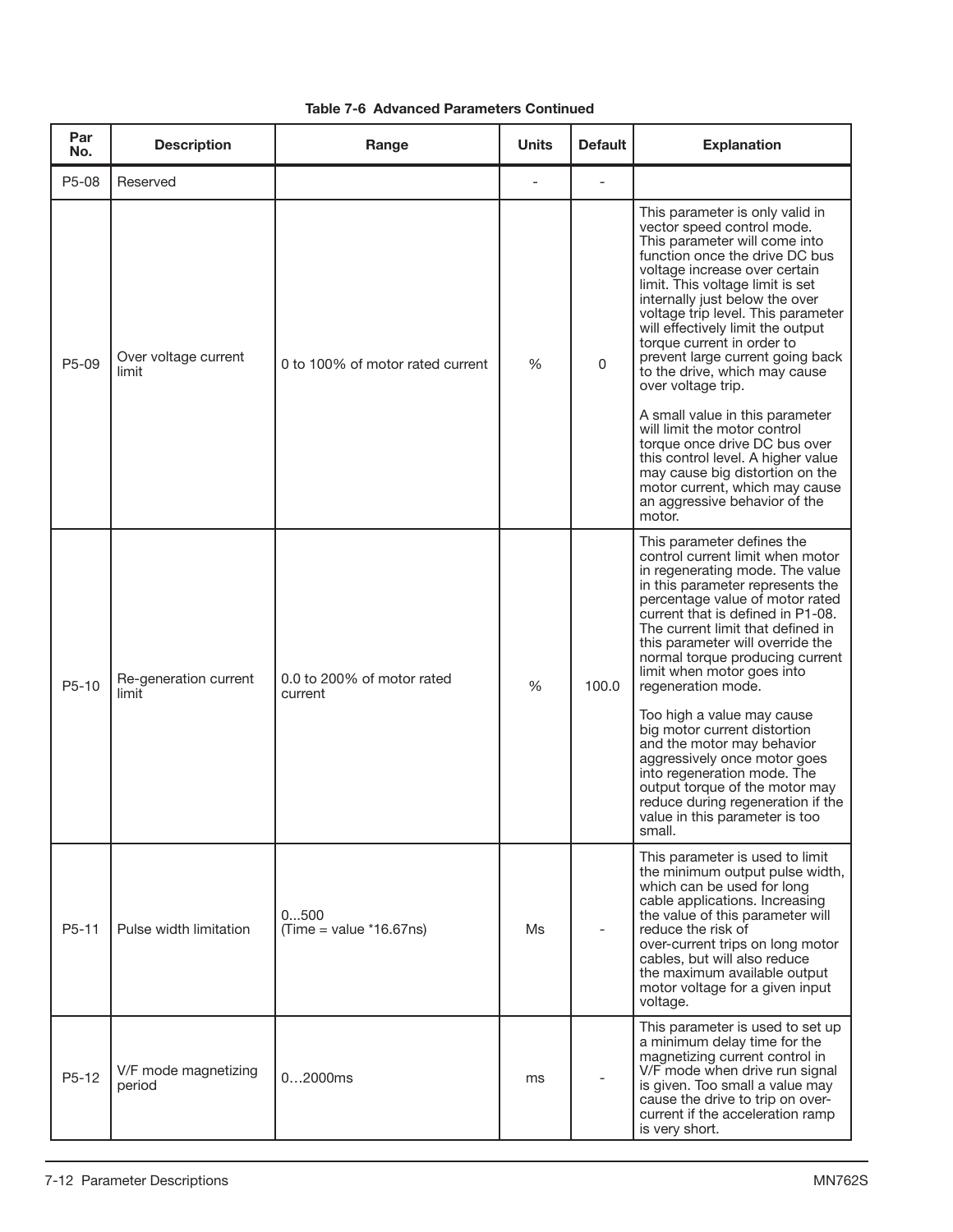# **7.4.2 Application Specific Parameters**

| Par<br>No. | <b>Description</b>                  | Range                                | <b>Units</b> | <b>Default</b> | <b>Explanation</b>                                                                                                                                                                                                                                                                                                                                                                                                                                                                      |
|------------|-------------------------------------|--------------------------------------|--------------|----------------|-----------------------------------------------------------------------------------------------------------------------------------------------------------------------------------------------------------------------------------------------------------------------------------------------------------------------------------------------------------------------------------------------------------------------------------------------------------------------------------------|
| P6-01      | Software upgrade<br>enable          | 0: Disable<br>1: I/O En<br>2: DSP En |              | $\Omega$       | Enables the Application Macro<br>loading / firmware upgrade<br>process.                                                                                                                                                                                                                                                                                                                                                                                                                 |
| P6-02      | Thermal management<br>enable        | 0: Disable<br>1: Enable              |              | $\mathbf{0}$   | When set to 1, the drive will<br>automatically reduce the<br>output switching frequency<br>with increasing heat sink<br>temperature, to reduce the risk<br>of an over temperature trip.                                                                                                                                                                                                                                                                                                 |
| P6-03      | Auto-reset delay time               | 1s60                                 | S            | 20             | Sets the delay time allowed<br>between consecutive reset<br>attempts when Auto Reset is<br>enabled (see P2-17).                                                                                                                                                                                                                                                                                                                                                                         |
| P6-04      | User relay speed<br>hysteresis band | 0.025.0                              | %            | 0.3            | This parameter defines a<br>band around zero speed as a<br>percentage of P1-03. When<br>P2-11 or $P2-13 = 2$ or 3, output<br>frequencies below this value<br>are treated as 'zero speed'.<br>This function is used to prevent<br>"chatter" on the output if the<br>operating speed coincides with<br>the level at which the digital /<br>relay output changes state. E.g.<br>if $P\dot{2} - 13 = 3$ , $P1 - 01 = 50$ Hz and<br>$P6-04 = 5\%$ , the relay contacts<br>close above 2.5Hz. |
| P6-05      | Encoder Feedback<br>Enable          | 0: Disabled<br>1: Enabled            |              | 0              | Enables Encoder Feedback.                                                                                                                                                                                                                                                                                                                                                                                                                                                               |
| P6-06      | <b>Encoder PPR</b>                  | 0.10000                              |              | 0              | Sets the number of Pulses Per<br>Revolution for the encoder                                                                                                                                                                                                                                                                                                                                                                                                                             |
| P6-07      | Encoder Speed Error<br>Limit        | 0.050.0                              | %            | 5.0            | This parameter defines the<br>allowed speed error between<br>the encoder feedback and the<br>VS1MXS own estimated rotor<br>speed. When set to zero, the<br>protection is disabled.                                                                                                                                                                                                                                                                                                      |

# **Table 7-7 Application Specific Parameters**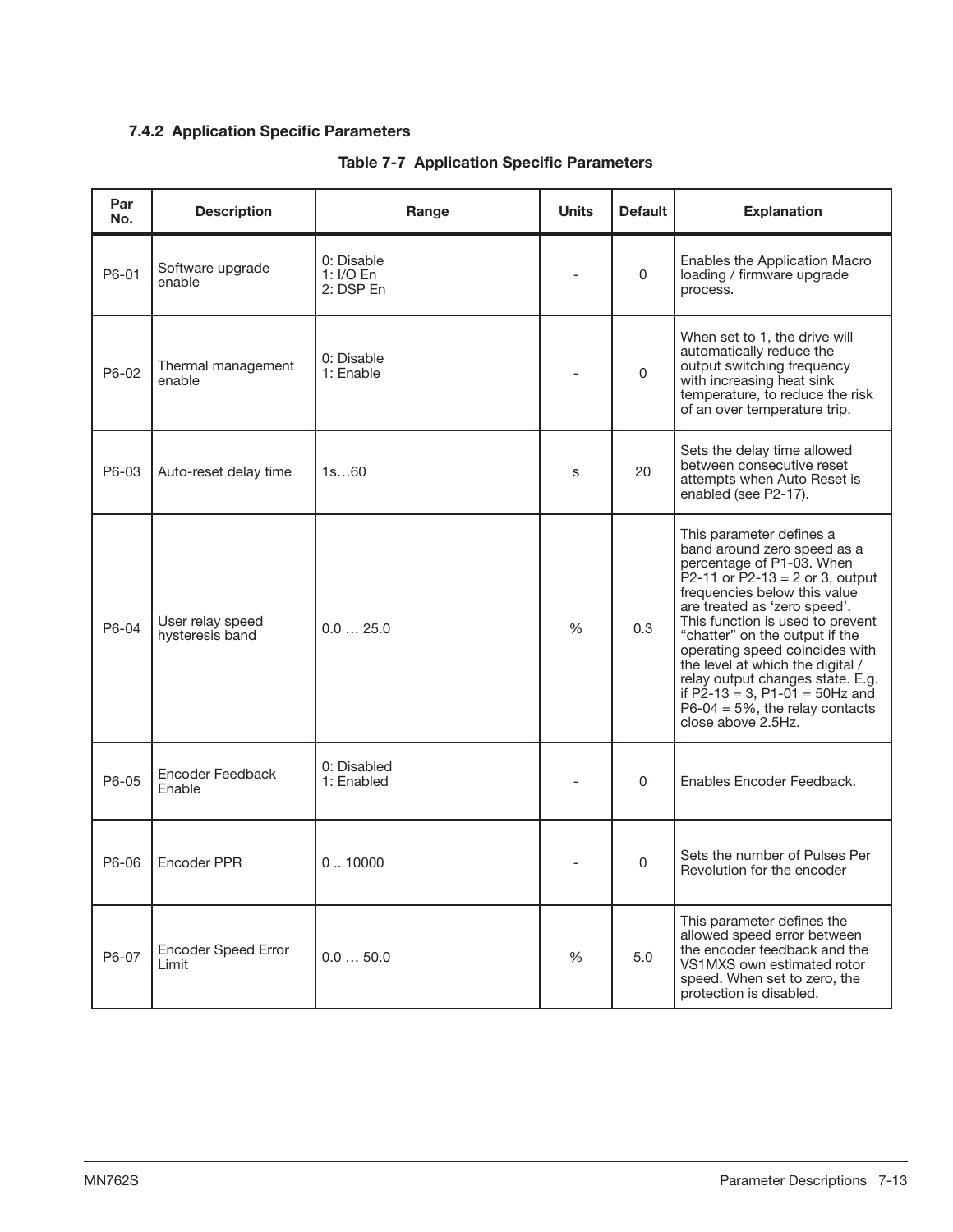| Par<br>No. | <b>Description</b>                 | Range              | <b>Units</b> | <b>Default</b> | <b>Explanation</b>                                                                                                                                                                                                                                                                                                                                                                                                         |
|------------|------------------------------------|--------------------|--------------|----------------|----------------------------------------------------------------------------------------------------------------------------------------------------------------------------------------------------------------------------------------------------------------------------------------------------------------------------------------------------------------------------------------------------------------------------|
| P6-08      | Modbus communication<br>loss timer | 0: disabled<br>160 | S            | $\overline{2}$ | This parameter controls the<br>behavior of the drive in the event<br>of a loss of communication<br>between drive and Modbus<br>Network Master whilst the<br>drive is operating. When set<br>to zero, the drive will continue<br>running if communication with<br>the Modbus master is lost.<br>When set to a value larger than<br>zero, the drive will trip after the<br>number of seconds specified in<br>this parameter. |
|            |                                    |                    |              |                | This parameter is active<br>regardless of the setting of<br>P1-07; hence even if the<br>Modbus Network Master is<br>being used to monitor the drive<br>rather than control it, a loss of<br>communication will still cause<br>the drive to trip.                                                                                                                                                                           |
| P6-09      | Speed droop control                | 0.0 25.0% of P1-09 | Hz           | $\Omega$       | This parameter only applies<br>when the drive is in vector<br>speed control mode. (P4-<br>$01=0$ ) When set to zero, the<br>speed droop control function<br>is disabled. If $P6-09 > 0$ , this<br>parameter effectively defines a<br>slip speed at motor rated output<br>torque.                                                                                                                                           |
|            |                                    |                    |              |                | The droop speed is the<br>percentage value of P1-03.<br>Depending on the motor load<br>condition, the reference speed<br>will be reduced by a certain<br>droop value before goes into<br>speed controller.                                                                                                                                                                                                                 |
|            |                                    |                    |              |                | See equations below:<br>Droop speed = $P6-09$ * $P1-03$<br>Droop value = Droop speed $*$ (<br>Motor real torque / Motor rated<br>toraue)<br>Speed controller input = Speed<br>reference - Droop value                                                                                                                                                                                                                      |

### **Table 7-7 Application Specific Parameters Continued**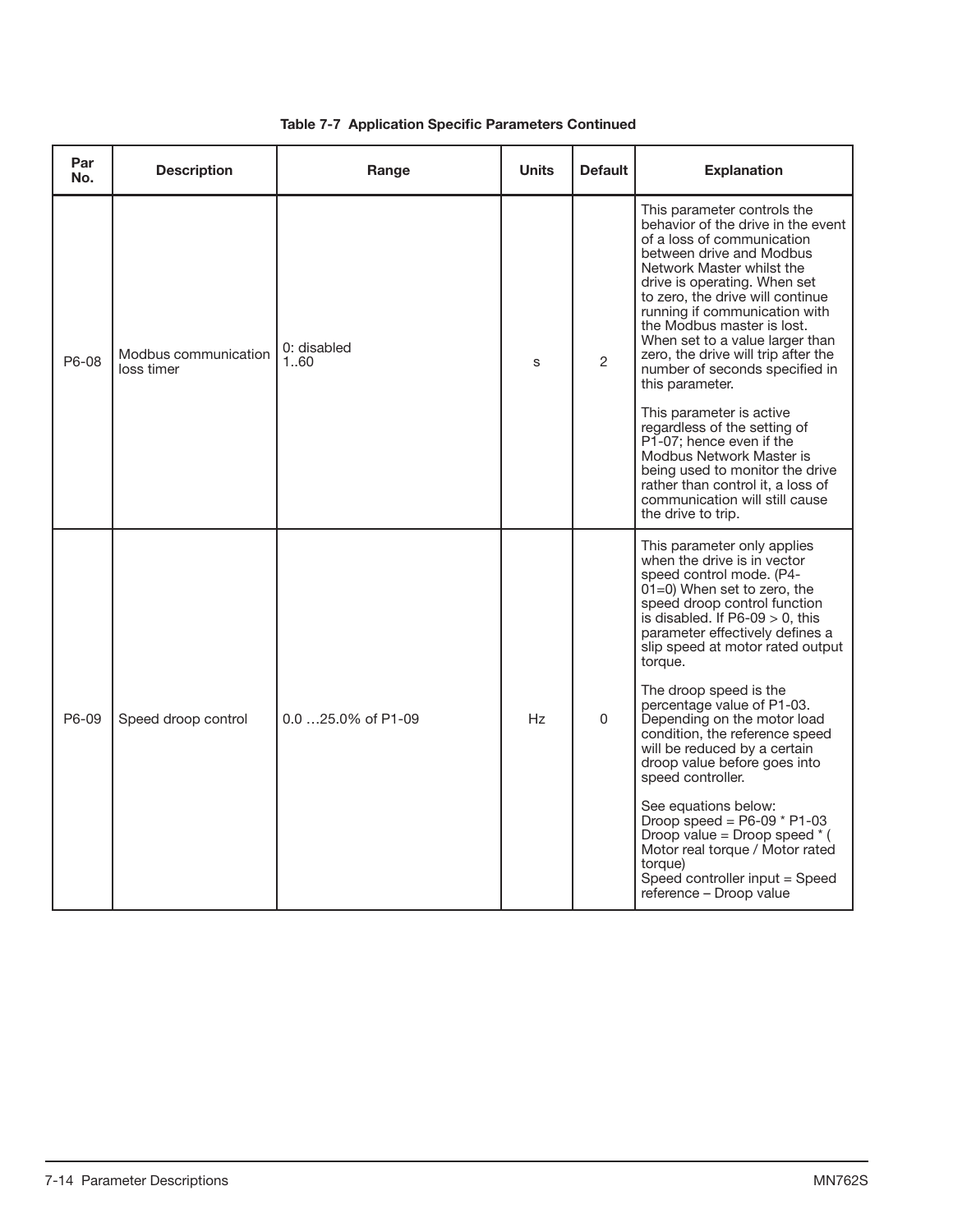| Par<br>No. | <b>Description</b>                                           | Range     | <b>Units</b>  | <b>Default</b> | <b>Explanation</b>                                                                                                                                                                                                                                                                                                                                                                                                                                                                                                                                  |
|------------|--------------------------------------------------------------|-----------|---------------|----------------|-----------------------------------------------------------------------------------------------------------------------------------------------------------------------------------------------------------------------------------------------------------------------------------------------------------------------------------------------------------------------------------------------------------------------------------------------------------------------------------------------------------------------------------------------------|
| P6-10      | <b>Brake Chopper Duty</b><br>Cycle when Under<br>Temperature | 0.020.0   | $\frac{9}{6}$ | 2.0            | This parameter defines the<br>duty cycle applied to the brake<br>chopper whilst the drive is in an<br>under temperature trip state. A<br>Brake resistor can be mounted<br>to the drive heat sink, and used<br>to warm the drive until the<br>correct operating temperature is<br>reached.<br>This parameter should be<br>used with extreme care, as<br>incorrect adjustment may result<br>in exceeding the rated power<br>capacity of the resistor. External<br>thermal protection for the<br>resistor should always be used<br>to avoid this risk. |
| P6-11      | Preset Speed Run Time<br>On Fnable                           | 0.0.600.0 | S             | 0.0            | Defines a time period for which,<br>following an enable signal<br>being applied to the drive,<br>the drive will run at the speed<br>programmed in Preset Speed<br>7 (P2-07). This feature can be<br>used on pumps to provide a<br>reverse spin on start up, to<br>avoid potential blockages.                                                                                                                                                                                                                                                        |
| P6-12      | Preset Speed Run Time<br>on Disable                          | 0.0.600.0 | S             | 0.0            | Defines a time period for<br>which, following removal of<br>the enable (Run) signal and<br>the drive ramping to standstill,<br>the drive will then operate at<br>the speed set in Preset Speed<br>8 (P2-08). This feature can be<br>used in applications such as<br>underground PCP pumps to<br>provide unwind of the driveshaft<br>on stopping.                                                                                                                                                                                                    |

### **Table 7-7 Application Specific Parameters Continued**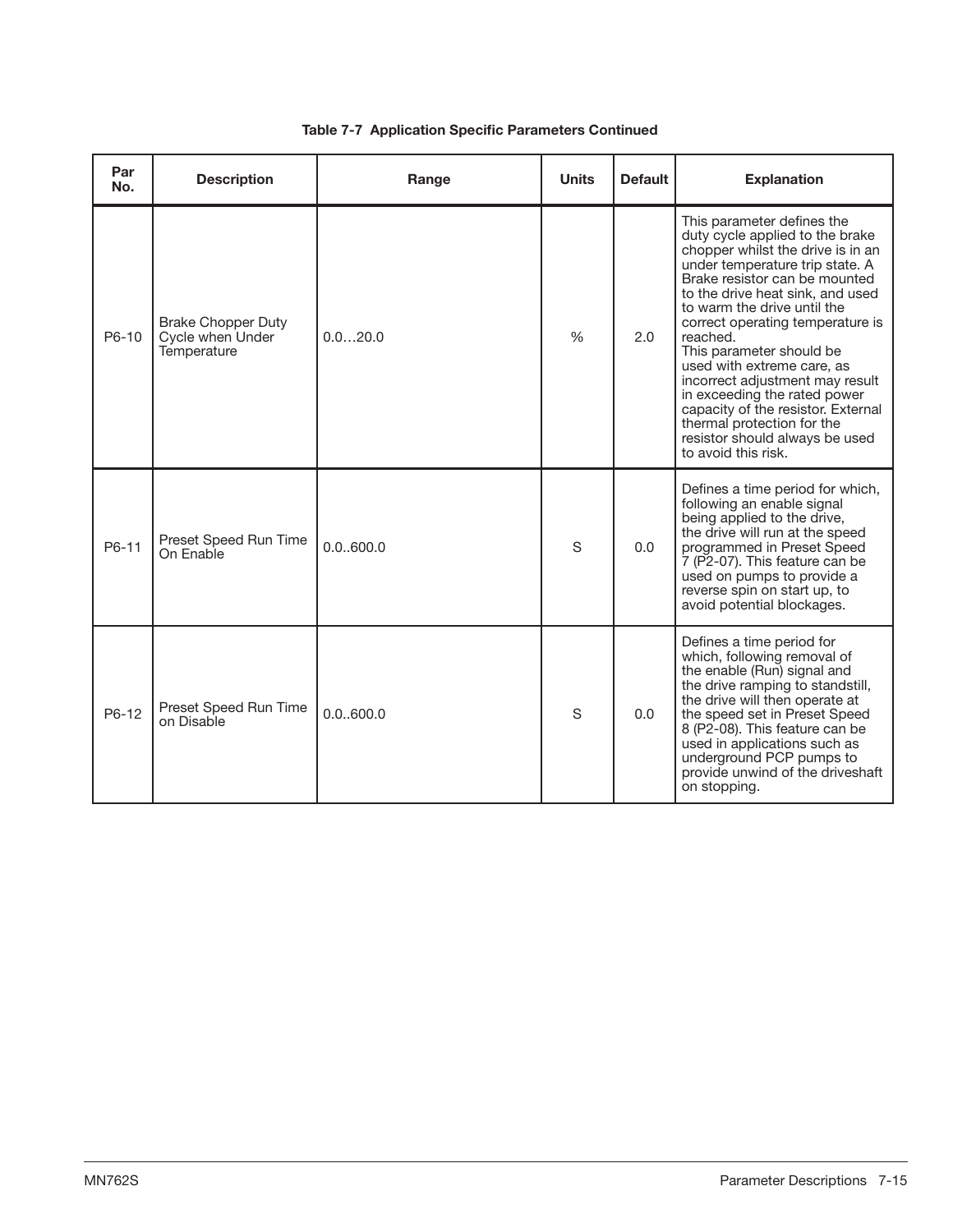## **7.4.3 Additional Parameter Group 0 – Monitoring Parameters**

## **Table 7-8 Additional Parameter Group 0 - Monitoring Parameters**

| Par No. | <b>Description</b>              | Range                             | <b>Units</b> | <b>Default</b>                      | <b>Explanation</b> |
|---------|---------------------------------|-----------------------------------|--------------|-------------------------------------|--------------------|
| P0-31   | Drive serial number #2          |                                   |              |                                     |                    |
| P0-32   | DSP bootloader version          | E.g. " 1.00"                      |              |                                     |                    |
| P0-33   | Measured Cos phi                | E.g.<br>0.78                      |              |                                     |                    |
| P0-34   | Comms error count (DSP)         | 065535                            |              |                                     |                    |
| P0-35   | Configuration register value    | Internal value                    |              |                                     |                    |
| P0-36   | Digital input status            | Internal value                    |              |                                     |                    |
| P0-37   | Analog out internal value       | Internal value                    |              |                                     |                    |
| P0-38   | Current Phase U offset          | Internal value                    |              |                                     |                    |
| P0-39   | Current Phase U ref             | Internal value                    |              |                                     |                    |
| P0-40   | <b>Current Phase V offset</b>   | Internal value                    |              |                                     |                    |
| P0-41   | Current Phase V ref             | Internal value                    |              |                                     |                    |
| P0-42   | Brake resistor max on time      | Time in milliseconds              |              |                                     |                    |
| P0-43   | Brake resistor duty cycle       | Internal value                    |              |                                     |                    |
| P0-44   | Uq internal ref value           | Internal value                    |              |                                     |                    |
| P0-45   | Ud internal ref value           | Internal value                    |              |                                     |                    |
| P0-46   | Measured spin start speed       | Internal value                    |              |                                     |                    |
| P0-47   | Calculated slip speed value     | Internal value<br>(V/F mode only) |              |                                     |                    |
| P0-48   | Hoist boost speed               | Internal value                    |              |                                     |                    |
| P0-49   | Rated Iq internal value         | Internal value                    |              |                                     |                    |
| P0-50   | Motor voltage                   | V ph-ph (rms)                     |              |                                     |                    |
| P0-51   | Switching frequency internal    | Internal value                    |              |                                     |                    |
| P0-52   | Speed hysteresis value          | Internal value                    |              |                                     |                    |
| P0-53   | PID DC bus feedback value       | 04096                             |              |                                     |                    |
| P0-54   | Modbus comms error              | 065535                            |              |                                     |                    |
| P0-55   | Modbus speed reference          | Internal value                    |              |                                     |                    |
| P0-56   | Droop speed                     | Internal value                    |              |                                     |                    |
| P0-57   | Encoder Speed                   | -P1-01 to P1-01                   | Hz / Rpm     | Displays<br>the<br>encoder<br>speed |                    |
| P0-58   | Speed jump zone                 | Internal value                    |              |                                     |                    |
| P0-59   | Modbus write command data value | Register dependent                |              |                                     |                    |
| P0-60   | Motor control loop ID           | 065535                            |              |                                     |                    |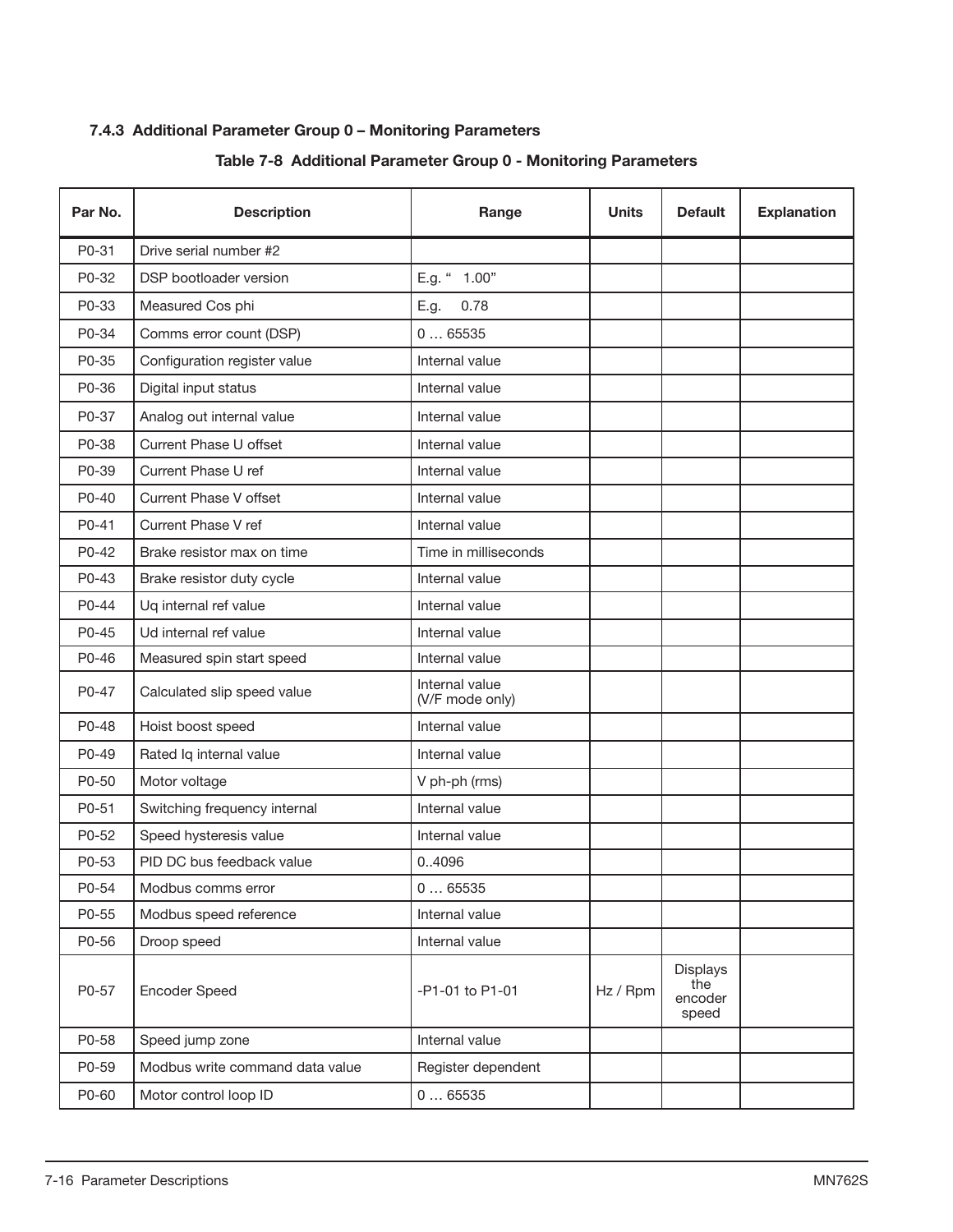**Chapter 8 Customizing Your Application** 

## **8.1 Simple Parameter Adjustments**

Factory settings may give satisfactory performance, however certain adjustments may be beneficial.

| <b>Adjustment</b>          | <b>Parameter</b> | <b>Parameter Name</b>                                                                                                                                                |  |
|----------------------------|------------------|----------------------------------------------------------------------------------------------------------------------------------------------------------------------|--|
| <b>Motor Rated Volts</b>   | $P-01$           | The factory default setting $P01 = 0$ should be used unless voltage<br>compensation is required.                                                                     |  |
| <b>Motor Rated Current</b> | $P-02$           |                                                                                                                                                                      |  |
| Motor Rated Frequency      | $P-03$           | Must be set to the value on the motor nameplate.<br>P04 is optional. If this parameter is set to zero (default state), speed is<br>displayed in Hz (otherwise, RPM). |  |
| <b>Motor Rated Speed</b>   | $P-04$           |                                                                                                                                                                      |  |
| Minimum Speed              | $P - 0.5$        | Set P06 to the maximum speed and P05 to the minimum speed. These<br>limits can also be negative for reverse speeds. If a non-zero minimum                            |  |
| Maximum Speed              | $P-06$           | speed is set in P05, the motor will ramp to this minimum speed at the rate<br>set in P10 as soon as the drive is enabled.                                            |  |
| <b>Start/Stop Source</b>   | $P - 07$         | Set as required by the application.                                                                                                                                  |  |
| Speed Ref Source           | $P-08$           | Set as required by the application.                                                                                                                                  |  |
| Stop Mode                  | $P-09$           | Select method of stopping required when drive is disabled.                                                                                                           |  |
| <b>Acceleration Ramp</b>   | $P-10$           | Adjust as need for your application. Short Acceleration or Deceleration                                                                                              |  |
| <b>Deceleration Ramp</b>   | $P-11$           | times may cause excess motor current and may result in it tripping or the<br>motor stalling.                                                                         |  |
| Analog Input Format        | $P-17$           | Set as required by the application (0-10V, 10-0V, 4-20mA)                                                                                                            |  |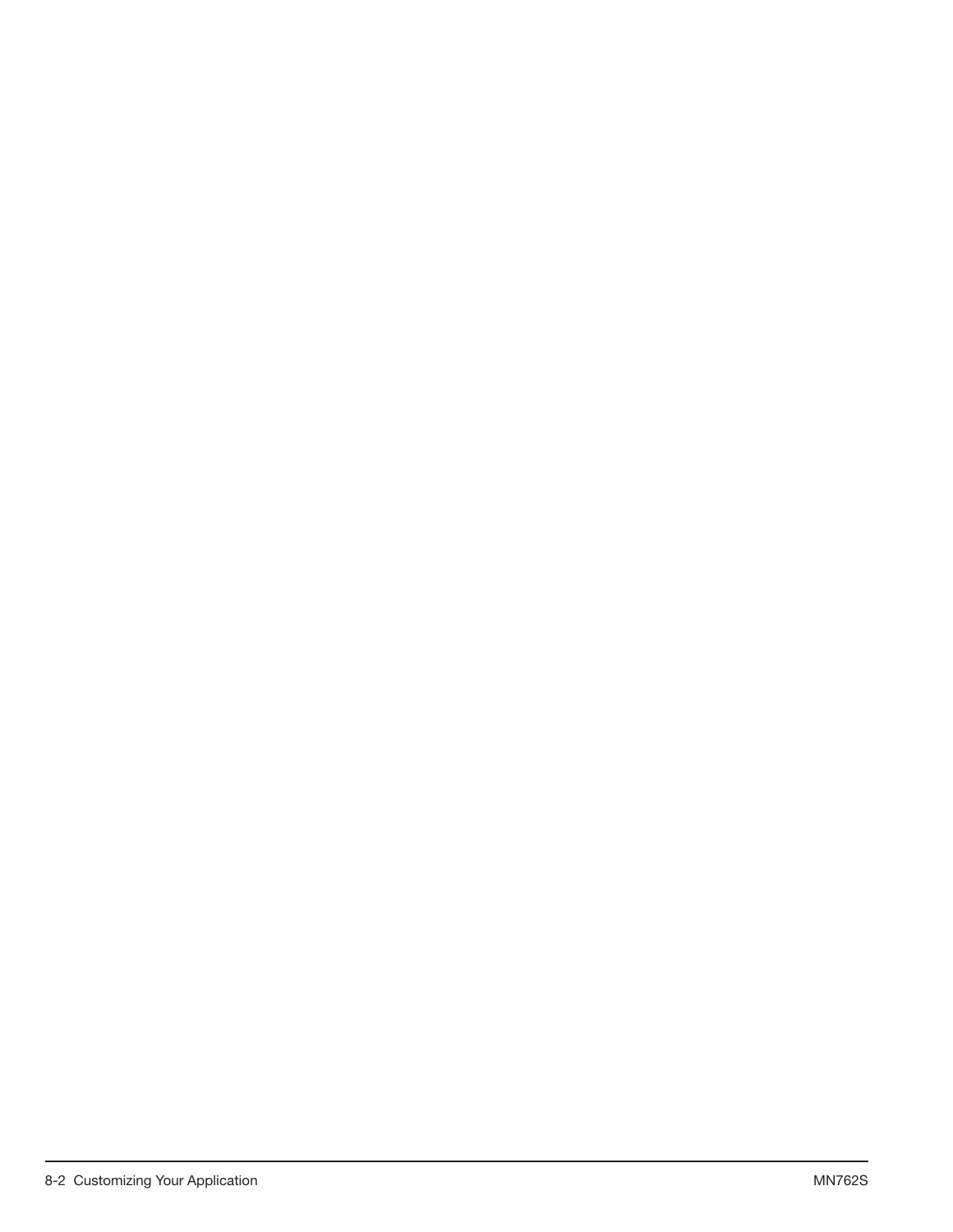# **Chapter 9 Troubleshooting**

The VS1MXS constantly monitors its status and provides the following ways to determine the status of the drive and to troubleshoot problems that may occur:

- LED's on the drive
- Fault Codes displayed on seven segment display
- Drive monitor and status parameters
- Entries in the fault queue

### **9.1 Fault Codes**

Fault codes indicate conditions within the drive that require immediate attention. The drive responds to a fault by initiating a coast-to-stop sequence and turning off motor power.

- 1. Note the fault code on the display. See Table 9-1 for a description of the fault and corrective actions. The cause must be corrected before the fault can be cleared.
- 2. Remove the condition which caused the trip and press the STOP key or re-enable the drive.
- 3. The drive will restart according to the mode selected by P2-19.
- 4. If the motor is stopped and the display shows STOP, there is no fault; the drive output is disabled and the drive is ready to run.

#### **Read fault log as follows:**

- 1. Press and hold the Navigate to enter program mode.
- 2. Use the Up / Down arrow keys to select P1-13 Trip Log.
- 3. Press Navigate to access the fault log. The last four faults can be monitored using the Up / Down arrow keys to view.
- 4. The codes appear in the order they occurred with the first fault displayed being the most recent.

#### **9.2 Periodic Inspection**

A periodic inspection schedule for the drive and driven equipment promotes proper operation and reduces down time. The frequency of inspections depends on operating environment. Inspections should be conducted more frequently in hostile conditions where there might be high vibration, dust, dirt, high humidity, or corrosive atmosphere.

- Check for any loose mounting hardware and tighten to specified torque value.
- Check electrical connections are tight and secure.
- Check the cooling fan and heatsink for debris. Remove obstructions as necessary.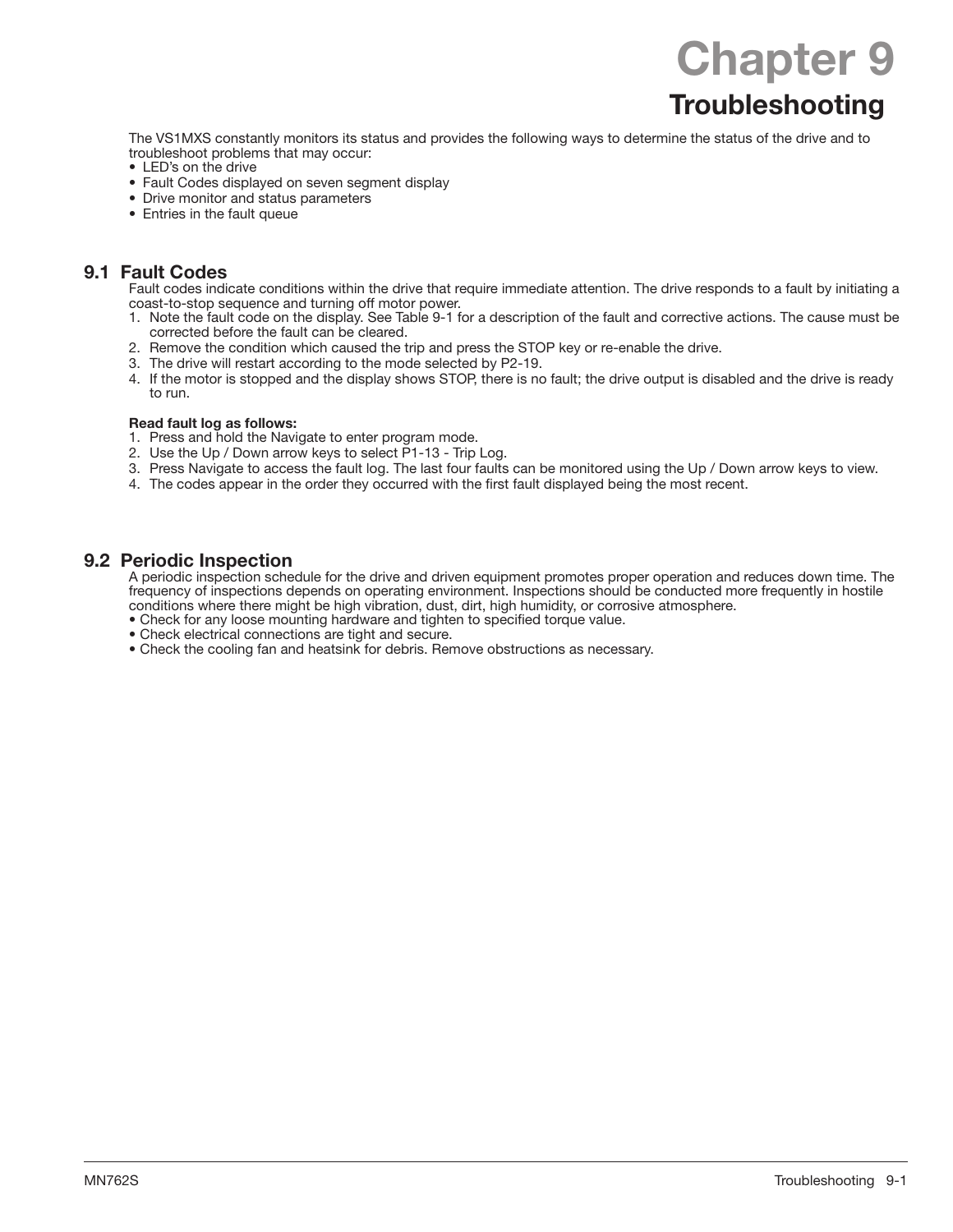| <b>Fault Code</b>         | <b>Description</b>                                                                                                       | <b>Corrective Action</b>                                                                                                                                                                                                                                                                                                                                                                                                                                                                                                                                                                                                                                                                                                                                                                                                                                                                                                                                                                                                                                                                                                                                                                                                                                                                           |
|---------------------------|--------------------------------------------------------------------------------------------------------------------------|----------------------------------------------------------------------------------------------------------------------------------------------------------------------------------------------------------------------------------------------------------------------------------------------------------------------------------------------------------------------------------------------------------------------------------------------------------------------------------------------------------------------------------------------------------------------------------------------------------------------------------------------------------------------------------------------------------------------------------------------------------------------------------------------------------------------------------------------------------------------------------------------------------------------------------------------------------------------------------------------------------------------------------------------------------------------------------------------------------------------------------------------------------------------------------------------------------------------------------------------------------------------------------------------------|
| P-dEF                     | Factory Default parameters have<br>been loaded                                                                           | Press STOP key, drive is ready to configure for particular<br>application.                                                                                                                                                                                                                                                                                                                                                                                                                                                                                                                                                                                                                                                                                                                                                                                                                                                                                                                                                                                                                                                                                                                                                                                                                         |
| $\Box$ - I<br>$h\Omega-1$ | Instantaneous over current on drive<br>output.<br>Excess load on the motor.<br>Over temperature on the drive<br>heatsink | If the fault occurs immediately when enabling the drive, disconnect<br>the motor cable from the output terminals of the drive and restart<br>the drive. If the fault re-occurs with no motor connected, contact<br>your local Invertek Sales Partner. If the drive runs correctly with<br>not motor connected, check the motor, motor cable and any<br>connections or junction boxes for phase - phase and phase - earth<br>short circuits. Wherever possible, motors and connection cables<br>should be checked with a high voltage insulation tester (Megga)<br>prior to connection to the drive.<br>Ensure that no switching devices, such as contactors or local<br>isolators are switching during operation of the drive.<br>Check the motor cable length does not exceed the specified<br>maximum.<br>Ensure the motor nameplate parameters are correctly entered, P1-<br>07, P1-08, P1-09. If operating in Vector mode (P4-01 - 0 or 1), also<br>check the motor power factor in P4-05.<br>Ensure an autotune has been successfully completed for the<br>connected motor.<br>Check the load mechanically for a jam or stalled condition, or<br>shock loads.<br>Increase the ramp up time in P1-03.<br>If operating in Vector mode (P4-01 - 0 or 1), reduce the speed loop<br>gain in P4-03. |
| $1 - E^{-}E^{-}P$         | Drive has tripped on overload after<br>delivering >100% of value in P1-08<br>for a period of time.                       | Check to see when the decimal points are flashing (drive in<br>overload) and either increase acceleration rate or reduce the<br>load. Check motor cable length is within spec. Ensure the motor<br>nameplate parameters are correctly entered, P1-07, P1-08, and<br>P1-09. If operating in Vector mode (P4-01 – 0 or 1), also check<br>the motor power factor in P4-05. Ensure an autotune has been<br>successfully completed for the connected motor. Check the load<br>mechanically to ensure it is free, and no jams, blockages or other<br>mechanical faults exist.                                                                                                                                                                                                                                                                                                                                                                                                                                                                                                                                                                                                                                                                                                                            |
| 01 - Б                    | Brake channel over current                                                                                               | Over current in the brake resistor circuit. Check the cabling to the<br>brake resistor. Check the brake resistor value. Ensure minimum<br>resistance values form the rating tables are observed.                                                                                                                                                                                                                                                                                                                                                                                                                                                                                                                                                                                                                                                                                                                                                                                                                                                                                                                                                                                                                                                                                                   |
| $OL - br$                 | Brake resistor overload                                                                                                  | Brake resistor overload. Increase deceleration time, reduce load<br>inertia or add further brake resistors in parallel, observing the<br>minimum resistance value for the drive in use.                                                                                                                                                                                                                                                                                                                                                                                                                                                                                                                                                                                                                                                                                                                                                                                                                                                                                                                                                                                                                                                                                                            |
| $P5-EFP$                  | Fast over current trip                                                                                                   | Check wiring to motor, look for ph-ph or ph-Earth short circuit.<br>Check drive temperature, additional space or cooling needed?<br>Check drive is not forced into overload.                                                                                                                                                                                                                                                                                                                                                                                                                                                                                                                                                                                                                                                                                                                                                                                                                                                                                                                                                                                                                                                                                                                       |
| 0_Uo It                   | Over voltage on DC bus                                                                                                   | Supply problem, or increase decel ramp time P1-04.                                                                                                                                                                                                                                                                                                                                                                                                                                                                                                                                                                                                                                                                                                                                                                                                                                                                                                                                                                                                                                                                                                                                                                                                                                                 |
| U_Uo IE                   | Under voltage on DC bus                                                                                                  | This occurs routinely when power is switched off. If it occurs during<br>running, check power supply voltage.                                                                                                                                                                                                                                                                                                                                                                                                                                                                                                                                                                                                                                                                                                                                                                                                                                                                                                                                                                                                                                                                                                                                                                                      |
| 0- E                      | Heatsink over temperature                                                                                                | Check drive ambient temp.<br>Additional space or cooling required.                                                                                                                                                                                                                                                                                                                                                                                                                                                                                                                                                                                                                                                                                                                                                                                                                                                                                                                                                                                                                                                                                                                                                                                                                                 |
| $U - E$                   | Under temperature                                                                                                        | Trip occurs when ambient temperature is less than -10°C.<br>Temperature must be raised over -10°C in order to start the drive.                                                                                                                                                                                                                                                                                                                                                                                                                                                                                                                                                                                                                                                                                                                                                                                                                                                                                                                                                                                                                                                                                                                                                                     |
| Eh-FLE                    | Faulty thermistor on heatsink                                                                                            | Refer to your Baldor District Office.                                                                                                                                                                                                                                                                                                                                                                                                                                                                                                                                                                                                                                                                                                                                                                                                                                                                                                                                                                                                                                                                                                                                                                                                                                                              |
|                           |                                                                                                                          |                                                                                                                                                                                                                                                                                                                                                                                                                                                                                                                                                                                                                                                                                                                                                                                                                                                                                                                                                                                                                                                                                                                                                                                                                                                                                                    |

# **Table 9-1 Fault Descriptions and Corrective Actions**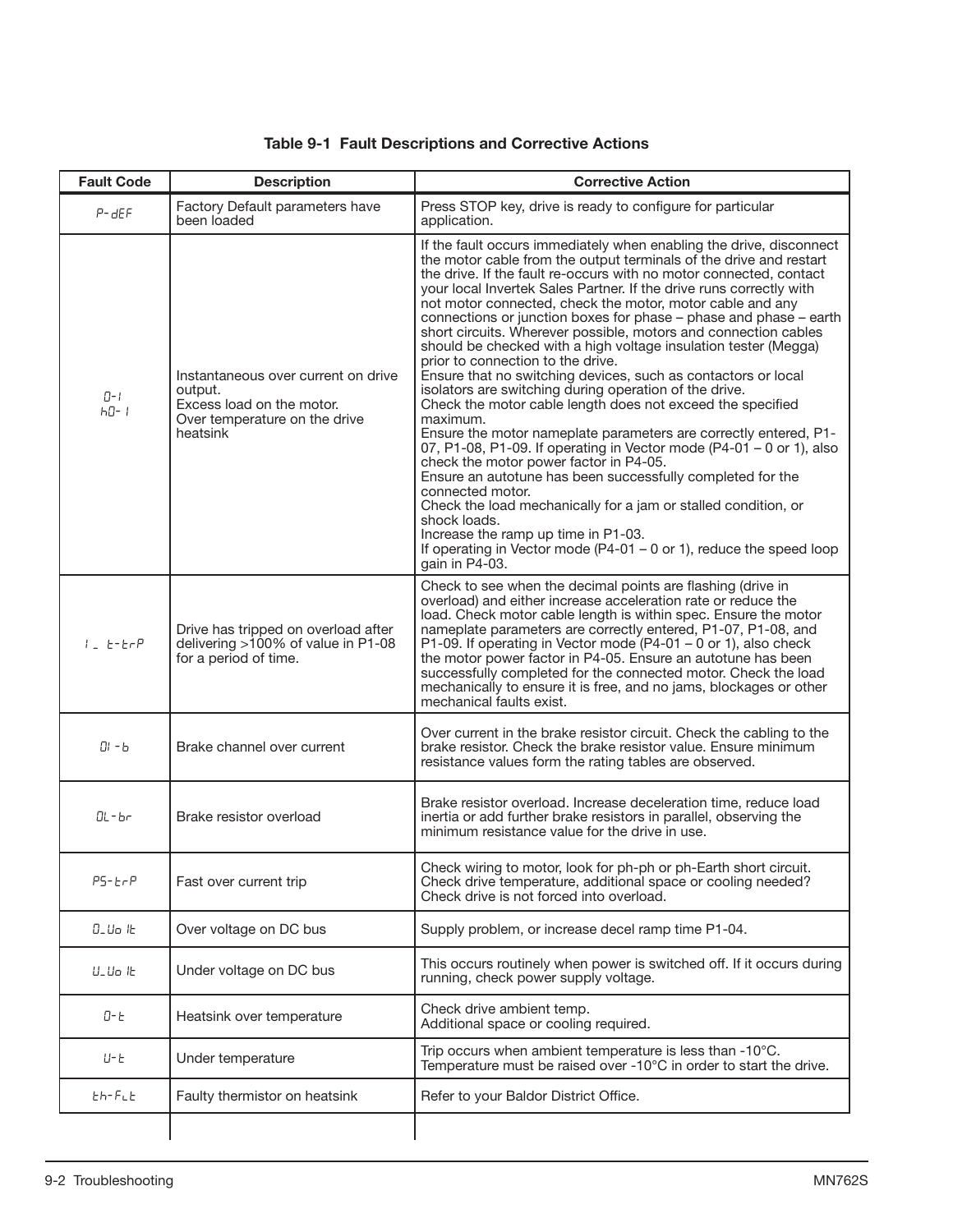| <b>Fault Code</b>              | <b>Description</b>                 | <b>Corrective Action</b>                                                                                                                                                                                      |
|--------------------------------|------------------------------------|---------------------------------------------------------------------------------------------------------------------------------------------------------------------------------------------------------------|
| $F-FF$                         | External trip (on digital Input 3) | E-trip requested on digital input 3. Normally closed contact has<br>opened for some reason.<br>If motor thermistor is connected check if the motor is too hot.                                                |
| $5L - E - P$                   | Comms loss trip                    | Check communication link between drive and external devices.<br>Make sure each drive in the network has its unique address.                                                                                   |
| $P - L$ 055                    | Input phase loss trip              | Drive intended for use with a 3 phase supply has lost one input<br>phase. Check incoming supply and fuses.                                                                                                    |
| $Ph-1h$                        | Phase Imbalance                    | Mains incoming supply voltage has an imbalance of >3% for over<br>30 seconds. Check incoming supply and fuses.                                                                                                |
| $H$ R $H$ - $F$                | Internal memory fault              | Parameters not saved, defaults reloaded.<br>Try again. If the problem re-occurs, refer to your local Invertek<br>Sales Partner.                                                                               |
| $B - F I$                      |                                    | Measured motor stator resistance varies between phases. Ensure<br>the motor is correctly connected and free from faults. Check the<br>windings for correct resistance and balance.                            |
| $Bb - FdZ$                     |                                    | Measured motor stator resistance is too large. Ensure the motor<br>is correctly connected and free from faults. Check that the power<br>rating corresponds to the power rating of the connected drive.        |
| $Rt - FQ$                      | Autotune failed                    | Measured motor inductance is too low. Ensure the motor is<br>correctly connected and free from faults.                                                                                                        |
| $R$ <sub>E</sub> - $F$ $Q$ $4$ |                                    | Measured motor inductance is too large. Ensure the motor is<br>correctly connected and free from faults. Check that the power<br>rating corresponds to the power rating of the connected drive.               |
| $Rt$ - $F05$                   |                                    | Measured motor parameters are not convergent. Ensure the motor<br>is correctly connected and free from faults. Check that the power<br>rating corresponds to the power rating of the connected drive.         |
| $SPI n-F$                      | Spin start failure                 | Spin start function (P2-18=1) failed to detect motor speed<br>Check motor and connections. Ensure motor speed is less than<br>maximum speed (P1-01). Make sure motor base frequency (P1-09)<br>$is < 100$ Hz. |
| Eor-OL                         | Over torque trip                   | The user programmable torque limit has been exceeded. Refer to<br>the Optidrive Plus Advanced User Guide for further information.                                                                             |
| $4 - 20 F$                     | 4-20mA Input Signal Loss           | The level of the 4-20mA signal applied to analog input 2 (Terminal<br>4) has dropped below the minimum threshold of 3mA. Check for<br>wiring or signal transducer faults.                                     |

# **Table 9-1 Fault Descriptions and Corrective Actions Continued**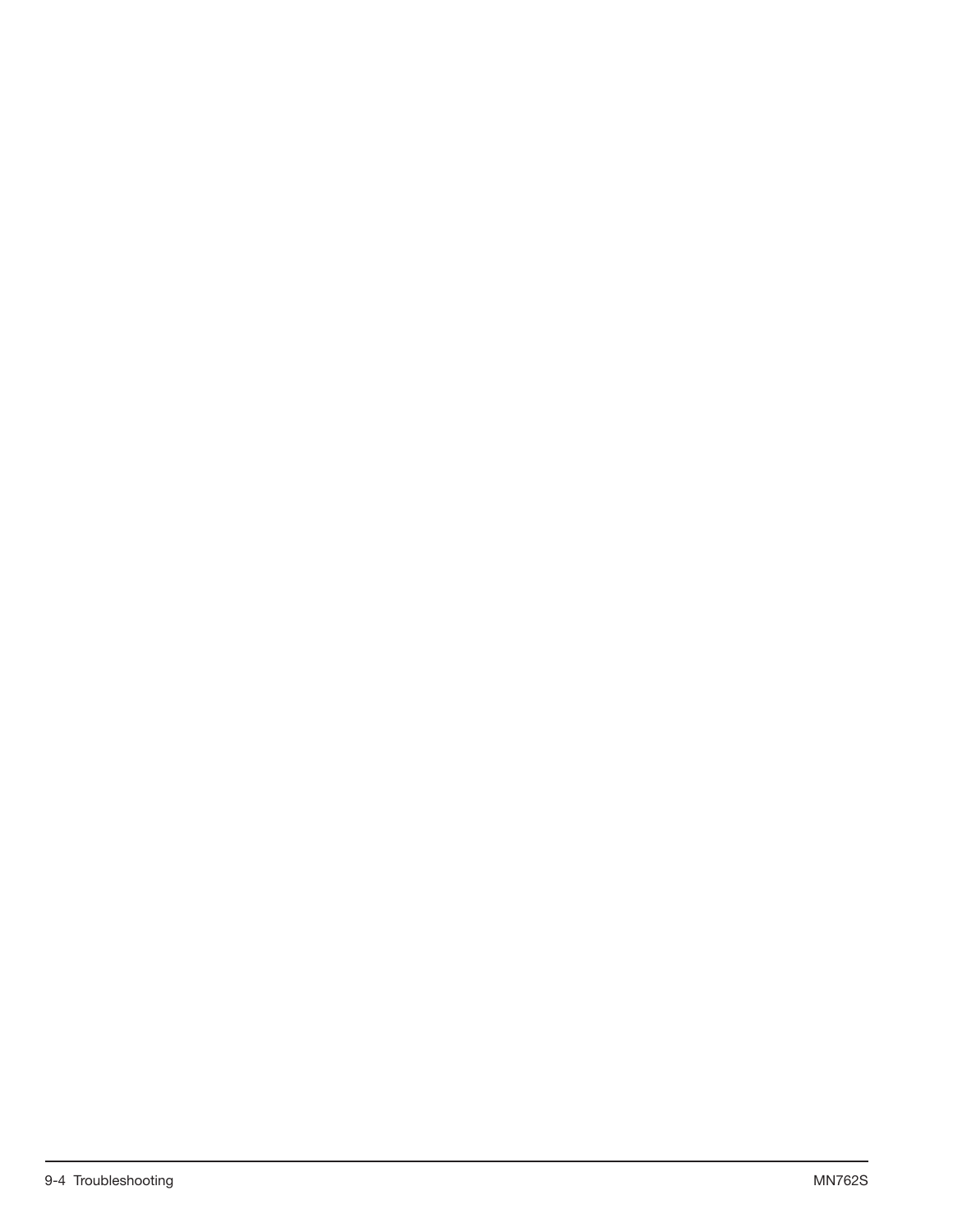# **Appendix A Technical Specifications**

#### **Table A-1 VS1MXS Specifications**

|               | Voltage       | 600 VAC                          |
|---------------|---------------|----------------------------------|
|               | Voltage Range | 450-660 VAC                      |
| Input Ratings | Phase         | Three Phase                      |
|               | Frequency     | 50/60 Hz $\pm$ 5%                |
|               | Impedance     | 1% minimum from mains connection |

|                       | Horsepower           | $1-10$ HP                        | 600VAC, 3PH                            |
|-----------------------|----------------------|----------------------------------|----------------------------------------|
| <b>Output Ratings</b> | Overload<br>Capacity |                                  | 150% for 1 minute; 175% for 2 seconds. |
|                       | Frequency            | $0-500$ Hz                       |                                        |
|                       | Voltage              | 0 to maximum input voltage (RMS) |                                        |

|            | Trip                         | Missing control power, over current, over voltage, under voltage, over temperature (motor<br>or control), output shorted or grounded, motor overload |
|------------|------------------------------|------------------------------------------------------------------------------------------------------------------------------------------------------|
|            | <b>Stall Prevention</b>      | Over voltage suppression, over current suppression                                                                                                   |
| Protective | <b>External Output</b>       | LED trip condition indicators, 4 assignable logic outputs, 2 assignable analog outputs                                                               |
| Features   | <b>Short Circuit</b>         | Phase to phase, phase to ground                                                                                                                      |
|            | Electronic Motor<br>Overload | Meets UL508C (I2T)                                                                                                                                   |

|               | Temperature            | -10 to 50°C De-rate 3% per degree C above 50 to 55°C maximum surrounding<br>temperature          |
|---------------|------------------------|--------------------------------------------------------------------------------------------------|
|               | Cooling                | 0.5hp Natural; 1-10hp Forced air                                                                 |
|               | Enclosure              | <b>TYPE 12K (IP55)</b>                                                                           |
| Environmental | Altitude               | Sea level to 3300 Feet (1000 Meters)<br>De-rate 2% per 1000 Feet (303 Meters)<br>above 3300 Feet |
| Conditions    | Humidity               | 10 to 90% RH Non-Condensing                                                                      |
|               | Shock                  | 1G                                                                                               |
|               | Vibration              | $0.5G$ at 10Hz to 60Hz                                                                           |
|               | Storage<br>Temperature | $-20$ to $+65^{\circ}$ C                                                                         |
|               | Duty Cycle             | 1.0                                                                                              |

|                           | <b>Control Method</b>                    | V/Hz inverter, Sensorless vector     |
|---------------------------|------------------------------------------|--------------------------------------|
|                           | <b>PWM Frequency</b>                     | Adjustable 8, 16 or 32kHz            |
|                           | <b>Speed Setting</b>                     | 0-10 VDC, 0-20 mA; digital (keypad)  |
|                           | Accel/Decel                              | $0-3000$ seconds                     |
| Control<br>Specifications | <b>Velocity Loop</b><br><b>Bandwidth</b> | Adjustable to 180 Hz (Control only)  |
|                           | Current Loop<br><b>Bandwidth</b>         | Adjustable to 1200 Hz (Control only) |
|                           | Analog Output                            | 0-10VDC, 10mA (1k ohm)               |
|                           | <b>Relay Output</b>                      | 30VDC@5A, 250VAC@5A                  |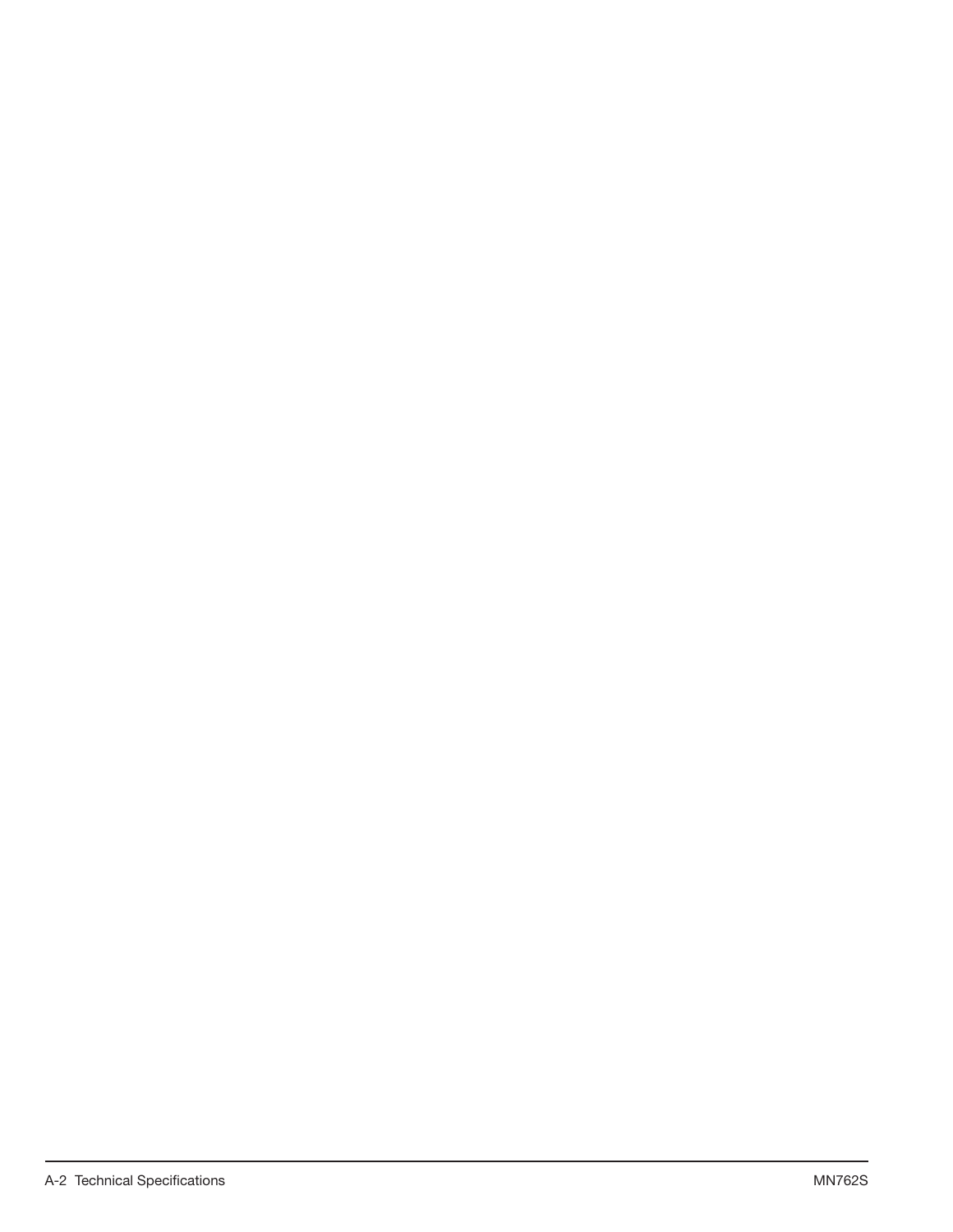# **Appendix B Parameter Tables**

# **B.1 Parameters Sorted by Parameter Number**

| Param<br># | <b>Access</b> | <b>Parameter Name</b>       | <b>Description (Range)</b> | <b>Factory</b><br><b>Setting</b> | <b>User</b><br><b>Setting</b> |
|------------|---------------|-----------------------------|----------------------------|----------------------------------|-------------------------------|
| P0-01      | <b>RO</b>     | Bipolar analog input value  | $-100$ to $100$            | Read<br>Only                     |                               |
| P0-02      | <b>RO</b>     | 2nd Analog input value      | 0 to 100                   | Read<br>Only                     |                               |
| P0-03      | <b>RO</b>     | Post Ramp Speed Reference   | -500 to 500                | Read<br>Only                     |                               |
| P0-04      | <b>RO</b>     | Digital speed reference     | -P1-01 to P1-01            | Read<br>Only                     |                               |
| P0-05      | <b>RO</b>     | Torque controller reference | 0 to 200                   | Read<br>Only                     |                               |
| P0-06      | <b>RO</b>     | <b>PID Reference</b>        | 0 to 100                   | Read<br>Only                     |                               |
| P0-07      | <b>RO</b>     | <b>PID Feedback</b>         | 0 to 100                   | Read<br>Only                     |                               |
| P0-08      | <b>RO</b>     | PID error                   | 0 to 100                   | Read<br>Only                     |                               |
| P0-09      | <b>RO</b>     | PID P Term                  | 0 to 100                   | Read<br>Only                     |                               |
| P0-10      | <b>RO</b>     | PID I term                  | 0 to 100                   | Read<br>Only                     |                               |
| P0-11      | <b>RO</b>     | PID D term                  | 0 to 100                   | Read<br>Only                     |                               |
| P0-12      | <b>RO</b>     | PID Output                  | 0 to 100                   | Read<br>Only                     |                               |
| P0-13      | <b>RO</b>     | Output Torque               | 0 to 200                   | Read<br>Only                     |                               |
| P0-14      | <b>RO</b>     | Magnetizing current         | Drive dependent            | Read<br>Only                     |                               |
| P0-15      | <b>RO</b>     | <b>Rotor Current</b>        | Drive dependent            | Read<br>Only                     |                               |
| P0-16      | <b>RO</b>     | <b>Field Strength</b>       | 0 to 100                   | Read<br>Only                     |                               |
| P0-17      | <b>RO</b>     | Stator resistance           | Drive dependent            | Read<br>Only                     |                               |
| P0-18      | <b>RO</b>     | Stator Inductance           | Drive dependent            | Read<br>Only                     |                               |
| P0-19      | <b>RO</b>     | Rotor resistance            | Drive dependent            | Read<br>Only                     |                               |
| P0-20      | <b>RO</b>     | DC Bus Voltage              | 0 to 1000                  | Read<br>Only                     |                               |
| P0-21      | <b>RO</b>     | Drive Temperature           | 0 to 120                   | Read<br>Only                     |                               |
| P0-22      | <b>RO</b>     | Supply voltage L1 - L2      | Drive dependent            | Read<br>Only                     |                               |
| P0-23      | <b>RO</b>     | Supply voltage L2 - L3      | Drive dependent            | Read<br>Only                     |                               |
| P0-24      | <b>RO</b>     | Supply voltage L3 - L1      | Drive dependent            | Read<br>Only                     |                               |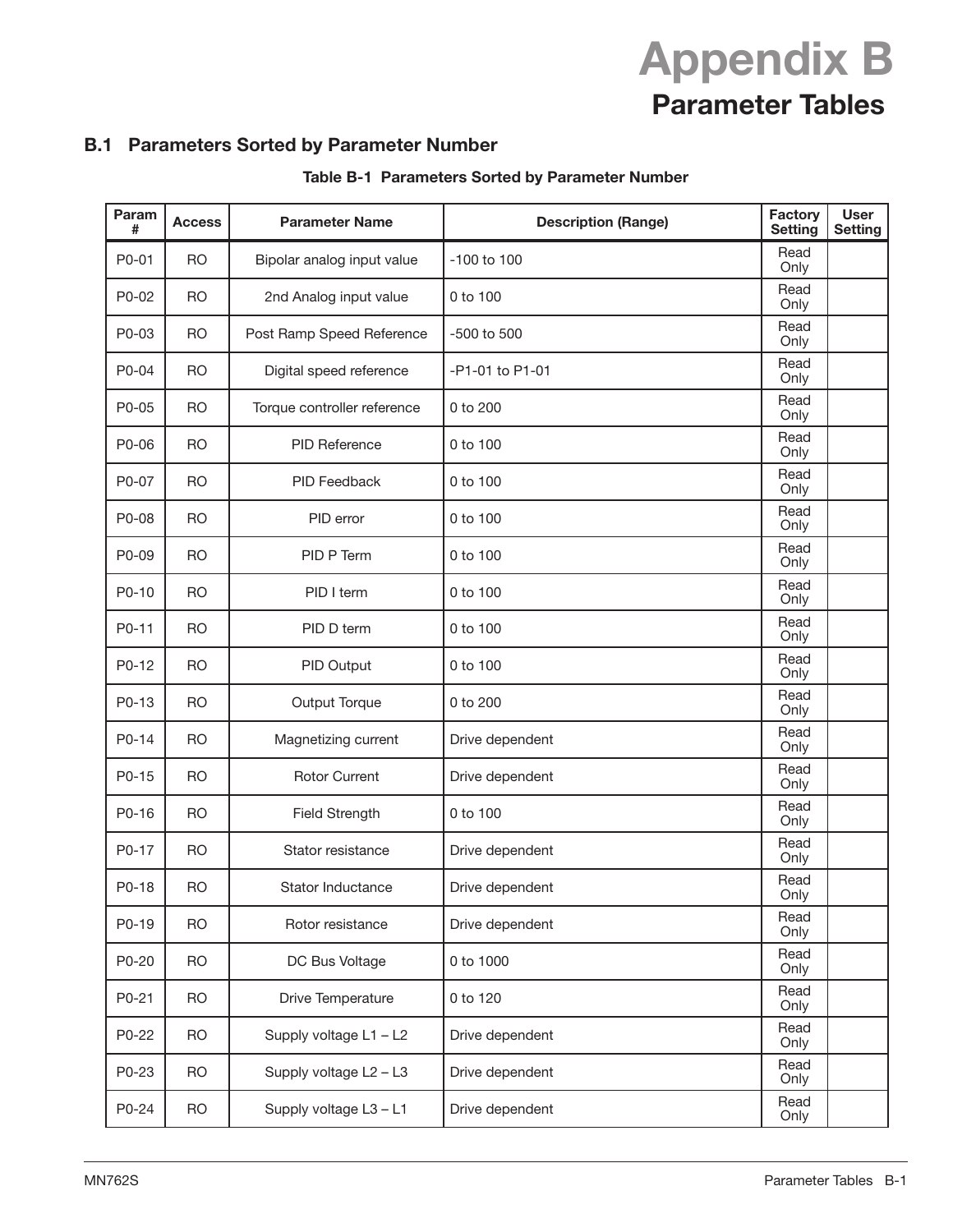| Param<br># | Access    | <b>Parameter Name</b>         | <b>Description (Range)</b>     | Factory<br>Setting | <b>User</b><br><b>Setting</b> |
|------------|-----------|-------------------------------|--------------------------------|--------------------|-------------------------------|
| P0-25      | <b>RO</b> | Estimated rotor speed         | Drive dependent                | Read<br>Only       |                               |
| P0-26      | <b>RO</b> | kWh meter                     | 0 to 999.9                     | Read<br>Only       |                               |
| P0-27      | <b>RO</b> | MWh meter                     | 0 to 60,000                    | Read<br>Only       |                               |
| P0-28      | <b>RO</b> | Software ID - IO Processor    | Drive dependent                | Read<br>Only       |                               |
| P0-29      | <b>RO</b> | Software ID - Motor Control   | Drive dependent                | Read<br>Only       |                               |
| P0-30      | <b>RO</b> | Drive serial number           | Drive dependent                | Read<br>Only       |                               |
| P0-38      | <b>RO</b> | Current Phase U offset        | Internal value                 | Read<br>Only       |                               |
| P0-39      | <b>RO</b> | Current Phase U ref           | Internal value                 | Read<br>Only       |                               |
| P0-40      | <b>RO</b> | <b>Current Phase V offset</b> | Internal value                 | Read<br>Only       |                               |
| P0-41      | <b>RO</b> | Current Phase V ref           | Internal value                 | Read<br>Only       |                               |
| P0-42      | RO        | Brake resistor max on time    | Time in milliseconds           | Read<br>Only       |                               |
| P0-43      | <b>RO</b> | Brake resistor duty cycle     | Internal value                 | Read<br>Only       |                               |
| P0-44      | <b>RO</b> | Uq internal ref value         | Internal value                 | Read<br>Only       |                               |
| P0-45      | <b>RO</b> | Ud internal ref value         | Internal value                 | Read<br>Only       |                               |
| P0-46      | <b>RO</b> | Measured spin start speed     | Internal value                 | Read<br>Only       |                               |
| P0-47      | <b>RO</b> | Calculated slip speed value   | Internal value (V/F mode only) | Read<br>Only       |                               |
| P0-48      | <b>RO</b> | Hoist boost speed             | Internal value                 | Read<br>Only       |                               |
| P0-49      | <b>RO</b> | Rated Iq internal value       | Internal value                 | Read<br>Only       |                               |
| P0-50      | <b>RO</b> | Motor voltage                 | V ph-ph (rms)                  | Read<br>Only       |                               |
| P0-51      | <b>RO</b> | Switching frequency internal  | Internal value                 | Read<br>Only       |                               |
| P0-52      | <b>RO</b> | Speed hysteresis value        | Internal value                 | Read<br>Only       |                               |
| P0-53      | <b>RO</b> | PID DC bus feedback value     | 04096                          | Read<br>Only       |                               |
| P0-54      | <b>RO</b> | Modbus comms error            | 065535                         | Read<br>Only       |                               |
| P0-55      | <b>RO</b> | Modbus speed reference        | Internal value                 | Read<br>Only       |                               |
| P0-56      | <b>RO</b> | Droop speed                   | Internal value                 | Read<br>Only       |                               |

**Table B-1 Parameters Sorted by Parameter Number (Cont.)**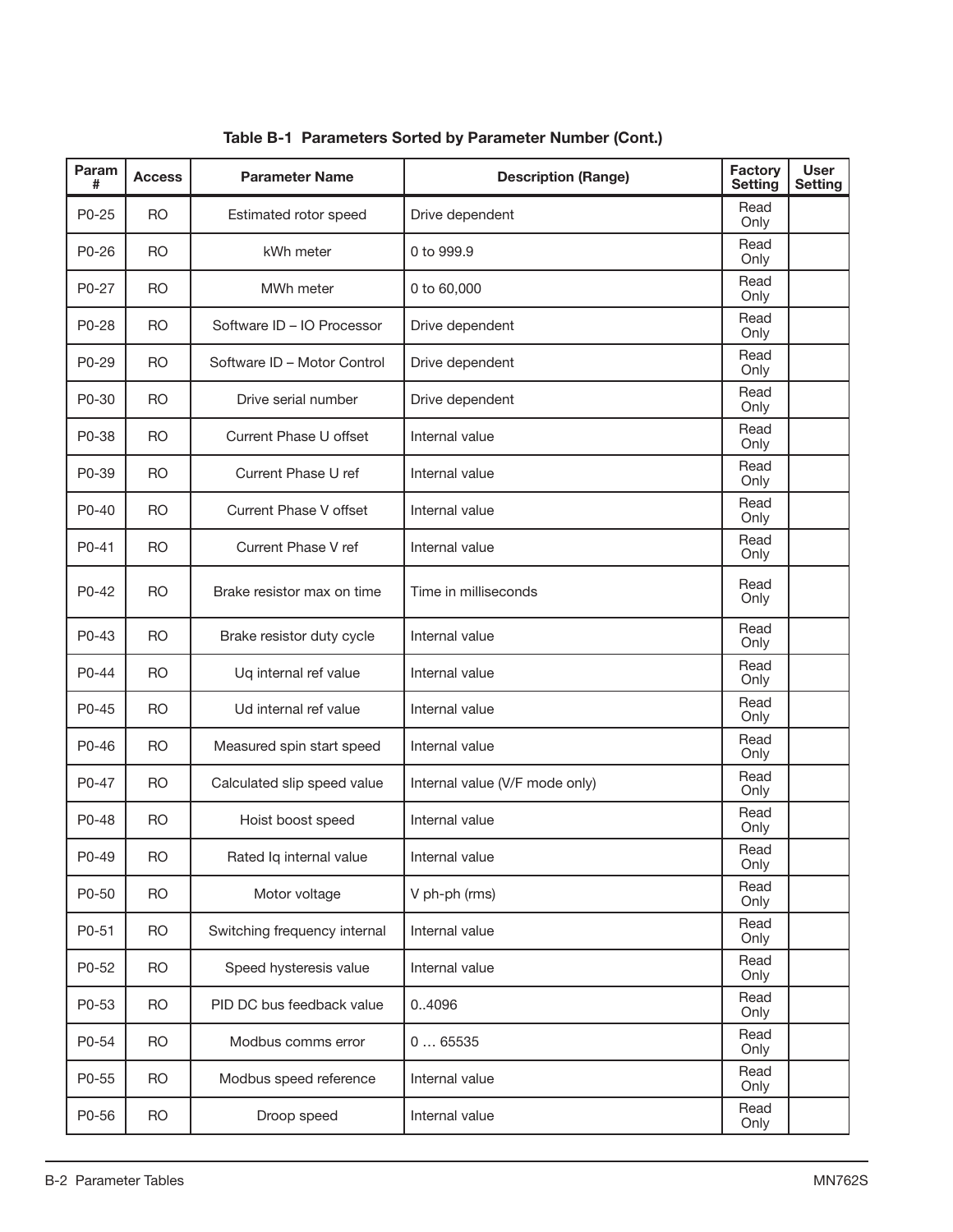| Param<br>#         | <b>Access</b> | <b>Parameter Name</b>                                   | <b>Description (Range)</b>                                                                                                        | <b>Factory</b><br><b>Setting</b> | <b>User</b><br><b>Setting</b> |
|--------------------|---------------|---------------------------------------------------------|-----------------------------------------------------------------------------------------------------------------------------------|----------------------------------|-------------------------------|
| P0-57              | RO.           | <b>Encoder Speed</b>                                    | -P1-01 to P1-01                                                                                                                   | Read<br>Only                     |                               |
| P0-58              | RO.           | Speed jump zone                                         | Internal value                                                                                                                    | Read<br>Only                     |                               |
| P0-59              | <b>RO</b>     | Modbus write command data<br>value                      | Register dependent                                                                                                                | Read<br>Only                     |                               |
| P0-60              | RO.           | Motor control loop ID                                   | 065535                                                                                                                            | Read<br>Only                     |                               |
| P1-01              | <b>RW</b>     | Motor rated voltage                                     | 0, 20 to 600                                                                                                                      | 575)                             |                               |
| P <sub>1</sub> -02 | <b>RW</b>     | Motor rated current                                     | 25% -100% of drive rated current                                                                                                  | <b>Drive</b><br>rating           |                               |
| P1-03              | <b>RW</b>     | Motor rated frequency                                   | 25Hz to 2000Hz                                                                                                                    | 60                               |                               |
| $P1 - 04$          | <b>RW</b>     | Motor rated speed                                       | 0 to 60000 rpm                                                                                                                    | $\mathbf 0$                      |                               |
| P1-05              | <b>RW</b>     | Minimum Frequency / Speed                               | 0.0 to P1-06                                                                                                                      | 0.0                              |                               |
| P <sub>1</sub> -06 | <b>RW</b>     | Maximum Freq. / Speed                                   | P1-05 to 5*P1-03 (max 2000Hz)                                                                                                     | 60.0                             |                               |
| P1-07              | <b>RW</b>     | Terminal / Keypad / PID<br>Drive Control Mode Selection | 0: Terminal control<br>1: Keypad control – fwd only<br>2: Keypad control - fwd and rev<br>3: PID Control<br>4: Modbus RTU Control | 0                                |                               |
| P1-08              | <b>RW</b>     | Digital input function select                           | 0 to 22                                                                                                                           | $\Omega$                         |                               |
| P1-09              | <b>RW</b>     | Stop mode select                                        | 0 : Ramp to stop<br>1: Coast to stop<br>2 : Ramp to stop with 'fast stop'                                                         | 0                                |                               |
| $P1-10$            | <b>RW</b>     | Acceleration ramp time                                  | 0.0 to 3000.0                                                                                                                     | 5.0                              |                               |
| P1-11              | <b>RW</b>     | Deceleration ramp time                                  | 0.0 to 3000.0                                                                                                                     | 5.0                              |                               |
| $P1-12$            | <b>RW</b>     | <b>Energy Optimizer</b>                                 | 0: Disabled 1: Enabled                                                                                                            | $\Omega$                         |                               |
| $P1 - 13$          | RO.           | Trip log                                                | Last four trips stored                                                                                                            | Read<br>only                     |                               |
| $P1 - 14$          | <b>RW</b>     | Extended menu access                                    | Code 0 to 30000                                                                                                                   | $\Omega$                         |                               |
| P2-01              | <b>RW</b>     | Preset Speed 1                                          | -P1-06 to P1-06                                                                                                                   | 50.0<br>(60.0)                   |                               |
| P <sub>2</sub> -02 | <b>RW</b>     | Preset Speed 2                                          | -P1-06 to P1-06                                                                                                                   | 0.0                              |                               |
| P2-03              | <b>RW</b>     | Preset Speed 3                                          | -P1-06 to P1-06                                                                                                                   | 0.0                              |                               |
| P2-04              | <b>RW</b>     | Preset Speed 4                                          | -P1-06 to P1-06                                                                                                                   | 0.0                              |                               |
| P2-05              | <b>RW</b>     | Preset Speed 5                                          | -P1-06 to P1-06                                                                                                                   | 0.0                              |                               |
| P2-06              | <b>RW</b>     | Preset Speed 6                                          | -P1-06 to P1-06                                                                                                                   | 0.0                              |                               |
| P2-07              | <b>RW</b>     | Preset speed 7                                          | -P1-06 to P1-06                                                                                                                   | 0.0                              |                               |
| P2-08              | <b>RW</b>     | Preset speed 8                                          | -P1-06 to P1-06                                                                                                                   | 0.0                              |                               |
| P2-09              | ${\sf RW}$    | Skip frequency                                          | P1-05 to P1-06                                                                                                                    | 0.0                              |                               |
| P2-10              | <b>RW</b>     | Skip frequency band                                     | 0 to P1-06                                                                                                                        | 0.0                              |                               |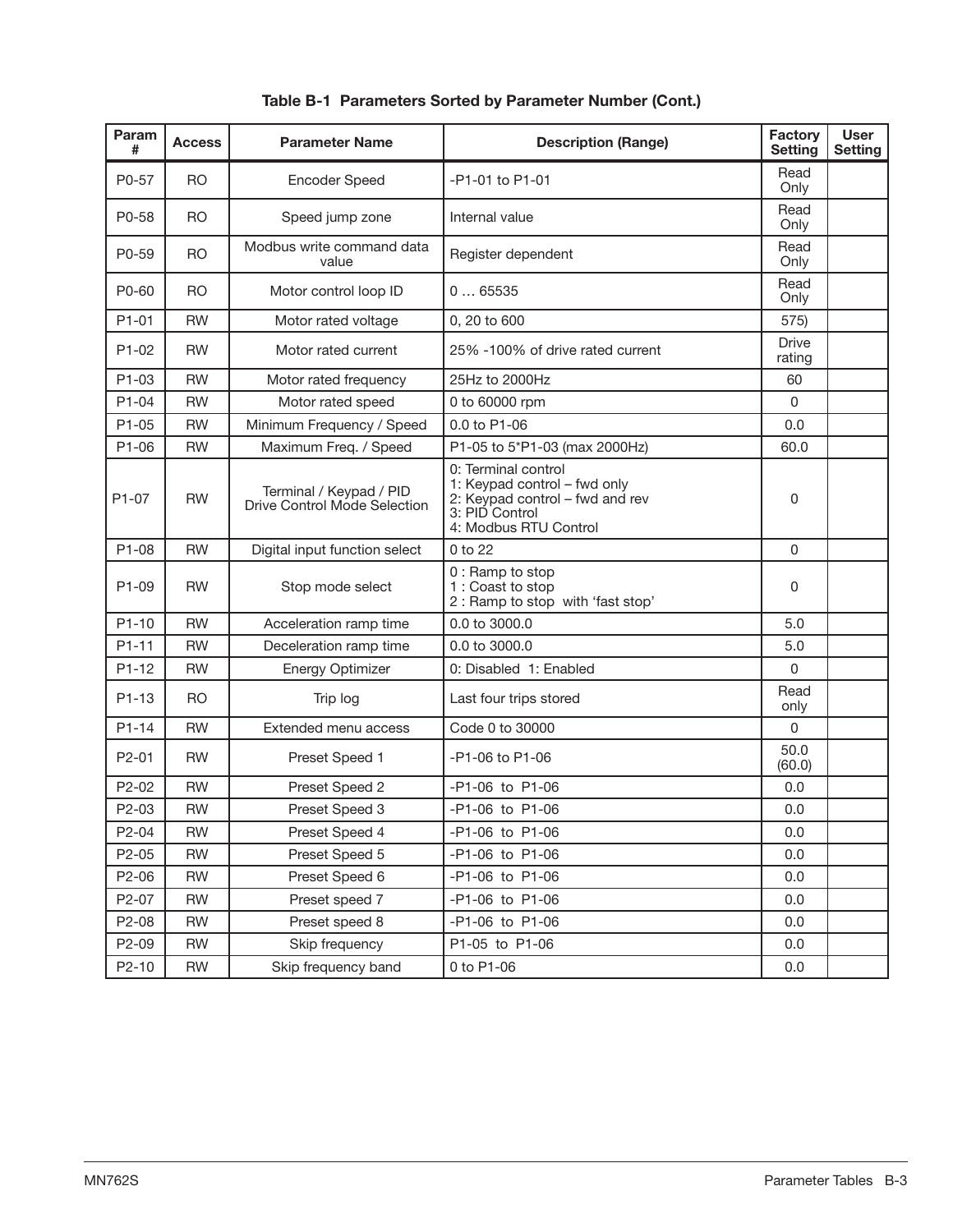| Param<br>#          | <b>Access</b> | <b>Parameter Name</b>                                  | <b>Description (Range)</b>                                                                                                                                                                                                                                                                                    | Factory<br><b>Setting</b> | <b>User</b><br><b>Setting</b> |
|---------------------|---------------|--------------------------------------------------------|---------------------------------------------------------------------------------------------------------------------------------------------------------------------------------------------------------------------------------------------------------------------------------------------------------------|---------------------------|-------------------------------|
| P <sub>2</sub> -11  | <b>RW</b>     | Analog output /<br>Digital Output 1<br>Function select | <b>Digital Output Mode</b><br>0: Drive enabled<br>1: Drive healthy<br>2: Motor at target speed<br>3: Motor Speed > 0<br>4: Motor speed >= limit<br>5: Motor torque >= limit<br>6: 2nd Analog Input >= limit<br>Analog Output Mode<br>7: Motor speed<br>8: Motor torque<br>9: Motor power<br>10: Motor current | 7                         |                               |
| P <sub>2</sub> -12h | <b>RW</b>     | Digital Output Control<br>High Limit                   | 0.0 to 200.0                                                                                                                                                                                                                                                                                                  | 100.0                     |                               |
| P2-12L              | <b>RW</b>     | Digital Output Control<br>Low Limit                    | 0.0 to P2-12h                                                                                                                                                                                                                                                                                                 | 100.0                     |                               |
| $P2 - 13$           | <b>RW</b>     | <b>User Relay Output</b><br><b>Function Select</b>     | 0: Drive enabled<br>1: Drive healthy<br>2: Motor at target speed<br>3: Motor Speed > 0<br>4: Motor speed >= limit<br>5: Motor torque >= limit<br>6: 2nd Analog Input $>=$ limit                                                                                                                               | 1                         |                               |
| P2-14h              | <b>RW</b>     | Relay Output Control<br>High Limit                     | 0.0 to 200.0                                                                                                                                                                                                                                                                                                  | 100.0                     |                               |
| P2-14L              | <b>RW</b>     | <b>Relay Output Control</b><br>Low Limit               | 0.0 to P2-14h                                                                                                                                                                                                                                                                                                 | 100.0                     |                               |
| P2-15               | <b>RW</b>     | Relay Output Mode                                      | 0: Normally Open<br>1: Normally Closed                                                                                                                                                                                                                                                                        | 0                         |                               |
| $P2 - 16$           | RW.           | Zero Speed Holding Time                                | 0.0 to 60.0                                                                                                                                                                                                                                                                                                   | 0.2                       |                               |
| P <sub>2</sub> -17  | <b>RW</b>     | <b>Start Mode Select</b>                               | $Ed9E-r$<br>AUE o- O<br>Ruto-I to 5                                                                                                                                                                                                                                                                           | Auto-0                    |                               |
| P <sub>2</sub> -18  | <b>RW</b>     | Spin Start Enable                                      | 0: Disabled<br>1: Enabled                                                                                                                                                                                                                                                                                     | 0                         |                               |
| P <sub>2</sub> -19  | <b>RW</b>     | Keypad Restart Mode                                    | 0: Minimum Speed, Edge-r<br>1: Previous Speed, Edge-r<br>2: Minimum Speed, Auto-r<br>3: Previous Speed, Auto-r                                                                                                                                                                                                | 1                         |                               |
| P2-20               | <b>RW</b>     | <b>Standby Mode</b>                                    | 0.0 : Disabled<br>0.1to 60.0                                                                                                                                                                                                                                                                                  | 0.0                       |                               |
| P2-21               | <b>RW</b>     | <b>Display Scaling Factor</b>                          | 0.000 to 30,000                                                                                                                                                                                                                                                                                               | 0.000                     |                               |
| P2-22               | <b>RW</b>     | <b>Display Scaling Source</b>                          | 0: 2nd Analog Input<br>1: Motor Speed<br>2: Motor Torque<br>3: Motor Current                                                                                                                                                                                                                                  | 0                         |                               |
| P2-23               | <b>RW</b>     | <b>Brake Circuit Enable</b>                            | 0: Disabled<br>1: Enabled, Low Duty<br>2: Enabled, High Duty<br>3: Enabled, No Protection                                                                                                                                                                                                                     | 0                         |                               |
| P <sub>2</sub> -24  | <b>RW</b>     | <b>Effective Switching Frequency</b>                   | 4 to 16 / 24 / 32 / Auto<br>Drive Power Rating Dependent                                                                                                                                                                                                                                                      | 16<br>8<br>4              |                               |
| P2-25               | <b>RW</b>     | 2nd Deceleration Ramp time                             | 0.0 to 3000.0                                                                                                                                                                                                                                                                                                 | 0.0                       |                               |
| P2-26               | <b>RW</b>     | Modbus Communication Baud<br>Rate                      | t9.6, t19.2, t38.4, t57.6, t115.2<br>r9.6, r19.2, r38.4, r57.6, r115.2                                                                                                                                                                                                                                        | t115.2                    |                               |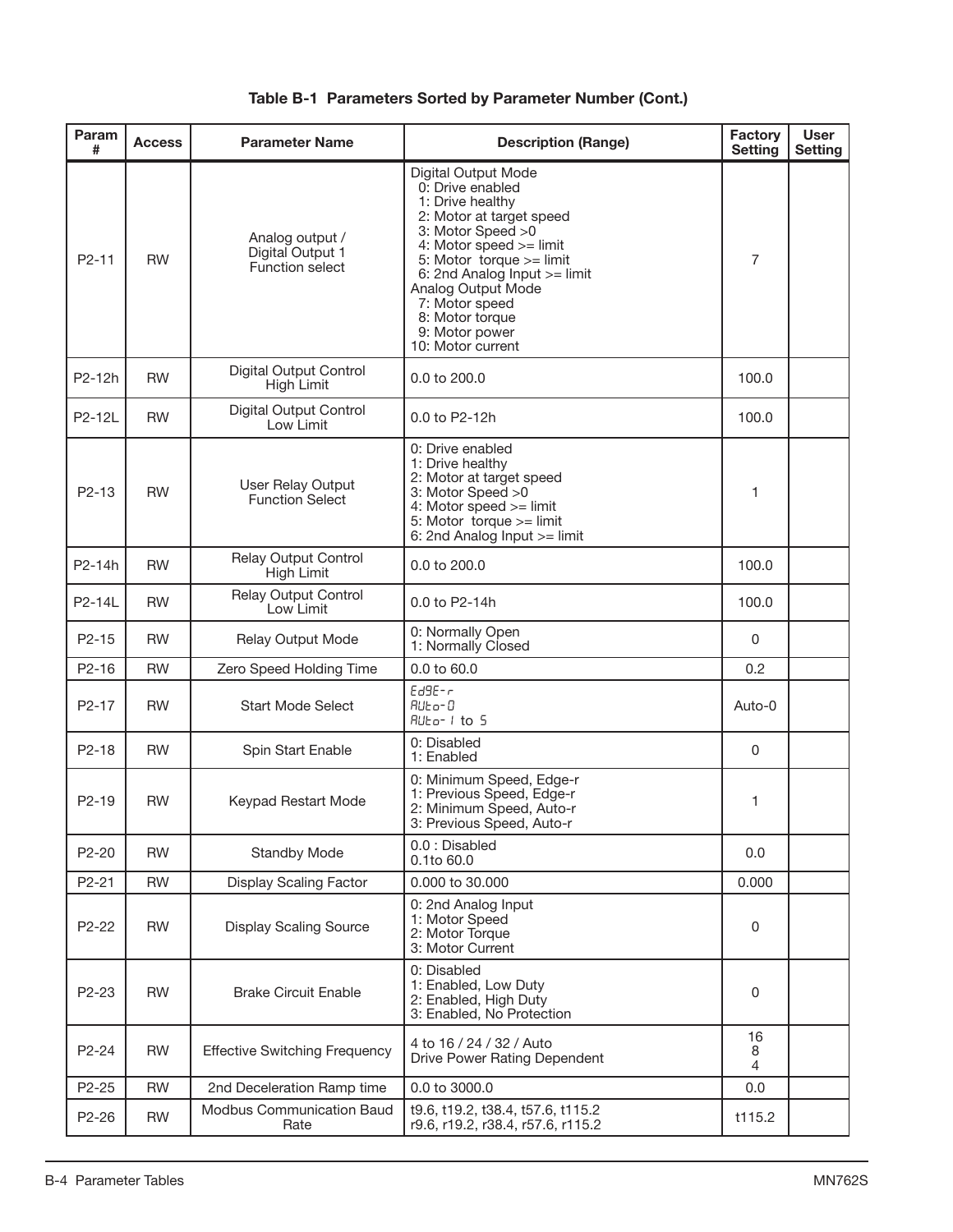| Param<br>#         | <b>Access</b> | <b>Parameter Name</b>                                | <b>Description (Range)</b>                                                                                                                                         | <b>Factory</b><br><b>Setting</b> | <b>User</b><br><b>Setting</b> |
|--------------------|---------------|------------------------------------------------------|--------------------------------------------------------------------------------------------------------------------------------------------------------------------|----------------------------------|-------------------------------|
| P <sub>2</sub> -27 | <b>RW</b>     | <b>Drive Communication Address</b>                   | 0: Disabled<br>1 to 63                                                                                                                                             | 1                                |                               |
| P <sub>2</sub> -28 | <b>RW</b>     | Master / Follower Select                             | 0: Follower Mode<br>1: Master Mode                                                                                                                                 | $\mathbf 0$                      |                               |
| P <sub>2</sub> -29 | <b>RW</b>     | Digital / Follower speed<br>reference scaling factor | 0 to 500.0                                                                                                                                                         | 100.0                            |                               |
| P <sub>2</sub> -30 | <b>RW</b>     | Bipolar analog input format                          | $U$ 0-24 = 0 - 24V DC<br>$U$ 0- $U$ = 0 - 10V DC<br>$-10 - 10 = -10$ to $+ 10V$ DC<br>$-24 - 24 = -24$ to $+ 24V$ DC                                               | u o-24                           |                               |
| P2-31              | <b>RW</b>     | Bipolar analog input scaling                         | 0.0 to 500.0                                                                                                                                                       | 100.0                            |                               |
| P2-32              | <b>RW</b>     | Bipolar analog input offset                          | -500.0 to 500.0                                                                                                                                                    | 0.0                              |                               |
| P2-33              | <b>RW</b>     | 2nd analog input format                              | $d \theta$ -24 = Digital<br>$U = 10 = 0$ to 10V DC<br>$A + 2D = 4$ to 20 mA<br>A 0-20 = 0 to 20mA                                                                  | d 0-24                           |                               |
| P2-34              | <b>RW</b>     | 2nd analog input scaling                             | 0 to 500.0                                                                                                                                                         | 100.0                            |                               |
| P2-35              | <b>RW</b>     | Digital speed reference scaling<br>control           | 0: Disabled (No Scaling)<br>1: Scaled by P2-29<br>2: Scaled by P2-29, bipolar analog input added<br>as an offset<br>3: Scaled by P2-29 and by bipolar analog input | 0                                |                               |
| P <sub>2</sub> -36 | <b>RW</b>     | Analog output format                                 | $U$ 0- $U$ = 0 to 10V<br>$A + 2D = 4$ to 20 mA<br>$U$ $10 - 0 = 10$ to 0V<br>$H \, 20 - 4 = 20$ to 4mA                                                             | u o- 10                          |                               |
| P2-37              | <b>RW</b>     | Extended menu access code                            | 0 to 9999                                                                                                                                                          | 101                              |                               |
| P2-38              | <b>RW</b>     | Parameter Lock                                       | 0: Unlocked 1: Locked                                                                                                                                              | $\mathbf{0}$                     |                               |
| P <sub>2</sub> -39 | RO.           | Hours Run Counter                                    | 0 to 99999                                                                                                                                                         | Read<br>Only                     |                               |
| $P2 - 40$          | RO.           | Drive Type / Rating                                  |                                                                                                                                                                    | Read<br>Only                     |                               |
| P3-01              | <b>RW</b>     | Proportional gain                                    | 0.1 to 30.0                                                                                                                                                        | 2.0                              |                               |
| P3-02              | <b>RW</b>     | Integral time constant                               | 0.0 to 30.0                                                                                                                                                        | 1.0                              |                               |
| P3-03              | <b>RW</b>     | Differential time constant                           | $0.00 \text{ to } 1.0$                                                                                                                                             | 0.00                             |                               |
| P3-04              | <b>RW</b>     | PID operating mode                                   | 0: Direct<br>1: Inverse                                                                                                                                            | 0                                |                               |
| P3-05              | <b>RW</b>     | PID Set point /<br>reference select                  | 0: Digital<br>1: Analog                                                                                                                                            | $\mathbf 0$                      |                               |
| P3-06              | <b>RW</b>     | PID digital reference                                | 0.0 to 100.0                                                                                                                                                       | 0.0                              |                               |
| P3-07              | <b>RW</b>     | PID controller high limit                            | P3-08 to 100.0                                                                                                                                                     | 100                              |                               |
| P3-08              | <b>RW</b>     | PID controller low limit                             | 0 to P3-07                                                                                                                                                         | $\mathbf 0$                      |                               |
| P3-09              | <b>RW</b>     | User PID output limit / function<br>control          | 0: Digital output limits<br>1: Analog Upper Limit<br>2: Analog Lower Limit<br>3: $PID + Bipolar$ analog reference                                                  | 0                                |                               |
| P3-10              | <b>RW</b>     | PID feedback source select                           | 0: 2nd Analog Input<br>1: Bipolar analog input                                                                                                                     | $\mathbf 0$                      |                               |
| P4-01              | <b>RW</b>     | <b>Control Mode</b>                                  | 0: Vector Speed Control<br>1: Vector Torque Control<br>2: V/f Speed Control                                                                                        | $\overline{2}$                   |                               |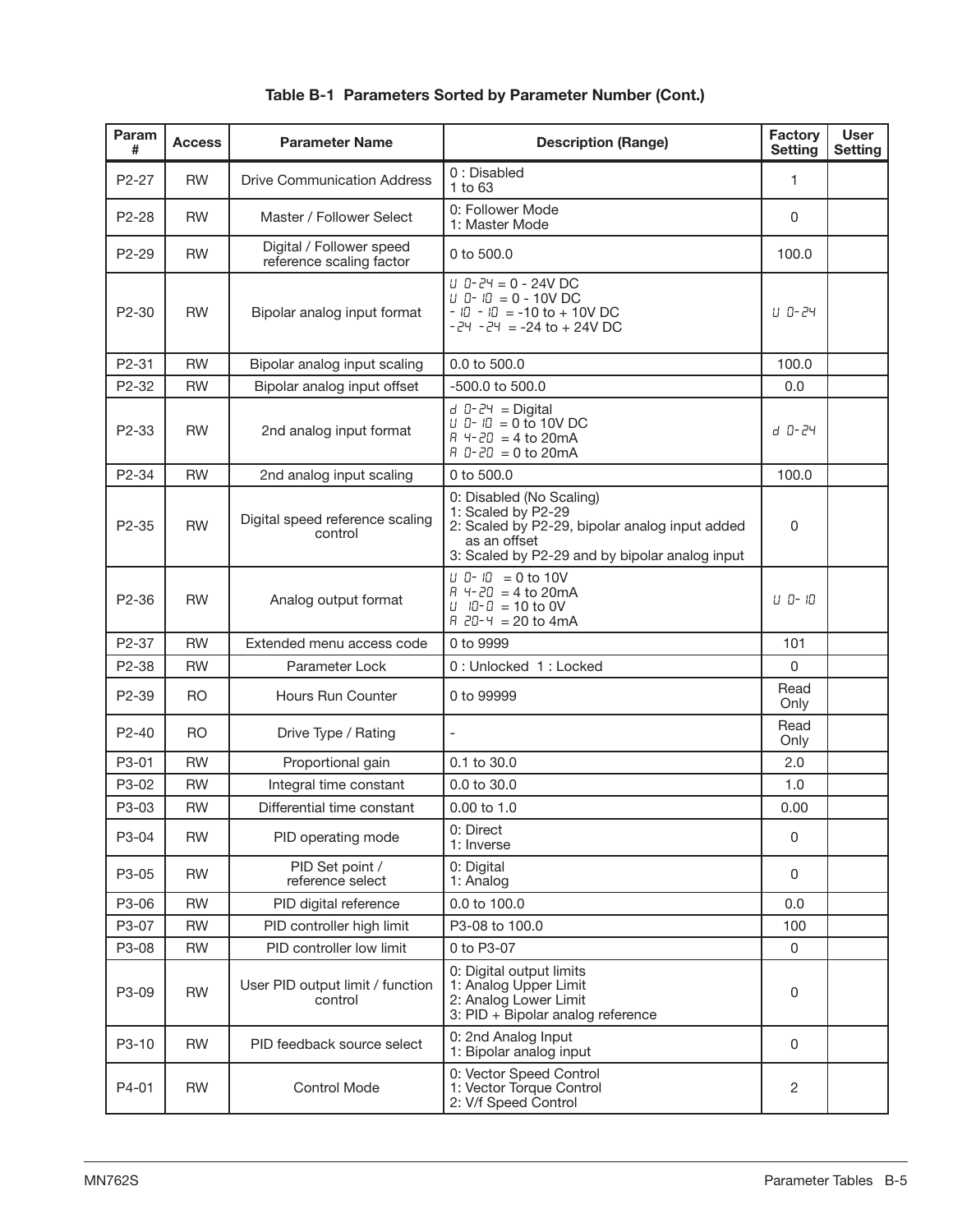| Param<br>#                     | <b>Access</b> | <b>Parameter Name</b>                                     | <b>Description (Range)</b>                                                                              | <b>Factory</b><br><b>Setting</b> | <b>User</b><br><b>Setting</b> |
|--------------------------------|---------------|-----------------------------------------------------------|---------------------------------------------------------------------------------------------------------|----------------------------------|-------------------------------|
| P4-02                          | <b>RW</b>     | Motor parameter auto tune                                 | 0: Disabled<br>1: Enabled                                                                               | 0                                |                               |
| P4-03                          | <b>RW</b>     | Speed controller proportional<br>gain                     | 1 to 4096                                                                                               | 300                              |                               |
| P4-04                          | <b>RW</b>     | Speed controller integral time                            | 0.010 to 1.000                                                                                          | 0.050                            |                               |
| P4-05                          | <b>RW</b>     | Motor power factor                                        | 0, 0.50 to 1.00                                                                                         |                                  |                               |
| P4-06                          | <b>RW</b>     | Torque reference source select                            | 0: Preset Value<br>1: Bipolar analog input<br>2: 2nd analog input<br>3: Modbus RTU<br>4: Master / Slave | 0                                |                               |
| P4-07                          | <b>RW</b>     | Maximum torque limit / torque<br>reference                | 0.0 to 200.0                                                                                            | 200.0                            |                               |
| P4-08                          | <b>RW</b>     | Minimum torque limit                                      | 0.0 to 150.0                                                                                            | 0.0                              |                               |
| P4-09                          | <b>RW</b>     | V/f characteristic adjustment<br>frequency                | 0 to P1-03                                                                                              | 0.0                              |                               |
| P4-10                          | <b>RW</b>     | V/f characteristic adjustment<br>voltage                  | 0 to P1-01                                                                                              | 0                                |                               |
| P5-01                          | <b>RW</b>     | Motor Stator resistance (Rs)                              | Drive dependent                                                                                         |                                  |                               |
| P5-02                          | <b>RW</b>     | Motor Rotor resistance (Rr)                               | Drive dependent                                                                                         | $\overline{\phantom{a}}$         |                               |
| P5-03                          | <b>RW</b>     | Stator inductance (Ls)                                    | Drive dependent                                                                                         |                                  |                               |
| P5-04                          | <b>RW</b>     | Magnetizing current (Id rms)                              | 10% to 80% of motor rated current                                                                       |                                  |                               |
| P <sub>5</sub> -0 <sub>5</sub> | <b>RW</b>     | Leakage coefficient (sigma)                               | 0.025 to 0.250                                                                                          |                                  |                               |
| P5-06                          | <b>RW</b>     | Reserved                                                  |                                                                                                         |                                  |                               |
| P5-07                          | <b>RW</b>     | <b>Rs measurement Enable</b>                              | 1: Enable<br>0: Disable                                                                                 | 1                                |                               |
| P5-08                          | <b>RW</b>     | Reserved                                                  |                                                                                                         |                                  |                               |
| P5-09                          | <b>RW</b>     | Over voltage current limit                                | 0 to 100% of motor rated current.                                                                       | 0                                |                               |
| P5-10                          | <b>RW</b>     | Re-generation current limit                               | 0.0 to 200% of motor rated current                                                                      | 100.0                            |                               |
| P5-11                          | <b>RW</b>     | Pulse width limitation                                    | 0500<br>$(Time = value *16.67ns)$                                                                       |                                  |                               |
| $P5-12$                        | <b>RW</b>     | V/F mode magnetizing period                               | 02000ms                                                                                                 |                                  |                               |
| P6-01                          | <b>RW</b>     | Software upgrade enable                                   | 0: Disable<br>1: I/O En<br>2: DSP En                                                                    | 0                                |                               |
| P6-02                          | <b>RW</b>     | Thermal management enable                                 | 0: Disable<br>1: Enable                                                                                 | 0                                |                               |
| P6-03                          | <b>RW</b>     | Auto-reset delay time                                     | 1s60                                                                                                    | 20                               |                               |
| P6-04                          | <b>RW</b>     | User relay speed hysteresis<br>band                       | 0.025.0                                                                                                 | 0.3                              |                               |
| P6-05                          | <b>RW</b>     | Encoder Feedback Enable                                   | 0: Disabled<br>1: Enabled                                                                               | 0                                |                               |
| P6-06                          | <b>RW</b>     | Encoder PPR                                               | 0.10000                                                                                                 | 0                                |                               |
| P6-07                          | <b>RW</b>     | Encoder Speed Error Limit                                 | 0.050.0                                                                                                 | 5.0                              |                               |
| P6-08                          | <b>RW</b>     | Modbus communication loss<br>timer                        | 0: disabled<br>1.60                                                                                     | $\mathbf{2}$                     |                               |
| P6-09                          | <b>RW</b>     | Speed droop control                                       | 0.0 25.0% of P1-09                                                                                      | $\Omega$                         |                               |
| P6-10                          | <b>RW</b>     | <b>Brake Chopper Duty Cycle</b><br>when Under Temperature | 0.020.0                                                                                                 | 2.0                              |                               |
| P6-11                          | <b>RW</b>     | Preset Speed Run Time On<br>Enable                        | 0.0.600.0                                                                                               | 0.0                              |                               |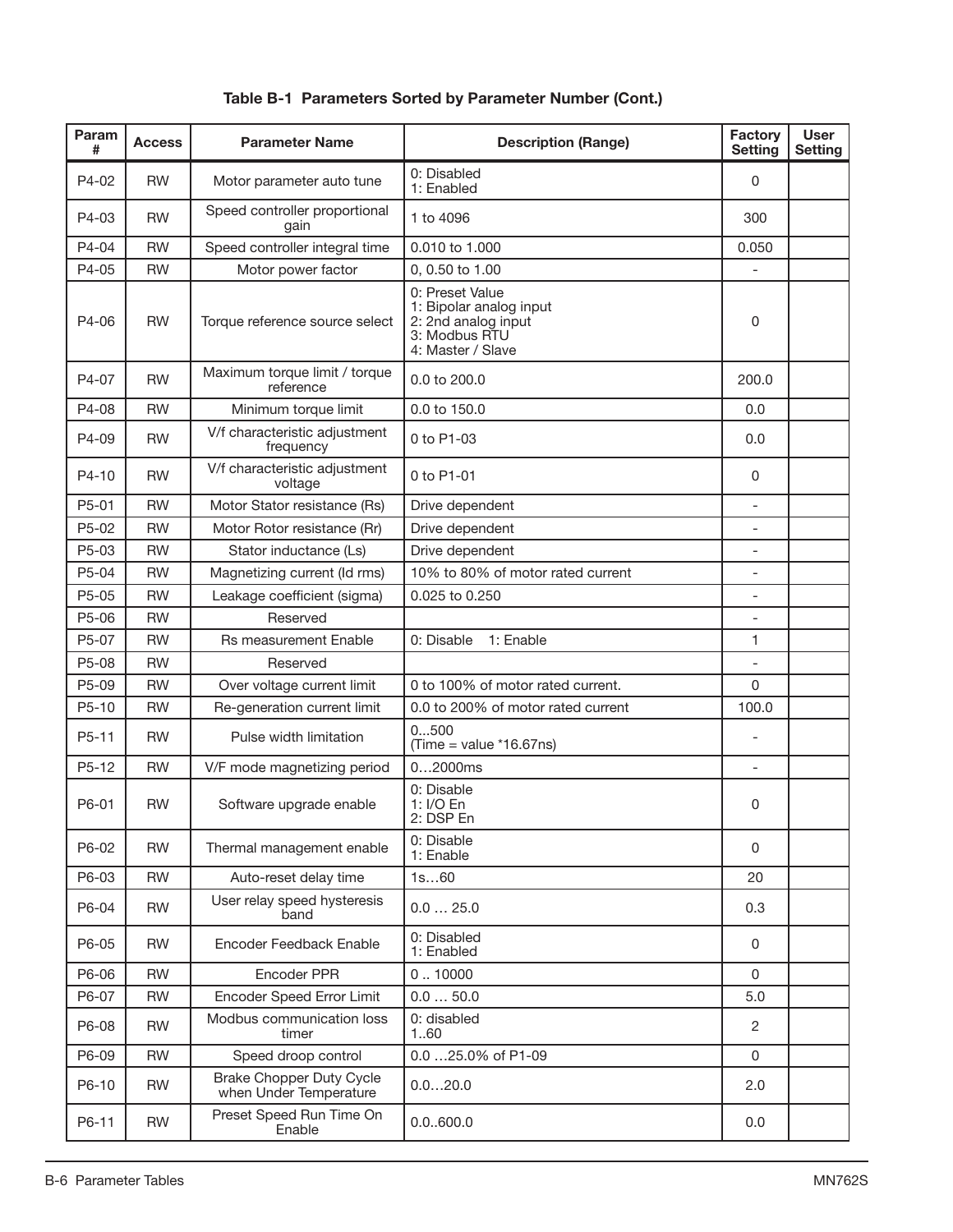| Param | <b>Access</b> | <b>Parameter Name</b>               | <b>Description (Range)</b> | Factory<br>Setting | User<br>' Setting |
|-------|---------------|-------------------------------------|----------------------------|--------------------|-------------------|
| P6-12 | <b>RW</b>     | Preset Speed Run Time on<br>Disable | 0.0.600.0                  | 0.0                |                   |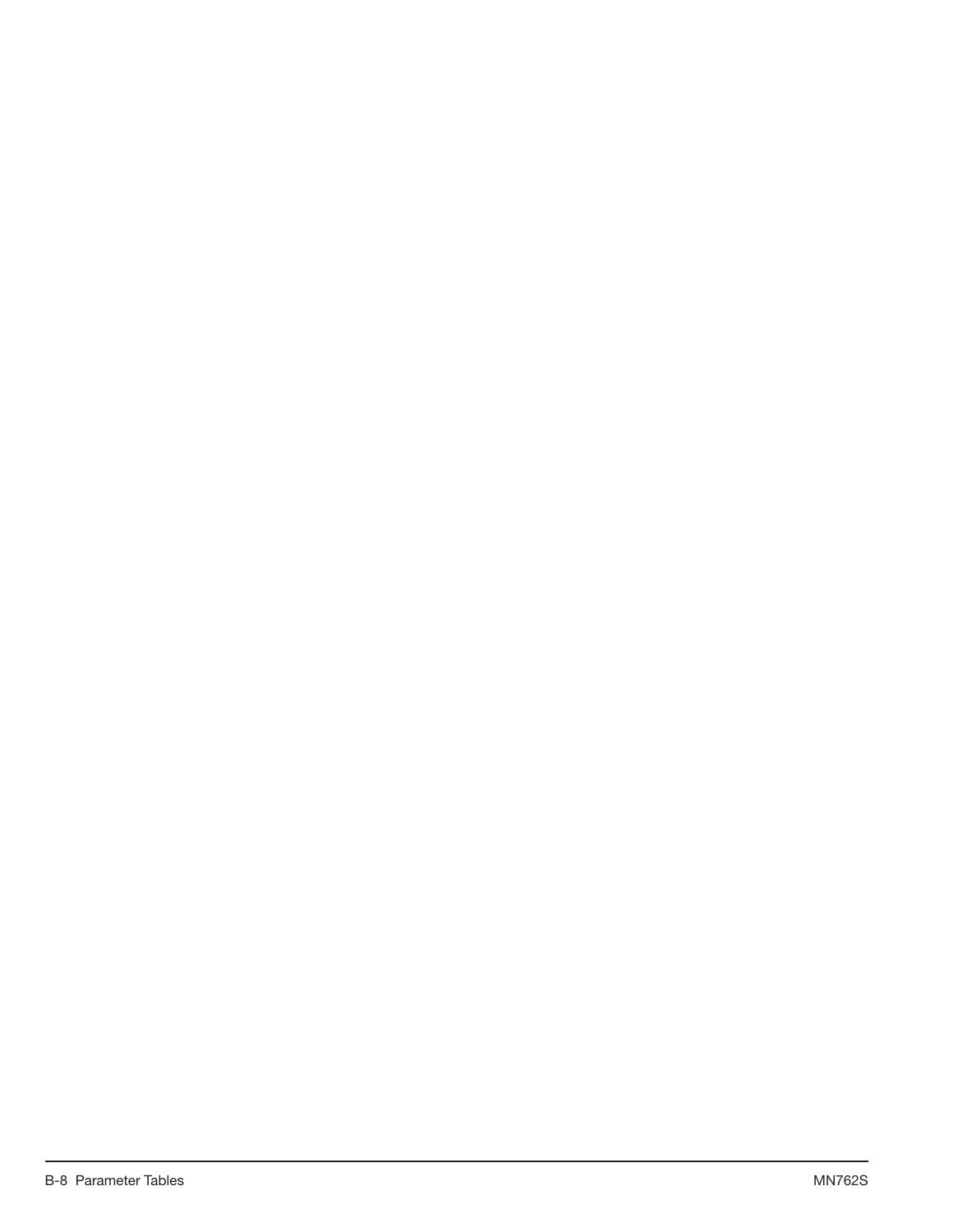# **Appendix C CE Guidelines**

# **C.1 CE Declaration of Conformity**

Baldor indicates that the products are only components and not ready for immediate or instant use within the meaning of "Safety law of appliance", "EMC Law" or "Machine directive". The final mode of operation is defined only after installation into the user's equipment. It is the responsibility of the user to verify compliance.

# **C.2 EMC - Conformity and CE Marking**

The information contained herein is for your guidance only and does not guarantee that the installation will meet the requirements of the council directive 89/336/EEC.

The purpose of the EEC directives is to state a minimum technical requirement common to all the member states within the European Union. In turn, these minimum technical requirements are intended to enhance the levels of safety both directly and indirectly. Council directive 89/336/EEC relating to Electro Magnetic Compliance (EMC) indicates that it is the responsibility of the system integrator to ensure that the entire system complies with all relative directives at the time of installing into service.

Motors and controls are used as components of a system, per the EMC directive. Hence all components, installation of the components, interconnection between components, and shielding and grounding of the system as a whole determines EMC compliance.

The CE mark does not inform the purchaser which directive the product complies with. It rests upon the manufacturer or his authorized representative to ensure the item in question complies fully with all the relative directives in force at the time of installing into service, in the same way as the system integrator previously mentioned. Remember, it is the instructions of installation and use, coupled with the product, that comply with the directive.

#### **Note that this drive is commercial in design; not for residential environments.**

#### **Wiring of Shielded (Screened) Cables**

**Figure C-1** 

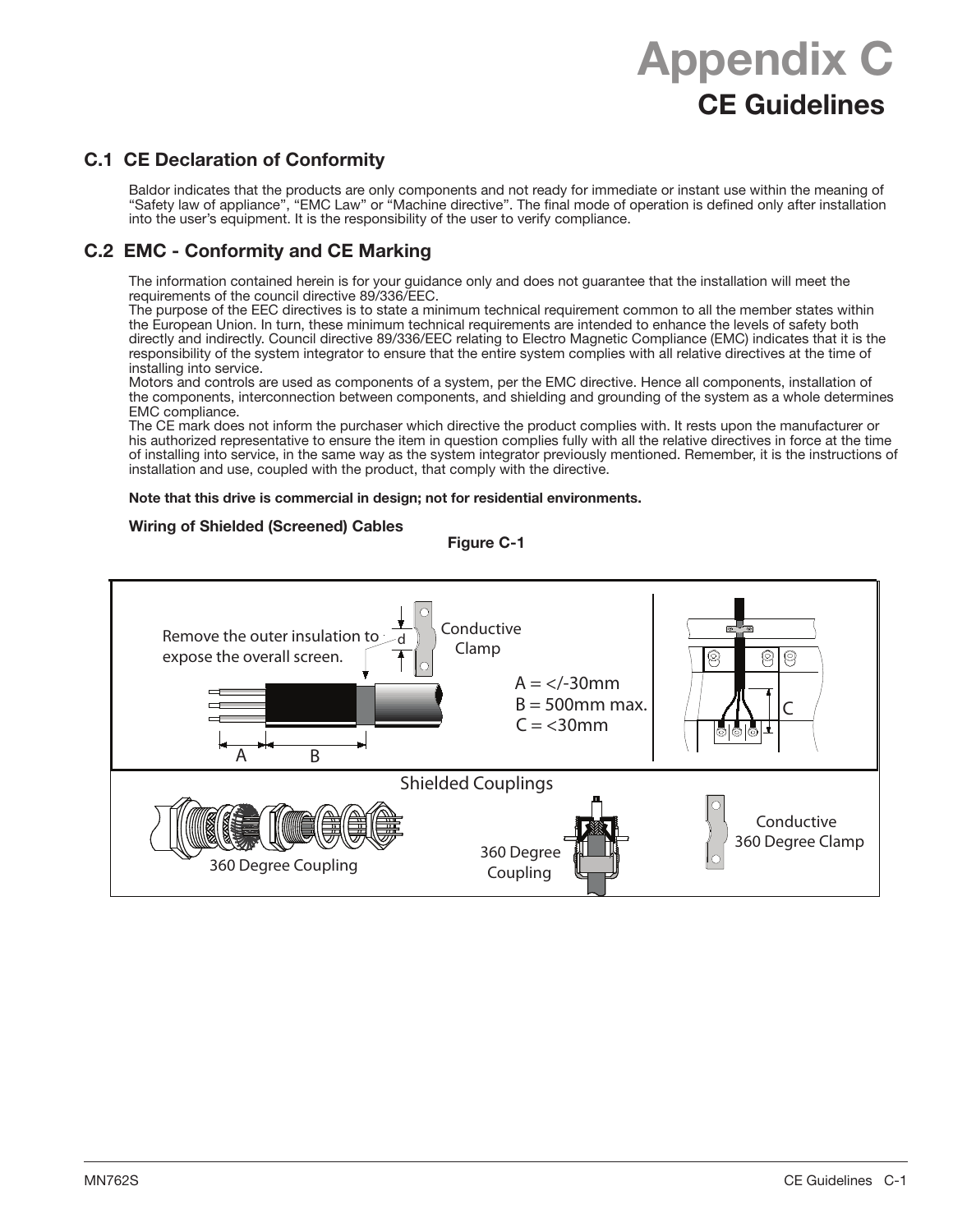# **C.3 EMC Installation Options**

When installed for Class A or Class B operation, the control is compliant with EN55011 (1991)/ EN55022 (1994) for radiated emissions as described.

# **C.4 Grounding for Wall Mounting (Class A)** also see Chapters 4 and 5

Top cover must be installed.

- A single-star point (earth) is required.
- The protective earth connection (PE) to the motor must be run inside the screened cable or conduit between the motor and control and be connected to the protective earth terminal at the control.
- The internal/external AC supply filter must be permanently earthed.
- The signal/control cables must be screened.

## **C.5 Grounding for Enclosure Mounting (Class B)** also see Chapters 4 and 5

- The unit is installed for Class B operation when mounted inside an enclosure that has 10dB attenuation from 30 to 100MHz (typically the attenuation provided by a metal cabinet with no opening greater than 0.15m), using the recommended AC supply filter and having met all cable requirements.
- Note: Radiated magnetic and electric fields inside the cubicle will be high and components installed inside must be sufficiently immune.
- The control, external filter and associated equipment are mounted onto a conducting, metal panel. Do not use enclosures that use insulating mounting panels or undefined mounting structures. Cables between the control and motor must be screened or in conduit and terminated at the control.

## **C.6 Using CE approved components will not guarantee a CE compliant system!**

- 1. The components used in the drive, installation methods used, materials selected for interconnection of components are important.
- 2. The installation methods, interconnection materials, shielding, filtering and grounding of the system as a whole will determine CE compliance.
- 3. The responsibility of CE mark compliance rests entirely with the party who offers the end system for sale (such as an OEM or system integrator).

Baldor products which meet the EMC directive requirements are indicated with a "CE" mark. A signed CE declaration of conformity is provided in this section.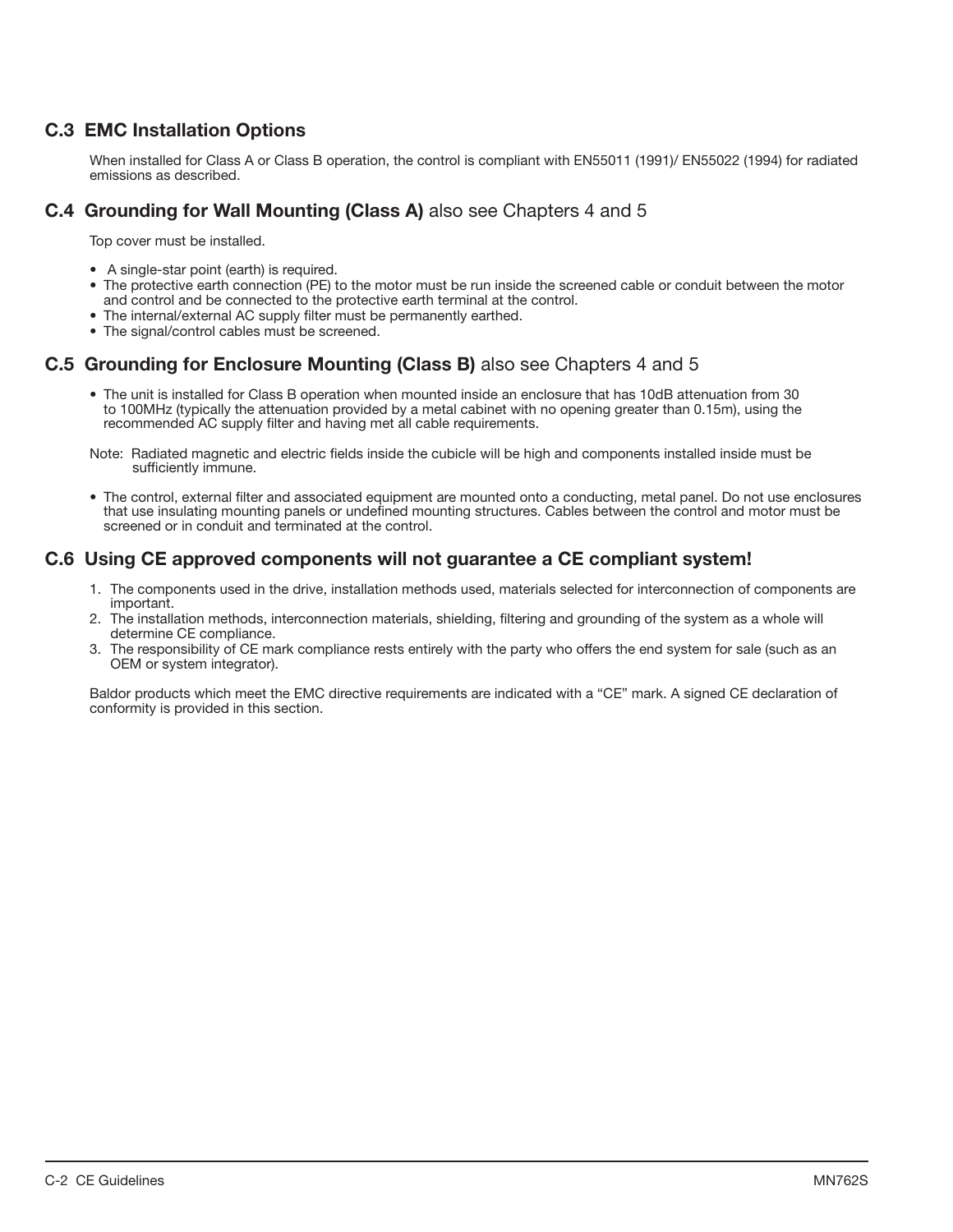## **C.7 EMC Wiring Technique**





#### **1 CABINET**

 The drawing shows an electroplated zinc coated enclosure, which is connected to ground.

This enclosure has the following advantages:

 - All parts mounted on the back plane are connected to ground. - All shield (screen) connections are connected to ground. Within the cabinet there should be a spatial separation between power wiring (motor and AC power cables) and control wiring.

#### **2 SCREEN CONNECTIONS**

All connections between components must use shielded cables. The cable shields must be connected to the enclosure. Use conductive clamps to ensure good ground connection. With this technique, a good ground shield can be achieved.

#### **3 EMC - FILTER**

 The EMI or main filter should be mounted next to the power supply (here BPS). For the connection to and from the main filter, screened cables should be used. The cable screens should be connected to screen clamps on both sides. (Exception: Analog Command Signal).

#### $\overline{\mathbf{4}}$ **4 GROUNDING (EARTH)**

For safety reasons (VDE0160), all Baldor components must be connected to ground with a separate wire. The diameter of the wire must be at minimum AWG#6 (10mm2 ). Ground connections (dashed lines) must be made from the central ground to the regen resistor enclosure and from the central ground to the Shared Power Supply.

#### **5 Y-CAPACITOR**

The connection of the regeneration resistor can cause RFI (radio frequency interference) to be very high. To minimize RFI, a Y-capacitor is used. The capacitor should only be connected between the dynamic brake resistor housing and terminal pin R1.

**Attention:** The drawing shows only the principle of an EMC wiring. The installation shown can be different to any national standard (e.g. VDE).

## **C.8 EMC Installation Instructions**

To ensure electromagnetic compatibility (EMC), the following installation instructions should be completed. These steps help to reduce interference.

Consider the following:

- Grounding of all system elements to a central ground point
- Shielding of all cables and signal wires
- Filtering of power lines

A proper enclosure should have the following characteristics:

- A) All metal conducting parts of the enclosure must be electrically connected to the back plane. These connections should be made with a grounding strap from each element to a central grounding point. [1]
- B) Keep the power wiring (motor and power cable) and control wiring separated. If these wires must cross, be sure they cross at 90 degrees to minimize noise due to induction.
- C) The shield connections of the signal and power cables should be connected to the screen rails or clamps. The screen rails or clamps should be conductive clamps fastened to the cabinet. [2]
- The cable to the regeneration resistor must be shielded. The shield must be connected to ground at both ends.
- E) The location of the AC mains filter has to be situated close to the drive so the AC power wires are as short as possible. Wires inside the enclosure should be placed as close as possible to conducting metal, cabinet walls and plates. It is advised to terminate unused wires to chassis ground. [1]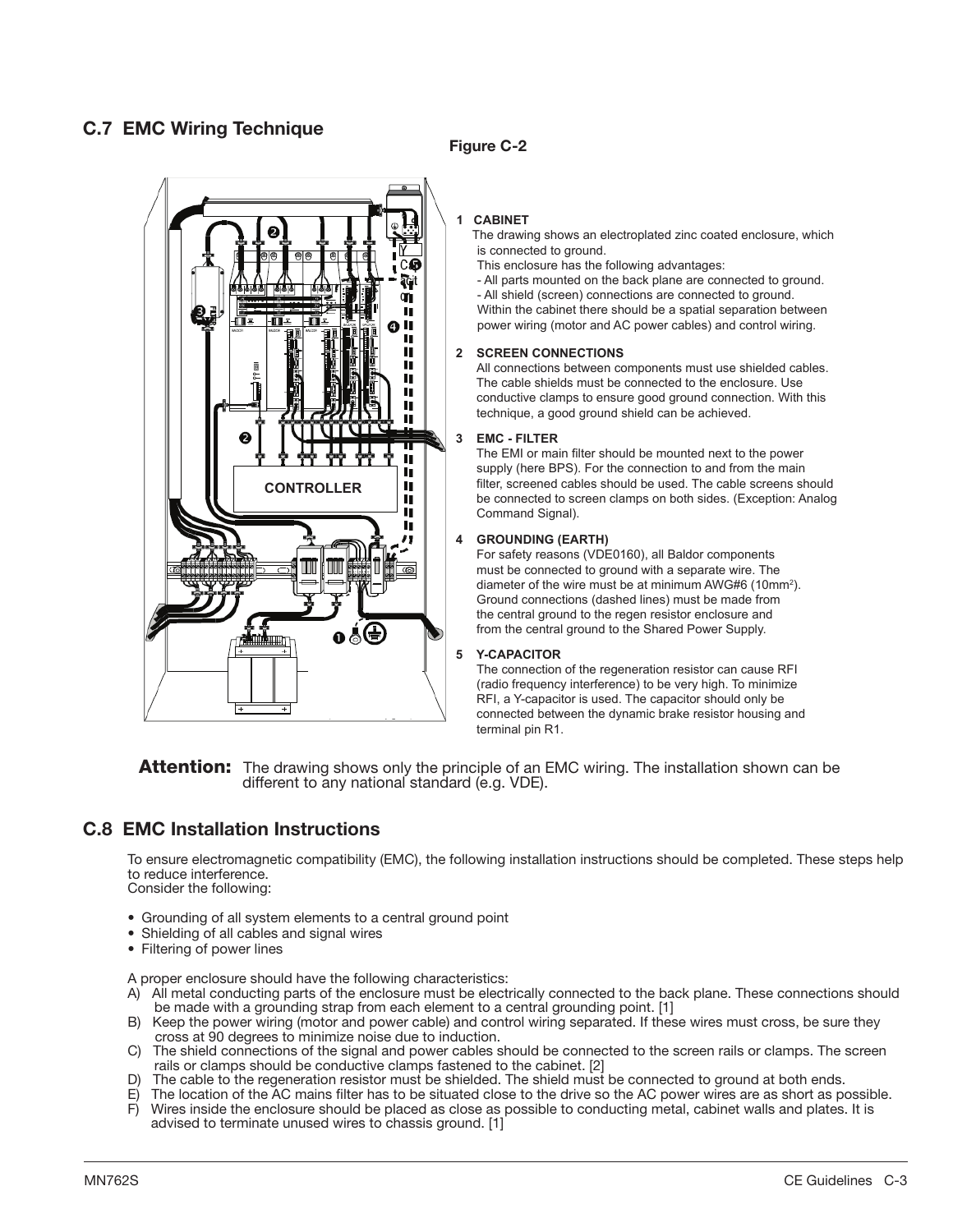- G) To reduce ground current, use at least a 10mm<sup>2</sup> (6 AWG) solid wire for ground connections.
- [1] Grounding in general describes all metal parts which can be connected to a protective conductor, e.g. housing of cabinet, motor housing, etc. to a central ground point. This central ground point is then connected to the main plant (or building) ground.
- [2] Or run as twisted pair at minimum.

#### **Example Cable Screens Grounding**



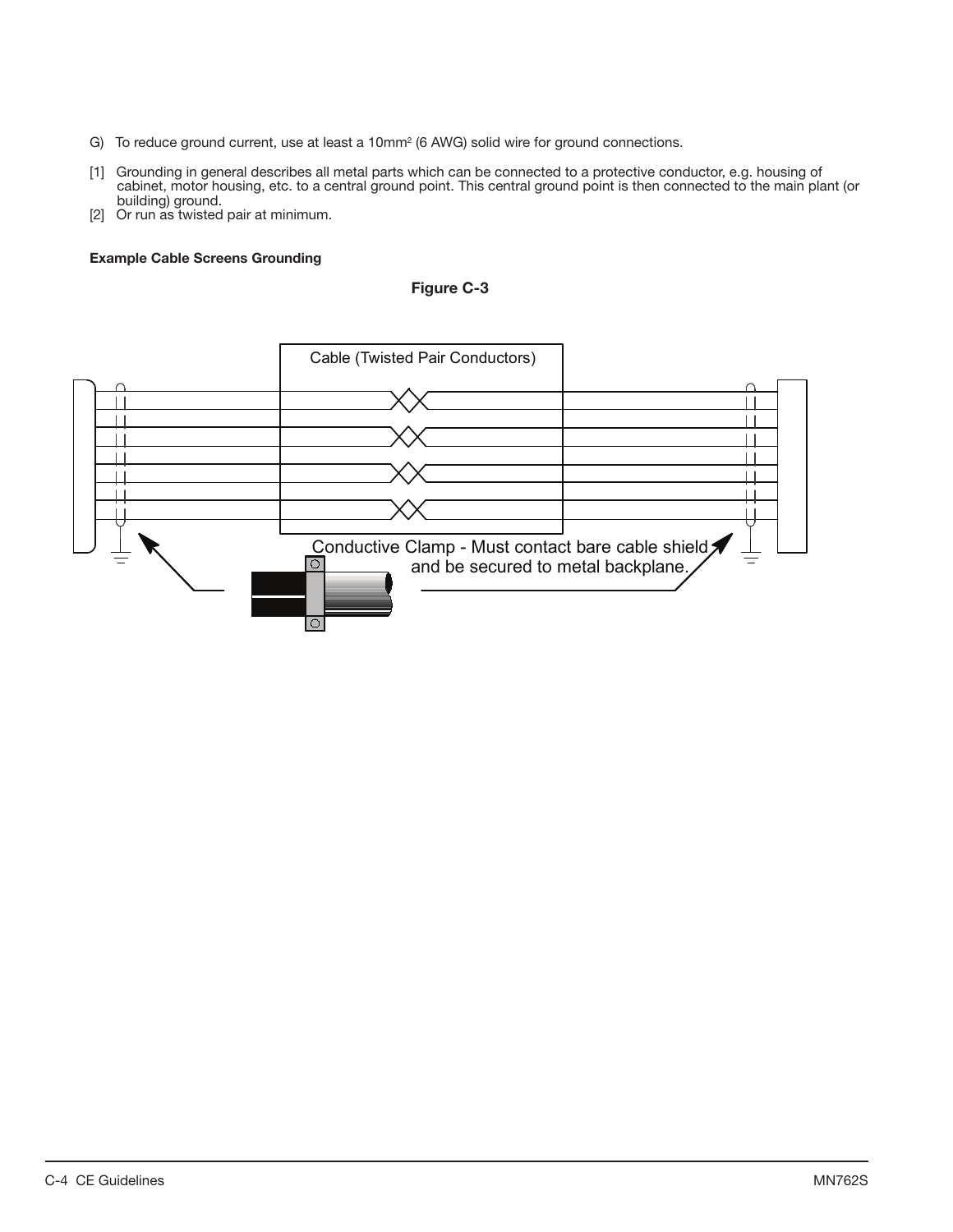# **Appendix D Options and Kits**

#### **D.1 Accessories**

The VS1MXS Remote Keypad can be panel mounted for remote control or display of the drive. The remote keypad comes with a standard 3.0 meter cable.

#### **Table D-1 Remote Keypad**

| Catalog Number | <b>Description</b>                            |
|----------------|-----------------------------------------------|
| I VS1MXS-RKEY3 | VS1STS and VS1MXS Remote Keypad with 3m cable |

#### **Optional Cables for VS1MXS**

Option cable assemblies for setting up and connecting a simple serial network.

#### **Table D-2 Option Cables**

| <b>Catalog Number</b> | <b>Description</b>         |
|-----------------------|----------------------------|
| VS1MXS-J11SP          | <b>RJ11 Cable Splitter</b> |
| VS1MXS-USBPC          | RS485 to USB Cable         |
| VS1MXS-CBL0P3         | 0.3m RJ11 Cable            |
| VS1MXS-CBL1           | 1m RJ11 Cable              |
| VS1MXS-CBL3           | 3m RJ11 Cable              |

#### **VS1MXS Dynamic Braking Resistors**

VS1MXS Frame B drives include built-in braking transistors to aid in applications requiring the ability to stop rapidly. The brake resistor must be mounted and secured in place. Two wires connect to the +DC and BR terminals on the power strip of the size B or the larger enclosure.

#### **Table D-3 Dynamic Braking Resistor**

| <b>Catalog Number</b> | $\sim$ | attage | rame |
|-----------------------|--------|--------|------|
| 31MX-R50W200          |        | 20C    | ◡    |
| 50                    |        | __     |      |

#### **Option Cards for VS1MXS**

Provides additional relay outputs for signal and control.

#### **Table D-4 Option Cards**

| Catalog Number | <b>Description</b>                                             |
|----------------|----------------------------------------------------------------|
| I VS1MXS-2ROUT | Provides one additional relay output for the drive             |
| l VS1MXS-3ROUT | Provides 2 relays for drive running & drive tripped indicators |

#### **VS1MXS Field Bus Gateways**

Connects the VS1MXS Modbus RTU RS485 communication interface to the field bus gateway.

#### **Table D-5 Field Bus Gateways**

| <b>Catalog Number</b> | <b>Description</b>      |
|-----------------------|-------------------------|
| I VS1ST-PBUS          | <b>Profibus Gateway</b> |
| I VS1ST-DNET          | DeviceNet Gateway       |
| l VS1ST-ENET          | <b>Ethernet Gateway</b> |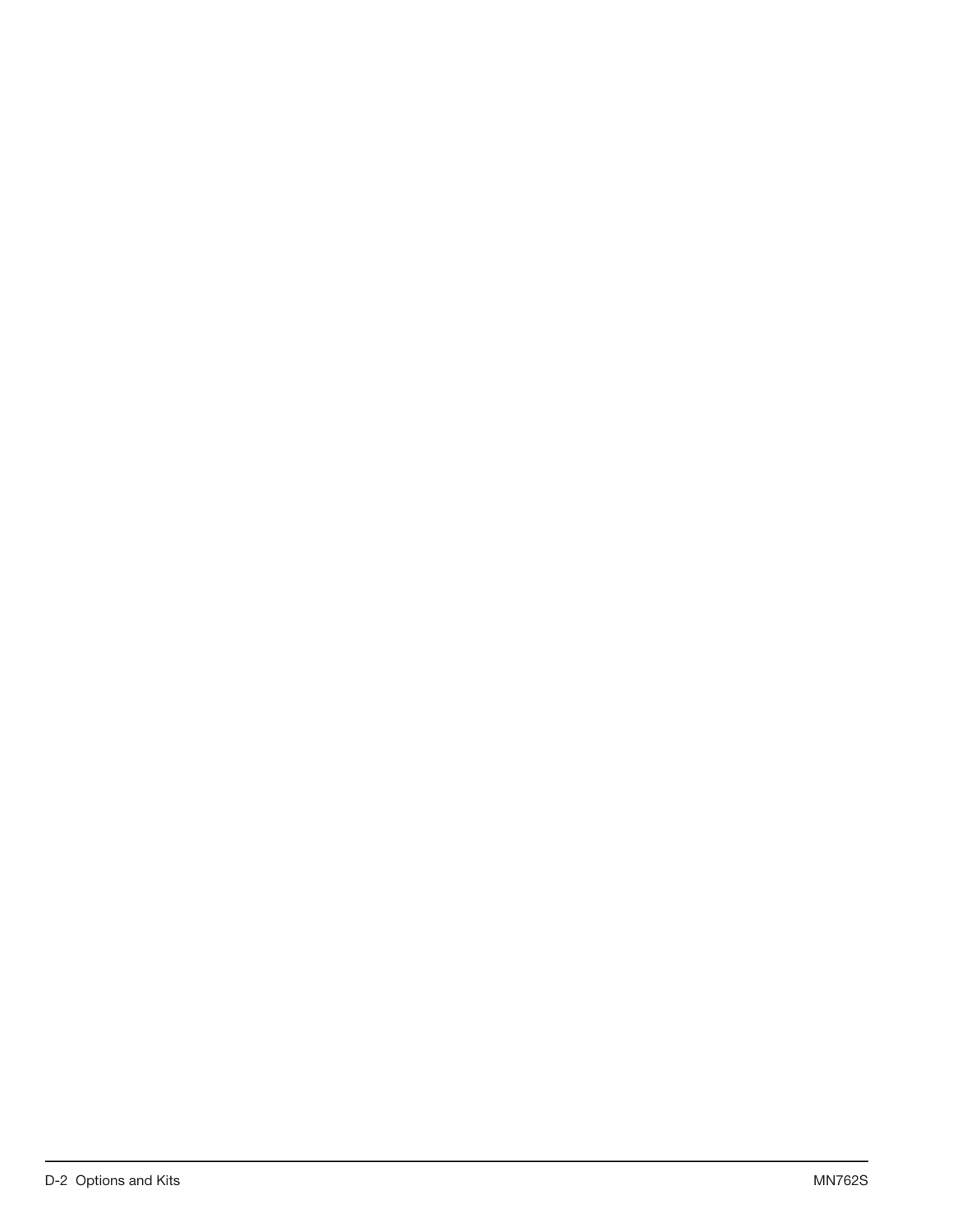# **Appendix E RS485/MODBUS Protocol**

#### **E.1 Introduction**

The VS1MXS AC Drive is supplied with imbedded RS-485 communications that supports the Modbus-R TU protocol. This allows the user to set up a multi-drop communications network between multiple VS1MXS drives and a PLC or host computer without the requirement of option boards for the drives. This is a master-slave architecture where the master (e.g. PLC) can monitor and control multiple VS1MXS drives on the same network with other Modbus-RTU slaves. This appendix defines the specifics needed to set up a VS1MXS on an RS-485 network running the Modbus-R TU protocol and documents the function codes and exception codes supported by the VS1MXS. For a complete definition of the Modbus-RTU protocol and the content of specific messages see www.modbus.org.

#### **E.2 Installation**

- 1. Connect the RS485 communication line to RJ11 connector, (see Chapter 5).
- 2. Check the connections and turn ON the inverter.
- 3. Table E-1 documents the parameters within the VS1MXS that are related to communications:

| <b>Number</b><br><b>Name</b> |                                           | <b>Comments</b>                                                                                                                   |  |  |
|------------------------------|-------------------------------------------|-----------------------------------------------------------------------------------------------------------------------------------|--|--|
| P <sub>1</sub> -07           | Start/Stop Source                         | Set to 4 for applications that require network control to start and<br>stop the drive over the network                            |  |  |
| $P2-26$<br><b>Baud Rate</b>  |                                           | Select the baud rate utilized by the master device on the network.<br>All devices on the network must utilize the same baud rate. |  |  |
| P <sub>2</sub> -27           | Drive Address                             | Set to the desired Modbus-RTU address (note that each device<br>on the network must have a unique address).                       |  |  |
| P <sub>2</sub> -28           | Master/Follower                           | Select drive to be the master line reference or a follower section.                                                               |  |  |
| P <sub>2</sub> -29           | <b>Follower Reference Scale</b><br>Factor | Set a percentage scale factor for the follower drive to<br>proportionally run faster or slower than the master reference.         |  |  |

#### **Table E-1 Communication Parameters**

4. Make connection to the master and other slave devices. The maximum number of drives that can be connected is 31. Maximum length of communication line is 2300 ft (700m).

#### **E.3 Operation**

- 1. Remove all power from the VS1MXS control.
- 2. Disconnect the motor load from the control (terminals U, V and W). (Do not connect the motor load until stable communication between the master controller and the inverter are verified.)
- 3. Verify master controller and the inverter connections.
- 4. Turn ON the inverter.
- 5. Start the communications program on the master controller.
- 6. Verify proper communications and that the VS1MXS is controlled as desired.
- 7. Remove all power from the VS1MXS control.
- 8. Connect the motor load to the control (terminals U, V and W).
- 9. Turn ON the inverter.

10. Verify proper operation. See Troubleshooting at the end of this section to aid in resolving any remaining problems.

#### **E.4 Performance Specifications**

|  | <b>Table E-2 Communication Performance</b> |  |
|--|--------------------------------------------|--|
|--|--------------------------------------------|--|

| <b>Communication Method</b> | RS485 Hardware specification, MODBUS protocol                         |
|-----------------------------|-----------------------------------------------------------------------|
| Transmission Form           | Bus method, Multi drop Master/Slave architecture                      |
| Applicable inverter         | VS1MXS series                                                         |
| Connectable drives          | Max 31                                                                |
| Transmission distance       | Max. 2,300 ft (Repeater may be required for high noise environments.) |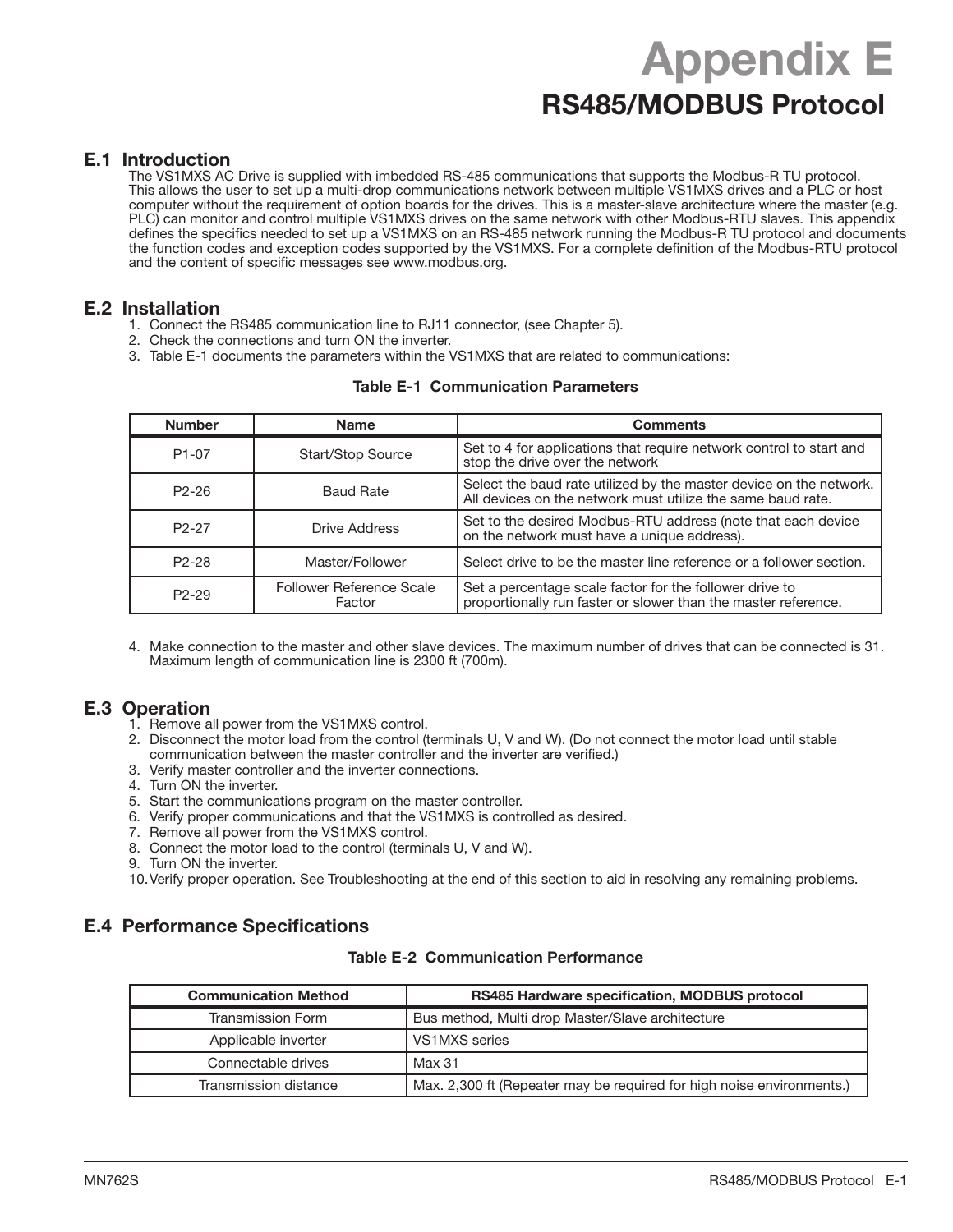### **E.5 Hardware Specifications**

#### **Table E-3 Communication Hardware**

| Installation | Use RJ11 connector on control (see chapter 5)             |  |  |
|--------------|-----------------------------------------------------------|--|--|
| Power Supply | Provided by isolated power from the inverter power supply |  |  |

#### **E.6 Communication Specifications**

#### **Table E-4 Communication Specifications**

| <b>Communication Speed</b> | 1155200 bbs (default), 57600, 38400, 19200, 9600 |  |  |
|----------------------------|--------------------------------------------------|--|--|
| <b>Error Check</b>         | <b>CRC</b>                                       |  |  |
| Data Format                | 1 start bit, 8 data bits, 1 stop bits, no parity |  |  |
| <b>Physical Signal</b>     | RS 485 (2 wire)                                  |  |  |
| User Interface.            | <b>RJ 11</b>                                     |  |  |
| Protocol                   | Modbus RTU                                       |  |  |

### **E.7 Communications Protocol (MODBUS-RTU)**

The VS1MXS supports Master / Follower Modbus RTU communications, using the 03 Read Holding Registers and 06 Write Single Holding Register commands. Many Master devices treat the first Register address as Register 0, therefore it may be necessary to convert the Register Numbers detail in section 0 by subtracting 1 to obtain the correct Register address. The telegram structure is as follows:

|  | Table E-5 Command 03 - Read Holding Registers |  |
|--|-----------------------------------------------|--|
|--|-----------------------------------------------|--|

| <b>Master Telegram</b>  | Length | <b>Follower Response</b> |                                   | Length  |
|-------------------------|--------|--------------------------|-----------------------------------|---------|
| <b>Follower Address</b> | l Byte | <b>Follower Address</b>  |                                   | 1 Byte  |
| Function Code (03)      | l Byte |                          | <b>Starting Address</b><br>1 Byte |         |
| 1st Register Address    | 2 Byte |                          | 1st Register Value                | 2 Bytes |
| No. Of Registers        | 2 Byte |                          | 2nd Register Value                | 2 Bytes |
| <b>CRC Checksum</b>     | 2 Byte | Etc.                     |                                   | 2 Bytes |
|                         |        |                          | <b>CRC Checksum</b>               | 2 Bytes |

#### **Table E-6 Command 06 – Write Single Holding Register**

| <b>Master Telegram</b>  | Length | <b>Follower Response</b> |                     | Length  |
|-------------------------|--------|--------------------------|---------------------|---------|
| <b>Follower Address</b> | 1 Byte | <b>Follower Address</b>  |                     | 1 Byte  |
| Function Code (06)      | 1 Byte |                          | Function Code (06)  | 1 Byte  |
| Register Address        | 2 Byte | <b>Register Address</b>  |                     | 2 Bytes |
| Value                   | 2 Byte | Register Value           |                     | 2 Bytes |
| <b>CRC Checksum</b>     | 2 Byte |                          | <b>CRC Checksum</b> | 2 Bytes |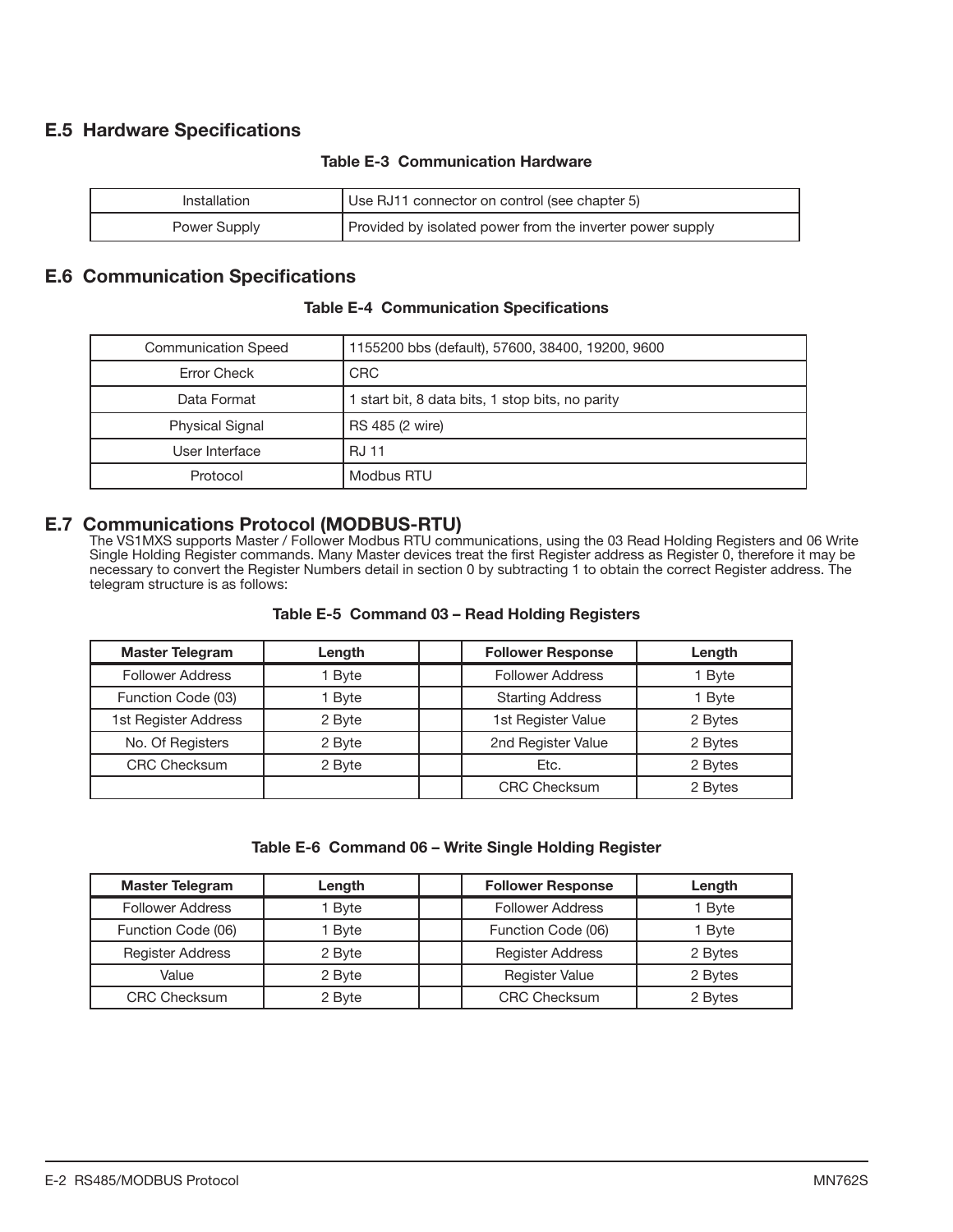## **E.8 Modbus Register Map**

| Reg.           |                |             | <b>Supported</b> | <b>Function</b>                                 |                           |         |                                                                                                                                                                                |
|----------------|----------------|-------------|------------------|-------------------------------------------------|---------------------------|---------|--------------------------------------------------------------------------------------------------------------------------------------------------------------------------------|
| No.            | Par.           | <b>Type</b> | <b>Commands</b>  | <b>Low Byte</b>                                 | <b>High Byte</b>          | Range   | <b>Explanation</b>                                                                                                                                                             |
| 1              |                | R/W         | 03,06            | <b>Drive Control</b><br>Command                 |                           | 03      | 16 Bit Word.<br>Bit 0: Low $=$ Stop<br>$High = Run Enable$<br>Bit 1: Low = No Function,<br>$High = Fault$ Reset<br>Bit 2: Low = Decel Ramp 1 (P1-11),<br>$High = Decel$ Ramp 2 |
| $\overline{2}$ |                | R/W         | 03,06            | <b>Modbus</b><br>Speed<br>reference<br>setpoint |                           | 020000  | Setpoint frequency $x10$ , e.g. $100 = 10.0$ Hz                                                                                                                                |
| 3              | L,             | R/W         | 03,06            | Torque<br>reference                             |                           | 0.2000  | Torque Setpoint %x10, e.g. 1000 = 100.0%                                                                                                                                       |
| 4              |                | R/W         | 03,06            | Acceleration<br>and<br>Deceleration<br>Time     |                           | 0.255   | Ramp time in seconds $x$ 10, e.g. 250 = 25<br>seconds                                                                                                                          |
| 5              |                | R           | 03               |                                                 |                           |         | Reserved                                                                                                                                                                       |
| 6              |                | R           | 03               | Error code                                      | Drive status              |         | Low Byte = Drive Error Code,<br>see table below<br>High Byte = Drive Status as follows:<br>0: Drive Stopped<br>1: Drive Running<br>2: Drive Tripped                            |
| 7              |                | R           | 03               | <b>Output Motor Frequency</b>                   |                           |         | Output frequency in Hz x10,<br>e.g. $100 = 10.0$ Hz                                                                                                                            |
| 8              |                | R           | 03               | Output Motor Current                            |                           | 020000  | Output Motor Current in Amps x10,<br>e.g. $10 = 1.0$ Amps                                                                                                                      |
| 9              | P0-13          | R           | 03               | <b>Output Motor Torque</b>                      |                           | 06000   | Output Motor Torque %x10,<br>e.g. $1000 = 100.0\%$                                                                                                                             |
| 10             |                | R           | 03               |                                                 | <b>Output Motor Power</b> |         | Output Motor Power in kW x10,<br>e.g. $100 = 10.0$ kW                                                                                                                          |
| 11             | $\overline{a}$ | $\mathsf R$ | 03               | Digital input status                            |                           | 03200   | Indicates the status of the 4 digital inputs                                                                                                                                   |
| 21             | P0-01          | R           | 03               | Bipolar analog input value                      |                           | 0.15    | Lowest $Bit = 1$ Input 1                                                                                                                                                       |
| 22             | P0-02          | R           | 03               | 2nd analog input value                          |                           | 01000   | Analog input % of full scale x10,<br>e.g. $1000 = 100\%$                                                                                                                       |
| 40             | P0-20          | $\mathsf R$ | 03               | DC bus voltage                                  |                           | 01000   | Analog input % of full scale x10,<br>e.g. $1000 = 100\%$                                                                                                                       |
| 41             | P0-21          | $\sf R$     | 03               | Drive temperature                               |                           | 0.1000  | DC Bus Voltage in Volts                                                                                                                                                        |
| 42             | P0-22          | $\sf R$     | 03               | Supply voltage L1                               |                           | 0.100   | Drive heatsink temperature in °C                                                                                                                                               |
| 43             | P0-23          | $\mathsf R$ | 03               | Supply voltage L2                               |                           | 0660    | L1 - L2 Supply Voltage                                                                                                                                                         |
| 44             | P0-24          | R           | 03               | Supply voltage L3                               |                           | 0660    | L <sub>2</sub> – L <sub>3</sub> Supply Voltage                                                                                                                                 |
| 45             | P0-25          | R           | 03               | Estimated rotor speed                           |                           | 0660    | L3 - L1 Supply Voltage                                                                                                                                                         |
| 46             | P0-26          | $\sf R$     | 03               | kWh meter                                       |                           | 0.1000  | Internal Speed Value                                                                                                                                                           |
| 47             | P0-27          | $\mathsf R$ | 03               | MWh meter                                       |                           | 0.65535 | Energy consumed in MWh                                                                                                                                                         |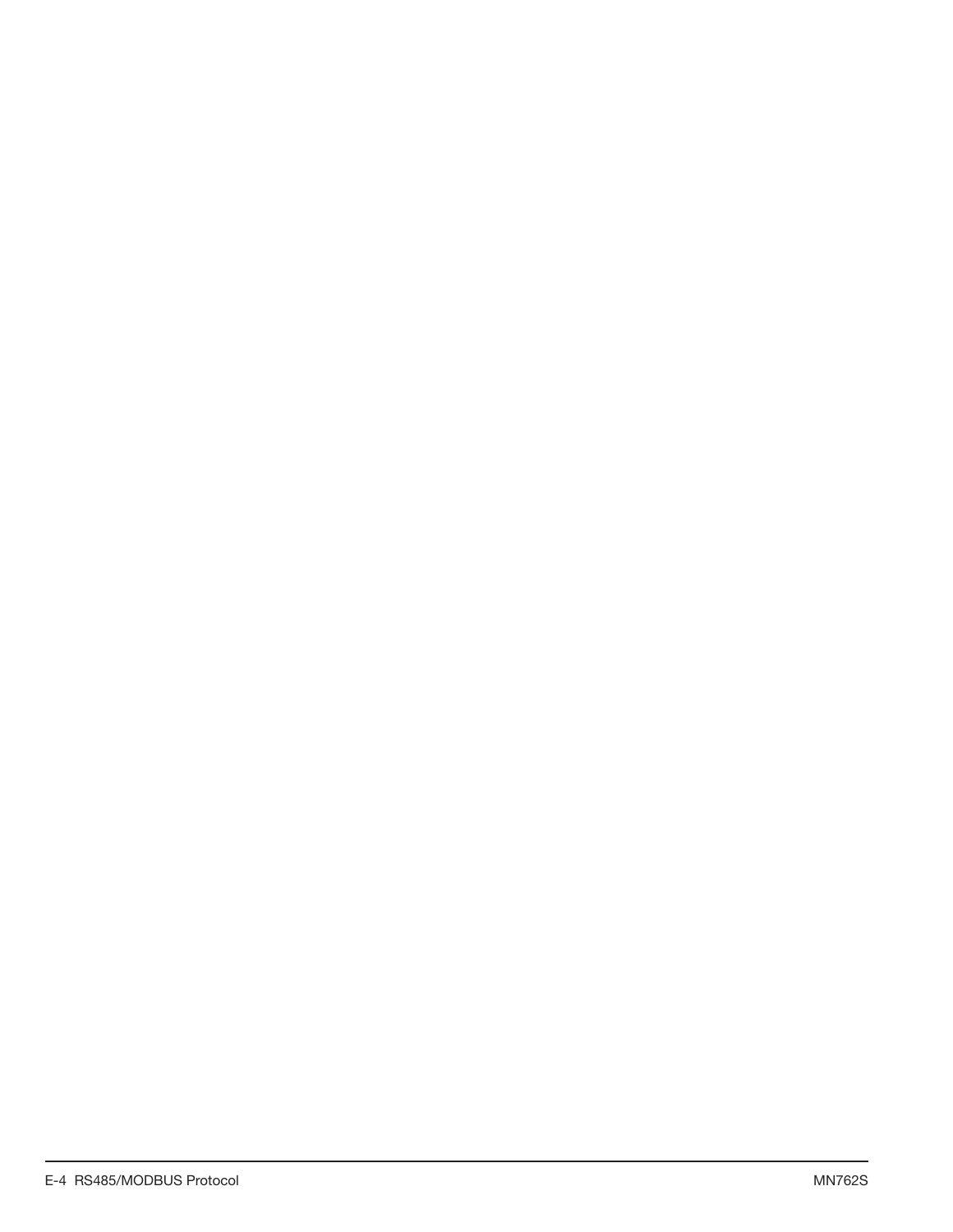UNITED STATES

ARIZONA PHOENIX 4211 S 43RD PLACE PHOENIX, AZ 85040 PHONE: 602-470-0407 FAX: 602-470-0464

ARKANSAS CLARKSVILLE 1001 COLLEGE AVE. CLARKSVILLE, AR 72830 PHONE: 479-754-9108 FAX: 479-754-9205

CALIFORNIA LOS ANGELES 6480 FLOTILLA COMMERCE, CA 90040 PHONE: 323-724-6771 FAX: 323-721-5859

 HAYWARD 21056 FORBES STREET HAYWARD, CA 94545 PHONE: 510-785-9900 FAX: 510-785-9910

COLORADO DENVER 3855 FOREST STREET DENVER, CO 80207 PHONE: 303-623-0127 FAX: 303-595-3772

CONNECTICUT WALLINGFORD 65 SOUTH TURNPIKE ROAD WALLINGFORD, CT 06492 PHONE: 203-269-1354 FAX: 203-269-5485

FLORIDA TAMPA/PUERTO RICO/ VIRGIN ISLANDS 3906 EAST 11TH AVENUE TAMPA, FL 33605 PHONE: 813-248-5078 FAX: 813-247-2984

GEORGIA ATLANTA 62 TECHNOLOGY DR. ALPHARETTA, GA 30005 PHONE: 770-772-7000 FAX: 770-772-7200

ILLINOIS CHICAGO 4 SAMMONS COURT BOLINGBROOK, IL 60440 PHONE: 630-296-1400 FAX: 630-226-9420

INDIANA INDIANAPOLIS 5525 W. MINNESOTA STREET INDIANAPOLIS, IN 46241 PHONE: 317-246-5100 FAX: 317-246-5110

#### IOWA DES MOINES 1800 DIXON STREET, SUITE C DES MOINES, IA 50316 PHONE: 515-263-6929 FAX: 515-263-6515

MARYLAND BALTIMORE 6660 SANTA BARBARA RD. SUITE 22-24 ELKRIDGE, MD 21075 PHONE: 410-579-2135 FAX: 410-579-2677

**MASSACHUSETTS**  BOSTON 6 PULLMAN STREET WORCESTER, MA 01606 PHONE: 508-854-0708 FAX: 508-854-0291

MICHIGAN DETROIT 5993 PROGRESS DRIVE STERLING HEIGHTS, MI 48312 PHONE: 586-978-9800 FAX: 586-978-9969

**MINNESOTA**  MINNEAPOLIS 21080 134TH AVE. NORTH ROGERS, MN 55374 PHONE: 763-428-3633 FAX: 763-428-4551

MISSOURI ST LOUIS 422 INDUSTRIAL DRIVE MARYLAND HEIGHTS, MO 63043 PHONE: 314-298-1800 FAX: 314-298-7660

 KANSAS CITY 1501 BEDFORD AVENUE NORTH KANSAS CITY, MO 64116 PHONE: 816-587-0272 FAX: 816-587-3735

NEW YORK AUBURN ONE ELLIS DRIVE AUBURN, NY 13021 PHONE: 315-255-3403 FAX: 315-253-9923

NORTH CAROLINA **GREENSBORO**  1220 ROTHERWOOD ROAD GREENSBORO, NC 27406 PHONE: 336-272-6104 FAX: 336-273-6628

OHIO CINCINNATI 2929 CRESCENTVILLE ROAD WEST CHESTER, OH 45069 PHONE: 513-771-2600 FAX: 513-772-2219

 CLEVELAND 8929 FREEWAY DRIVE MACEDONIA, OH 44056 PHONE: 330-468-4777 FAX: 330-468-4778

OKLAHOMA TULSA 7170 S. BRADEN, SUITE 140 TULSA, OK 74136 PHONE: 918-366-9320 FAX: 918-366-9338

OREGON PORTLAND 20393 SW AVERY COURT TUALATIN, OR 97062 PHONE: 503-691-9010 FAX: 503-691-9012

PENNSYLVANIA PHILADELPHIA 1035 THOMAS BUSCH MEMORIAL HIGHWAY PENNSAUKEN, NJ 08110 PHONE: 856-661-1442 FAX: 856-663-6363

 PITTSBURGH 159 PROMINENCE DRIVE NEW KENSINGTON, PA 15068 PHONE: 724-889-0092 FAX: 724-889-0094

**TENNESSEE MEMPHIS**  4000 WINCHESTER ROAD MEMPHIS, TN 38118 PHONE: 901-365-2020 FAX: 901-365-3914

TEXAS DALLAS 3040 QUEBEC DALLAS, TX 75247 PHONE: 214-634-7271 FAX: 214-634-8874

**HOUSTON**  10355 W. LITTLE YORK RD. SUITE 300 HOUSTON, TX 77041 PHONE: (281) 977-6500 FAX: (281) 977-6510

UTAH SALT LAKE CITY 2230 SOUTH MAIN STREET SALT LAKE CITY, UT 84115 PHONE: 801-832-0127 FAX: 801-832-8911

**WISCONSIN**  MILWAUKEE 2725 SOUTH 163RD STREET NEW BERLIN, WI 53151 PHONE: 262-784-5940 FAX: 262-784-1215

INTERNATIONAL SALES FORT SMITH, AR P.O. BOX 2400 FORT SMITH, AR 72902 PHONE: 479-646-4711 FAX: 479-648-5895

**CANADA**  EDMONTON, ALBERTA 4053-92 STREET EDMONTON, ALBERTA T6E 6R8 PHONE: 780-434-4900 FAX: 780-438-2600

 TORONTO OAKVILLE, ONTARIO 2750 COVENTRY ROAD OAKVILLE, ONTARIO L6H 6R1 PHONE: 905-829-3301 FAX: 905-829-3302

 MONTREAL, QUEBEC 5155, J.A. BOMBARDIER ST-HUBERT (QUÉBEC) CANADA J3Z 1G4 PHONE: 514-933-2711 FAX: 514-933-8639

**VANCOUVER**  BRITISH COLUMBIA 1538 KEBET WAY PORT COQUITLAM, BRITISH COLUMBIA V3C 5M5 PHONE 604-421-2822 FAX: 604-421-3113

WINNIPEG MANITORA 54 PRINCESS STREET WINNIPEG, MANITOBA R3B 1K2 PHONE: 204-942-5205 FAX: 204-956-4251

AUSTRALIA UNIT 3, 6 STANTON ROAD SEVEN HILLS, NSW 2147, AUSTRALIA PHONE: (61) (2) 9674 5455 FAX: (61) (2) 9674 2495

 UNIT 8, 5 KELLETTS ROAD ROWVILLE, VICTORIA, 3178 AUSTRALIA PHONE: (61) (3) 9753 4355 FAX: (61) (3) 9753 4366

EL SALVADOR RESIDENCIAL PINARES DE SUIZA POL. 15 #44, NVA. SAN SALVADOR, EL SALVADOR PHONE: +503 2288-1519 FAX: +503 2288-1518

CHILE LUIS THAYER OJEDA 166, OF 402 - PROVIDENCIA SANTIAGO, CHILE PHONE: +56 2 816 9900

**CHINA**  160 SONG SHENG ROAD SONGJIANG INDUSTRY ZONE SHANGHAI 201613, CHINA PHONE: +86 21 5760 5335 FAX : +86 21 5760 5336

GERMANY DIESELSTRASSE 22 D-85551 KIRCHHEIM MUNICH, GERMANY PHONE: +49 89 90 5080 FAX: +49 89 90 50 8492

INDIA 14, COMMERCE AVENUE MAHAGANESH COLONY PAUD ROAD PUNE - 411038 MAHARASHTRA, INDIA PHONE: +91 20 25 45 27 17 / 18 FAX: +91 20 25 45 27 19

**ITALY**  BALDOR ASR AG SUCCURSALE DI MENDRISIO VIA BORROMINI, 20A CH-6850 MENDRISIO SWITZERLAND PHONE: 0041 91 640 99 50 FAX: 0041 91 630 26 33

JAPAN DIA BLDG 802, 2-21-1 TSURUYA-CHO, KANAGAWA-KU YOKOHAMA, 221-0835, JAPAN PHONE: 81-45-412-4506 FAX: 81-45-412-4507

**MEXICO**  LEON, GUANAJUATO KM. 2.0 BLVD. AEROPUERTO LEÓN 37545, GUANAJUATO, MÉXICO PHONE: +52 477 761 2030 FAX: +52 477 761 2010

MIDDLE EAST & NORTH AFRICA VSE INTERNATIONAL CORP. P. O. BOX 5618 BUFFALO GROVE, IL 60089-5618 PHONE: 847 590 5547 FAX: 847 590 5587

PANAMA AVE. RICARDO J. ALFARO EDIFICIO SUN TOWERS MALL PISO 2, LOCAL 55 CIUDAD DE PANAMÁ, PANAMÁ PHONE: +507 236-5155 FAX: +507 236-0591

**SINGAPORE**  18 KAKI BUKIT ROAD 3, #03-09 ENTREPRENEUR BUSINESS CENTRE SINGAPORE 415978 PHONE: (65) 6744 2572 FAX: (65) 6747 1708

SWITZERLAND POSTFACH 73 SCHUTZENSTRASSE 59 CH-8245 FEUERTHALEN **SWITZERLAND**  PHONE: +41 52 647 4700 FAX: +41 52 659 2394

TAIWAN 1F, NO 126 WENSHAN 3RD STREET, NANTUN DISTRICT, TAICHLING CITY 408 TAIWAN R.O.C PHONE: (886) 4 238 04235 FAX: (886) 4 238 04463

UNITED KINGDOM 6 BRISTOL DISTRIBUTION PARK HAWKLEY DRIVE BRISTOL BS32 0BF U.K. PHONE: +44 1454 850000 FAX: +44 1454 859001

VENEZUELA AV. ROMA. QTA EL MILAGRO. URB. CALIFORNIA NORTE CARACAS, 1070 VENEZUELA PHONE/FAX: +58 212 272 7343 MOBILE: +58 414 114 8623

#### **Baldor District Offices**